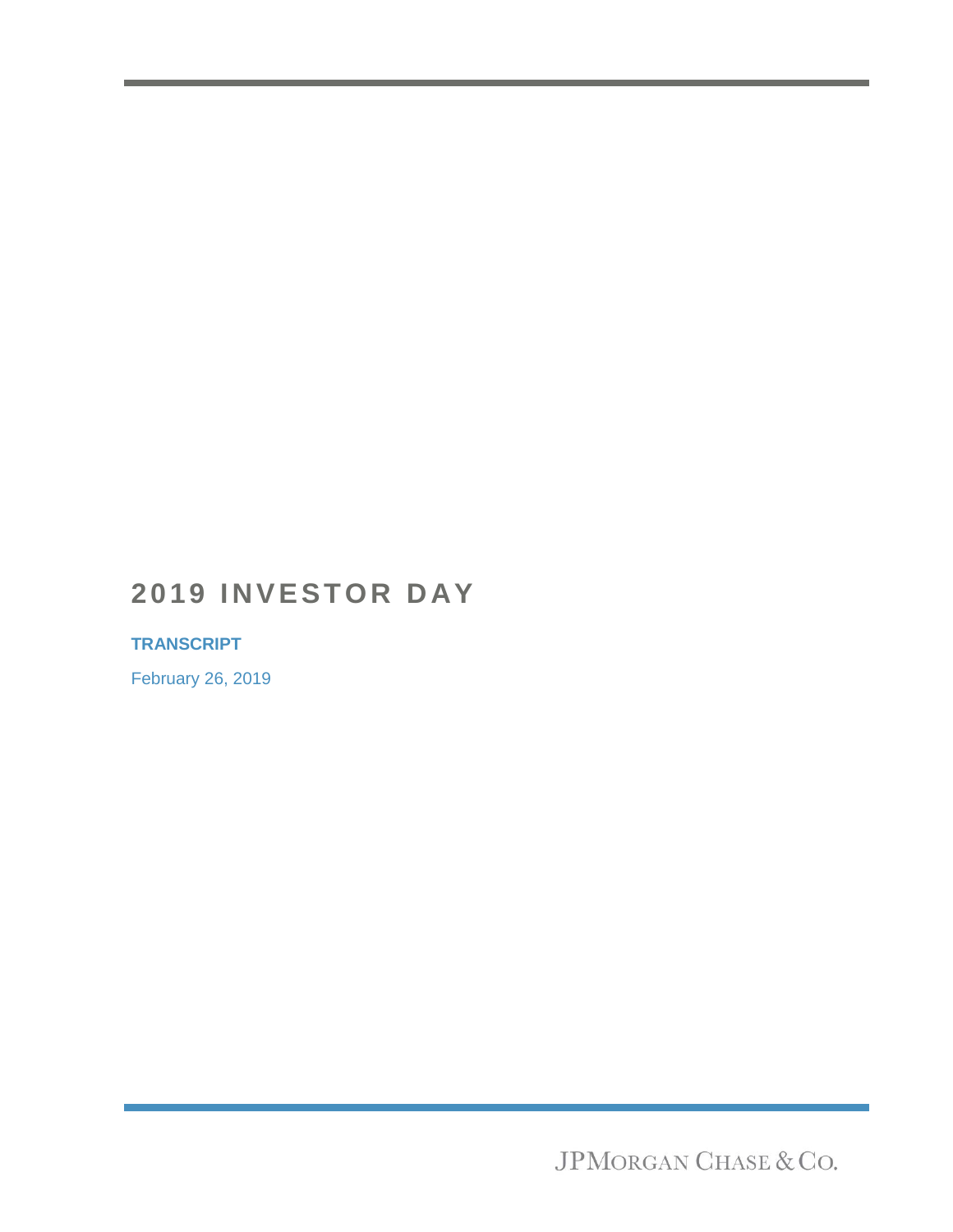# **MANAGEMENT DISCUSSION SECTION**

#### Jason R. Scott

*Head of Investor Relations, JPMorgan Chase & Co.*

Good morning. Good morning. Good morning, everyone. I'm Jason Scott, I'm the Head of Investor Relations for JPMorgan Chase. I'd like to sincerely welcome you to Investor Day 2019 and thank you for coming to join us today. I know it's early. I know you had to navigate a construction zone with sidewalk bridges and sheds and barricades to get in the door even so I know you really want to be here or somebody forced you to come, but either way we're glad you're here. And now that you are through the gauntlet and in the room, I just want to ask you to stop for a second, look around, pause, for most of you this is the last time you will ever be in this building. A lot has happened here over the decades. This company has grown to what we are today, but I think it's pretty clear, you can see outside we meant it when we said a year ago we're taking this thing down and we're moving forward with the new headquarters. That's the right thing for JPMorgan Chase going into the future.

But before we get a few years ahead of ourselves here, let's start with why you're here today? You're our largest shareholders, debt holders and you're the folks that write about us and analyze us every single day. So, you need to know what we're up to in really quite a lot of detail to even do your job. And so you'll get to hear from some of our business heads, hear them talk about what they do every day to make this company a leader across businesses, how they invest, think about long-term strategy and success. And you'll definitely hear about our leading financial performance and how we continue to drive value over time for you all.

So now the only thing standing between you and all of that good stuff, just a few logistical items. First, breaks. For those of you online and in the room, we'll do the first two presentations before taking a short 15-minute break around 9:45 then another at 11:00 a.m. Then we'll pause for our traditional lunch with senior management at about 12:15 before concluding the day with remarks from our Chairman and CEO, Jamie Dimon.

So hope everyone sticks around for the whole day. A lot of good stuff happening. Hope you listen to the presentations from all our businesses, ask lots of good questions. And now last but not least please turn off your phones or silence them now. And remember for those of you in the room when you ask a question, we've got thousands of people on the webcast, so please wait for the mic, introduce yourself, your name and your company. And don't forget to take a quick look at the forward-looking statements. So again, thanks very much for coming today. I also want that thank my partners to make this happen for the firm.

Now let's go ahead and get started with our CFO, Marianne Lake.

#### Marianne Lake

#### *Chief Financial Officer & Executive Vice President, JPMorgan Chase & Co.*

Good morning, everybody. Good morning. I will start the firm overview where I always do, by reminding you of the unwavering tenets and the operating principles of the firm. First, we are complete, global, diversified and at scale. We are committed to the completeness of our platform, importantly providing our customers with everything they need to properly operate their lives and their businesses. And we believe that this is a source of strength and diversified earnings through the cycle. We've said it before, but scale has never been more important. Scale isn't only necessary in order for us to serve our global clients, but it also helps create operating efficiency which is to our customers benefit, and whether we are a leader or whether we're a fast follower, we're able to disrupt at scale through unique product offerings and capabilities, through competitive pricing and rapid adoption.

Next we operate with fortress principles writ large and that includes capital and liquidity, but also includes risk management, governance, conservative accounting and more. And finally, we are religious about investing over the long-term and not being distracted by the weather over the short-term. Our investment in customer experience and innovation is working and customer satisfaction is at or near all-time highs across all of our businesses. We believe that our ability to continue to invest through all parts of the cycle is also a core strength.

So together these are the consistent operating principles. You've heard me say them year-after-year. And this is why we believe we have had and will continue to have leading financial performance. And 2018 was obviously no exception. You can see that on page two.

2018 was a record year, record revenue and record net income for the company but also for each of our businesses. And that is either with or without the benefit of tax reform. We saw nearly \$112 billion of revenue last year, \$32.5 billion of net income and a 17% return on tangible common equity. And on capital distribution, we delivered significantly higher net payouts over the last two years, have consistently increased our dividend, all while maintaining a CET1 ratio of 12%. So 2018 was another record year on an absolute basis.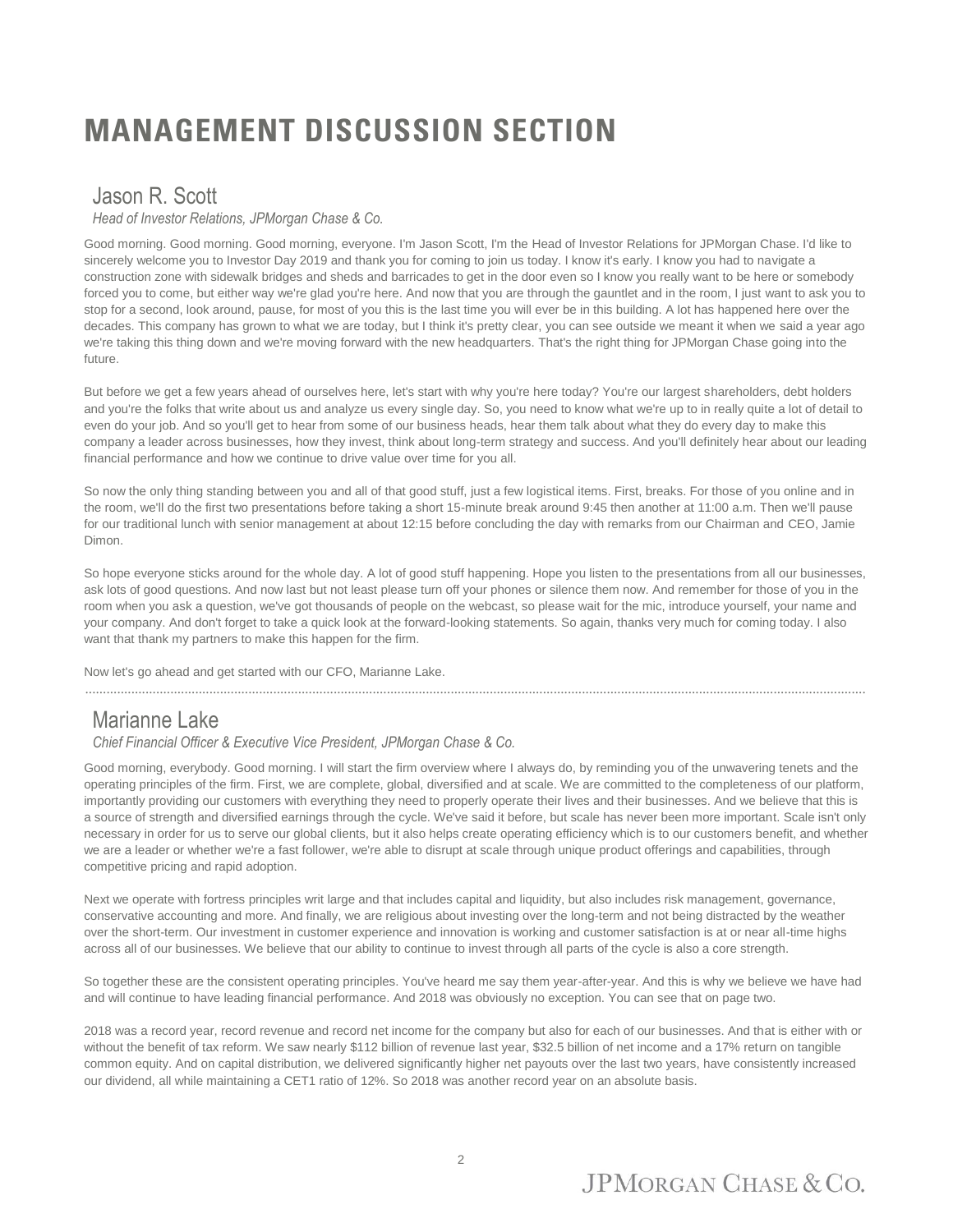So let's just spend a moment on a relative basis on page three. You can see that we continue to be a leader among peers across virtually all measures on the page and is driven, in large part, by the long-term investments we've been making. We have consistently invested. We've invested in customer experiences, adding bankers, advisors, opening new branches, entering new markets and innovating our products and services. But we don't take these leadership positions for granted. We do know that complacency is the enemy. And so we are also acutely focused now more than ever on eliminating and busting bureaucracy and waste, speeding up decision-making and time to market.

So let's take a quick look at the strength of our client franchises and those leadership positions then on page four. As we said before, we serve over half of America, that's over 60 million U.S. households, including 4 million small businesses. We do business with more than 80% of Fortune 500 Companies in 100 markets globally. In the Commercial Bank we support 17,000 commercial and industrial clients as well as 34,000 real estate owners and investors. And we have relationships with more than half of the world's largest pension funds, sovereign wealth funds and central banks.

In our Consumer Bank, within our footprint we have number one primary bank share. We are the leader in deposit growth and the number one U.S. credit card issuer. In the Corporate & Investment Bank, we're number one in global IB fees consistently, the leader in overall markets revenue, number one in U.S. dollar payments volume and top three in each of treasury services and custody.

In the Commercial Bank we are the leading U.S. multifamily lender and our Commercial Bank clients accounted for \$2.5 billion of investment banking revenue last year. And finally in Asset & Wealth Management, our number one Private Banking franchise in North America coupled with our strong investment performance in Asset Management contribute to consistently strong asset growth.

So we are starting from a strong place but the only way to know if we are continuing to make progress day-by-day is to focus on market share which you can see on page five. And the upshot here on page five is that we have maintained or gained share across our businesses and where we've lost share it's been intentional, it's been in order to preserve returns or to a lesser extent because we walked away from business that was outside of our risk appetite.

If we start with the CIB, you can see that we gained 60 basis points of share in IB fees year-on-year which is itself significant. And we gained share across all regions last year for the first time in 10 years. We've continued to grow share in markets revenue including in FICC where we were already at the high watermark as well as in the equities context, which had a record year given the investments that we've made.

In CCB, we continued to grow our deposits more strongly than the industry. We've gained some share in credit card sales from a clear number one position, and our focus on card balances is paying dividends. And while you can see on the page that in headline terms, we have ceded overall share in mortgage, auto, and for that matter in Commercial Bank lending, in areas where we've chosen to we've seen growth at or above the industry. So in mortgage in the consumer purchase market, in auto with our manufacturing partnership and in the Commercial Bank in our expansion markets.

In Asset & Wealth Management, we've maintained share in both active AUM and client assets. And from a standing start, you can see that last year we hit number four in U.S. ETF net flows last year.

So finally for this section, let's look at the growth metrics relative to our peers on the next page. These are also things that we have shown you year-after-year, and here too the story hasn't changed. We continued to lead the pack in most areas today, but importantly consistently through time. With both core loan and deposit five year CAGRs of over 9%, overall share in markets of 11.6%. Share in IB fees up significantly year-on-year, as I said. And in both cases, with a large gap to the number two spot.

In the top right chart, we had generated nearly \$450 billion of total net client asset flows over the last five years and consistently delivered double digit growth in all of card sales, active mobile customers and merchant processing volumes, all while importantly continuing to be a peer leader in customer satisfaction, which you see in the bottom right.

Okay. So enough then of a history lesson and let's talk a bit about the context, talk about how we are managing the company over the medium term. And so, we'll turn to page seven and the macro landscape. Coming into 2018, it's true that we were expecting global synchronized growth. And while the U.S. did indeed show strength on the back of tax reform and other fiscal stimulus, supporting four rate hikes last year, global growth while positive was disappointing relative to expectations coming into the year. And of course, overall confidence took a knock in the fourth quarter.

But coming into 2019 the situation has stabilized with generally solid U.S. data prints and a more dovish Fed narrative. Indeed, a Fed, that's likely to be on pause for a while which could have a natural consequence of elongating the cycle. But against that there continues to be some noisy data on the global growth front coupled with some political uncertainties including trade and Brexit.

So then as a setup to the rest of the discussion, you can see on the top left chart that the path of interest rates is reasonably uncertain from here. The market is assuming that the rate hiking cycle is effectively over and in fact pricing an ease into 2020. Against which our house view is relatively optimistic. We do expect a long pause this year, but we still believe that it's more likely that we will see another couple of hikes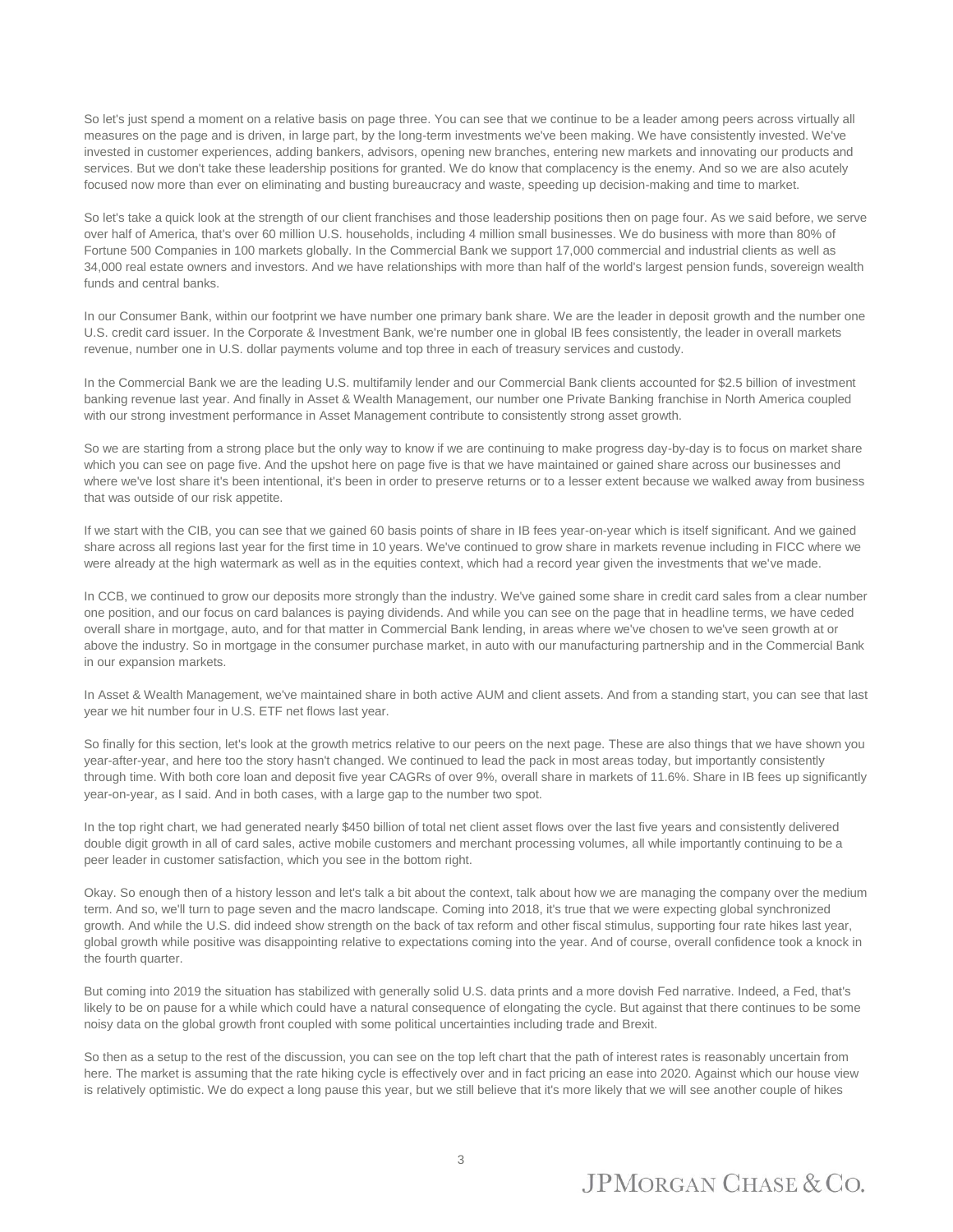from here over the next 12 to 24 months rather than an ease. But either way, there will be implications for deposit reprice on the top right and that will be important to the path of net interest income over the medium term and we will discuss that later.

In addition, while we do believe there's more room to run this cycle and we are optimistic that global growth will stabilize, on the bottom left you can see that those recent declines in business sentiment have driven recessionary indicators higher. They are not flashing red, but they are off the floor. So it's clear that for today that risks are much more symmetric than they have been or perhaps the Fed put it well in their minutes last week when they said the balance of risks is harder to characterize given the level of uncertainty.

But we remain constructive. And the data here in the U.S. is supportive of solid growth albeit lower. The U.S. economy is consumer-led and consumers remain strong and healthy. So given that macro environment, let's talk just for a moment about our balance sheet on page eight.

Looking at the chart on the left hand side, you can see that running up to and including 2016 we were able to optimize our balance sheet such that we kept advanced and standardized risk-weighted assets broadly in line with each other, which did allow us to continue to predominantly allocate capital on a risk based view. However, we have to recognize the reality of the capital regime that we live in. And as a result of growing a high quality loan book across our businesses, you can see that today there's a sizable divergence between the two measures and given the Collins Floor here in the U.S. we are clearly bound by standardized capital.

And staying just on loans for a moment on the right hand side of the page. We saw that core loan growth in 2018 was in line with our expectations but with growth decelerating across the board, home lending being a clear driver, but it wasn't the only one. And while loan growth has been a key focus area for all of you and for good reason, looking at 2019 and looking forward, it shouldn't be the singular focus when you also take into account other balance sheet trends.

So from here both as a result of the macro environment but also potentially as a result of balance sheet optimization decisions, which I will talk about in a moment, we do expect lower loan growth in 2019. But you can't look at loans just in the vacuum and there will potentially be offsetting growth in our investment securities portfolio.

So moving on to those other balance sheet trends, and moving on to deposit on page nine. Focusing on the top row on the left hand side, the row excluding non-operating deposits. You can see that from 2014 through 2018, total deposits grew at an 8% CAGR. In 2018, while deposit growth was solid at 4% year-on-year similar to loan growth it meaningfully decelerated, consistent with the industry and consistent with a period of quantitative tightening and higher rates. Consumer is slowing but we continue to expect to exceed the industry given the investments we've made. Over the last couple of years, Asset & Wealth Management and later the Commercial Bank saw migration out of deposits into investments and higher yielding assets, the majority of which we believe we have kept. And we think that most of this migration is behind us. We have a reasonably flat outlook from here. And in the CIB operating deposits grew on strong business growth, while maintaining discipline on non-operating deposits.

So looking forward then into 2019, we estimate that industry deposit growth will be in the low single-digits, will be about 2%. And our forecast is broadly in line to a little better than that. We do continue to expect generally slower growth in retail across the industry, as well as deceleration in wholesale as reserves in the system shrink.

But if we step back and I think it's important to do that, we did anticipate these trends, these trends are playing out consistent with our expectations and as such they have been contemplated in our balance sheet management through time.

So moving on then to what this might mean in terms of balance sheet optimization on page 10. Deposits are of course our most valuable source of liquidity. And as deposit growth slows, liquidity increasingly becomes more binding. And differently from capital, we can't earn more of it and the next dollar of it is significantly more expensive. It's a step-function change.

So as we grow our businesses, in addition to relative value decisions, marginal decisions increasingly matter and at the extreme you could assess them through a fully standardized capital and fully wholesale funded lens. And you can see just an illustration here on the page. But what it clearly shows is that on a standalone basis, not all, but many loans when measured through that rather extreme lens, would not produce returns above our cost of equity. And in many cases securities may look more favorable.

So of course, lending is an important part of overall client relationships and the franchise value of continuing to provide credit to our core customers should not be underestimated and we will continue to be there for them. But this is just to say that decisions of the margin do matter and all other things equal, they may favor a mix shift between securities and loans in order to maximize SVA.

So let's move on then and talk just for a moment about the regulatory landscape on page 11. So going on a bit of a journey, in 2010 when Dodd-Frank was passed, it predated any form of GSIB surcharge. It predated years of investment in risk management and governance and controls across the industry and it predated a plethora of layered new rules which you're familiar with including CCAR, new liquidity requirements, TLAC, resolution, recovery and more. And Dodd-Frank introduced the Collins Floor, which was a blunt instrument appropriate at the time. Think of the Collins Floor as a legislative down-payment towards end-state capital. So that was then, but this is now and in the middle of the page you can see three foundational principles that we think should be preserved.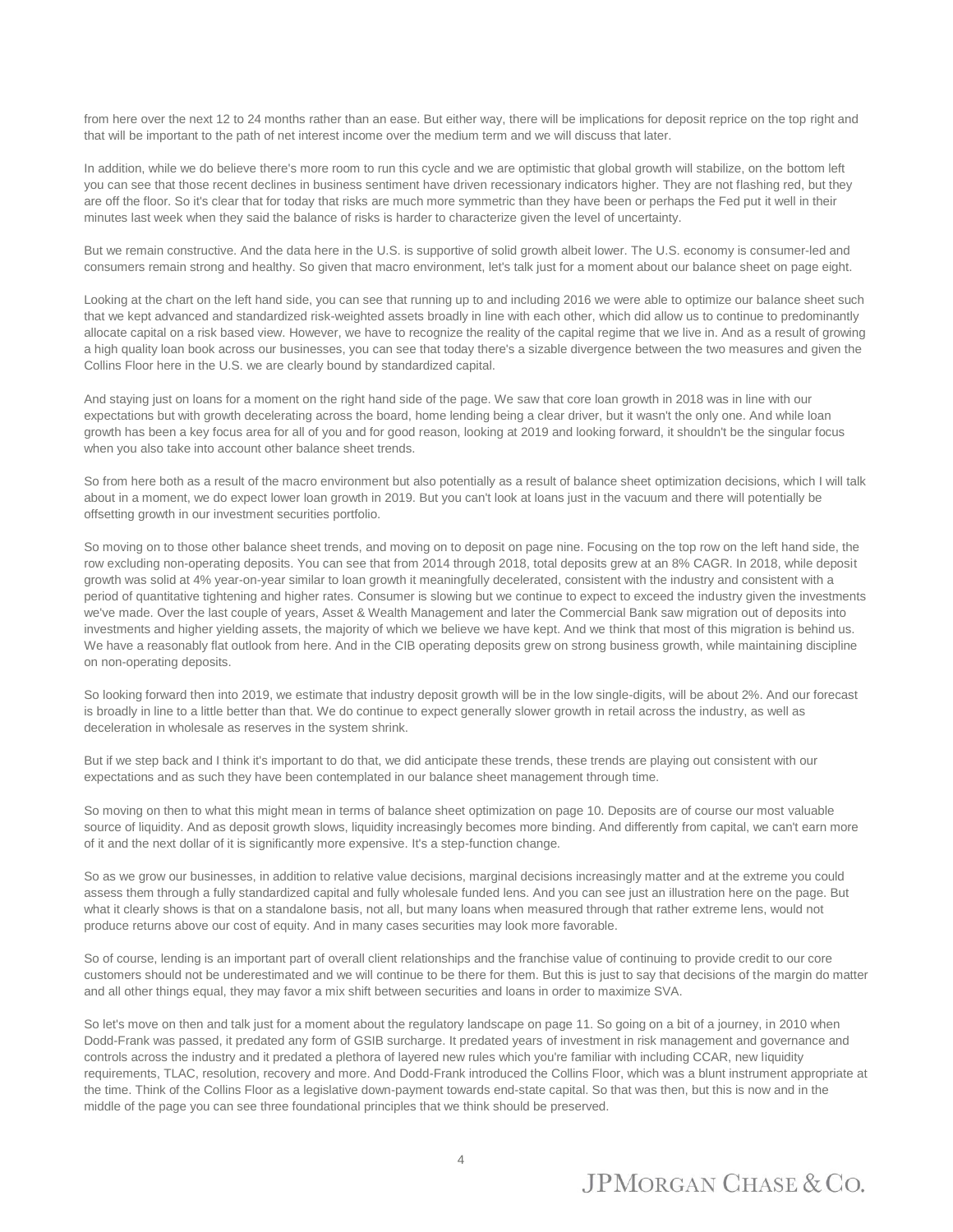First, global consistency and harmonization for a level playing field. Second, coherence and simplification of rules. And third, more coordinated regulatory supervision. And on the right hand side, you can see that as rules are finalized here in the U.S., we believe that all elements of such an integrated regime relate closely to each other and have to be considered together and appropriately calibrated in order to support the proper functioning of the markets and the economy through cycles. So, again, stepping back, importantly we are not arguing for overall capital levels to be lower necessarily, but we do believe that capital in the system is more than adequate and neither should the direction of travel be higher.

Given that we'll look at our implied capital trajectory from here on the next page on page 12. In many ways, there's nothing new here. On the far left-hand side of the page, you can see our current regulatory minimum which includes our management buffer is obviously still at 11%. You can also see that as recently as in 2017, even under the SCB proposal as it's currently drafted and without recalibrating the U.S. GSIB surcharge, our minimum capital would also have been about 11%.

But what is new is that when you contemplate using stress results as part of baseline capital then volatility in the stress severity including importantly counter-cyclicality would imply additional capital from here absent any offsets. Back to that point about all aspects relate to each other.

So the volatility worsened the magnitude of stress results materially last year, not just for us but for all GSIBs. So as we look forward, it does feel that there has been a generally warm reception to industry feedback, and we expect that incremental stress should be offset by other factors. Most notably, we continue to call for a fundamental rethink and recalibration of the U.S. GSIB surcharge, in light of both economic growth but also the cumulative effect of post-crisis reform.

Secondly, it should be recognized that counter-cyclicality has been embedded into the test to a significant degree. And finally, it will be important to work out the interplay between the final Basel III floor and the Collins Floor here in the U.S. But as such, we still believe that 11% to 12% capital remains an appropriate through the cycle range for us. However, we are bound by CCAR and we are bound by the volatility embedded in the test. And so at this point in the cycle, we expect the company will run towards the top end of that range. This would be consistent with continuing to support overall modest RWA growth and also support payouts of about 90% plus this year consistent with analyst estimates and obviously continuing to be CCAR results dependent. Having said that, repurchasing shares, as you know, is at the bottom of our capital hierarchy in terms of uses. First and foremost, we will invest in our businesses, in our clients, our communities and our employees.

So then rounding out the capital conversation with capital allocations to our businesses on the next page, on page 13. A reminder in the chart on the bottom left that we have a multi-metric capital allocation framework that incorporates five key capital measures reflecting resource scarcity. And one of the benefits of this framework which we implemented in 2017 is that it is dynamic and flexible and will evolve with our changing capital position.

And so, while we continue to believe in the importance of risk-based capital and a return on risk mentality and as such this does remain a foundational pillar in our framework. This year in order to recognize the firm's most binding constraints, we have increased the relative weights ascribed to standardized risk weighted assets and performance under stress.

And given that we are not expecting to be at 11% CET1 in the near term, we are increasing the line of business capitalization rate used within the framework. So, if you look at the right hand side you can see that overall firm retained equity is relatively flat year-on-year but the consequence of these changes is to reduce the excess that was previously retained in Corporate and to allocate more to the businesses. Principally, the CIB driven by stress as well as growth and the Commercial Bank and Asset & Wealth Management due to the increased emphasis on standardized risk-weighted assets.

And while there is a healthy mix of both science and art in this framework, overall we do believe that these incentives properly align with the overall firm's objectives and ensure that decisions we're making today are informed by an appropriate forward-looking view of their risks and their costs. And while the overall return on tangible common equity target for the company remains unchanged at 17%, accordingly the CIB has revised their medium-term target down to 16% and Asset & Wealth Management down to 25%-plus which are still healthy return targets for these businesses.

Next, let's get to the forward-looking financial performance view. We'll start with net interest income on page 14. When looking at the journey on net interest income, it's instructive to start with 2015 as a baseline given that it preceded the normalization cycle and we had \$45 billion of NII in 2015. In 2019, we're expecting NII of \$58-plus-billion. That's a cumulative increase of more than \$13 billion over four years, including about \$2.5 billion this year which is driven by the annualization of higher rates delivered last year as well as continued net growth.

And if you look at the drivers and the walk on the page, you can see that the combination of higher rates and balance sheet growth and mix have been very significant. In fact, between them delivering core net interest income growth of close to \$17 billion. But importantly, I do note that we have benefited to-date from deposit reprice lags which we would expect to give back over time. So given that, what do we expect from here? Moving on to the next page.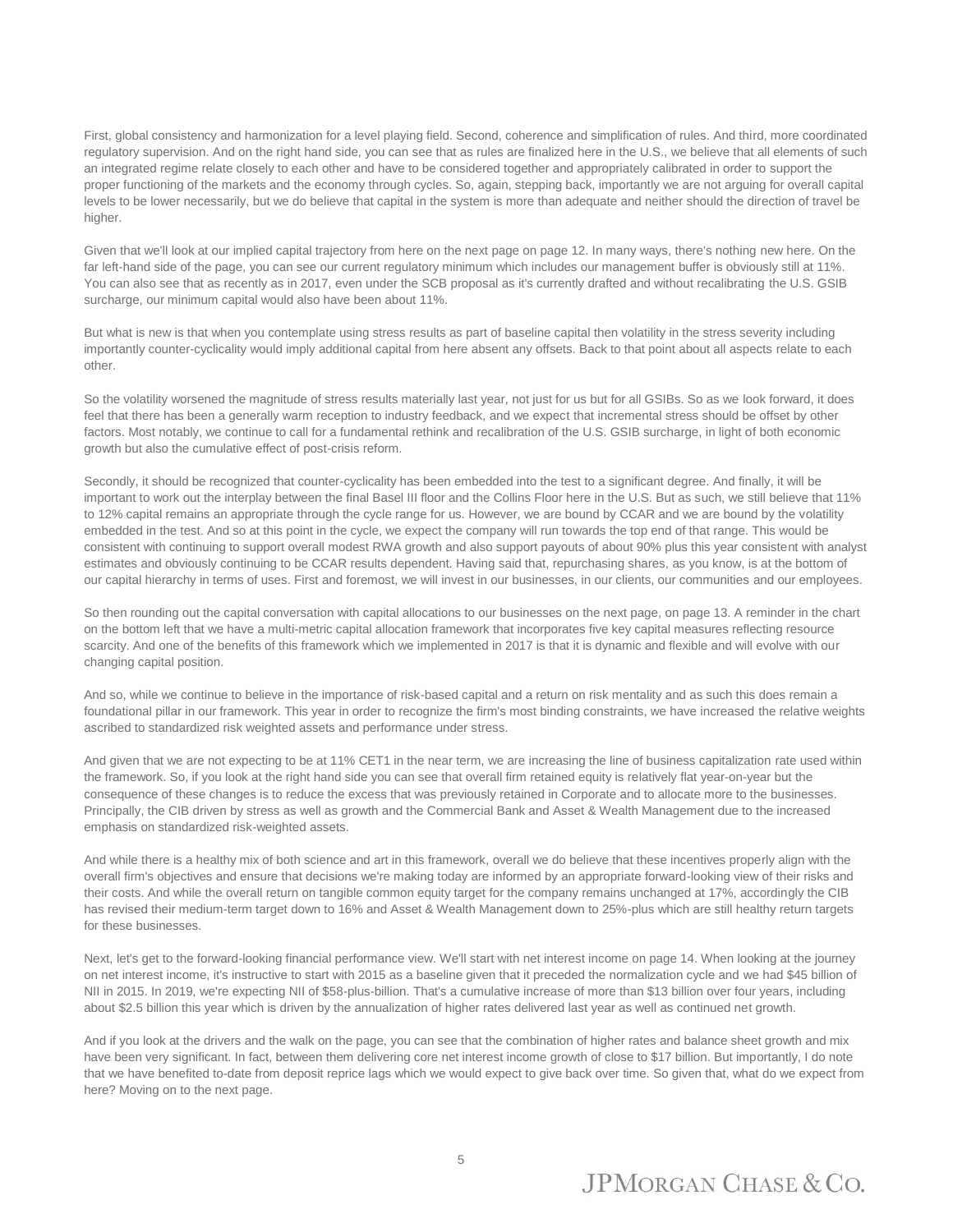Starting on the left with our 2019 outlook of \$58-plus-billion, and looking forward to a steady state which might be a few years away. You can see that we may end up in about the same zip code between \$58 billion and \$60 billion. But the journey to get there will likely be interesting. In the walk, first in green, time is definitely our friend and we've previously said that balance sheet growth and mix have become a bigger part of the story. And when combined with the compounding effect of higher long-end rates, together those could drive up to \$2 billion of incremental NII each year. But against that, our current run rate still incorporates meaningful deposit reprice lags relative to our through the cycle assumptions.

Now we believe that lags are just that, and that most or all repricing may work its way through by the end of the cycle. But the timing of that will matter. And reminding you of the chart from the top right of page seven and just to help you, here it is, top right of page seven. You can see that reprice meaningfully accelerated after the last hike in the last cycle. And you can see that in that cluster of dots up on the top right. So the only thing that we can be certain of is it won't be linear, and further in green there is still an open question as to whether we will hit those through the cycle reprice assumptions at all or whether we'll be better. And that question may be even more pertinent if in fact the cycle has effectively ended with Fed funds at only 2.5%.

So that is all to say that the path of net interest income over the next few years is very dependent on the pace and the ultimate level of reprice. And so on this page we're showing just the illustration three paths and there is a clearly a lot of distance between them. On the one hand if there is more room to run this cycle, if there are more rate hikes in our future and if today like in the past, the most significant reprice happens after the end of the cycle then you may follow a line that's closer to the top line on this page. But on the other hand if we are potentially toward the end of the cycle, and the Fed is on pause and that's more like the implied curve then we could be in a grind higher scenario something more like that gray line in the middle. And without discounting the possibility that reprice could accelerate in the short term, we would think that the bottom line is a lower probability outcome.

But in all cases on that top right, the case higher, you can see that we still have the open question about what the ultimate level of deposit reprice will be. And here too it is worth reminding you that steady state net interest income of between \$58 billion and \$60 billion at the end of this cycle is completely consistent with what we have been telling you with what we told you last year and at previous Investor Days. So in many ways, although the path will be interesting, there's nothing new to see here either.

Spending a minute then on non-interest income on page 16. And of course no good ever comes from trying to forecast fee revenue over a short timeframe given the obvious impact that markets revenue and market levels can have. But if you look through that you can see in the walk on the page that volume driven growth in 2018 of about 5% was the most material driver last year.

And if you look at the bottom of the page, you can see that core business drivers do continue to grow consistently. Daniel will give you guidance on fee and trading performance later, but the point on this page is that market independent, you should expect underlying noninterest revenue to grow solidly at about a 3% CAGR over time.

Next then, we'll move to expense on page 17. 2018 adjusted expense was \$63.3 billion with an overhead ratio of 57%. You will recall this time last year that we talked about the fact that we saw a significant opportunity to accelerate and increase investments across the board in order to drive long-term growth and profitability and a differentiated customer experience and we continue to believe that that's the case. You can see on the walk that investments remain the biggest driver of year-over-year expense growth in 2019.

From the left, first, you can see we have a net incremental about \$600 million of new technology investments. But importantly, we're seeing the benefit of previous investments rolling off and on a gross basis, we are able to decision that and reinvest that plus into new opportunities and you'll hear my partners later talk about those opportunities. I can characterize them as broadly reflecting our continued focus on digital, on customer experience, on resilient and scalable infrastructure and obviously cyber security and controls. And this brings our total technology spend for the year to about \$11.5 billion and it's now split about equally between run the bank and change the bank.

Moving on we have \$1.6 billion of incremental non-technology investments this year driven by a combination of consumer marketing, of continued front office hiring, of new branches entering new market and this year expensing the demolition of 270 Park Avenue.

Next you can see revenue related growth. And to be clear here, these are expenses for which you can draw a direct line between each incremental dollar of expense and a dollar plus of revenue. The largest driver of which is auto lease depreciation. Finally, of the remainder the biggest change is the impact of lower FDIC fees this year, which brings us to a total outlook for adjusted expense in 2019 of less than \$66 billion performance dependent. But importantly, underlying this walk at the grassroots level, we continue to operate with discipline delivering core efficiencies which allows us once again this year to self-fund broader underlying growth, think about more households, more accounts, more transactions.

And while it's not on the page, just a moment on the forward trajectory for expense beyond 2019. We feel really good about the investments that we've made over the last several years and we will always take a long-term view in our investment agenda. However, we do expect the cost curve to flatten out from here and do not expect net incremental investments to be higher over the next couple of years.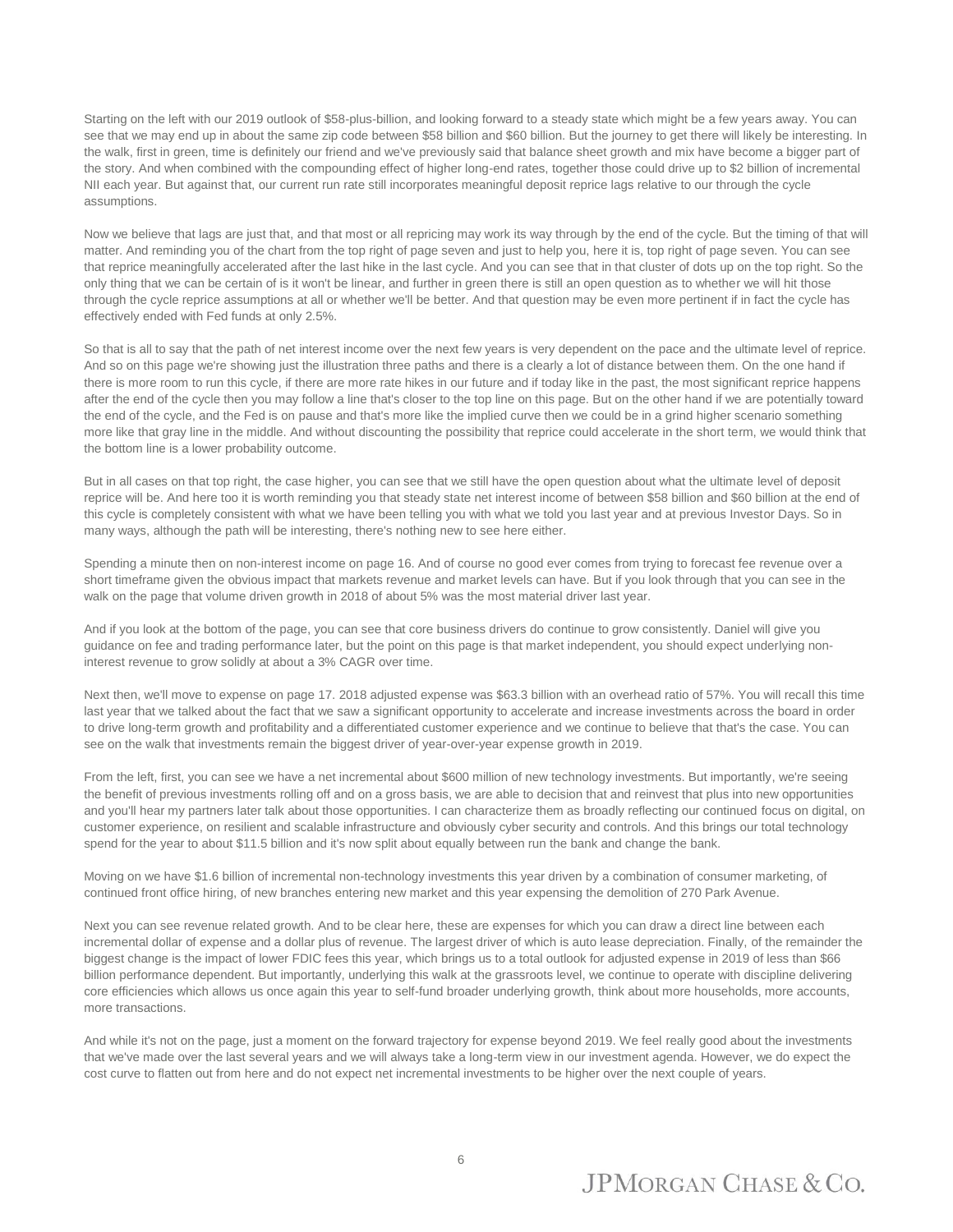Let's move to credit then on the next page on page 18. Starting on the left hand side with 2018 actual net charge-offs which were 53 basis points for the firm, a little less than \$5 billion of charge-offs substantially all driven by card. Today, we are not seeing signs of fragility in our portfolios and so we expect 2019 will look very similar to 2018 with charge-offs of less than \$5.5 billion which are higher year-on-year but on growth.

Importantly, we expect card charge-off rate this year to be relatively in line to the strong performance we saw last year albeit that over time we would still expect the card charge-off rate to tick up modestly as expansion vintages do become a greater portion of the portfolio.

Before we leave credit, a moment on CECL, the current expected credit loss framework on page 19. After decades under today's loan loss accounting regime, the U.S. will be implementing a new life of loan reserving standard at the beginning of 2020. Based upon what we know today, our central case for credit, as I said, is to remain relatively benign over the next couple of years. And based upon that outlook our current implementation estimate is to increase reserves by about \$5 billion plus or minus with the largest driver being Card.

In Card, today we have a little over \$5 billion of reserves. And remember that we are currently reserving for about 12 months of losses while the weighted average life of revolving balances is closer to two years. So obviously, the modeling is considerably more complicated than that but about two times our current reserves seems reasonable.

And while there will be other pluses and minuses across the remaining portfolios, in these cases current reserve estimates including qualitative elements are much closer in terms of their coverage today to CECL estimates.

So rolling forward, if 10 months from now when we implement, if then recessionary indicators are indeed flashing red then obviously our estimate of lifetime losses would be higher. And to the right you can see a range of adverse outcomes implying a larger implementation adjustment of up to \$10 billion.

With respect to the capital implication to CECL, there is, as you know, a four-year transition period for the implementation adjustment, which is helpful but only to a point. And to-date, there's no proposal on permanent capital relief. In practical reality, a lifetime standard will likely create significantly more stress or said, a higher capital drawdown in the first few periods of a real or a simulated downturn, which when taken together with higher launch point reserves, could mean that even in benign periods, it has the effect of requiring permanent capital to support an effectively stressed outcome.

So while it is definitely true that cash flows haven't changed implicitly the economics might have. And this could have unintended consequences for the pricing or availability of credit at potentially the worst point of a cycle.

So bringing all of this together then, with the medium-term outlook for the performance of the company on page 20. So we did deliver a 17% return on tangible common equity in 2018. And from here, we've already talked about the fact that risks are more symmetric. So there is of course a wider range of possible outcomes as you look forward over time. However, if the environment remains constructive, if Fed policy stays relatively accommodative and credit benign, all of which we relatively expect, we may over earn against our target for the next few years. But notwithstanding, 17% remains our base case over the medium term. So the good news is we're there, we're at 17% and we are showing steady growth across our businesses growing dollars of SVA and we expect to be able to sustain that level absent a significant change in the environment.

So, in conclusion, we delivered record performance in 2018 on many levels and are delivering significant shareholder value with peer-leading returns. Customer satisfaction is high across all of our businesses and we continue to invest and we continue to gain share. Years of relentless execution hopefully give you the confidence that we will continue to deliver strong financial results no matter the macro environment. But as I said, based upon what we can see today, we do expect to continue to deliver 17% returns over the medium term. So, with that, I have a little bit of time, it's not like me to go slow, I have a little bit time for questions.

............................................................................................................................................................................................................................

# **QUESTION AND ANSWER SECTION**

#### Jason R. Scott

*Head of Investor Relations, JPMorgan Chase & Co.* 

............................................................................................................................................................................................................................

Mike, right here.

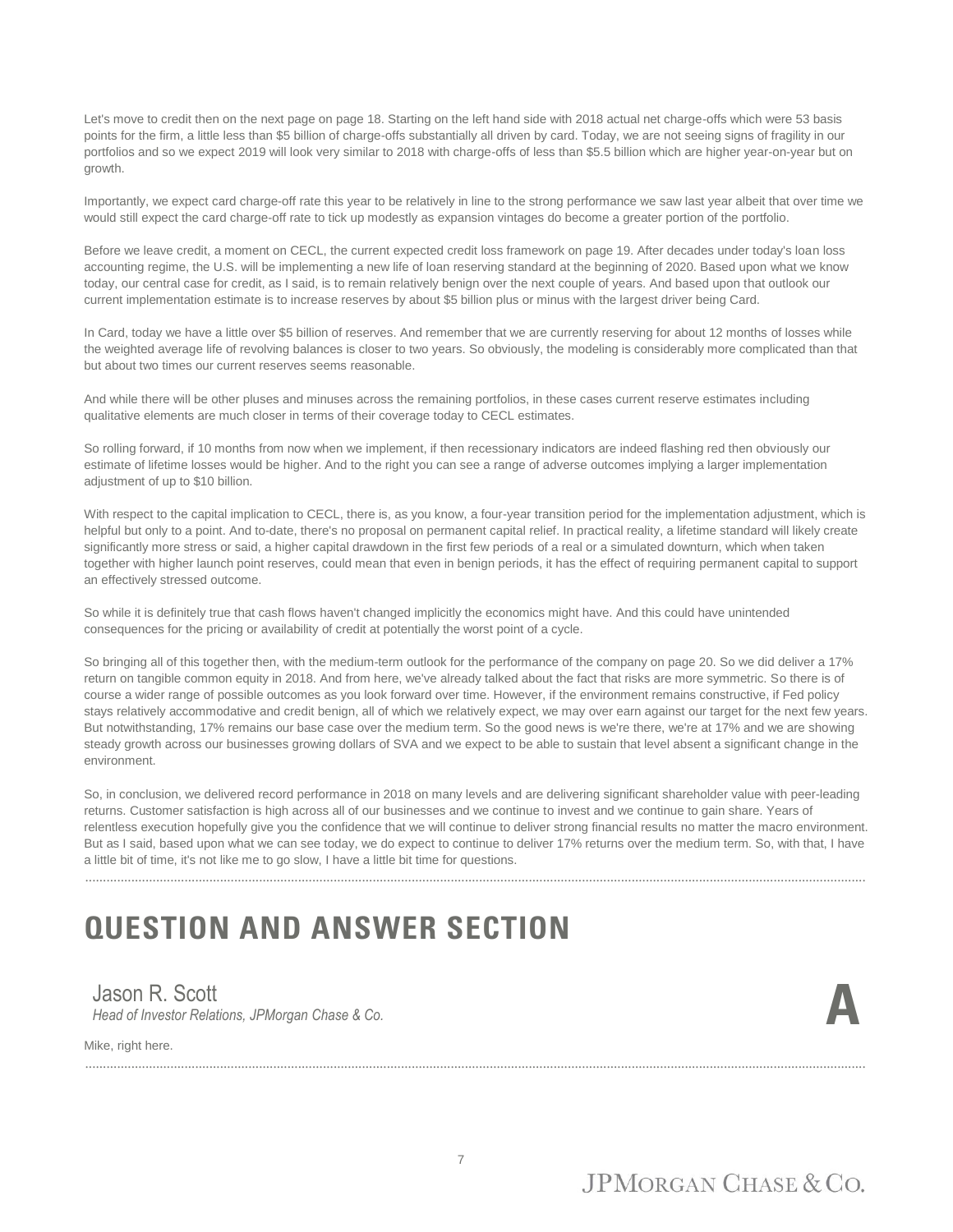#### Marianne Lake

*Chief Financial Officer & Executive Vice President, JPMorgan Chase & Co.* **A**

Mike?

#### Mike Mayo

*Analyst, Wells Fargo Securities LLC* **Q**

Mike Mayo, with Wells Fargo Securities.

#### Marianne Lake

*Chief Financial Officer & Executive Vice President, JPMorgan Chase & Co.* **A**

Hi, Mike.

Mike Mayo<br>Analyst, Wells Fargo Securities LLC *Analyst, Wells Fargo Securities LLC* **Q**

Just to follow-up on the 17% ROTCE target. You've said you're gaining share, you're making investments for more growth. Credit quality is still good, efficiency is getting better, it seems like it's all going right, but you keep the ROTCE target at 17%. Why not increase that?

............................................................................................................................................................................................................................

............................................................................................................................................................................................................................

#### Marianne Lake

*Chief Financial Officer & Executive Vice President, JPMorgan Chase & Co.* **A**

Yeah. So, I would tell you that as we sit here today, when we have an outlook that is more symmetric, I mean interest rates being one example, but not the only example and where we are arguably later in a cycle, it is definitely the case that if things continue to be constructive and we have no reason to believe that they will change that there is a case to earn higher than that over the next year or two or maybe even longer. But the further out you go, the less confidence we can have that we won't see the end of the cycle.

So, we like to take an appropriately sort of conservative view and say almost notwithstanding unless we see something that is significantly different, we ought to be able to continue to deliver returns at that 17% rate which we should take a moment to celebrate that, it's the first time, I haven't had to put a walk on the page to get there because we're there and we are growing our businesses here pretty steadily. So we are growing dollars of shareholder value even if we were at that 17% return over the course of the next few years. But we're at that point in the cycle where you might think we'll over earn for a period, maybe we will, right, but we're not going to sort of run the bank that way.

............................................................................................................................................................................................................................

#### Jason R. Scott

*Head of Investor Relations, JPMorgan Chase & Co.* 

Betsy, you want to take?

#### Marianne Lake

*Chief Financial Officer & Executive Vice President, JPMorgan Chase & Co.* **A**

Yeah, I can take.

#### Betsy L. Graseck *Analyst, Morgan Stanley & Co. LLC* **Q**

Hi. Betsy Graseck, Morgan Stanley. Marianne, question on your comments on the securities portfolio, you talked about how the decisioning might be a little bit less loans, more securities, could you give us a sense as to what the dynamics are around that decision... ............................................................................................................................................................................................................................

............................................................................................................................................................................................................................







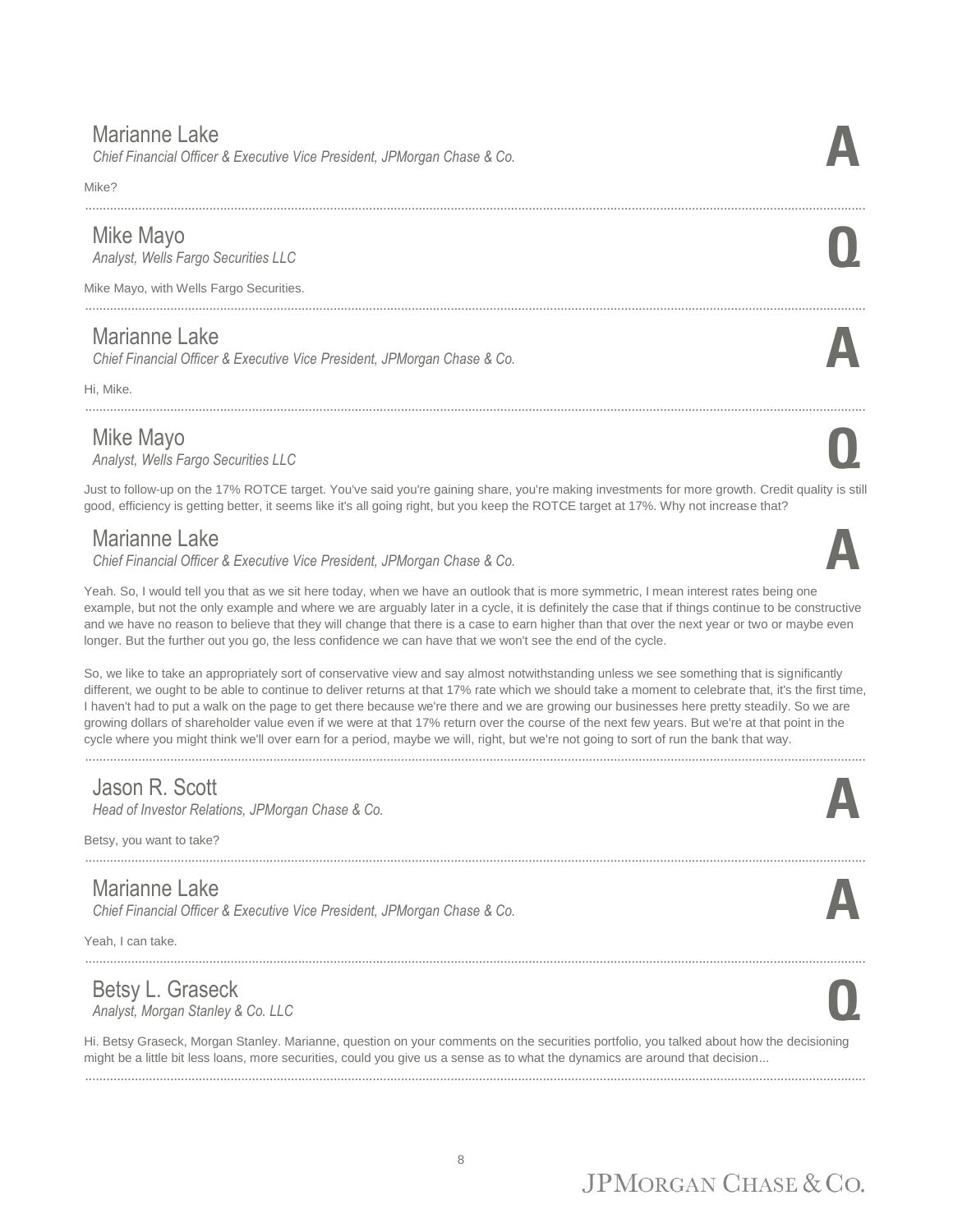#### Marianne Lake

*Chief Financial Officer & Executive Vice President, JPMorgan Chase & Co.* **A**

Yeah.

#### Betsy L. Graseck *Analyst, Morgan Stanley & Co. LLC* **Q**

... and what type of securities you're talking about, is it more duration risk, is it more credit risk and are you going for yield there?

............................................................................................................................................................................................................................

#### Marianne Lake

*Chief Financial Officer & Executive Vice President, JPMorgan Chase & Co.* **A**

Yeah, so I would – I think maybe the broader point is that if you have – if you believe our industry expectation that deposit growth is going to be, call at, 2% and we might do a little better than that. But if you believe that then naturally almost regardless of whether you say it's loans or anything else, your sort of interest-earning asset growth is going to be meaningfully lower year-on-year. So at or less than 5% in totality. And then if you look at the fact that because deposit growth is slowing because naturally, we have less incremental dollars of deposit liquidity to put to work and so when you look at that now and compare it to the demand we have for loans and the spread we could earn on investment securities, on a completely standalone basis, you could favor a security over a loan.

............................................................................................................................................................................................................................

Many, many loans, we don't think of on a standalone basis, if they come – think about that client ROE concept that we talked about historically, where we look at the franchise value in totality of the relationship we have and we're also willing to invest through the cycle in relationships, so not at every point in the cycle does everything have to be accretive. But on a purely standalone basis, loan only business can start to look less attractive and it could be a pure swap from, take the example we have on the page here, just conceptually, is a mortgage loan on our balance sheet compared to a non-agency RMBS in our portfolio. And so, it could be recycling the balance sheet for sort of just basic capital efficiency and liquidity efficiency, a loan on our balance sheet that is a high standardized RWA and a full drawdown on liquidity compared to a security that's half of that in RWA with a reasonably modest haircut for liquidity.

............................................................................................................................................................................................................................

#### Jason R. Scott

*Head of Investor Relations, JPMorgan Chase & Co.* 

Glenn, over there.

#### Marianne Lake

*Chief Financial Officer & Executive Vice President, JPMorgan Chase & Co.* **A**

Hey, Glenn.

#### Glenn Schorr

*Analyst, Evercore Group LLC* **Q**

Hello. Glenn Schorr, Evercore ISI. You talked about the importance of the repricing cycle on...

#### Marianne Lake

*Chief Financial Officer & Executive Vice President, JPMorgan Chase & Co.* **A**

Yeah.

Glenn Schorr *Analyst, Evercore Group LLC* **Q**

............................................................................................................................................................................................................................



- 
- 
- ............................................................................................................................................................................................................................
- ............................................................................................................................................................................................................................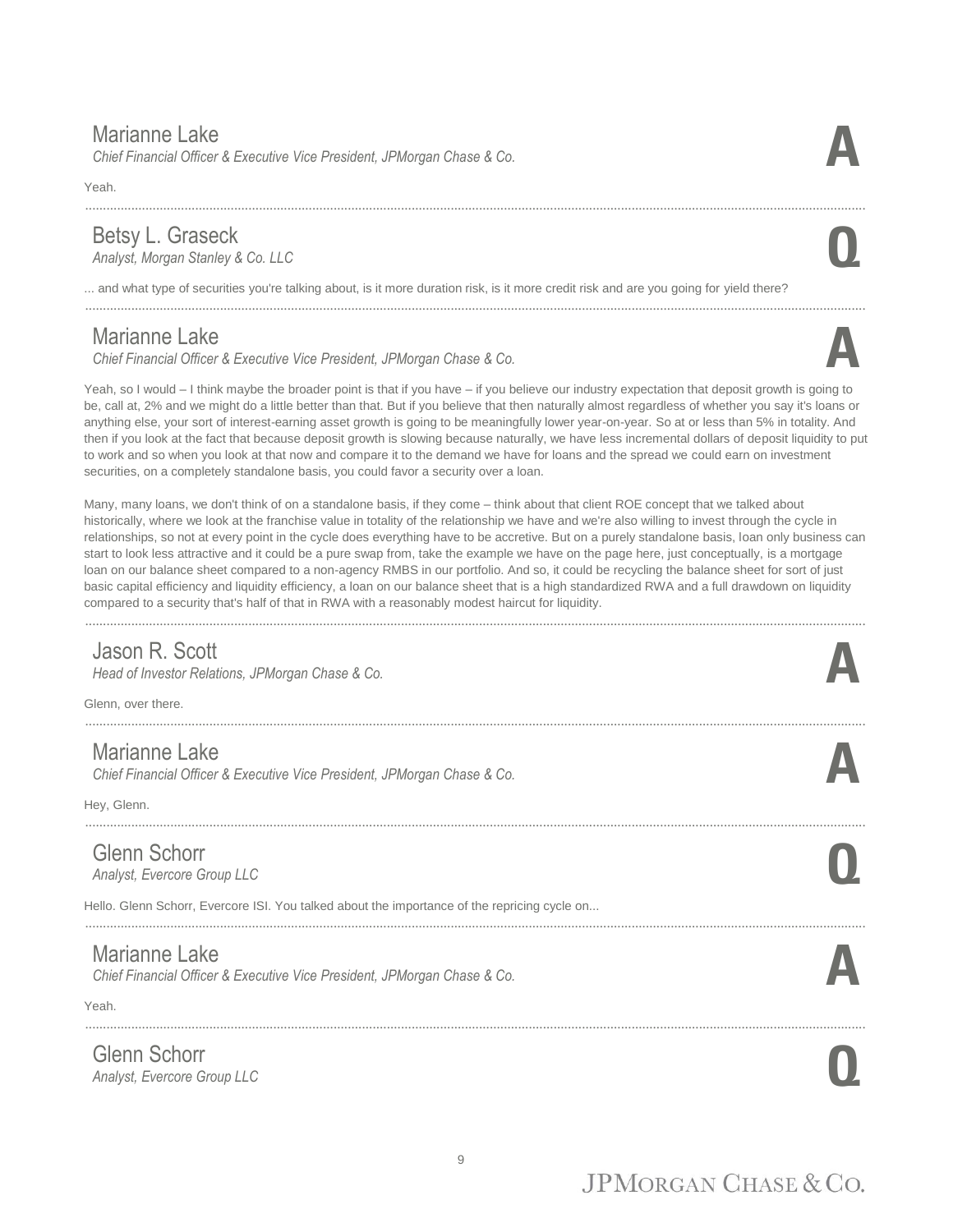... on the net interest income walk and therefore every other target walk. Maybe can you talk about how much JPMorgan has done, is doing that can influence the repricing cycle versus just being the victim of the competitive environment? Thanks.

#### Marianne Lake

*Chief Financial Officer & Executive Vice President, JPMorgan Chase & Co.* **A**



So I would say the best thing that we can do to influence and we don't really think about it that way. But the best thing we can do is to do a great job for customers because if you think we've been talking for years now about what's the case for lower versus higher? Well, the case for lower reprice is all the other value you're adding, right. So it's the customer experience, it's the digital experiences, it's the integrated products and services, it's rewards and benefits more broadly, it's convenience, it's brand, it's all of those things.

And so, the best thing we can do to end up in a different situation is just to continue to invest in that kind of ecosystem where there's more and more and more value for our customers outside of rate. And so rate becomes increasingly less of a significant driver. And I wouldn't say when we think about it, we think about customer behavior drives that outcome. And so what we can do to drive customer behavior is to make this the best place that they want to be and where they want to keep their operating and non-operating deposits. So that's how we think about it.

............................................................................................................................................................................................................................

I'm out of time. I will be here all day. So thank you very much. And I welcome Daniel and his team to the stage.

#### Daniel E. Pinto

*Co-President, Co-Chief Operating Officer of JPMorgan Chase & Co. and Chief Executive Officer of Corporate & Investment Bank, JPMorgan Chase & Co.*

Okay. Good morning. Thank you all for being here. This year, I'm also joined by my partners, Takis Georgakopoulos, Global Head of Wholesale Payments; and Troy Rohrbaugh, the Global Head of Markets. So we are going to cover the following today in the next hour.

So I will talk about financial overview and give you a brief update on each of the lines of business. Then, Troy will cover some specific areas in markets, including the progress that we have made in the Equity division and our vision for the future. We'll talk about the impact of electronification, with particular emphasis in the Fixed Income business. And then, we'll talk a bit of the client franchise.

So then Takis will talk about the Wholesale Payments business. We recently combined all our Wholesale Payments assets, so Chase Merchant Services, Treasury Services and Commercial Card. Takis is leading that effort reporting to Gordon and myself. And then, finally, we'll come back, we'll talk a bit about the financial outlook, a bit of an idea of the strategy going forward and give you the color of what we see for the first quarter of 2019.

So we discussed our strategy over the last few years to be global, to operate on scale, to be complete and diversified. That has produced a good performance on returns that allow us to invest in the franchise. Last year was very, very strong. We have record revenues, \$36.4 billion, at record net income at \$12 billion. We have record revenues in the Equity division, in the Banking group, including in M&A. So we have delivered, over the years, very strong returns; and last year, was 16% on the \$70 billion of capital.

So when you look at the components of the business, so you have the Investment Bank, Markets and Investment Banking, we have very stable returns over the year and probably best-in-class returns as well. And then, on the Transaction Banking, TS and Security Services, we have a couple of years in 2015 and 2016 where the very low level of interest rates combined with the work that we were doing in stabilizing the platforms and improving our client experience and client satisfaction force us to slow down the growth of the business.

But that work is all done now that interest rates are going up – or have gone up and growth is back. So we have delivered 16% return on equity in 2017 of those combined businesses and 20% last year. And this is not just about interest rates going up. That will explain roughly 60% of the improvement. The other 40% is pure business growth.

Now, into expenses. So we discussed with you in 2014 our expense management program. So the target was to go from \$22 billion of adjusted expenses at the time to \$19 billion. The \$19 billion was achieved in 2016 and pretty much maintained in 2017. Last year, expenses gone (sic) [went] up by \$1.3 billion and these are the reasons. So \$500 million is related to growth in revenues. And particularly it's all driven by volume-driven transaction cost, it is related to other items as well including paying for performance in compensation. So let me point it out that the comp-to-revenue ratio has been stable from 2017 to 2018 at 28%.

Next column is additional investments in technology. This number is a net number. When you add to that number the roll-off projects that we finalized last year and we reinvest that talent into new projects and we continue finding efficiencies in the technology organization, the amount that is really invested in new projects in technology is around \$800 million.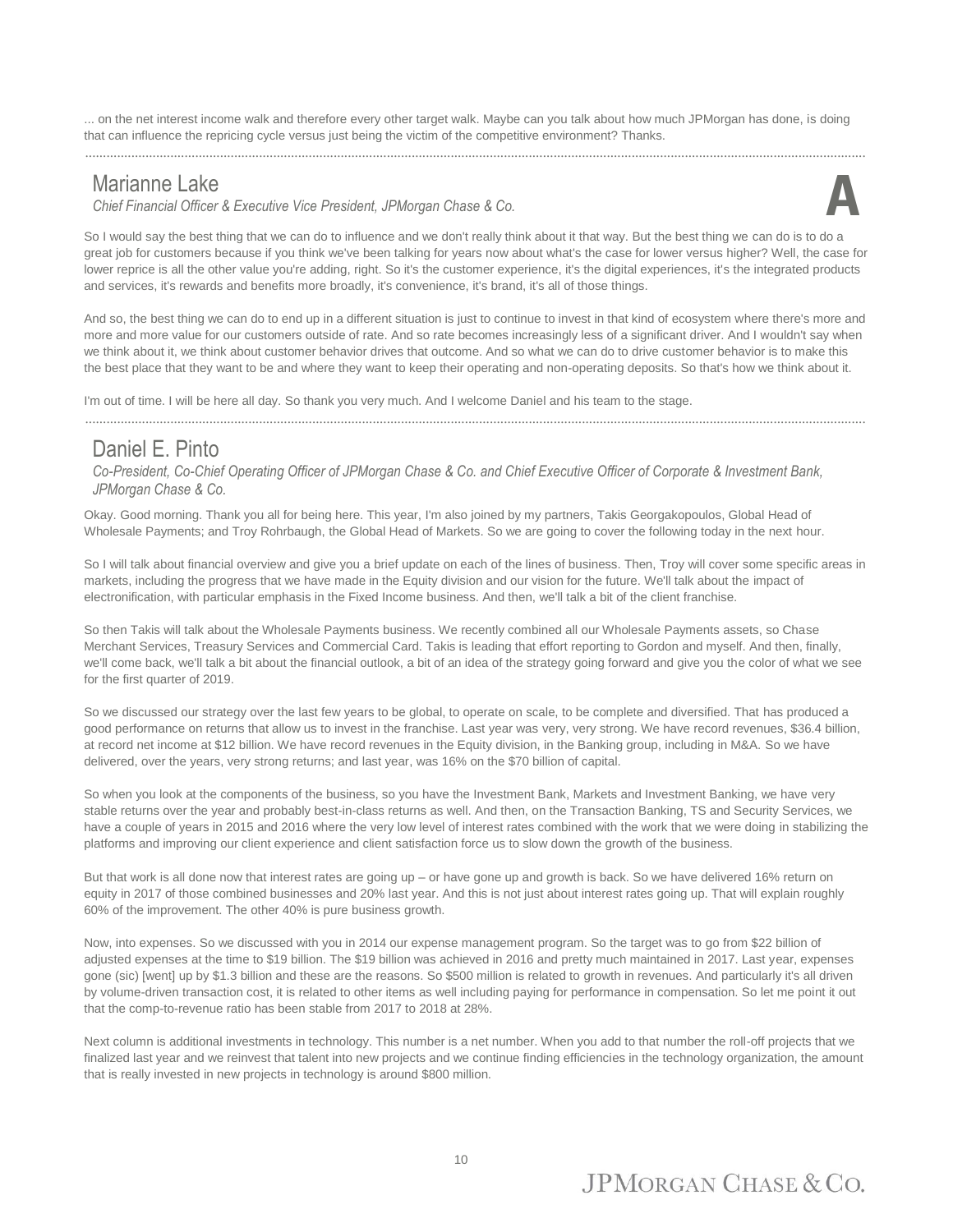So then non-tech additional investments, an extra \$300 million. There are several items here. One of them is Brexit. We are getting prepared. We have some expenses in 2018 and we'll have some more in 2019.

We appointed last year Mark Leung to run our China franchise. He was the Co-Head of Equities, the Global Division of Equities. And now, he is fully focusing right in China.

Clearly, we are working in the expansion there. We did a very good job in China over the years. Our top line in China-related business has gone up almost by 50% in the last four years, but we think that there is a lot of more growth going forward. So that takes us to \$20.7 billion in expenses in 2019.

So going to return on equity, in 2017 we delivered 14.5% return on equity. So going into 2018, so increasing revenues has contributed by 130 basis points, particularly driven by a very strong performance in the Equities division, Security Services, Treasury Services and Banking.

And in Fixed Income, clearly, it was another tough year where the wallet has gone down by 10%; our revenues remained flat by increasing our market share. So rates – or increasing rates provides 80 basis points of tailwind. We already talked about expenses, a headwind of 170 basis points. And then, tax reform gives us 110 basis points to deliver close to 16% return on equity on \$70 billion capital last year.

So let's talk about the progress in the franchise across businesses. Our market share from 2014 to 2018 and growth at CIB franchise was increased by 160 basis points. That is moving from 7.3% to 8.9%, included in the 160 basis points, 50 basis points in 2018. And when you go to the right-hand side of the page, I will drive your attention to the blue part of the circle. So we use Coalition here that divides the Corporate & Investment Bank franchise in 24 lines of business. In 2014, we were the leader, the number one in 8 of them; last year, we were the number one in 16 of them. So we doubled it.

And when you think about what is the main driver of that increase in performance on market share is particularly – the bulk of it is in markets across Equities and Fixed Income and the progress that we have made in those businesses.

Now going into the lines of business, so starting with Investment Banking. The world of Investment Banking has been relatively stable in the last five years, but our market share has grown from 8% to 8.7%. And as Marianne mentioned, we've been increasing market share in all the regions: 40 basis points in America; 90 basis points in EMEA; and 110 basis points in Asia.

And then, on the right-hand side of the page when you think about the different products, M&A, a wallet that has been growing substantially in the last five years has been accompanied by the substantial increase in market share. You may remember that we discussed in the past that a portion of our investment plan was to add senior bankers in areas or industries where we felt we have some weakness or in regions; and we have done that. Clearly, the results are very clear.

So debt capital markets, a very stable wallet over the year and a very stable market share for us. This is a tough business as the cost of participating in the revolver facilities of different companies is going up, and then companies have to reward their banks that participate in those and tend to appoint more book runners in each transaction that we do. So it's a very tough business. We've been number one all along, and we'll continue to do so. But the market share there hasn't increased.

In equity capital markets, we have the last three years of good business, but a bit of a challenge in the wallet. So the average wallet in the last three years has been lower than the wallet in 2014 and 2016, but we sort of counterbalance that by an increasing market share particularly last year at 9.1% from 7% in 2014.

So this is a great business. Carlos and his team have done an amazing job here. We think there is still upside here and we will continue to selectively add banking talent as we did in the past in areas where we believe is necessary.

Now, a brief summary on markets. So our market share in markets from 2014 to 2018 has gone up by 280 basis points, including 90 basis points last year. The wallet, top left of the page – the wallet in Equities has been stable over the year and our market share has gone up from 7.9% to 11.2% when you think about – and it's not just in one particular area of the business, it's all across; it's in cash, it's in prime, it's in financing and it's in derivatives. So Jason and his team have done a great job here to really take us to this point, and we think that there is still more to do.

Fixed income, in 2014, we had 9.2% market share and last year we had 11.9% market share. So the wallet has reduced to \$96 billion from \$118 billion in 2014. So if you want to be more depressed, if we start the series in 2010, so the wallet was \$160 billion and our market share was 8.6%.

So it is a challenging business for the industry overall, but not so much for us. As you look at the bottom right-hand side of the page, so our marginal return on equity in both of these businesses is very high, but also the fully loaded return of both of them in FICC and Equities has been very good. It is like something between 12% to 18%. And in Fixed Income, it's been in probably low to mid-teens and probably a very strong year like 2016 that produced 18% return on equity.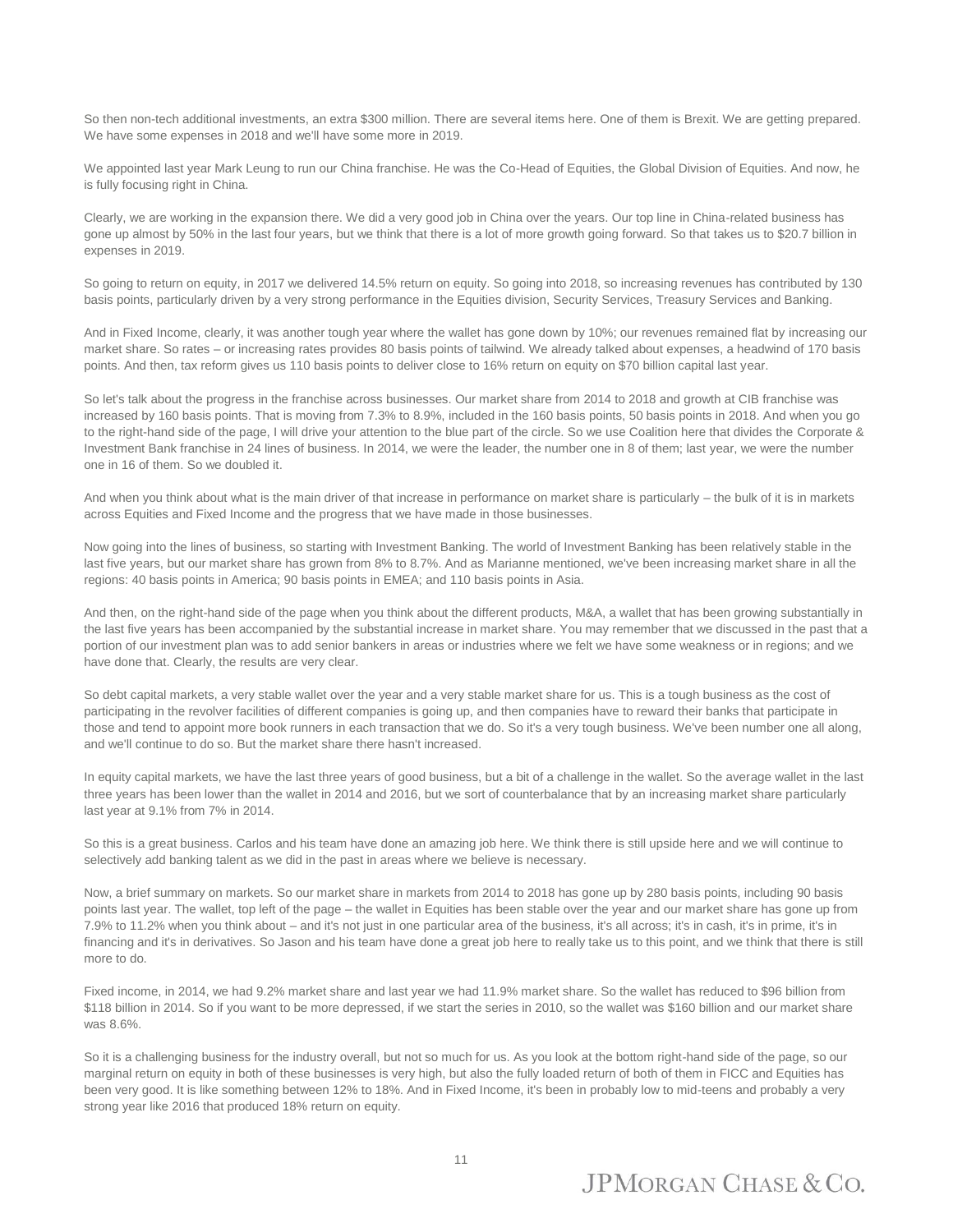So at our scale the wallet and continued growing market share, the wallet hasn't been too much of a challenge. Although we'd prefer the wallet to grow, so it didn't. But it's a perfectly valuable business. It's very important for our clients. We were committed in the past, and we will continue to be committed for those businesses in the future.

So now going to Treasury Services; and the view here is that portion of Treasury Services that gets reported in the Corporate & Investment Bank. So revenues have grown from \$3.6 billion to \$4.7 billion, a 14% CAGR; and expenses, they've been largely flat. So the revenues in this business, two-thirds of the increase is related to increase in rates; the other third is pure organic growth.

On the expense side, though expenses have been flat, it doesn't mean that we haven't invested. We increased our head count in sales, product innovation by 20%. We also increased our investment in technology, change the bank technology by 15%; and the increase in those investments is purely funded by operational efficiencies.

On the right-hand side of the page, we have the deposits picture. Deposits have been growing in a CAGR of 7% overall; and operating deposits, they have grown at 9%. So very strong performance. On the bottom of the page, corporate deposits have grown at 6% and FIG deposits at 8%.

We discussed in the past that a lot of the focus of this business was to grow the international business without really discounting the U.S. business, but we are already a leader here. So when you think about where deposits have grown, it's essentially outside the U.S., in EMEA, Asia Pacific and Latin America.

So I'm really very excited about the future of this business. So it's a very fragmented wallet. When you look at the TS business across the Corporate & Investment Bank and the Commercial Bank, we have a global wallet share in the neighborhood of 6%, 6.5%; very fragmented overall.

And when you think about the amount of investment in technologies that we have the ability to invest, our great progress in cyber and the fact that we can put all this wholesale platform together, I really like our hand in terms of growth for this business going forward because I do believe that the industry in this space will tend to consolidate, rather than remain as fragmented as it is today.

Security Services, page 8. We have been executing a multi-year strategic investment program here to deliver better products and services to our clients. So Teresa runs this team; she has done a very good job with her team. And we are particularly focusing on a bunch of areas; first, ETFs. We're focusing growing in emerging markets. We believe that it makes sense to have a scalable middle office outsourcing platform and we are building it. We are focusing on the alternative space that we didn't do much of that in the past.

We are working in replatforming all our infrastructure and clearly creating a great client experience, and that has delivered. Assets under custody from 2016 to 2018 has grown 13%. Revenue has grown 18% from \$3.6 billion to 4.2% (sic) [\$4.2 billion]. And this number, the component of rate increase explains half of the increase in revenues; the other half is organic growth. And our operating margin has gone up by 9 points.

So this is also a very strategic business. If you think about what the Asset Management industry is going through, well, passive versus active playing out and a contraction in margins, there is no doubt in our mind that Asset Management will have to outsource more and more of the functions that they are doing today. So you want to have a platform that is able to cater for that in a very scalable way, and that's exactly what we are building here.

So the last page of the section, I want to talk a bit about technology. I will not focus on the top of the page. Essentially, those are the areas of the main things that we're investing toward. You will not be very surprised about that. The key is, here, how do we pay for this because we need to go faster and faster. There is no doubt Lori and her team have done a very good job finding more and more efficiencies, essentially creating a better output for every dollar spent in the technology organization.

But we need to do more. I mean the way that we think about it is in the following way, that are the boxes at the bottom of it. And we have this program that we are working on and we've been working on for a period of time, where, first, about including improving the efficiency of our software engineers. And this is about giving tools to our managers to understand why certain developers, a team of developers produce more than others.

And this is not necessarily have to be because the talent is better in one place than the other, though it may be one of the reasons. It's about the obstacles that we can put in play, the way that they generate their – they develop their technology, so the bureaucracy that we may be facing. So we are really going very deep into the organization to understand the productivity of small group teams in order to really address those issues and improve.

The second one is about platform simplification. And this is about driving agility, modernizing infrastructure including the adoption of cloud, internal or external. I (sic) [We]have a consistent architecture for data and applications that will avoid duplication and increase usability going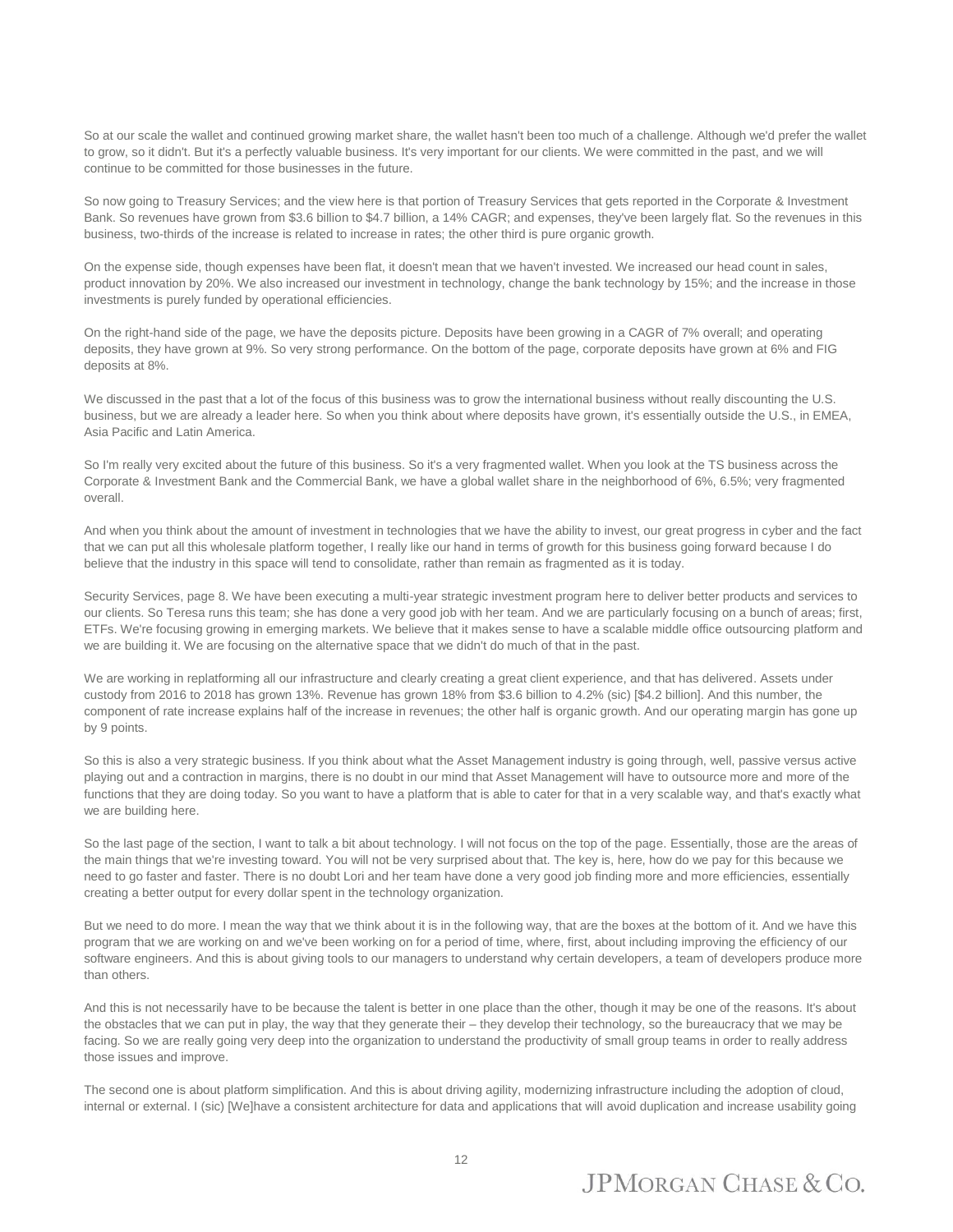forward. We need to avoid building everything from zero to 100 every single time. We want to really use what has been developed and each developer build on top of it, rather than going from zero.

So these will drive results. I don't know is there is 10% more here or 40% more; what I do know is it is not zero. So if we want to win going forward, we need to really address this issue and really deliver a lot more for every dollar of expense in the technology organization that we are delivering today, and we have made progress and there is a lot of more progress to come.

............................................................................................................................................................................................................................

So I will stop here. And now, we go to Markets with Troy.

#### Troy Rohrbaugh

#### *Head of Global Markets, JPMorgan Chase & Co.*

Good morning, everyone. Daniel has discussed Markets overall, so for the next 15 minutes I'd like to cover three topics in more detail. First, a deeper dive into the performance of our Equities business with the focus on Cash Equities and Prime Finance; electronification in our FICC business focusing on the drivers, pace and impact on our franchise; and, finally, highlight the growth of our client franchise across Markets.

The Equities franchise is reaping the rewards of our multi-year investment in technology, talent and execution capabilities. These investments have led to market share gains in all Equities products across every region during the past four years. As you can see on the left-hand graph on page 11, since 2014 we've gained market share by over 330 basis points, more than our top three competitors combined. These gains have also begun to accelerate, with 130 basis points coming in the last year alone.

On the right-hand graph, it shows that 250 basis points or greater growth by major products: Cash, Derivatives and Prime. Also, each major region has experienced 200 basis points or more of growth. All of this has allowed us to close the overall wallet gap on our largest competitors by \$1 billion.

We've maintained the number one equity derivatives business since 2015. This remains a core focus of our business, as indicated by the market share gains. But, today, I want to focus more on the performance of Cash Equities and Prime Finance.

Despite a shrinking industry wallet, our revenue has grown since 2014. As you can see on page 12 on the left, our revenue growth in Cash Equities has been 7%, versus down 6% for the industry wallet. The acceleration in revenue growth from 2016 to 2018 is driven primarily by Low Touch and Program Trading.

We've consistently invested in the technology and execution capabilities needed to improve our Low Touch business. This, combined with our improved global coordination across Cash and Prime, has yielded an average of 25% growth per year in Low Touch.

This focus on Low Touch has not been at the expense of our other businesses. In particular, Program Trading has experienced 30% average growth over the past four years. In the case of High Touch, where absolute revenue has dropped, we've still been able to gain share on our largest peers.

As you can see on the right-hand side of the page, our growth in share of volumes has been driven primarily by Low Touch and particularly from our investments in EMEA and APAC. Going forward, we will continue to invest across all aspects of our cash franchise.

As many of you remember, our original Prime business was a U.S.-centric cash business inherited from Bear Stearns. We undertook a systematic multi-year investment plan to build out the overall offering, most notably international products, Synthetics and Direct Market Access capabilities. These efforts are bearing fruit. We've been able to on-board clients that have historically not been interested in our more limited platform. The pipeline of new business is very robust across all geographies and all products.

As mentioned in the previous slide, we've also developed a much more coordinated approach across Cash and Prime. These efforts and investments have resulted in record balances in revenues in all regions and products. As you can see on the left-hand side of the graph, while maintaining our strong North American client footprint, we've significantly grown balances in EMEA and Asia, 15% and 36%, respectively. Overall non-U.S. balances have grown from 22% to 32% in 2018.

On the right, you can see as a result of the investment in our Synthetics product in international growth, our Prime revenues have grown by an average of 13% per year over the last 4 years. At the bottom on the right-hand side, we're showing an improvement in our balance sheet ratio, down by 12 percentage points over the last 5 years. This lower percentage is driven by two things: one, optimized inventory management; and, second, the growth in Synthetics. The latter has offered more netting and off-balance sheet opportunities, thereby improving our bottom line returns.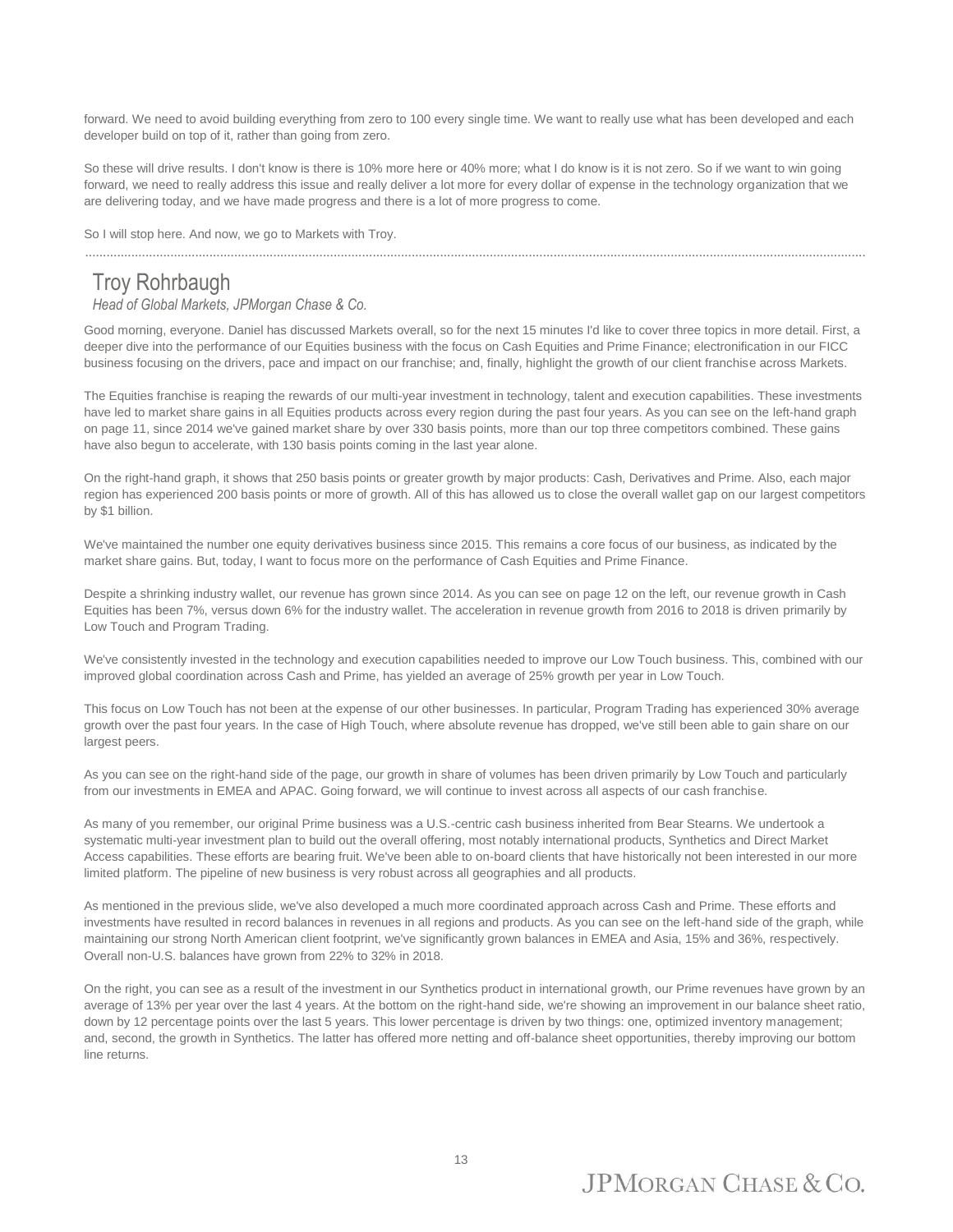However, despite this improvement, our balance sheet footprint will remain large due to both the overall size of the business and our large North American Cash product. Again, going forward, we will continue to invest and focus on international growth and most notably in APAC and Synthetics.

To conclude on Equities, while we hope to continue harvesting the benefits of our multi-year investments, our high-level strategy remains unchanged. We will invest in products and technology. Specifically, we are committed to increasing the adoption of advanced analytics and AI across our sales and trading functions. We will expand scale and reach. Scale will continue to be a major differentiator in this business.

We will look for specific opportunities at a granular level by product and by region to ensure we have the largest diversified client base possible. And, finally, we will continue to enhance our coverage and sales service framework. We believe high-quality client service is a critical component along with scale and execution. Successfully executing on this strategy is the key to our Equities franchise.

Moving on to electronification in FICC on page 15. We believe there have been two primary drivers. The first being organic. For some years now, we've continued to see client demand for choice, transparency and efficiency. As a result of that, for some asset classes, electronification has been a longer term trend.

For example, in FX cash, increased electronification has been occurring for over 20 years. That percentage is beginning to stabilize at the moment, but it is still a long-term trend. However, this need for more sophisticated tools to manage high levels of electronification is still very much increasing.

Clients are deploying much more sophisticated tools, specifically algos. As you can see, in the last year alone, our algo-driven FX execution volumes are up 44% despite an overall growth of only 8%. This is creating new opportunities for us, and I'll come back to that in a minute when we cover Algo Central.

The second is regulatory change. We've also seen in many cases regulations act as the primary driver for electronification, first with Dodd-Frank here in the U.S. and most recently with MiFID II in EMEA which has caused higher levels of electronification in asset classes like Euro and Sterling swaps.

We've seen an even faster growth in RFQ, or Request for Quote, to one, which is an indication that clients are meeting regulatory demand and using electronification for efficiency. But this is step one and a crucial building block for greater electronification of those asset classes.

We continue to invest in the most sophisticated execution tools and we are leading with our investment in Algo Central. As electronification continues to deepen across asset classes, especially in relatively small ticket flow businesses, we believe new tools such as Algo Central are crucial to our clients.

Algo Central is currently available in FX, but ultimately we will roll it out across all asset classes. Its key features are; the ability to access all master orders at a single point of entry; the ability to apply cutting-edge analytics across pre-trade, trade and post-trade; you can manage multiple orders and strategies simultaneously; and you can amend these strategies on the fly. It's available not only on our JPMorgan Markets proprietary platform; it's available on approved third-party platforms as well. This is just one of the many tools we are developing internally, and we're looking to offer them across asset classes to our clients.

Three years ago, we shared with you during Investor Day our expectations for electronification across some of the FICC asset classes. We wanted to revisit that and do a quick mark-to-market. So on page 17, on the left, are our expectations from 2015. Surprisingly, we were totally wrong in many cases.

In the middle are the current levels of electronification. We've highlighted four areas: interest rate swaps, FX cash, FX options and EM local currency bonds. In the case of IRS, it's been much less than expected. FX cash has been broadly in line with our expectations. FX options, a non-linear product, has been much more than we expected. And in the case of EM local bonds, there's been very little to no electronification, which came to us as a big surprise when you compare it to developed markets.

The point of this slide is you cannot predict the pace of electronification. You simply have to invest across the full spectrum in order to be prepared. So our expectation is all products will continue to broadly electronify at an ever increasing pace, and we will invest accordingly.

So we've also discussed the effect of electronification on the revenue of markets, particularly FICC. While there has been a clear headwind, it has been broadly offset by the gains in market share that Daniel mentioned. We expect further electronification to continue to be manageable from a revenue perspective.

Finally, moving on to clients. We consistently maintain a strong and leading client franchise across both institutional and corporate clients. Within the institutional client segment, we've been consistently ranked number one over the past five years. As you can see, we have a balanced and well-diversified franchise with both institutional clients and have gained market share across all segments of this category.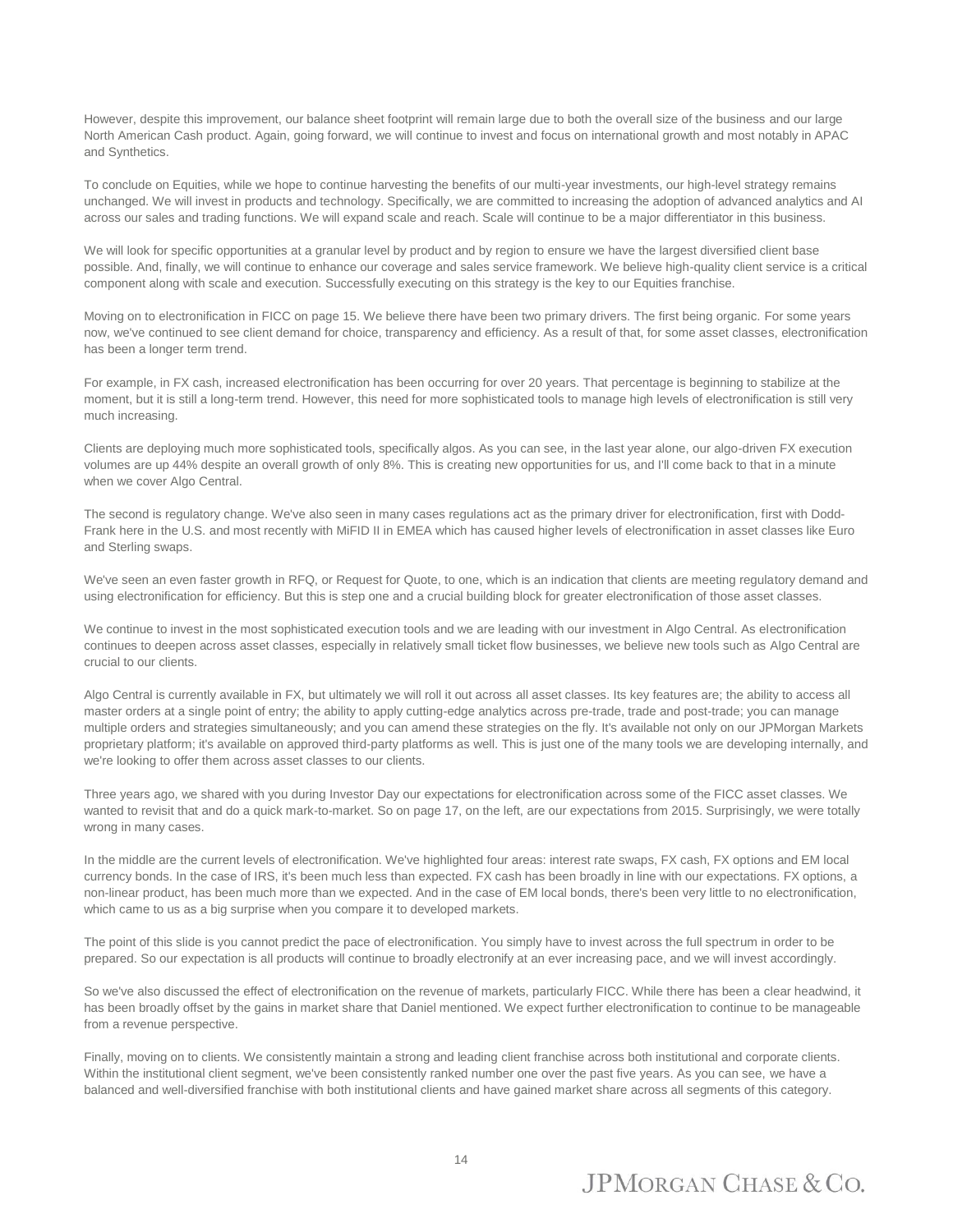Asset and Wealth Managers are historically a strong client segment for us, yet we still managed to gain 270 basis points of wallet with this client segment since 2014 and remain ranked number one in the segment. The increased costs, AUM changes, fee pressure and evolving liquidity needs of this client base has allowed us by close coordination to build and strengthen our partnership with them, which has enabled us to gain share and solidify our number one ranking. Additionally, as operation alpha becomes more important, our ability to bring integrated solutions across markets and Security Services will be a differentiator.

Historically, we have underperformed relative to our largest peers in the hedge fund sector. We've been able to gain 220 basis points here since 2014 and are now ranked second in the category. We've also gained 140 basis points with banks, insurance companies and our public sector clients since 2014, and remain ranked number one in this segment as well.

Beyond institutional clients, JPMorgan has simultaneously grown its market share with the corporate client base gaining 120 basis points of market share with corporates since 2014. We will continue to partner with the Global Corporate Bank and our Treasury Services franchise to capture more opportunities, particularly in EMEA and Asia.

Our clients are transforming, consolidation, margin compression and the shift to passive understanding these evolving challenges of our clients is critical. We are prioritizing investments to make sure we stay ahead of our clients' needs, particularly our ability to deliver top quality end-to-end digital experiences.

Capital and risk solutions will increasingly require next-gen analytics, enhanced client interactions and best-in-class execution. Our investment agenda prioritizes all of these. I won't go through them, but the examples are: we will continue to deliver best-in-class analytics; provide the most sophisticated execution tools; and, finally, deliver an industry-leading client service model.

Thank you very much for your time this morning, and I'll turn it over to Takis.

............................................................................................................................................................................................................................

#### Takis Georgakopoulos

#### *Head of Wholesale Payments, JPMorgan Chase & Co.*

Thank you, Troy. I'm going to spend the next few minutes talking about our current position and our vision on Wholesale Payments, which, as Daniel mentioned, brings together the largest transaction bank in the world, Treasury Services, with a daily processing volume of \$6 trillion; with Merchant Services, a leading U.S. and European merchant acquirer with more than \$1 trillion in annual processing volume together with our global trade business and our U.S. Commercial Card business.

We have a great starting point. These businesses collectively generated more than \$11 billion of revenues in 2018 across our CIB, CB and CCB franchises, an increase of 30% over the past two years. And our goal as the only bank that can bring together an in-house Merchant Services business and the Treasury Services business is to deliver a unique wholesale value proposition to our client. And I'm going to go through some examples later on.

We serve the entire suite of clients of JPMorgan from the very large to the very small, including 80% of the Global Fortune 500, including tens of thousands of small business and middle market companies in the U.S., and including almost every major bank, insurer and asset manager around the world.

Our aspiration is to deliver an integrated set of client journeys for our clients across sales, on-boarding, pricing, servicing; and at the same time, to bring together technology and operations even more than before across those businesses to generate even higher scale benefits.

Focusing on Treasury Services for a minute, Daniel spoke about the CIB portion. This page shows the firm-wide view, including revenues across CIB, CB and CCB. In 2016, our revenues were \$6.3 billion. In 2018, that number was \$8.8 billion, an increase of 40%. And when you look at our largest competitor, their revenue growth was 25%. That difference between 40% and 25% translates into an \$800 million swing, which is what took us from the number two position to the number one position.

And while our revenue growth was supported by rates, more than a third for CIB clients was organic growth, translating into higher balances, higher fees and higher FX and we gained market share in every customer segment in every region. That said, there is still a lot of upside in that business both because, as Daniel said, it's very fragmented, but also because when you look at the CIB portion, which is the dark blue, and compare it to the largest dark green bar on the page, there is still a \$1 billion gap between us and number one on the CIB side, most of it having to do with corporate clients and their business outside the U.S. And we expect half of that opportunity to be addressable over the next few years.

In terms of our Wholesale value proposition to our clients, we focus on what we are going to deliver to them and what is the underlying infrastructure that will allow us to deliver it efficiently. In terms of what we deliver, we have three key pillars. We want to allow our clients to accept and collect from anywhere in the world, in any currency, including real-time payments and including wallets.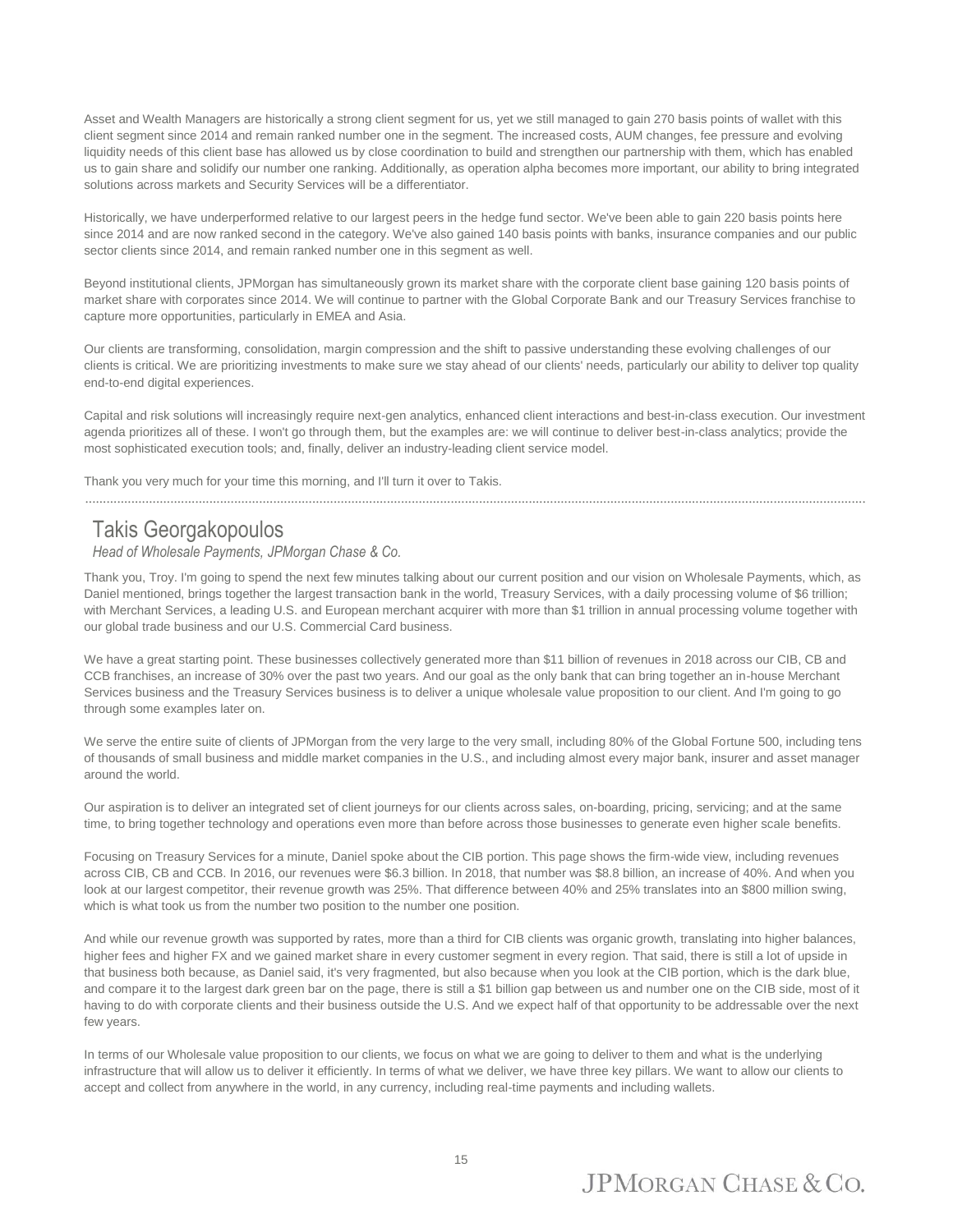We want to allow our clients to connect to us in the way that makes sense, whether it is customized contents, whether it's APIs or, over time, whether it's open banking solutions. And we want to be able to deliver to our clients' real-time insights to help them optimize and simplify their operations.

We want to deliver that through global platforms that provide the lowest cost in the industry, complete set of capabilities and maximum flexibility to change things over time. We will deliver it with our best-in-class controls, leveraging the strength of JPMorgan around things like cyber, AML, fraud, et cetera, with the ability to customize those tools and capabilities for the benefit of our clients. And we want to deliver it with the best available technology, whether that's built in-house or through fintech partnerships. And just last year, we initiated 14 new fintech partnerships that are either live or at the testing phase today.

In terms of our platforms, in a previous Investor Day, we talked about the cornerstone of our payments platforms, Graphite and GLASS. Graphite is our global payments platform and GLASS our global liquidity platform. Both of them are multi-year investments, both of them are live today. Graphite and GLASS are live in 10 countries today, including our new Luxembourg branch, which provides 40 currencies, very late cutoff times, virtual accounts and instant payments. And we'll continue that roll-out around the world, and over time begin to decommission our legacy platforms.

Helix is our new merchant acquiring platform, which will allow us to expand our reach into Asia and Latin America, and we expect to start piloting with clients in the second half of 2019. We will continue that roll-out over time, but at the same time we are investing in our U.S. small business offering, leveraging our WePay acquisition.

These are the existing platforms. We're are also investing for the future, leveraging our leadership in distributed ledger technology. We've spoken before about our IIN platform, the Interbank Information Network, our blockchain platform for our correspondent banks. This platform is live today, being tested and used by several banks. And almost 200 of our correspondent banking clients have signed letters of intent to join, and we expect more than half of them to be on-board by the end of this year.

The first application that's live on IIN allows the real-time information exchange on sanction screening question. Every single day, JPMorgan stops 50,000 payments for sanction screening and there is a manual process involving e-mails and calls, et cetera, across multiple banks to resolve those. Through IIN, these will be resolved real-time, solving a problem not just for us, but for the whole correspondent banking industry. And we have a lot more applications that we are thinking of and developing, and we will open the platform for other banks and other partners that are on the network to deliver their own applications.

We also launched our JPMorgan Coin a couple of weeks ago as a prototype, and this was done in response to real institutional client demand. And it was based on pain points that our clients had and questions like how can I efficiently move money outside of regular cutoff times, or how can I more efficiently manage liquidity at a large complex multinational company. And we think that over time the Coin can provide solutions to some of those questions.

At a more tactical level, we also delivered the number of new products over the past 12 months; and this is a sample list of some of those. We went from laggards to leaders in low-value cross-border payments. We had 18 currencies 18 months ago. We have 50 currencies today, with plans to continue to grow; that's our global mass pay product.

We are live with virtual accounts, which is one of the big innovations of the industry. We are live around the world in Western Europe, in Singapore and Hong Kong, in the U.S., in Canada, in Mexico, and with 40 currencies. And we bring virtual accounts in a way that it fully integrates payments, receipts and reporting across real and virtual accounts, making it easy for our clients to switch and generate efficiencies. And we will continue to expand our capabilities for different customer segments and different use cases.

We have more than 30 live APIs. And, more importantly, we've created the sandbox in which our clients can test away the APIs in a matter of minutes and can be live in a matter of days. And we continue to work with ERP providers and TMS providers to provide more flexibility for our clients, and we are also working closely with other partners on open banking in Europe.

We've been investing quite heavily on digitization and automation, and today 70% of our new accounts in the U.S. are opened in 70 seconds or less. We continue to invest in machine learning and artificial intelligence. We've launched a multi-language virtual assistant and AI tool for e-mail routing, but we see a lot of opportunities to continue to generate efficiencies on automation both for us and for our clients.

And, finally, real-time payments. We're very excited about the advent of real-time payments and the proliferation of real-time payment options around the world. We are the first bank to go live in dollars, euros and pounds. And we continue to monitor the industry and we want to be there in each and every market that launches real-time payment systems.

I want to spend a minute more on real-time payments in the U.S. because it's kind of an exciting new development in the United States for the first new payment system over the last 40 years, which allows secure payments 24/7/365 final in 15 seconds. We recognized the importance of that product early on, and we started investing in 2017.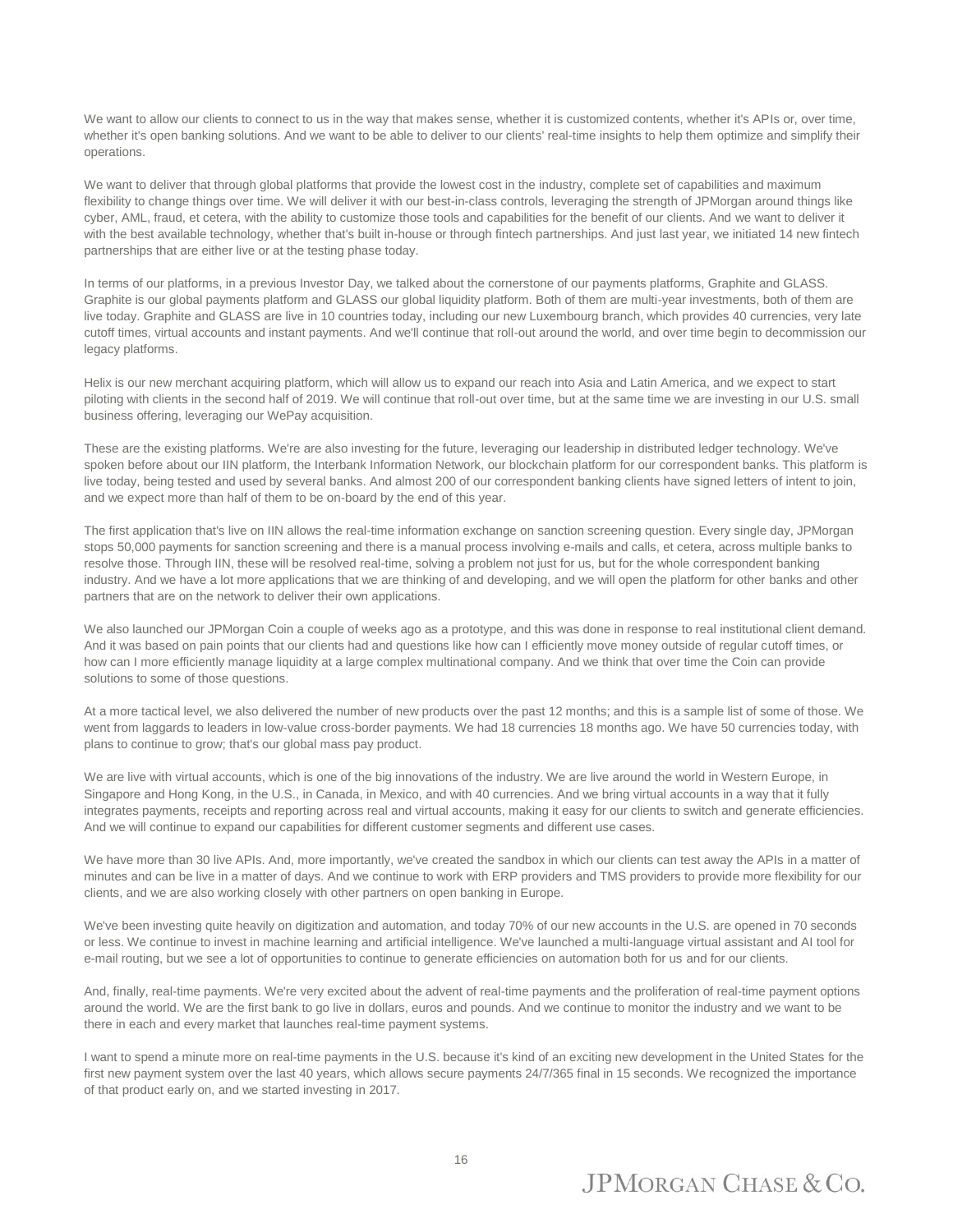We went live with penny testing in November 2017 and live with our first clients in April of 2018. We also worked with Chase, at a pilot stage, to allow individuals to initiate real-time payments through their Chase account to another bank account. By next month, we expect the full rollout across all of our clients.

To give you a sense of the volume, in the fourth quarter of 2018, our volume was six payments a day as we were testing and learning and improving the infrastructure. In January of 2019, it was 40 payments; in February, it was 700 payments; and by May, the first full month of going live, we expect that number to 48,000 payments a day. That represents 1% of the overall processing volume that we do in the U.S. in the first month of that product going live. So we believe that there is real potential here.

I want to pause for a second here and just remind you that all of the things that we talked about across platforms, blockchain, new product development, real-time payments, et cetera, were all done by dedicated teams that were built over the last couple of years. And all of that, as Daniel said, was self-funded by efficiencies that we generated in other parts of the business.

I want to switch gears for a minute and talk about eCommerce, because eCommerce provides a great case study of how we can bring together our Chase Merchant Services and our TS business for the benefit of our clients; and I'm on page 28. On the left side of the page is the pay-in side, where clients pay for goods from the eCommerce platform. The middle is the payment infrastructure that the eCommerce platform provides for their clients. And then, on the right side, we have the pay-out, which is how the merchants or sellers get paid.

The left side of the page is the domain of Merchant Services. We are accepting all methods of payments and we continue to build our connectivity to popular e-wallets around the world, and we provide guaranteed FX rates for the merchants. On the middle, we've developed multi-currency e-wallets, one for each seller that keep funds within the client's ecosystem and allows the merchants to decide pay-out time, currency and format.

And then, on the pay-out outside, we accept all methods of payments through our global mass pay solution and, over time, more and more real-time payment systems. Because we are able to see both sides of that equation both the pay-in and the pay-out, we're able to deliver a unique set of services through the eCommerce platform. Things like integrated reporting and reconciliation, the ability to optimize liquidity through products like just-in-time funding and the ability to use the liquidity balance is generating that process to offset fees.

And let me finish with the upside. We see opportunities for continued growth in our business in every customer segment. In the middle market and small businesses, we see very large opportunities on merchant acquiring, but we see opportunities across all of our products. We believe that the solution here is to deliver a simple bundled solution focusing on a digital and simple experiences for our clients.

On large multinational clients, the answer is likely to be much more bespoke and much more consultative because each customer is different and we work very, very closely with our corporate banking and investment banking partners and we see opportunities in many segments and parts of the world. Daniel mentioned China, we talked about eCommerce, open banking in Europe. We see opportunities all over the world.

And then, on the FIG side, we are the leader in FIG payments, but we still see more opportunities. We are the leaders in global clearing. We have deep expertise in every customer segment and every region, and we continue to deliver innovation to the industry. So when I look across all three, I see a lot of upside. Over the past two years, we've grown our market share of the overall revenue pool of the industry by about 90 basis points. We think we can continue to grow at that same pace over the next three or four years.

Let me stop here. Thank you very much, and I'm going to turn it over to Daniel for closing remarks. Thank you.

............................................................................................................................................................................................................................

#### Daniel E. Pinto

*Co-President, Co-Chief Operating Officer of JPMorgan Chase & Co. and Chief Executive Officer of Corporate & Investment Bank, JPMorgan Chase & Co.*

Thank you, Takis. Thank you, Troy. So, now, we're going to talk a bit about 2019 and beyond and sort of discuss our priorities going forward. So, first, on expenses from 2018 to 2019, so \$20.7 billion and we are expecting to finish this year around \$21 billion. So a \$100 million of that is revenue-related volume-driven transaction costs. And then, into technology, we have planned net investment of \$300 million, but in overall investments including roll-offs as we discussed before and efficiencies of \$900 million in new projects in technology.

Non-tech investment, a couple hundred million dollars here. They are driven exactly by the same items that we discussed from 2018. And then, we have \$400 million of tailwind that is our share of the removal of the FDIC surcharge.

So before we go to the next page, so let's talk about the next couple of years, after 2019, where we expect net investments in technology and non-technology to be flat. So just to be precise, zero net investment. It doesn't mean that we are not going to invest; what it means is that we are going to finance those investments by efficiencies and reinvest the freed up of talent that comes from roll-offs. And this is very – on the technology side is very related to the page of efficiency in technology that we talked [about] a minute ago.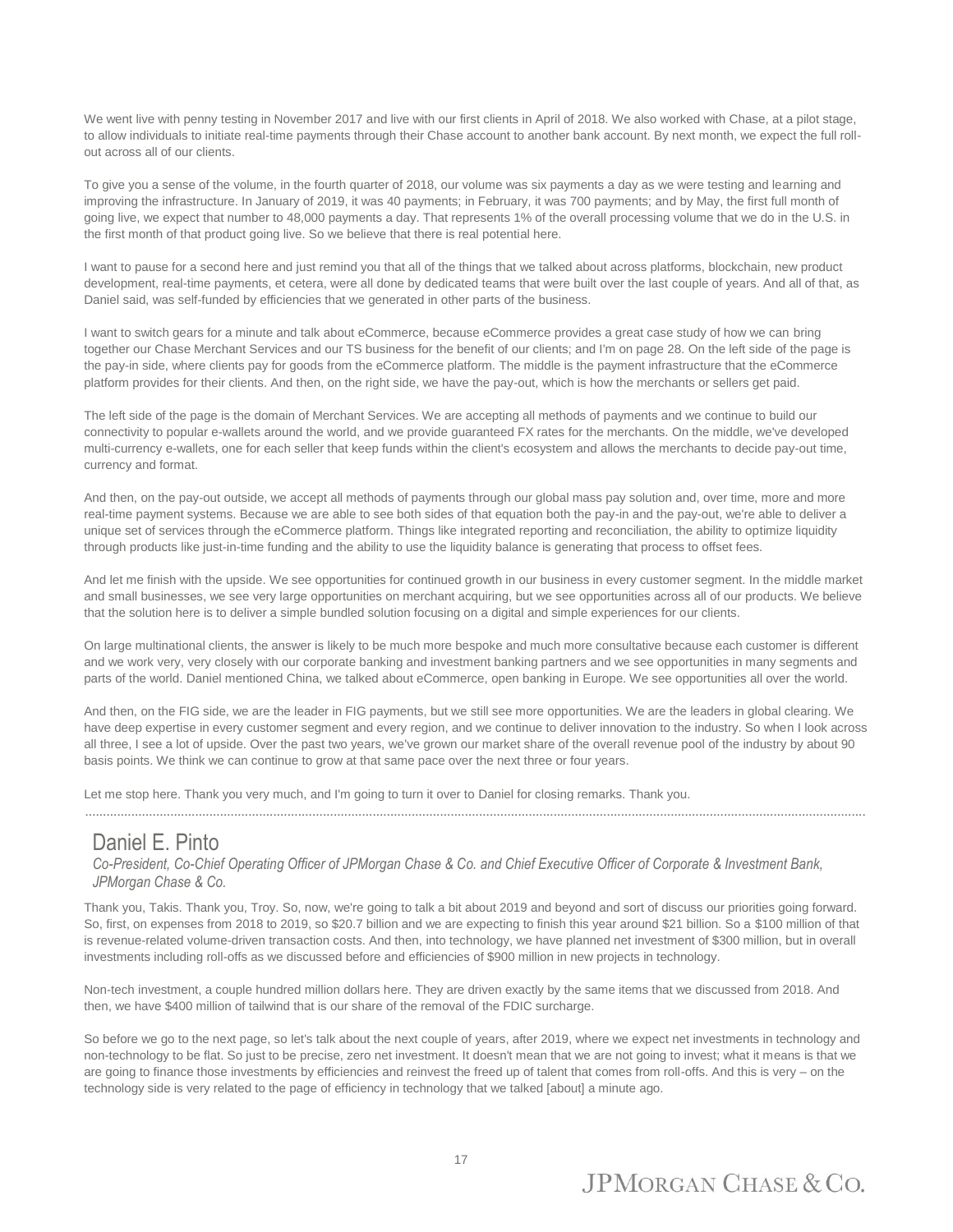So, now, on returns going forward. So last year, 2018, page 31, we've produced close to 19% (sic) [16%] return on equity. Going forward, in the medium term, we are expecting a 300 basis point increase on return mainly coming from increase in pre-tax income. So our capital, as Marianne mentioned, is going up by \$10 billion from \$70 billion to \$80 billion. Three quarters of it, 75% of it is related to the recalibration of the firm multi-metric framework for allocation of capital and the increasing severity in our CCAR stress. So this is more capitalization for the existing business.

So we do have an increase of \$2.5 billion of capital related to growth. So, now, on the last column, the 50 basis points, we have this headwind which is essentially related to taxes and the temporary effects of related tax reforms are gone and this as we move through the converge in long-term expectations of tax give us a small headwind of 50 basis points driving us to reduce our target to 16%. And it's only 100 basis points because some of these items we didn't plan for that in the past.

So I forgot to mention, in the 300 basis points of net income growth, that will be aligned with \$40 billion – you see in the bottom right of the page, aligned with \$40 billion of revenues and a cost to income ratio of 54%. So this will be all depending on what happens in the market in the next two or three years. Clearly, is not a walk in the park.

So, now, on some things that we see for 2019. So for Banking, if – Coalition so have done some analysis and they expect that the wallet in Investment Banking will go down by 5% or 6%; that we largely agree. So we think that probably M&A and equity will go down and probably debt will be from flat to slightly up.

So considering that our market share in 2018 was 8.7% and if all this holds true, for us to maintain flat revenues, it will require an increase in our wallet share is slightly above 9%. For markets, Coalition sees the wallet being stable across Fixed Income and Equities. But I do believe that they are – when you go granularly in the different components of this business, there is still areas where we can improve. And for Transaction Banking, TS and Security Services, the last couple of years, as I discussed, it was about increasing rates and organic growth, probably 2019 will be more about organic growth assuming that the rate story is probably finished.

So, now, let's go specifically to first quarter expectations for the Markets division; this is first quarter. So last year, first quarter was very strong and mainly driven by two components. We have the gains related to change in accounting standards; and second one, it was a very, very strong performance in markets across the franchise.

This year, our core performance is weaker, driven mainly by three factors. So we have a very tough comparison in the Currency and Emerging Markets business. It was very strong in the first quarter of last year. We had a slow start in the Equities business. And, overall, we see lower weaker client activity. So that drives us to think that our forecast for the full first quarter on a reported basis will be down on the high-teens and on a core basis will be down in the low-teens.

So now to finalize on strategy. So I will discuss with our team that the journey forward from here is going to be a little more different – more difficult than the journey that took us to the degree of success that we have today. That's why we need to be very focused. And we think about how we're focusing going forward essentially in three pillars.

First is maintaining the day-to-day discipline. This is about continue leveraging the great franchise that Doug Petno is having in the commercial bank delivering better and better services to his client base, and the same for Mary in the private bank. So continue having a great client experience and make it easy for our clients to trade with us, to have us to have a flawless execution about every lines of business. And as we walk in, in the next two or three years towards the end of the economic cycle, so the discipline about credit risk management, market risk management, optimizing capital and liquidity and disciplined expenses will be very, very important.

Second pillar is optimizing on the current model, and there are plenty of opportunities there. So if you look at – on 2018, the green bar there that says \$3.65 billion, this is what is addressable wallet in areas within our strategy that we are – on a granular level that we are not number one at the moment. So we are addressing all that.

And that if we do a good job, and we have done some of that in the past, so it will give us upside almost in all lines of business, in Equities, in Banking, in both business of transaction services all over the place. And this number doesn't include at all any increasing wallet or any increasing wallet share in areas where we're already number one. So there is upside here too.

The most important part is how do we prepare ourself for the transformation coming in the future. So, clearly, being very tough about not being complacent, fighting bureaucracy, delivering at speed, embracing innovation, disruption, are going to be the key elements to win. How do we take advantage and invest in new technologies to future proof our infrastructure and really create more and more operational efficiencies to do a lot of more with the money that we invest today. So reshaping our approach to data to really take full advantage of new technologies like machine learning, artificial intelligence and develop new lines of business.

So Takis talked about the Interbank network, Troy talked about all the work that we are doing in having great, better and better algorithms, including artificial intelligence on those. So how do we think about the opportunities of the transformation in technology space is going to create lines of business that we don't have today. And also be aggressive in the sense that if we are going to be disintermediated, it's always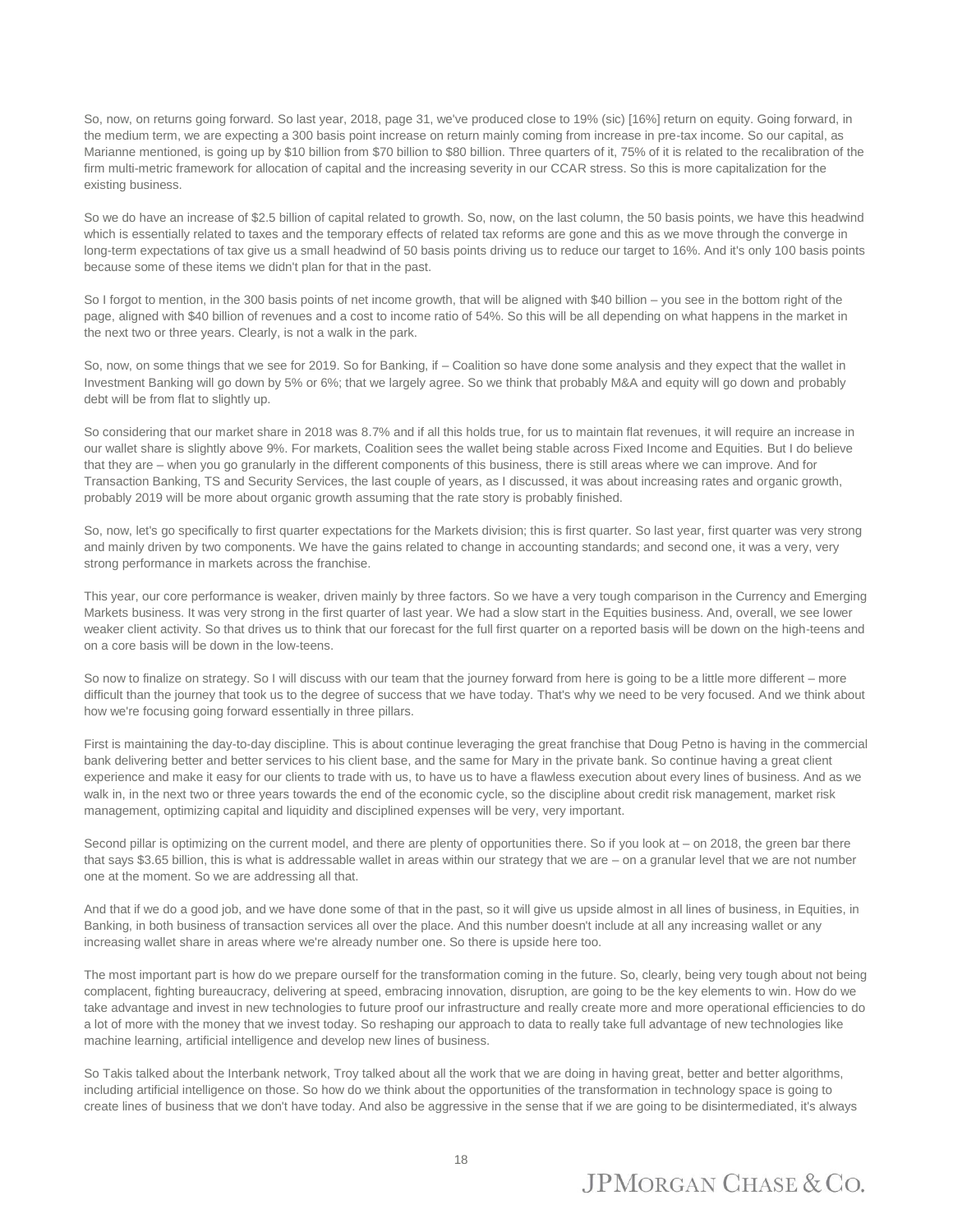be disintermediated in your own platform than in someone else's. So we need to be disruptive in the way that we think about all the lines of business.

So, clearly, we believe that we have a very, very good hand. We have delivered best-in-class returns in an industry with a challenged wallet and never ending increase of capitalization and increased regulatory cost. So we think that if we deliver on this, we will maintain and increase our leadership position that we have today for the future.

So I will stop here and we have few minutes for questions.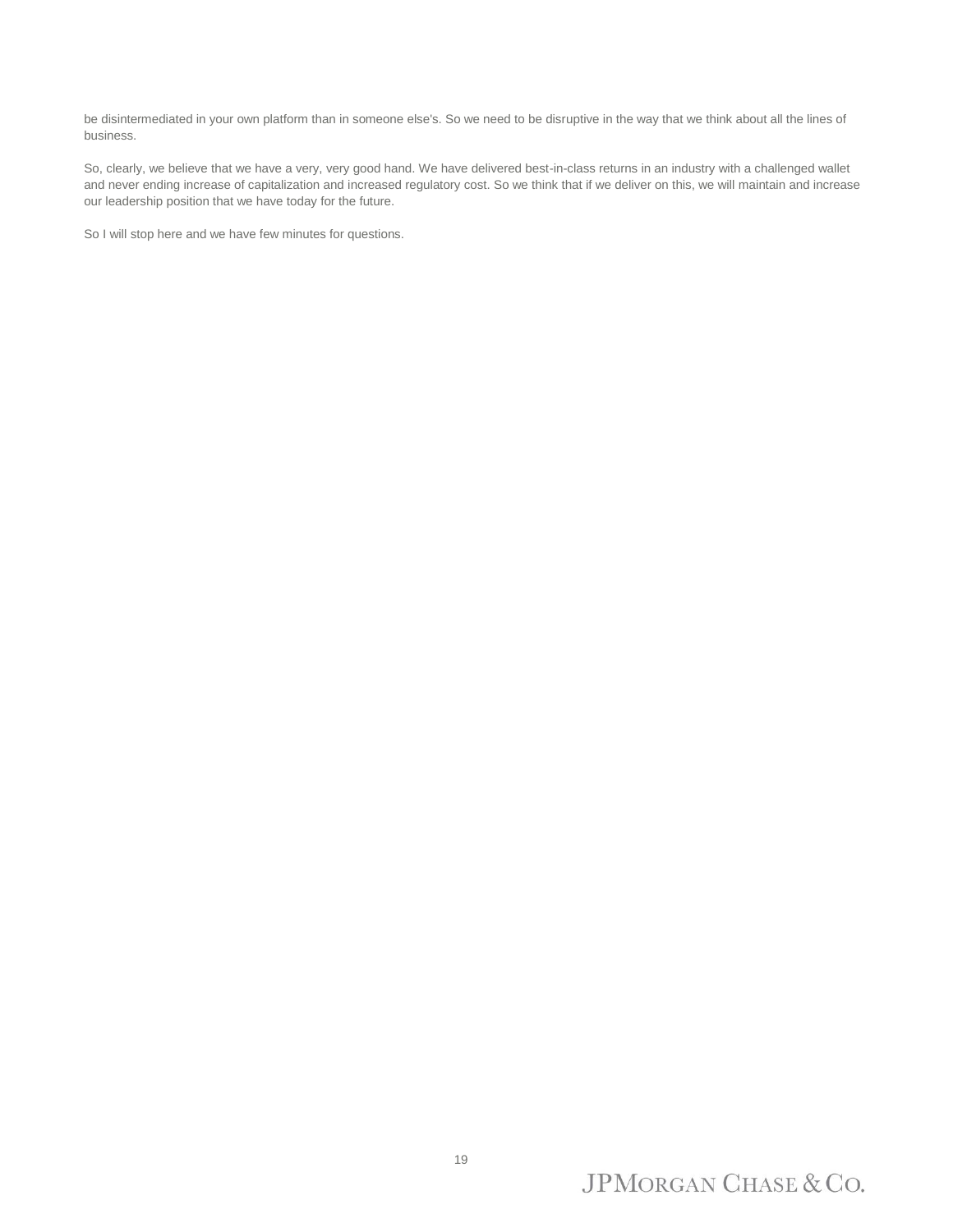# **QUESTION AND ANSWER SECTION**

#### Jason R. Scott

*Head of Investor Relations, JPMorgan Chase & Co.* 

Okay, go ahead. Right up here.

#### Guy Moszkowski *Analyst, Autonomous Research US LP* **Q**

Thanks. Guy Moszkowski with Autonomous Research. My question is about FICC and electronification in the wallet. You showed us how the FICC wallet has been contracting over a long period of time, something obviously we've all seen. You showed us a little surprisingly that some of the key areas have not electronified as quickly as you might have thought a few years ago. All of us, I think, have thought that some of the contraction of the wallet is due to electronified pricing. But given that maybe that hasn't been that big a deal, maybe you can give us a sense for how much of the contraction in the wallet has come from electronic pricing, other pricing impact and just volumes?

............................................................................................................................................................................................................................

............................................................................................................................................................................................................................

#### Daniel E. Pinto

*Co-President, Co-Chief Operating Officer of JPMorgan Chase & Co. and Chief Executive Officer of Corporate & Investment Bank, JPMorgan Chase & Co.*

Difficult really to go so precise. But if you remember, few years ago, and it's a similar picture now, when we look at around probably that order of \$19 billion to \$20 billion of market revenues, \$5 billion of that was subject to electronification. And we said then that the range of drop in revenues by electronification would have been something between \$200 million to \$800 million. Some of that has happened for sure. I think there is still probably more to come, and we've compensated all of that by increase in market share.

So I always thought then that the Fixed Income wallet will remain stable and there is some possibility to grow as the world grows and Europe and all that story that hasn't happened so far. So the last year dropping wallet, after three years of relatively stable wallet, is – I think is bad for everyone in general, but particularly it's a lot worse for people that have a lower market share because their business will get a bit more challenge; and overall is bad for the whole market because as new players and more and more players exit the market, will reduce their commitment to the markets, it creates an issue with liquidity. And we have some of that taste in what has happened in December. So that's why I'm saying that the story of the wallet that we all want to go up has been not such a big issue for us. Electronification, it may be that some places being higher or lower, but overall it hasn't been such a big issue for us either.

#### Jason R. Scott

*Head of Investor Relations, JPMorgan Chase & Co.* 

We can do maybe one more, if there is one out there. Right there. Hold one sec. Get a mic.

#### Betsy L. Graseck *Analyst, Morgan Stanley & Co. LLC* **Q**

Great. Betsy Graseck, Morgan Stanley. So I mean you mentioned earlier that you expect to maintain your position, I'm just trying to understand going forward do you expect more spread compression as electronification continues throughout these products with the subtext that you do anticipate gaining enough share in all of these products to enable your revs to be at least flat, if not grow a little bit? Or are you saying that you think spread compression is going to be decelerating even though electronification increases?

............................................................................................................................................................................................................................

#### Daniel E. Pinto

*Co-President, Co-Chief Operating Officer of JPMorgan Chase & Co. and Chief Executive Officer of Corporate & Investment Bank, JPMorgan Chase & Co.*

I think that, and I may be totally wrong here, but in my view spread compression has little to do with electronification. It has something to do, but not zero and is by far more a factor of market volatility. And spreads go up or down as volatility goes up or down. So that's why I think











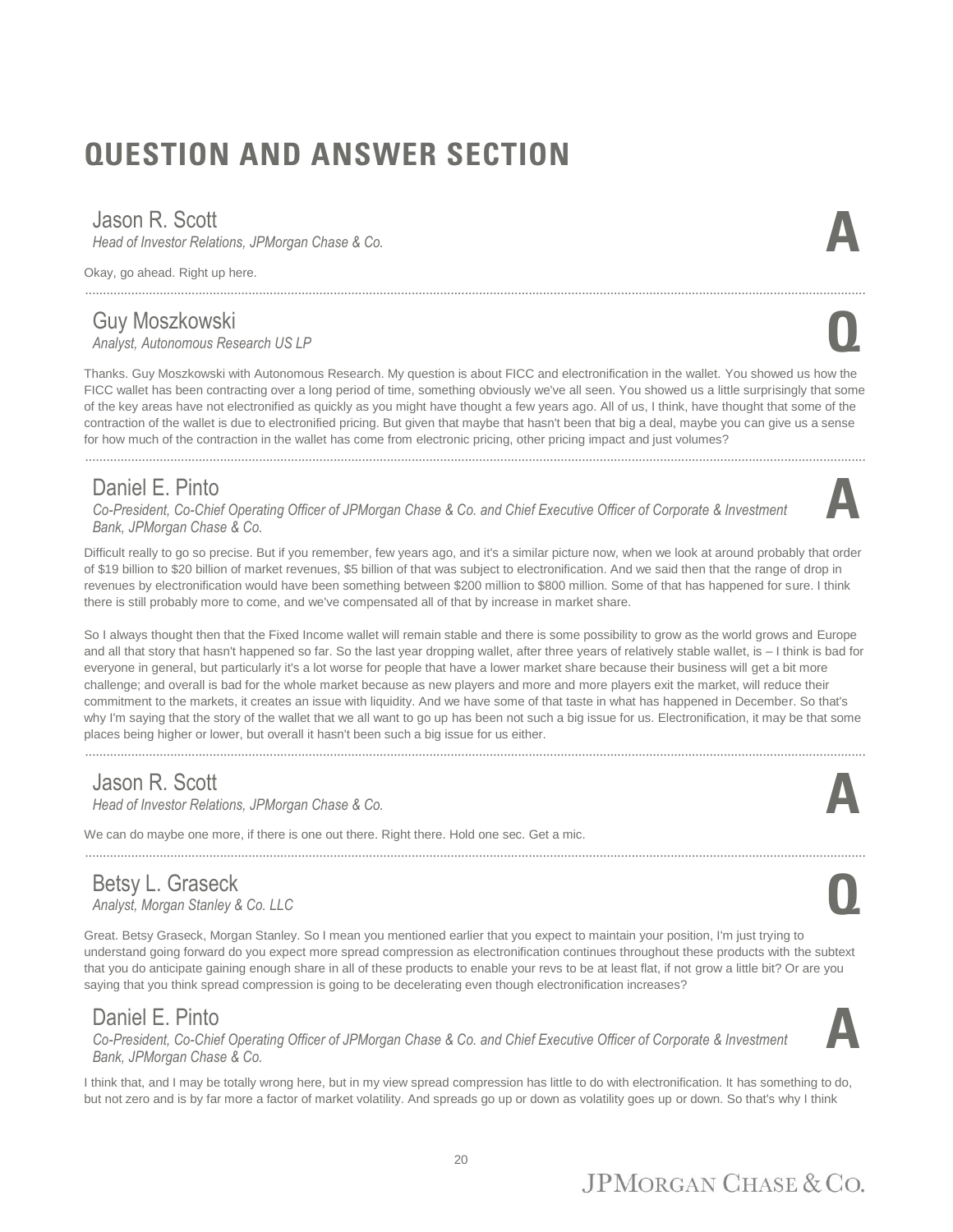about it. So electronification is a headwind in terms of the overall as an average, but really what moved the spreads is a lot of more volatility than electronification.

#### Betsy L. Graseck<br>Analyst, Morgan Stanley & Co. LLC *Analyst, Morgan Stanley & Co. LLC* **Q**

So same question, volatility declines and, as a result, your market share has to go up to offset that.

............................................................................................................................................................................................................................

#### Daniel E. Pinto

*Co-President, Co-Chief Operating Officer of JPMorgan Chase & Co. and Chief Executive Officer of Corporate & Investment Bank, JPMorgan Chase & Co.*

I think that our market share has been growing up and probably – really, honestly, I saw that in 2017 we have very good market share. So, in 2018, we increased our market share by 90 basis points at a very high base. Our growth market was equally in Fixed Income and Equity. So I don't see why as we go deeper and deeper into the different lines of business, where we see weakness, we can increase a bit more.

So just keep in mind that is our wallet is remaining stable and we don't change our market share at all. Our business is perfectly profitable on a marginal basis and an overall basis. So, obviously, we're getting more market share, great. Even if the wallet grows, great. But if it doesn't, so we're still perfectly fine and very good returns.

............................................................................................................................................................................................................................

Okay, great. Thank you.

#### Jason R. Scott

*Head of Investor Relations, JPMorgan Chase & Co.* 

Thanks, Daniel.

#### Daniel E. Pinto

*Co-President, Co-Chief Operating Officer of JPMorgan Chase & Co. and Chief Executive Officer of Corporate & Investment Bank, JPMorgan Chase & Co.*

............................................................................................................................................................................................................................

Thank you very much.

#### Gordon A. Smith

*Co-President, Co-Chief Operating Officer of JPMorgan Chase & Co. and Chief Executive Officer of Consumer & Community Banking, JPMorgan Chase & Co.*

All right, guys. Can we get you to grab your seats? Mr. Dimon, if you could lead the way and grab the seat down in the front here. I have to heckle him once every so often.

Thank you, thank you. Welcome. Welcome back, Jamie, welcome back. All right, everyone, welcome back from the break. Welcome to the Consumer & Community Banking section of the 2019 Investor Day. I'm going to be joined this year as in prior years with some terrific members of the team. Thasunda Duckett, who is the CEO of Retail Banking will join me in just a few moments or two. Mike Weinbach CEO of Home Lending and Jennifer Piepszak, who is the CEO of the Credit Card business. So you'll hear from them all over the course of the next hour or so.

So in terms of the priorities which we have set for the business for 2019 and 2020, very consistent with what you've seen today, and I hope the theme of our presentation will also be consistent, both strategically in terms of consistent execution and focus on the customer. And talking about the customer, the first bullet point, One Chase, making sure that the customer feels that whatever products they're using from us, has a consistent touch and feel in the design of the product.

And then as we move down to interoperability, to make sure that whichever channel the customer you choose is – and that's important, whichever channel the customer chooses to interact with us, whether it's over the phone, whether it's on the mobile device, or coming into one of our branches, that it feels entirely consistent with the Chase branding and strategy.





**A**



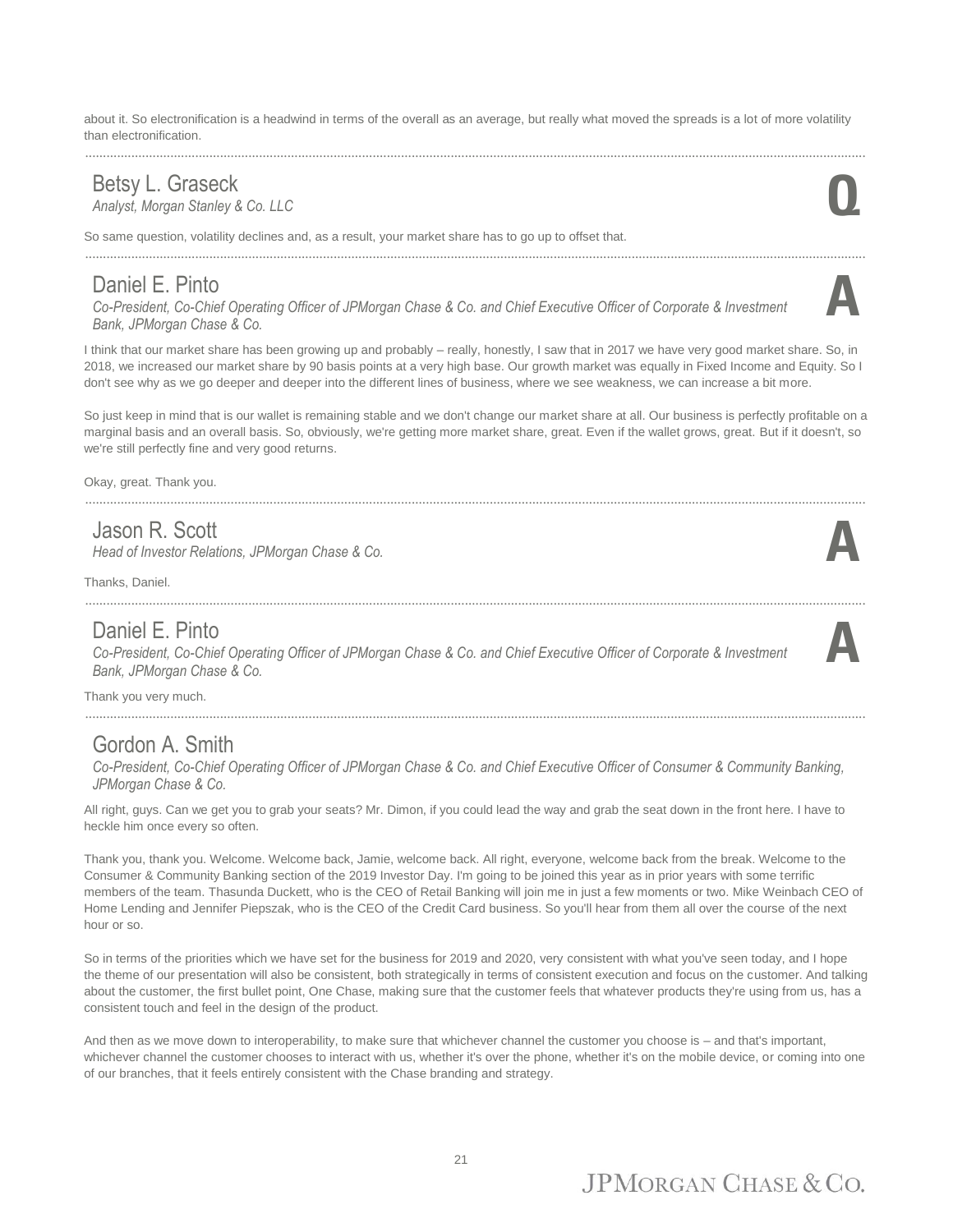Expense management has been an area of intense focus – I'll show some numbers in a moment or two – over the last number of years and it's allowed us, given us the capability to keep investing in these businesses, in fact in an accelerating way.

Focused intently in the risk and control environment; we'll continue to do that. And then, of course in a world of cybersecurity and customer privacy acutely important that we're protecting the firm and critically important, protecting our customers. And as you'll see some of them today, retaining and acquiring the best talent that we have in the industry.

So if we look at some of the progress that we've made – If you look at some of the progress that we've made over the last year or two, you heard from Marianne, more than 50% of all U.S. households, 25% of which have a multiple line of business relationship with us, which I look at as good momentum, but a tremendous opportunity that it is only 25%, we can do so much more.

We've been growing retail deposits at twice the rate of the industry and continue to enjoy the number one slot in both outstandings and sales in the Credit Card business.

Interoperability between the channels – I'm not going to go through all of these bullet points. An important example, customers have historically always opened their bank accounts, whether it's a primary checking or a savings account when they walk into a branch. They can now do that walking into a branch or they can do that on the mobile device if they would like. And over the course of the last 12 months since we've launched that capability on the mobile app, we've added 1.5 million accounts and accelerating. So that's really exciting for us, particularly as you'll hear from T that we get into the expansion markets.

We have made really nice progress I think on the overhead ratio 400-basis-point improvements since 2014, and expect that momentum to continue. And we've meaningfully increased our investments in both marketing and technology. And I'll show you how our expense base is beginning to evolve and change a little bit over time.

And, obviously, continuing to de-risk the mortgage business, which you'll hear a little bit more from Mike, as we move through the presentation. Also, I'm going to make a slight point on credit. We're not waiting for recession or a recession then to act on a recession. We monitor credit performance hourly, daily, weekly, monthly, review them in our business reviews and take action as we go along and make surgical pullbacks as you see at the bottom of page 2.

Turning to page 3, actually I really liked this page this year, because you could take it and lay it against the page from last year and you would think that it was almost identical. So very little change in terms of our guidance, a slight improvement, the prior-year target was 11.25% in net revenue rate for Card, plus or minus we are raising that to 11.50% plus or minus. Marianne again talked about the credit performance. It just looks very strong. I would not candidly and I'm not sure anyone else in the industry a number of years ago would have expected us this far in to an expansive economy to have performed as well as we are, and we expect those numbers to remain very consistent in 2019 with the 2018 performance.

For those of you who are looking at the return on equity targets of 25% plus for CCB of course, you'll note we were above 25% in 2018 and so I would emphasize "the plus" our expectation is to continue to be greater than 25% as we go forward through 2019. And we will continue to improve the overhead ratio and drive operating leverage.

So as we turn to the key metrics that we drive and then you'll hear a little bit more about some of these, but if you're going to run your eye down on them I've used this chart fairly consistently, continue to drive active mobile users at a good hefty clip, up 11%. At some point, we will retire this particular metric, because we'll have reached the penetration that we want, but it will be relevant I think for the next, at least the next couple of years or so. You saw deposit growth was strong both in Consumer and Business Banking. It's a tough market, Mike will talk about the home lending market, it is a difficult market. He and his team, I think, have been doing a terrific job derisking our business and preparing it for the long-term, but it is a tough time to be in the mortgage business. And despite that, in CCB and across of course the company, we've been able deliver a very strong performance, despite a challenging mortgage market.

Credit Card sales up 11%, looking strong by the way in both January and February. Merchant processing volumes, you heard a little bit from Takis, and we've seen a slight acceleration from the 15% level as we enter into the beginning of this year. And loan (sic) [auto loan] and lease originations flat to down.

Revenue, as we look at kind of the major drivers of revenue, volumes is the largest single driver at \$3.3 billion. The second, the obvious impact \$1.9 billion in terms of the movement in rates over the course of the last year or so. We really built this business aggressively when rates were close to zero. We invested heavily and now we're starting to see really meaningful returns as a result of rates starting to move. So as we look at 2017 over 2018, very strong performance from a revenue perspective. We expect strong performance to continue in 2019.

Expenses, up from \$26.1 billion to \$27.8 billion. I think we guided you to \$28 billion for 2018, and we expect \$29 billion in 2019, about \$1 billion of the \$3 billion that Marianne mentioned for the overall firm. And it's important to note that for 2020 and 2021, if we separate out auto lease expenses, we would expect our overall expenses to be flat excluding that particular line. So that will continue to drive overhead ratio improvements. And interestingly, the number of people involved in CCB is down year over year from 140,000 to 135,000. Those of you who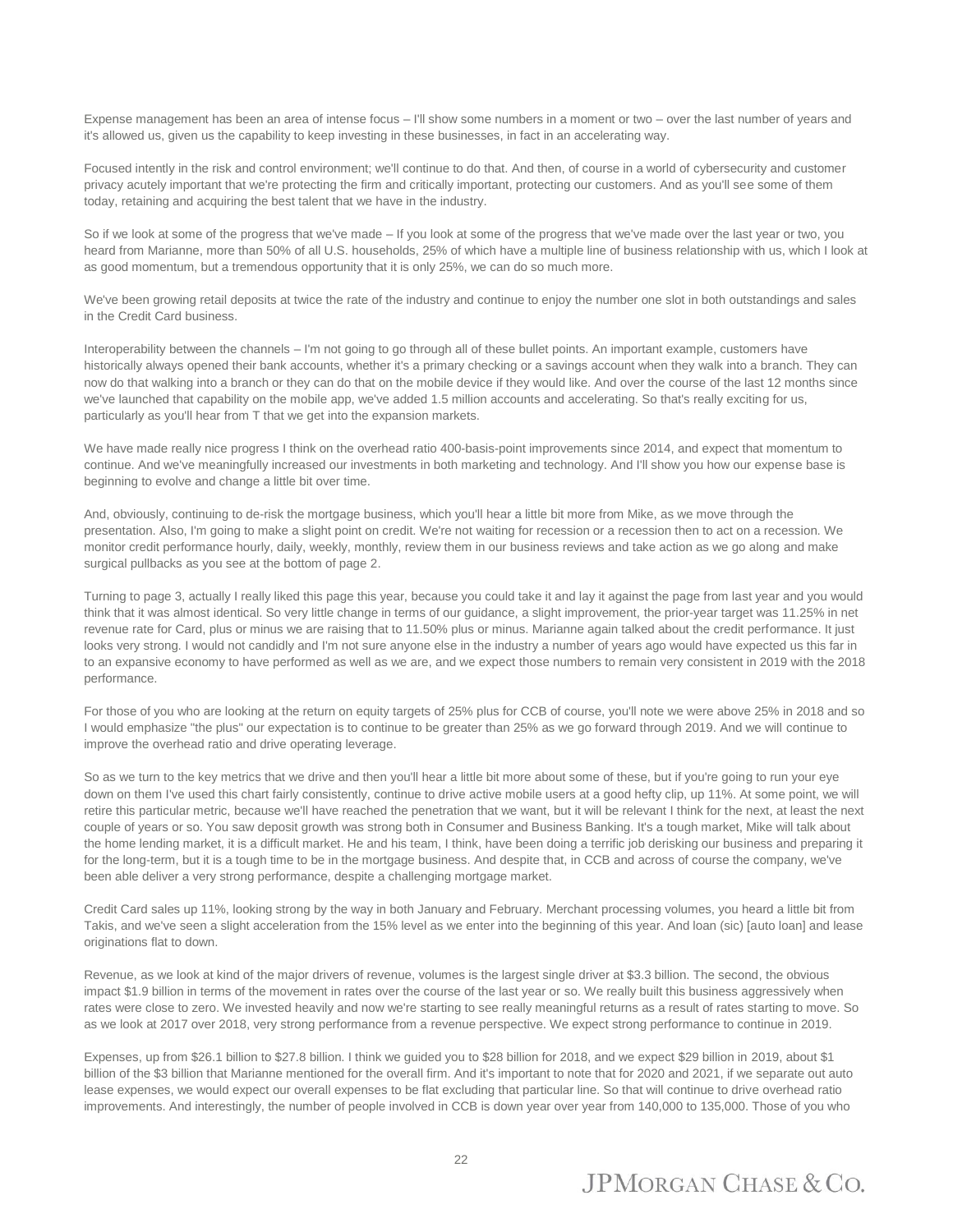have been coming to this meeting for a while will remember that the head count when we first put CCB together as a business was over 180,000 people. Now the business is more than one-third larger than they were then. Clearly, a large piece was as we derisked the mortgage business, but effectively we're down from 180,000 to 135,000, over 180,000 actually, and that number will continue to contract.

Reduction in the cost to serve, effectively what we've tried to do here is just to kind of look at the expenses of pure day to day to support the business. What did those costs look like when we separated out the marketing expense, we separated out the investments that we're looking for that we're making in terms of digital and mobile and the broader technology. And so the core cost of serving our customers on a day-to-day basis has dropped 15% from 2014 to 2018. And I fully expect that trend to continue.

Looking to the right, customer behavior, greater than 80% of transactions are now completed through self-service channels. And this is kind of interesting; at least it's interesting to me. Inbound call volume is down 3% despite the growth in business. So the absolute number of phone calls coming in to our call centers is down 3%. But this is the interesting piece, that the actual cost of those calls is down 7%. Why is it interesting? Because typically self-service transactions are easier, leaving the more complex call to be dealt with by a call center team. And that then of course then drives out unit costs. So we're managing to get the best of both worlds here, which is actually volumes and unit costs coming down fairly meaningfully.

And then as I said, as we begin to position the workforce differently, technology and digital head count is up 2,000, but our operations head count is down over 7,000. Now, of course, there's a different unit cost one versus the other, but the way I think about this would be again going back to the left-hand chart that when we have operations teams, they're covering the day-to-day activities of a customer, that's kind of core operating expense required to support the business – and the technology and digital and mobile people are building the company for the future. I think there's quite a difference in the way, at least I would think about those two expense lines.

So as we put these investments to work, I think the exciting thing is we have the ideas that will deliver the returns to be able to keep pushing hard on our investment dollars and on growth. So if we took the 2018 vintage of investments, over the course of the next five years, that'll generate more than \$1 billion of annual and sustainable run rate savings with a return on investment of greater than 2x.

Created many more user experiences for the digital customer to keep having them returning to our digital app, I'll show you in a moment or two the type of impact that's happening, but more functionality, more capability, driving more value for the customer on the mobile device, driving repeat usage.

The marketing dollars that we put to work as an investment and not as a spend as Kristin Lemkau, our Chief Marketing Officer, always likes to highlight quite appropriately, drove 8 million new card accounts and with a forecasted \$80 billion in spending associated with those accounts going forward and 2 million new Consumer Bank households which are expected to drive about \$15 billion in average deposits.

You're going to hear much more from T about what we're doing with branch expansion. But if you think about where we now have regulatory approval, where we started opening branches and where we have regulatory approval opens up about an opportunity pool of \$700 billion of deposits and obviously we will be competing aggressively to win a meaningful share of that. So exciting development for us, I think. And we will of course, continue to uplift our cybersecurity and risk and control infrastructure. In the world of risk and control, we've spent substantially more than \$1 billion over the last number of years, substantially more than \$1 billion. We will continue to invest heavily. We've made enormous progress for both cybersecurity and, of course, the control environment is an area that we can just never take our eyes off.

I'm turning to page 9, for those of you who are following us on the Internet. And as I alluded to earlier, our digital platform really is embedded in the day-to-day lives of our customers. And you can see the number of digital logins, how frequently people are interacting with us. Look in 2016, 2017 and 2018 – rose 7% (sic) [logins rose 7%] between 2016 and 2017, a further 8% between 2017 and 2018, and I expect that trend to continue to accelerate as Bill Wallace and his team keep bringing new functionality to the market.

Now, if you move to the right-hand side of the page, of course, there is a cause and effect and our best customers tend to gravitate towards the mobile capabilities. But when you just look at the types of behaviors that we see, net promoter score, our key measure of the customer experience is 10 points higher for digitally-engaged customers. In Jennifer's business, in Credit Card, they tend to spend twice as much as customers are not digitally engaged, and they tend to have twice the number of cross line of business relationships with us.

So I'll come back at the end after you've heard from the other members of the team and we'll do questions. But I feel and I hope you do that the businesses really have tremendous momentum and that is accelerating.

So, without further ado, please welcome Thasunda to the stage.

#### Thasunda Brown Duckett

*Chief Executive Officer-Consumer Banking, JPMorgan Chase & Co.*

All right. Thank you, Gordon, and good morning, everyone. As Gordon said, I'm Thasunda Brown Duckett, CEO of the Consumer Bank.

............................................................................................................................................................................................................................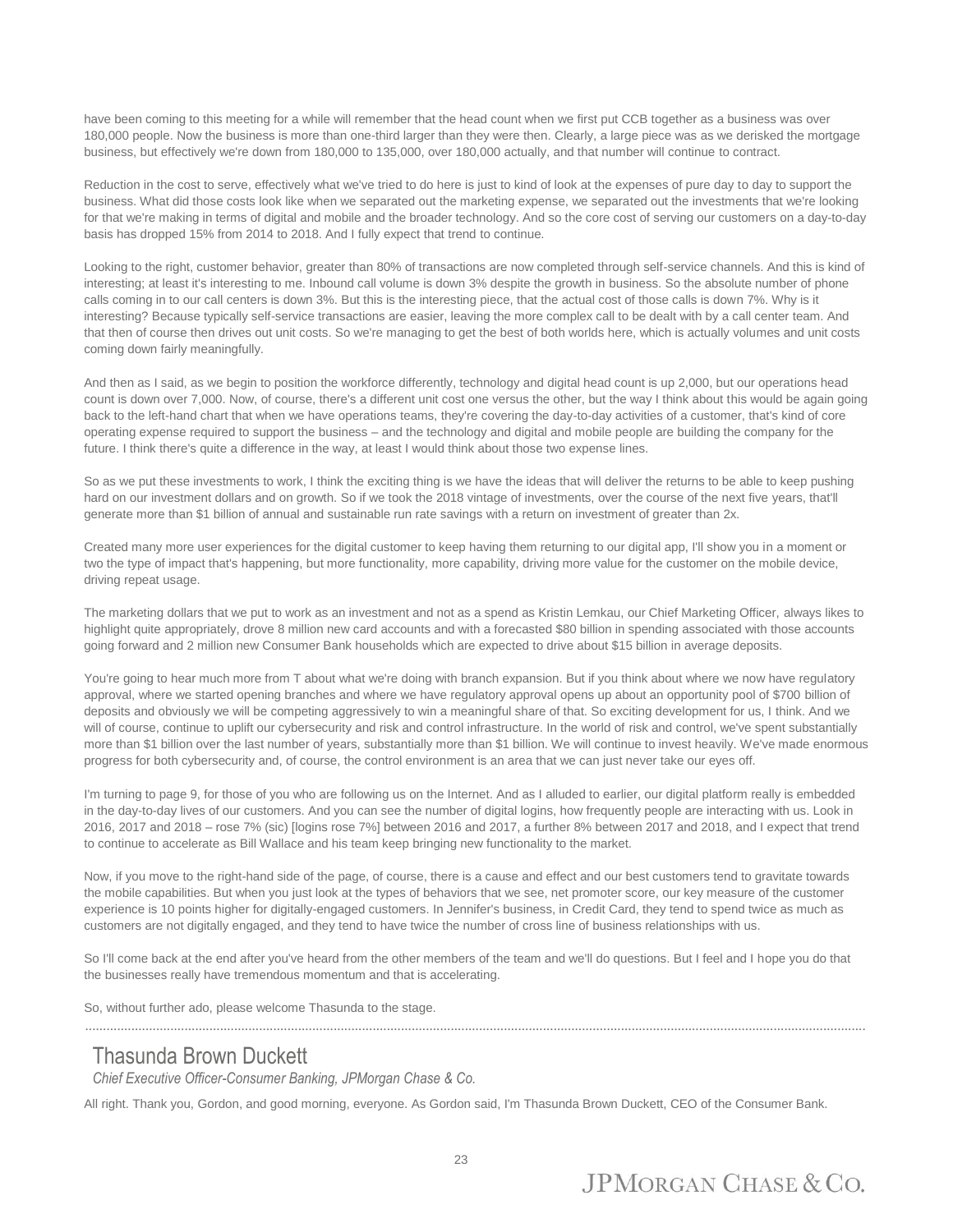I'd like to start with a few strategic priorities that might look familiar. Two years ago, we told you that we would acquire and deepen relationships, increase client engagement, and improve efficiency. And that's exactly what we did. Since 2014, we increased balances by over \$200 billion and acquired 2.5 million net new households. The incremental deposits we acquired in this time alone would be enough to create the 7th largest U.S. bank. These new customers are quick to take advantage of our digital capabilities with 75% becoming mobile within six months of opening their accounts. And we're doing it all more efficiently than ever before. The variable cost per household has decreased 14%, as our customers continue to transition to self-serve.

Looking at slide 11, we continue to lead the industry in deposit dollar growth since 2014, growing at twice the industry average. We've been successful because we've won at both acquiring new relationships and satisfying existing ones. Our customer satisfaction is at an all-time high and our client attrition is at record lows.

We've acquired 23% of new primary bank customers over the last two years within our footprint and the quality of these new relationships is excellent with new household checking balances 40% higher than they were four years ago. So going forward, we will continue delivering against our priorities, through the strength of our industry-leading omni-channel offering, constant innovation and expansion into new markets.

On slide 12, you can see that we've invested heavily in digital and it's paying off. We have the largest and fastest-growing active mobile banking customer base in the country. Our digital offerings have transformed how our customers interact with us, leading to deeper more frequent engagements and greater convenience at a lower cost.

We're seeing that our customers are logging into Chase on their mobile app more than 5 times a week. We have grown QuickPay active users by almost 2 million customers in the last year and more customers are using their Chase apps to deposit checks, that means time saved for our customers and our tellers.

Our physical network has been critical to achieving industry-leading deposit growth. The progress that we've made in digital has made it easier for our customers to self-serve and we have seen this shift happen gradually across all age groups. But even as customers continue to use their mobile app more often, they still value our branches. Convenient branch locations are still the top factor for customers when choosing their bank. Our strong network is a big part of why we are number one in acquiring new primary bank relationships in footprint. In fact, over 21 million households visited our branches last year.

To put that in perspective that's over 80% using our physical network and these are some of our best customers, as 70% of our deposit growth can be attributed to households who visit branches frequently. So we are well suited to meet the needs of our customers today and tomorrow. We continue to keep a close eye on our customers' preferences and behaviors, and we've put ourselves in a flexible position to pivot as needed in the coming years. In fact, over 75% of our branches can be exited in five years and over 85% can be extended for more than 10 years. We're rolling out new smaller branch formats and standalone ATMs to maintain our physical convenience and doing it more efficiently.

Our omni-channel strategy has been an important driver of our success, but we aren't getting complacent. 2018 has been a year of innovation across the customer lifecycle. We're making it easier for customers to get started with us. And as Gordon just mentioned, since launching digital account opening last year, we opened 1.5 million accounts. The majority of these accounts are incremental to our already-strong branch production.

We're also making it easier for our customers to manage their money, helping us increase digital engagement by 10 percentage points since 2014. And, we're making it easier and more rewarding for our customers to deepen with us. New products like Sapphire Banking are delivering the combined value of our Cards and Consumer Bank franchises. These multi-line of businesses households are 2.5 times more profitable than households with only a banking relationship.

So we're taking these innovations on the road as we expand our network to new attractive markets. We're able to expand more effectively than ever before for four key reasons.

One, we're bringing Chase to 93% of U.S. households, including 3 of the top 10 U.S. markets, which alone represents over \$400 billion in deposit opportunity.

Two, we are engaging a large base of our existing CCB customers eager to deepen their Chase relationship. We have over 6.5 million Card customers in our new markets. These customers already have an affinity for the Chase brand and have 2.2 times higher response rate for Chase offers.

Three, our omni-channel approach works well in both acquiring and deepening with our customers and we're already seeing this in D.C. Over half of our in-branch account openings are new to bank, while 60% of our digital acquisitions are from existing Chase customers. So by combining the strength of our physical presence and our digital capabilities, we're able to reach even more customers faster.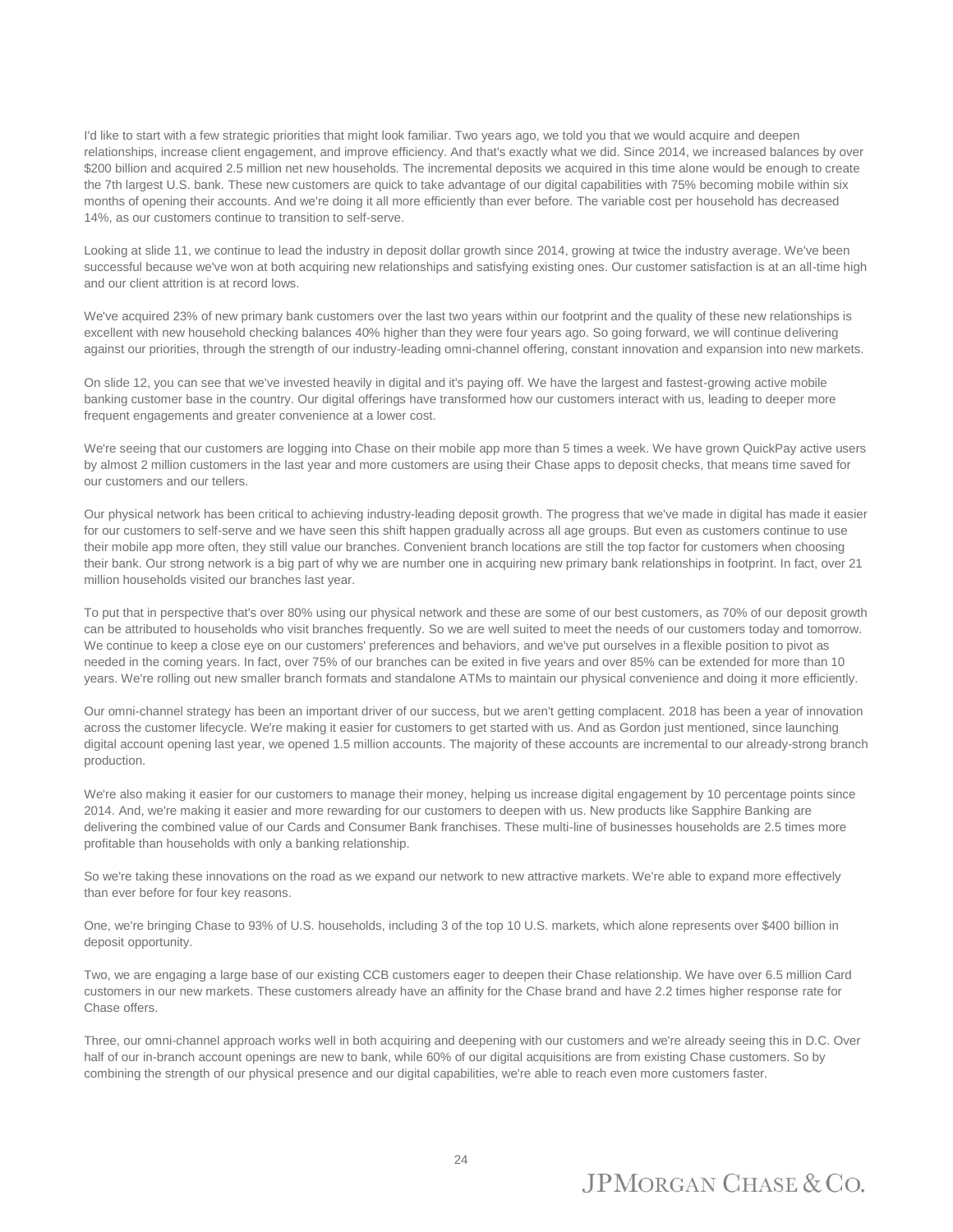And then lastly four, we are getting smarter with branch and ATM placement by using our card transaction data to understand exactly where our customers live, work and shop, enabling us to strategically optimize our footprint. So our playbook is not just working in new markets. It continues to work in our existing markets. Across the top 10 deposit markets, we have increased share from 13% to 16%, while decreasing branch share at the same time.

So to wrap up, we will continue to deliver on our key strategic priorities to acquire and deepen relationships, increase client engagement and improve efficiency. This is just the beginning for us and we are excited for what's ahead.

And, with that, let me turn it over to my colleague Mike, to give an update on our Home Lending business. Thank you.

............................................................................................................................................................................................................................

#### Mike Weinbach

*Chief Executive Officer-Home Lending, JPMorgan Chase & Co.*

Thank you, T. Good morning, everybody. I'm picking up on slide 17. And for the last several years, we've talked to you about our strategy to build a high-quality customer-focused Home Lending business. It starts with maintaining excellent origination credit quality, improving the quality of our servicing portfolio and de-risking the business, all while remaining relentlessly focused on delivering for our customers and investing in the significant opportunity we have to innovate and win with our primary bank customers.

Before I get to our results, just a quick check-in on the state of the industry. Over the last couple of years, interest rates have risen and the size of the origination market has declined significantly, driven by a very large decline in refi. We expect origination volumes to remain near cyclical lows in the near future. And the combination of a smaller market and increased digitization, it's contributed to excess capacity across the industry. This has pressured spreads and margins while the cost to originate loans continues to increase as the industry absorbs the impact of new regulations.

So in light of this challenging environment, we're being intentional in our positioning across the business. We make choices based on quality and returns. We do not chase growth at all costs. And you can see our origination volume was down 19% last year versus a decline of 10% across the industry. But within these results, there's two very different stories.

In our correspondent business, where we purchase loans originated by others, we let considerable share go that didn't meet our return hurdles and we were down 28%. In our consumer origination business, where we make loans primarily to Chase customers through our retail and direct channels, we were down only 5% and gained share. In our servicing business, you'll see the significant declines in our foreclosure inventories and delinquent loans against a relatively flat servicing book and a mix of our core loans continues to improve in our portfolio and our net charge-offs continue to be very, very low. In fact, for 2018, we had a slight net recovery.

Taking a deeper look at our portfolio, you can see the substantial rebalancing that's occurred over the last four years. In 2014, we had \$69 billion of core loans accounting for less than 40% of the portfolio. Fast-forward to the end of last year, our core loans increased to \$188 billion, representing almost 80% of the portfolio. You'll also see the share of the loans that we originated that we retained in our portfolio varies year to year, based on market conditions and what represents the best execution for our shareholders. You should expect that we'll continue to manage our portfolio to optimize liquidity and capital efficiency, both across the Home Lending business, but as Marianne mentioned earlier, across the broader JPMorgan Chase balance sheet.

The credit quality of our portfolio is extremely strong and continues to improve. You'll see that our 30-plus-delinquency rate ended below 1% last year and our net charge-offs have declined from 50 basis points in 2014 to that slight net recovery that I mentioned earlier at the end of last year.

We're also constantly stress testing our portfolio and looking at layered risks that may come under pressure during a downturn. And you'll see on the chart on the right, the percentage of our portfolio with FICO's below 700 and LTV's (sic) [CLTV's] above 80% has declined by 90% over the last four years.

It's not just our portfolio but we also continue to de-risk our servicing business. Over the last four years, you can see we added about 1.6 million loans to our servicing book, through a combination of new originations and selective acquisitions. At the end of last year, those new loans had delinquency rate of less than 1%, significantly lower than the 10%-plus delinquency rate of the loans that exited our portfolio over the last four years. This has contributed to a decline in our absolute delinquency rates from 6.26% at the end of 2014 to just over 4% at the end of the third quarter of last year and as I showed you a few slides ago, just over 3.5% at the end of the year.

And this is important, because the cost of servicing delinquent loans and the risks associated with servicing delinquent loans are considerably greater than those of performing loans. And you can see in the chart on the right, the combination of our improved mix and other operational efficiencies, it contributed to a 30% decline in the servicing cost per unit over the last 4 years. It's not only our absolute performance, but our relative outperformance versus the industry that's improved from 24 basis points in 2014 it's tripled to 72 basis points last year.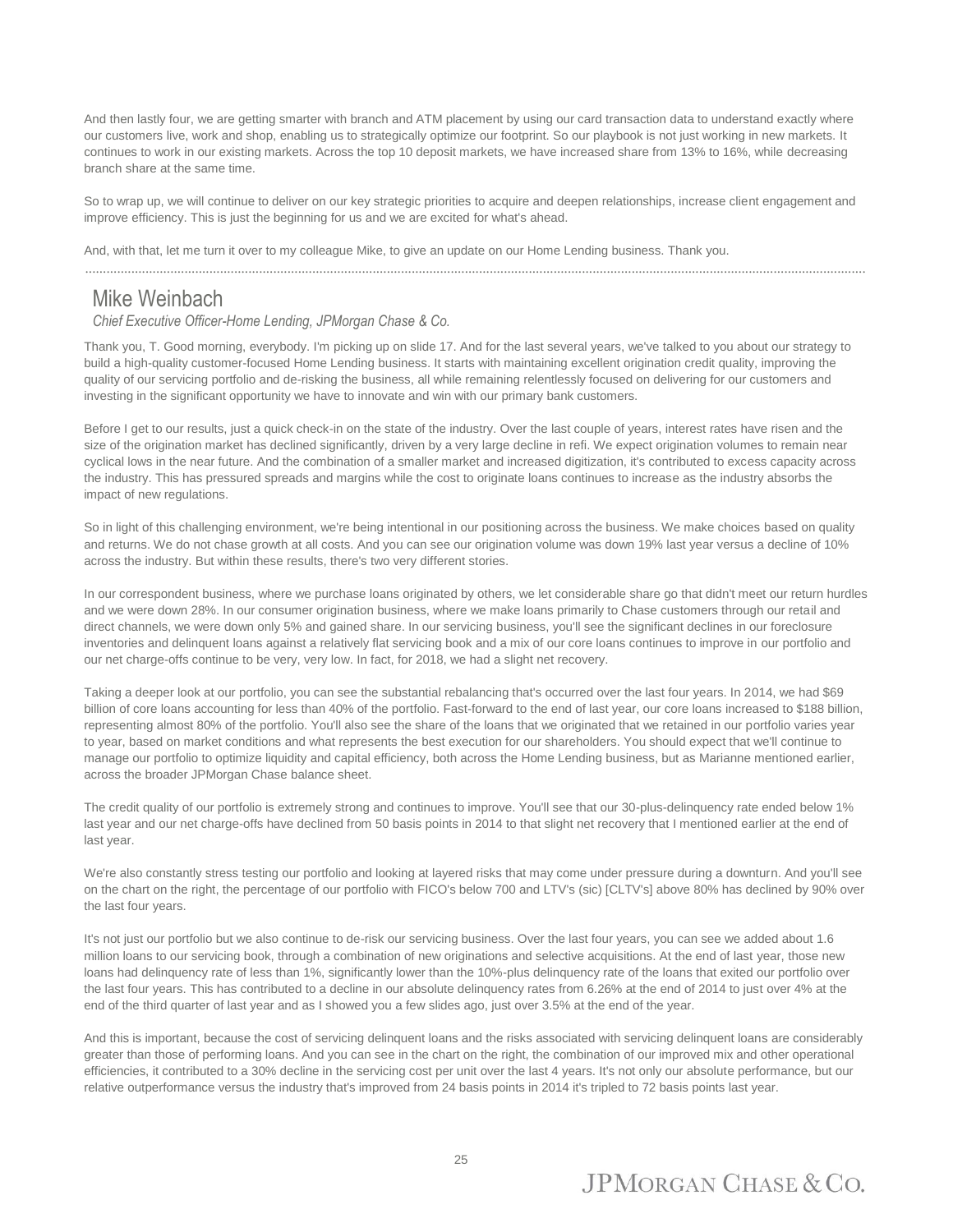So despite the challenging market and our efforts to manage risk, we remain intently focused on our customers. You can see our Net Promoter Score has doubled over the last four years. And, in fact, we've had record customer satisfaction across just about every part of our Home Lending business. And this is important, because our customers that are highly satisfied, we show you here customers that give us a 9 or 10 out of a 10-point scale on our customer satisfaction surveys, are 2 to 3 times more likely to open checking accounts, savings accounts and investment accounts with us. Not only that, our existing customers that are highly satisfied who choose Chase for their mortgage, exhibits significantly lower deposit attrition rates and significantly higher investment growth rates.

So as we look to the future, we think we have a significant opportunity to grow our business with our Chase customers. For the last several years, we've talked to you about our now 62 million households, half of which own homes and have mortgages but only 4 million to 5 million of those customers have their mortgages with Chase. We're further focusing on three core customer segments where we think we have a significant opportunity to grow. The first of the 4-plus-million customers that already have a mortgage with Chase, yet, today, when they get their next mortgage, they're only choosing Chase 20% of the time.

We have roughly 6 million customers where Chase is already their primary bank, but they have a mortgage elsewhere. And when these customers get their next mortgage, they're only choosing Chase 10% of the time. And we have roughly 3 million customers where we are already their primary bank and we believe they're likely to become first-time homebuyers over the next several years. And again, historically, these customers have only chosen Chase 10% of the time.

We're already seeing success within this customer base. We grew our purchase originations with primary bank households 30% over the last two years, which is more than triple the rate of the industry, but we believe we're only scratching the surface of this opportunity. It's not hard to imagine significantly greater capture rates with each of these customer segments as we reach our customers earlier within the Chase ecosystem and deliver a differentiated offering that's better than anything else available to them in the marketplace.

So how are we going to capture this opportunity? By simplifying and innovating. We recently rolled out Chase MyHome, our digital mortgage offering. It replaces piles of paperwork that customers need to sign and fax and needing to call us to see where they are throughout the process – some of the most frustrating aspects of buying a home – with a process that is much more transparent where a customer can access where they are anytime, anywhere, from any device, e-sign all documents and upload any information they need to get to us. We just rolled this out in the second half of last year and already in the fourth quarter, 40% of our funded loans use Chase MyHome.

And we're seeing greater than 20% faster cycle times and it's contributing to customer satisfaction at record highs. But even more importantly, it lays the foundation for us to do even more for our customers. We can pre-sell applications and automatically verify income and employment further simplifying the process of getting a mortgage. And for our very best customers, we can deliver personalized pre-approved Home Lending offers, so they can go to an open-house with the confidence of a cash buyer, knowing they can close in days or weeks versus months. We're already seeing great progress in terms of closing times, so much so that earlier this month we rolled out an on-time closing guarantee. But we guarantee we'll close a mortgage for a Chase customer in three weeks or give them \$1,000 in their checking account. These innovations not only are going to continue to improve the customer experience, but they also significantly reduce the cost to originate a new loan.

So, in summary, what you should expect from us is to continue to manage intelligently in a challenging environment, while remaining relentlessly focused on delivering and innovating for our customers to capture the significant opportunity ahead of us.

And, with that, I'll turn over to my partner the CEO of Chase Card, Jenn Piepszak.

............................................................................................................................................................................................................................

#### Jennifer Piepszak

*Chief Executive Officer-Card Services, JPMorgan Chase & Co.*

Thank you, Mike. Good morning, everyone. Today, I'll take you through our Card strategy and share how we are really bringing it to life to drive results and continue our growth trajectory. We start by building scale with great products and marketing. We then engage our customers to drive profitability and lower attrition, both of which, enable us to deepen relationships across the franchise. So I'll talk through each of these. First on scale on slide 28.

Over the last few years, we have built tremendous scale with a dozen or so product launches and refreshes across both our branded and our co-branded portfolio. And this has made us number one in credit card spend and OS [outstandings] with 40 million active credit card accounts. And in 2018 alone, Gordon said it but it's worth repeating, we added 8 million new accounts and we processed 9 billion credit card transactions.

On slide 29, our scale drives sustained growth in top-line metrics. Beginning on the left, you can see since 2014, we have grown active accounts by 6% CAGR, sales volume by a 10% CAGR, OS by 5%, and on revenue even with the headwinds of renewing our co-brand portfolio in the competitive environment we've been in, we've grown revenue over this time. And as you heard from Gordon, we do expect our revenue rate to increase from here.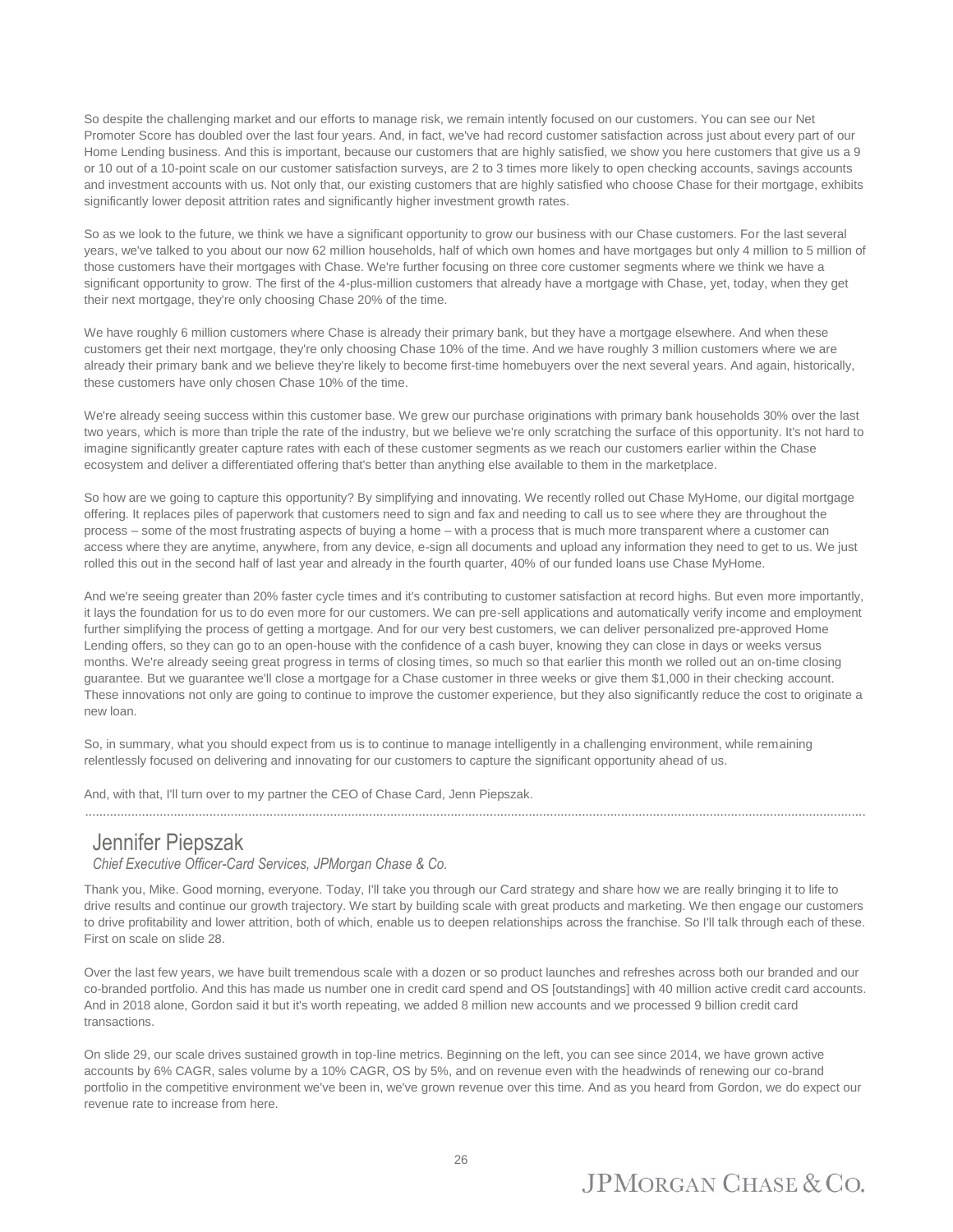Our scale also gives us strong operating leverage. As you can see on the upper-left here, our already healthy overhead ratio has improved since 2014. And we do expect that to continue into 2019. And on the upper-right as Gordon said, it's not just about leverage. It's about operating efficiency. And this is just one example, our contact cost per statement. So that's the cost of a customer calling us or e-mailing us and that's down 10% since 2014. In the bottom-left, you can see we've improved marketing efficiency and in the bottom-right, we have reduced our fraud loss rate by 29% since 2014. This is in part due to innovative machine learning that we have been able to apply to the vast amounts of data that we generated. This saved us more than \$200 million in 2018 alone, and is a much better customer experience as we drive fraud out of the system.

So on slide 31, now turning to engagement. Why does engagement matter? Well, our experience shows us that a more engaged customer is a more profitable one. This is just one example of a points redeemer versus a non-redeemer. Here you can see that a points redeemer has more than 4 times the sales of a non-redeemer. They have 2 times the revenue and much lower attrition.

So how do we think about engagement? Well, there are really three pillars; innovative products; loyalty beyond just the points that we offer; and experiences that give our customers a reason to keep coming back to Chase.

So I'll start with innovative products. Here we are excited to announce two new product features that we'll be rolling out later this year, both of which are geared to making borrowing easier for our existing customers who have \$250 billion of borrowing off-us. So our existing customers have \$150 billion of borrowing on-us, those same customers have \$250 billion off-us, and we know to realize this opportunity, we need to offer a holistic set of borrowing solutions.

So we start with My Chase Plan. My Chase Plan is a product feature that will allow our customers to finance a specific purchase. So think a TV or a refrigerator, something that costs say between \$500 and \$3,000. They'll do this using a fee-based payment plan and this will allow us to compete in the point-of-sale financing space. So I have a quick video to share the customer experience. Take a look.

#### [Video Presentation] (02:28:08-02:28:47)

The other product feature we're introducing later this year is My Chase Loan. My Chase Loan will allow our customers to borrow against their unused credit limits and pay back in fixed amounts, again, unused credit limits that we've already underwritten. This will be for larger purchases such as a kitchen remodel and will be at a competitive APR and allow us to compete in the personal loan space, importantly without taking any incremental risk as this will be a targeted product feature for our existing customers. So I have a video for this one too.

#### [Video Presentation] (02:29:19-02:30:02)

As you can see, we are building simple, frictionless experiences to make borrowing easier for our customers. So now on to loyalty and experiences. I've three examples. The first is Chase Offers. We introduced Chase Offers in the fourth quarter of last year. This is a platform of personalized offers for our customers, importantly fully funded by merchants. This creates a powerful flywheel, where Chase can bring value to our merchant clients through our scale. They in turn bring value to our customers and create an additional revenue stream for us. This product has scaled very quickly.

In just a few months, we've seen 7 million cards activate more than 25 million offers. Again, in just a few months.

Next, our Credit Journey, free credit score platform has been a big success and a phenomenal way to not only engage our customers, but support credit education. This in turn makes our customers better consumers, which is always good for our franchise. We're going to continue to invest in this platform building best-in-class score monitoring capabilities and much, much more. And again, this scaled very quickly. We have more than 15 million customers and non-customers enrolled in Credit Journey.

And last, tap to pay. We also introduced tap to pay in the fourth quarter of last year. And like some other initiatives, we were not always first, but our scale allows us to invest with discipline as a fast follower and see rapid customer adoption. And what we're seeing here is that for customers who have a tap to pay card, so they have the choice between tap to pay and a mobile wallet. These customers are choosing tap to pay at a rate that is 2.4 times that of a mobile wallet, again in just a few months versus mobile wallets that have been in market for years.

Now, on to deepening on slide 38. We know that an engaged card customer is more likely to adopt a second product from Chase. Here you can see that a high spend engaged card customer is 1.5 times more likely to take a second product; a mobile active customer, 2 times more likely; and a card customer who has enrolled in Credit Journey is also 2 times more likely. And when you combine that with Thasunda's point around the response rates from our Card customers, this is an incredible opportunity for us. And you can see at the bottom here when we get it right, these customers are much more profitable and much more satisfied than our card-only households.

So now on to deepening. When we deepen we also make better risk decisions. We start with a strong foundation of detection, decisioning and execution capabilities. But when you add the powerful data set that comes with a deposit relationship, we are able to increase our approval rate by 2.5 times and decrease our Card NCO rate by 30%.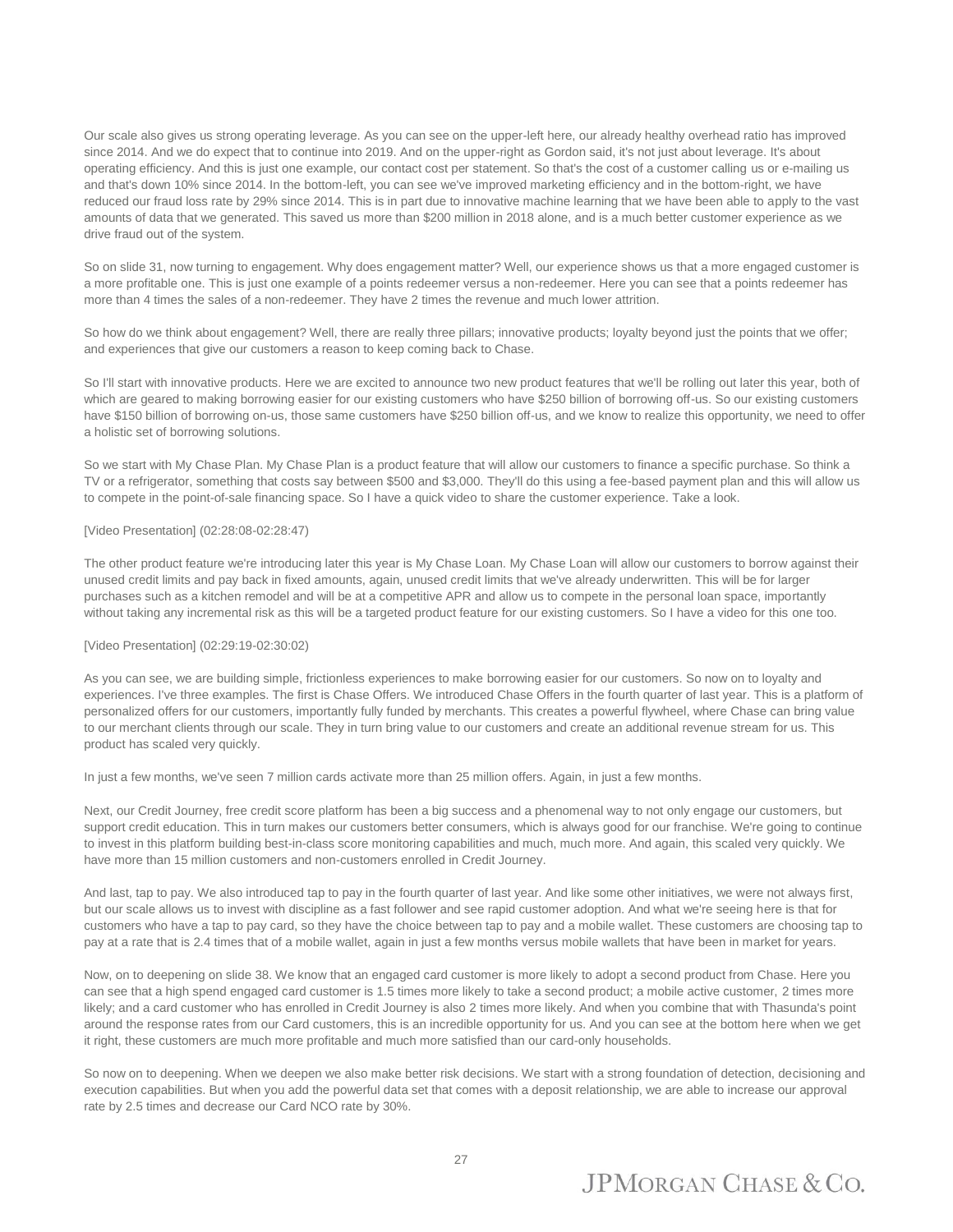Just to double-click on risk on slide 40. Our portfolio is much stronger today than it was pre-crisis, but our capabilities are also much stronger. We have better data to decision and monitor. We have more prudent product design, specifically as it relates to our balance transfer product. We have enhanced segmentation and we have a better view of our customer's balance sheet. This has allowed us to do surgical pullbacks over the last few years, pullbacks that have not compromised our growth in a meaningful way. And you can see here on the right-hand side of the page, the solid line is our NCO trends through time. The dotted line is what it would have looked like had we not done these pullbacks and that relationship will continue to expand through time as those vintages mature. But as you well know even small differences in our NCO rate can have a meaningful impact on our lost dollars.

So to wrap up on Card, we have a moat that is difficult to replicate. We have powerful distribution to our Chase on channels as well as our partners. We have a fortress balance sheet and world-class risk management and we have a broad banking franchise to serve our customers beyond Card. So to summarize, we have a clear strategy, a robust and risk resilient portfolio and continued runway for high-quality growth.

So before I turn it back to Gordon, I'll close on behalf of CCB. So on behalf of my great partners, Thasunda and Mike and of course Gordon, we remain focused on continuing to deliver across the board. We will continue to bring the full power of One Chase to our customers now more so than ever as we expand into new markets, acquiring new customers, and deepening with existing ones.

We're increasing our engagement with our customers with new products and experiences across both our physical and our digital channels, all while becoming more efficient and how we serve them. So our growth opportunities are unmatched in scale and we are well-positioned and confident that we can capitalize on them.

#### Back to you, Gordon.

#### Gordon A. Smith

*Co-President, Co-Chief Operating Officer of JPMorgan Chase & Co. and Chief Executive Officer of Consumer & Community Banking, JPMorgan Chase & Co.*

Great job, guys. Well done. And while Jason is just teeing up the first question, I just want to make a point on diversity. So half of the CEOs of our businesses are women; our CFO is a woman and French; our Chief Marketing Officer is a woman; and our Head of Strategy is a woman; and I'll have forgotten somebody and we'll get real heat later on. But I think it's an important point.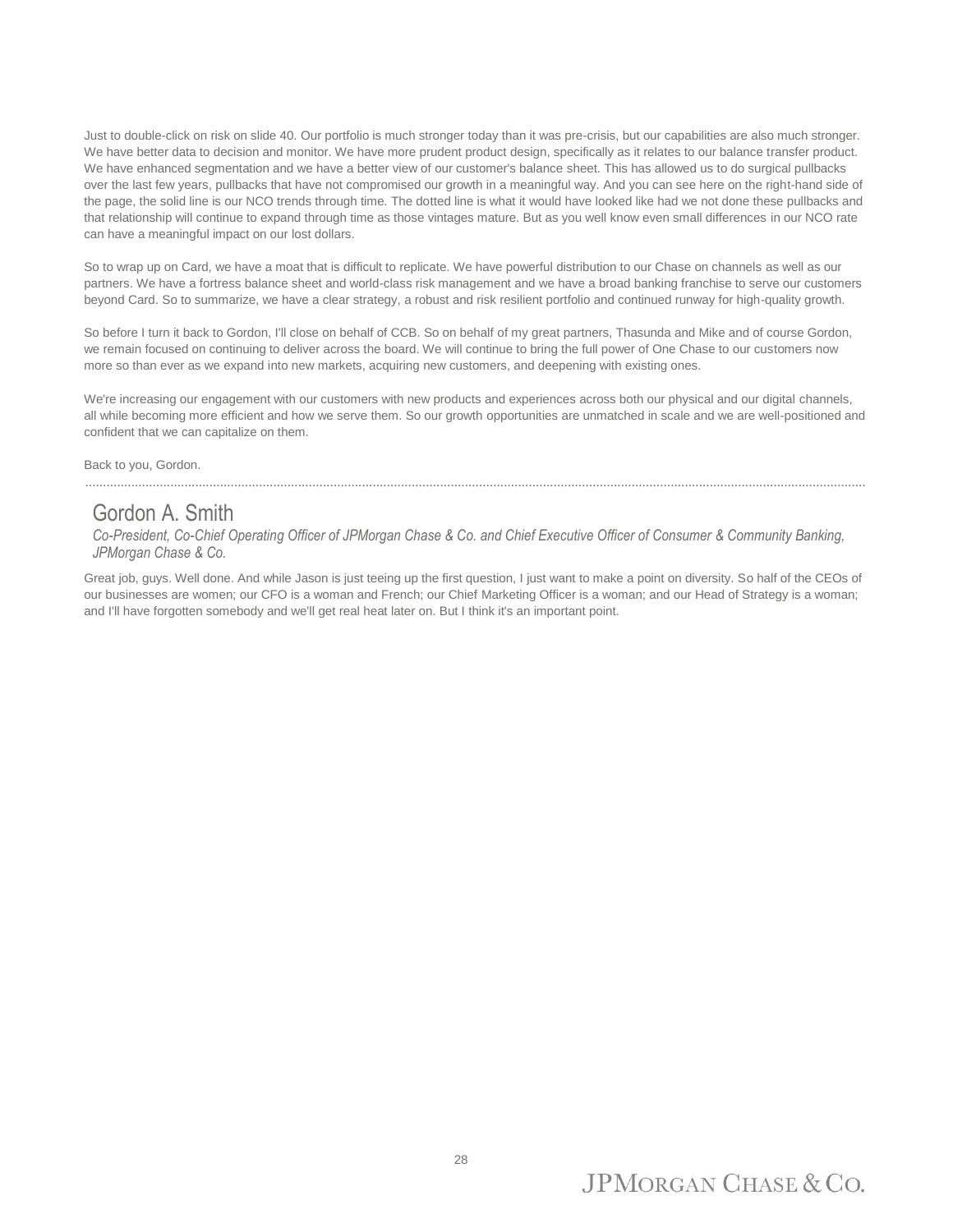# **QUESTION AND ANSWER SECTION**

#### Gordon A. Smith

*Co-President, Co-Chief Operating Officer of JPMorgan Chase & Co. and Chief Executive Officer of Consumer & Community Banking, JPMorgan Chase & Co.*

............................................................................................................................................................................................................................

............................................................................................................................................................................................................................

............................................................................................................................................................................................................................

............................................................................................................................................................................................................................

Okay.

#### Jason R. Scott

*Head of Investor Relations, JPMorgan Chase & Co.* **A**

Mike, we'll go to Mike.

#### Gordon A. Smith

*Co-President, Co-Chief Operating Officer of JPMorgan Chase & Co. and Chief Executive Officer of Consumer & Community Banking, JPMorgan Chase & Co.*

Mike.

#### Mike Mayo

*Analyst, Wells Fargo Securities LLC* **Q**

Okay. I'll ask one easy question and one hard question. The hard, I don't know why nobody...

............................................................................................................................................................................................................................

#### Gordon A. Smith

*Co-President, Co-Chief Operating Officer of JPMorgan Chase & Co. and Chief Executive Officer of Consumer & Community Banking, JPMorgan Chase & Co.*

Those little models that you had yesterday.

#### Mike Mayo

*Analyst, Wells Fargo Securities LLC* **Q**

Work with me here, Gordon.

............................................................................................................................................................................................................................

#### Gordon A. Smith

*Co-President, Co-Chief Operating Officer of JPMorgan Chase & Co. and Chief Executive Officer of Consumer & Community Banking, JPMorgan Chase & Co.*

Okay.

#### Mike Mayo

*Analyst, Wells Fargo Securities LLC* **Q**

What percent of mobile banking wallet share do you have? Nobody seems to disclose that information. And you talked about a saturation point, so how large is the market and how far are you to getting there? ............................................................................................................................................................................................................................

............................................................................................................................................................................................................................

**A**

**A**

**A**

**A**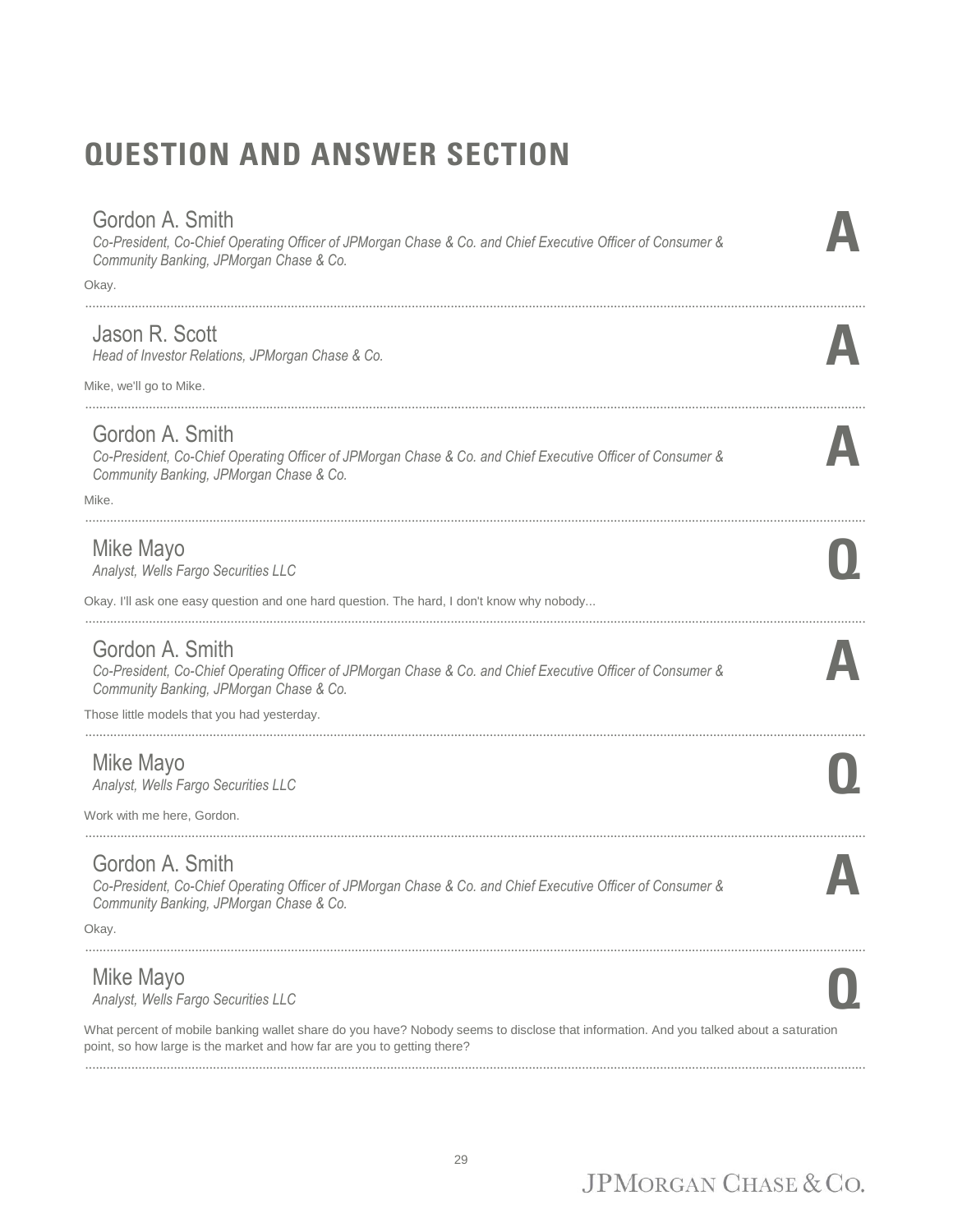#### Gordon A. Smith

*Co-President, Co-Chief Operating Officer of JPMorgan Chase & Co. and Chief Executive Officer of Consumer & Community Banking, JPMorgan Chase & Co.*



............................................................................................................................................................................................................................

#### Mike Mayo

*Analyst, Wells Fargo Securities LLC* **Q**

And then as to follow up, as you expand into the new markets, you said there's 80 million new potential customers, 6 million of which are Credit Card customers today. How many other of the 80 million are digital banking customers, auto loan customers, mortgage customers?

............................................................................................................................................................................................................................

#### Gordon A. Smith

*Co-President, Co-Chief Operating Officer of JPMorgan Chase & Co. and Chief Executive Officer of Consumer & Community Banking, JPMorgan Chase & Co.*

............................................................................................................................................................................................................................

Yeah.

Mike Mayo<br>Analyst, Wells Fargo Securities LLC *Analyst, Wells Fargo Securities LLC* **Q**

How many do they – how many know you already? And what role is marketing and brand as part of this expansion? You did mention marketing as part of your strategy.

#### Gordon A. Smith

*Co-President, Co-Chief Operating Officer of JPMorgan Chase & Co. and Chief Executive Officer of Consumer & Community Banking, JPMorgan Chase & Co.*

Yeah. Well, I think what we're seeing and I almost thought about some index data to show how the new branches are performing, but currently we're just a few short months of data well beyond our expectations firstly, and beyond the performance that we see from opening new branches in our existing footprint, so that's very encouraging at any way we look at it.

As we dig into it, we look at – and Card is by far the largest and it drops down pretty significantly to Mortgage and Auto that there seems to be, again in the very early going, a demand for customers who have really liked their Chase products they haven't felt they've been able to bank with us because we haven't had the branch network there and that's where I think we're seeing the acceleration of growth. No numbers because it's too early and as we know in the first 90 days or 120 days, you can be misled. So all I would do is rather than mislead is say that we're quietly optimistic about what we're seeing so far.

............................................................................................................................................................................................................................

## Jason R. Scott

*Head of Investor Relations, JPMorgan Chase & Co.* 

............................................................................................................................................................................................................................

Yeah. To Saul over here.











**A**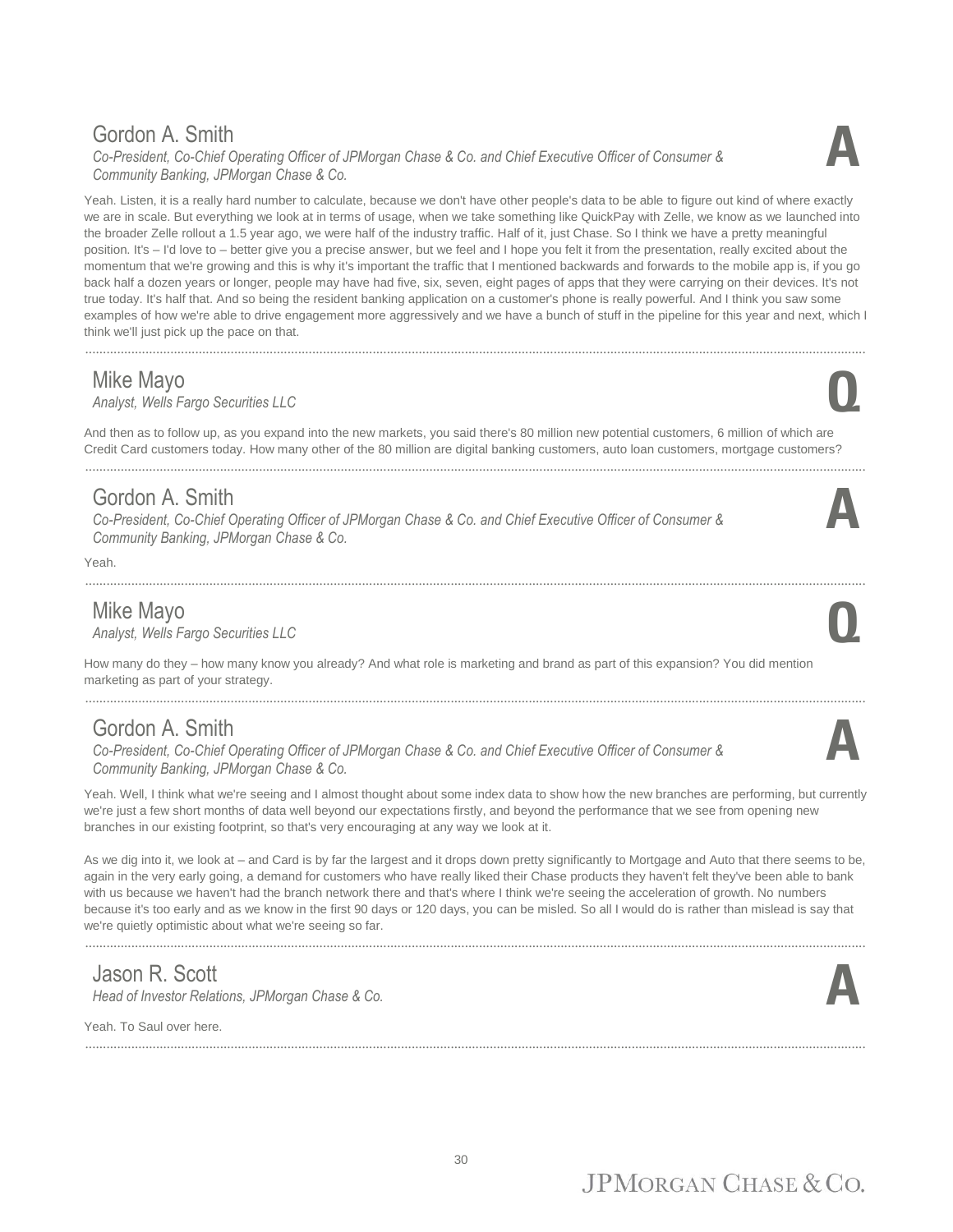#### **Saul Martinez**<br>Analyst, UBS Securities LLC *Analyst, UBS Securities LLC* **Q**

Hi. Saul Martinez from UBS. How do you think about what the optimal branch footprint is and what's the outlook for overall branch count, because on the one hand you're obviously growing your branch network in new markets to grow your new client base, but you're gaining share in your legacy market if you're optimizing your branch network and it does seem like there are opportunities there to continue to pair the network. So should the branch channel actually continue to fall even as you open new branches?

#### Gordon A. Smith

*Co-President, Co-Chief Operating Officer of JPMorgan Chase & Co. and Chief Executive Officer of Consumer & Community Banking, JPMorgan Chase & Co.*

Yeah. Yeah. Listen, I don't want to be cute in the answer to this, but the simple answer is the optimal size of the network is exactly what the customers want. And so we look at this again with great – T and I look at this on a monthly basis and folks in the organization look at it much more closely.

But every single branch we have, has a P&L. As of now, we have less than 10 branches which were unprofitable, less than 10 from over 5,000. And so we're just kind of constantly evolving it. For customers it isn't one thing. I would never lay out a target and I can think of somebody who would be on my case if I did to say we will be down by X branches and Jamie is right, his point is always don't make your expense targets by cutting branches. It's the easiest thing to do. We've got 45,000 people there. We've got real estate costs which is why we measure their profitability and we constantly evolve to the needs of the community including, looking for areas and doesn't happen in the Tri-State Area which is so densely populated very often. We would travel to most other parts of the country, you can go down to Florida, you can go out to Arizona and so on and so on and so forth. And there are whole new communities developed, where new homes have been built and restaurants and shopping malls. And we go build branches in those places to serve those communities. So it's very much a piece of living analysis, but it's entirely focused around the customer and what our customers need.

............................................................................................................................................................................................................................

Thasunda, would you want to add anything to that, you've got the mic there.

#### Thasunda Brown Duckett

*Chief Executive Officer-Consumer Banking, JPMorgan Chase & Co.* **A**

Yeah, I don't have a mic, but I have this mic on.

#### Gordon A. Smith

*Co-President, Co-Chief Operating Officer of JPMorgan Chase & Co. and Chief Executive Officer of Consumer & Community Banking, JPMorgan Chase & Co.*

............................................................................................................................................................................................................................

Yeah, you've got one embedded on you.

#### Thasunda Brown Duckett

*Chief Executive Officer-Consumer Banking, JPMorgan Chase & Co.* **A**

What I would say is just a couple of things. We've been investing in different formats. And so what that means is when you look at the investments we've made in our ATMs that can do more than 70% of what a teller can do. And when you look at our Express branches, which are smaller, highly digital and with less staff, that allows us to optimize the credit card data that I mentioned earlier, so that as we look where customers live, shop and work, we're able to look within our portfolio and say what is the right asset for that particular market.

............................................................................................................................................................................................................................

The last thing that I would say is we have a strong discipline and looking at what makes sense when we consolidate and when we grow. And so you should expect that discipline to continue, but you should also expect the power of our data and the investments we've made in our digital assets and physical assets will allow us to be much more optimal as we go forward.

#### Jason R. Scott

*Head of Investor Relations, JPMorgan Chase & Co.* 

Yeah, Chris.









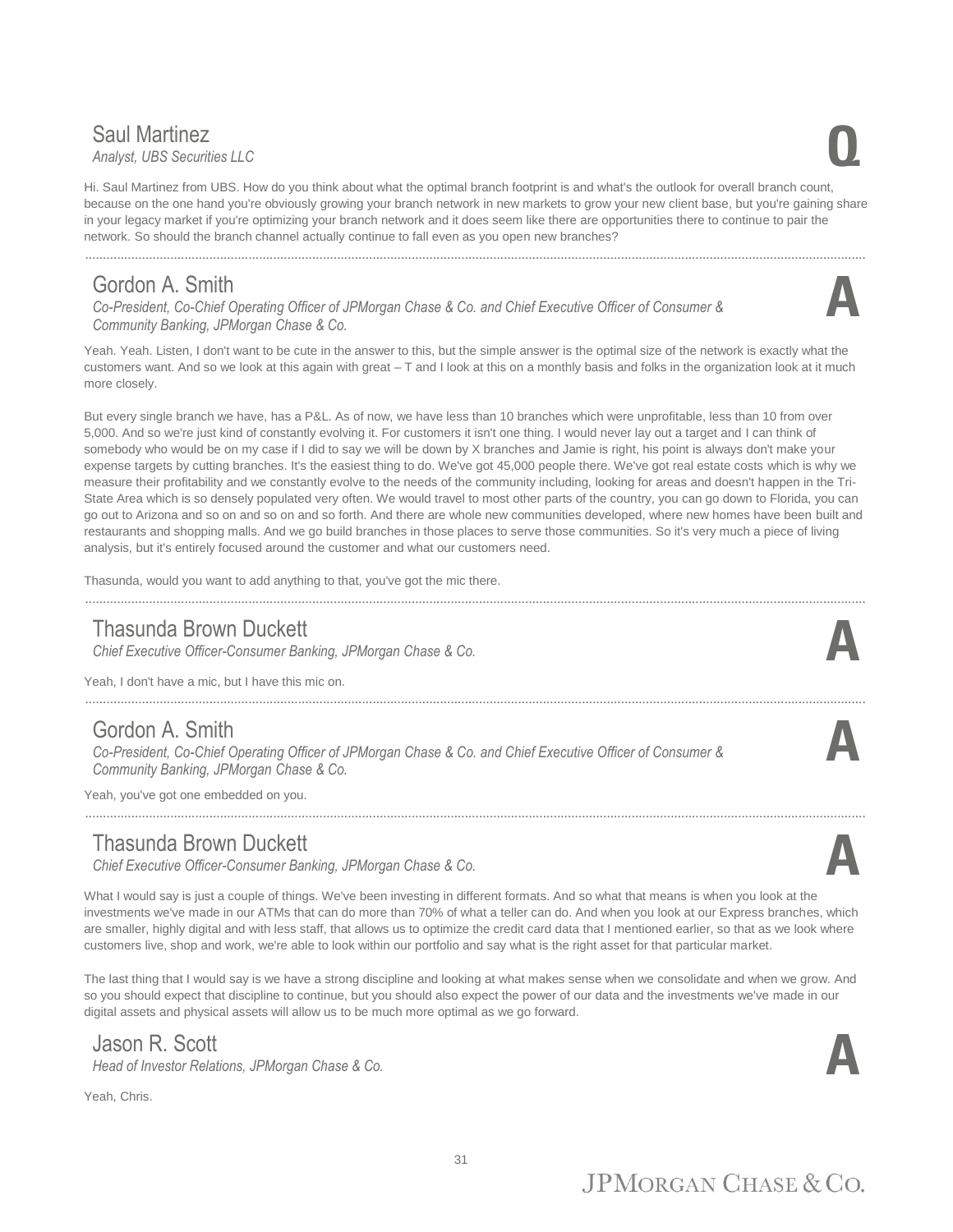#### ............................................................................................................................................................................................................................ Chris Kotowski *Analyst, Oppenheimer & Co., Inc.* **Q**

Yes, Marianne alluded this morning to...

*Community Banking, JPMorgan Chase & Co.*

Chris Kotowski

Gordon A. Smith

Chris, could you hold the mic...

Oh, hi, it's Chris Kotowski at Oppenheimer. Marianne alluded to prospect, likelihood, whatever of deposit re-pricing and it seems to me what we've seen thus far, it's kind of like this bifurcated world where if you are a wealth management customer or a corporate customer, your deposit rate is almost like a money market, it goes point for point, but if you've got \$3,000 or \$5,000 or \$10,000 in a money market account that's tied to mobile pay, it hasn't moved at all. And I guess what is the prospect for keeping that customer base in the not moving at all, and to what extent are the all these new digital banks a threat to that?

............................................................................................................................................................................................................................

............................................................................................................................................................................................................................

#### Gordon A. Smith

*Co-President, Co-Chief Operating Officer of JPMorgan Chase & Co. and Chief Executive Officer of Consumer & Community Banking, JPMorgan Chase & Co.*

*Co-President, Co-Chief Operating Officer of JPMorgan Chase & Co. and Chief Executive Officer of Consumer &* 

Yeah. Listen, I think Marianne put this very well earlier Chris, but I think the first point I really want to make here to augment what Marianne said is that when we do business with customers and we are attracting more customers, we want to be their primary bank, once we're the primary bank, then the deposits come then the investments come. But it's very easy just to go and get deposits, we can price for those. And then it's very easy to lose them because somebody else can price and the money flows around the system.

So our primary focus is to engage the customer as their core bank. And then I'm obviously not going to get into details about pricing strategy, but we have a team who are constantly looking at where we're priced, how competitive we are, by very, very finally sliced segments, and we just we can make adjustments and do, and do very quickly. ............................................................................................................................................................................................................................

## Jason R. Scott

*Head of Investor Relations, JPMorgan Chase & Co.* **A**

Betsy right here and then Ken.

#### Betsy L. Graseck *Analyst, Morgan Stanley & Co. LLC* **Q**

Hey, Gordon. Two quick questions that are related. One is that, we haven't heard yet up from you guys about Finn and is that still something that you are focused on, because we heard that really with new branches that's where you're getting the market share pickup. So how should we be thinking about Finn? And then separately, on the investment spend in the branches, we know about the 400 or 500 that you're looking to expand over the next several years, only 10 of your branches are unprofitable today. Should we be expecting a net increase in branch growth? And with some of the consolidations that are going on in competitors...

## Gordon A. Smith

*Co-President, Co-Chief Operating Officer of JPMorgan Chase & Co. and Chief Executive Officer of Consumer & Community Banking, JPMorgan Chase & Co.*

Yeah. ............................................................................................................................................................................................................................







**A**



**A**



32



# ............................................................................................................................................................................................................................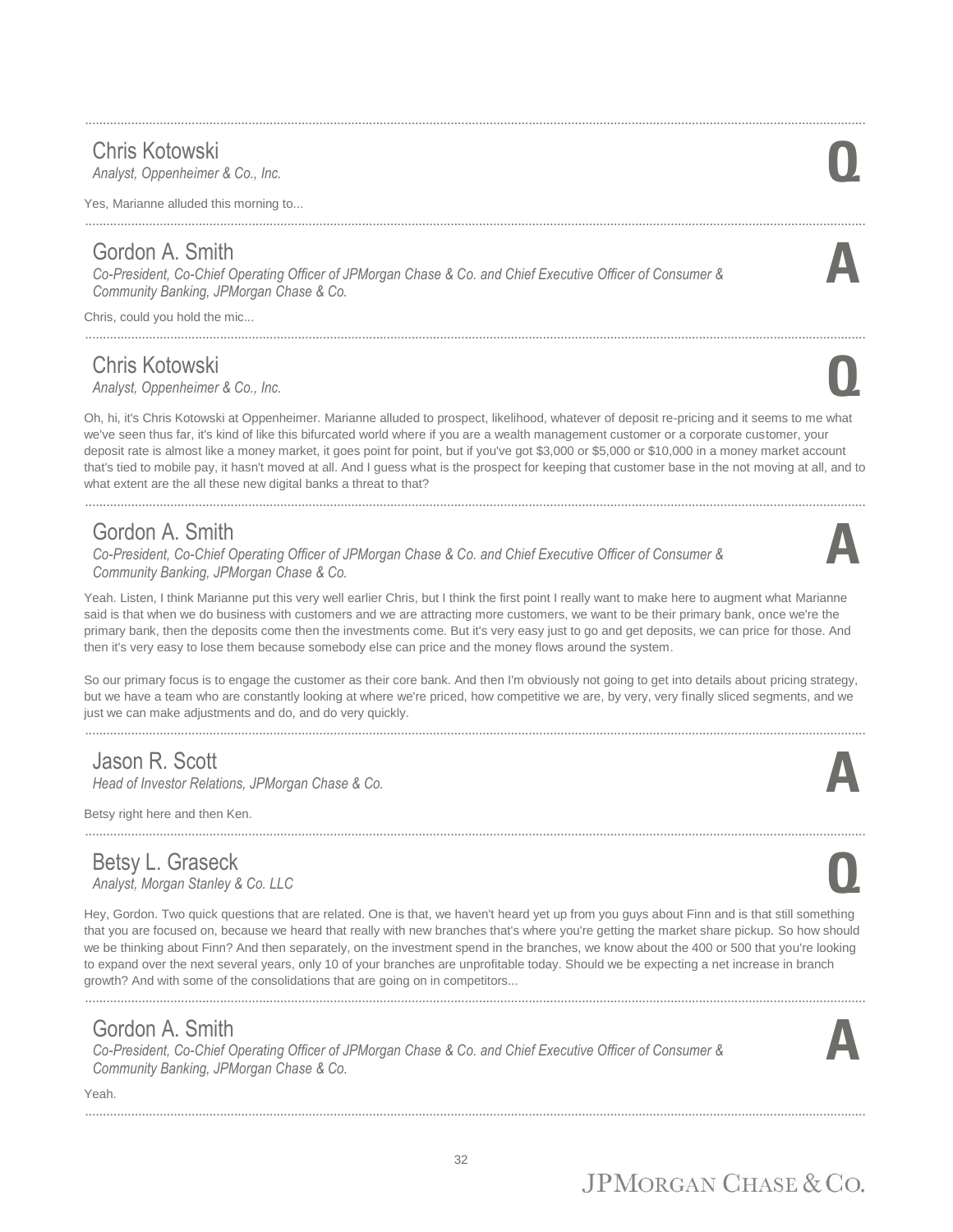#### Betsy L. Graseck<br>Analyst, Morgan Stanley & Co. LLC *Analyst, Morgan Stanley & Co. LLC* **Q**

...are you bringing that forward? Is that going to be a little bit sooner?

#### Gordon A. Smith

*Co-President, Co-Chief Operating Officer of JPMorgan Chase & Co. and Chief Executive Officer of Consumer & Community Banking, JPMorgan Chase & Co.*

Yeah. So here's what I would say about kind of new product launches. As we lay out the financial metrics for all of you, we tried to lay in to those financial metrics obviously a little bit of a perspective on what we think the environment is going to be that we're going to operate in. But more specifically, what do we think the performance is going to be of our existing book of business, of the new products that we're going to launch, of the return on investment we think we're going to get from the technology investments and the marketing investments. We pull all of those things together and you get the outcome that you saw on the slides.

............................................................................................................................................................................................................................

This year and to some degree last year, we try to pull away a little bit from product specific details. Why? Because we think it's really valuable for our competitors to be able to see what have we tested, what return did we get on those tests, what do we think about those tests? I would much rather our competitors spend their own money, I would encourage them to do that, to spend their own money on their own learnings, so whether it's been – whether it's Sapphire Banking and all of those things think about them has rolled into that expectation that we get greater than 2x return on our investment. And when we look at those investments that we're making kind of overall the book, if you like, the team goes through a very rigorous process that's run by Sarah which looks at what do we think the returns is going to be, we measure what it actually is, a year after, two years after, three years after and then constantly adjust to it. So not going to give out specifically how the individual products do, but you'll get a good sense of kind of what we're committing to as an outcome from them.

## Jason R. Scott

*Head of Investor Relations, JPMorgan Chase & Co.* 

Ken over here.

#### Ken Usdin *Analyst, Jefferies LLC* **Q**

Thanks. Ken Usdin from Jefferies. I've one question on credit, and one on growth. So just to elaborate further on your positive surprise that you've mentioned on how Credit Card has remained and Jenn's points about the risk management capabilities changing. Can you just elaborate a little bit more on what does the pullback mean in terms of what would you attribute this to, I guess, the continued flatness outlook for card loss rates. I guess if you can give us a little bit more detail? And what are the most important indicators? I guess, that you're trying to early warning identify ahead of that?

............................................................................................................................................................................................................................

............................................................................................................................................................................................................................

#### Gordon A. Smith

*Co-President, Co-Chief Operating Officer of JPMorgan Chase & Co. and Chief Executive Officer of Consumer & Community Banking, JPMorgan Chase & Co.*

Yeah. And actually, Betsy I realized I didn't answer the second part of your question, so I'll come back to that in a second.

So firstly, I think, we're in a very strong economy. Employment rates are extremely important, and they remain robust, very robust actually. And I think if I look back at sort of the back half of 2018 and to present, that there have been some meaningful issues, which I think has begun to generate a little bit of a question in business people's minds about the future prospects of the economy.

Obviously, government shutdown does not help, does not help in any way. So there have been a number of different things I think which begins to question people's confidence, but I think that said the consumer continues to look really strong.

We look at our credit performance at a very granular level by product, by geography, by tenure, of the customer, by the acquisition vintages, by channel of vintage, and we just made kind of very slight adjustments. So Mark O'Donovan's over here, who's the CEO of Auto Finance. And late last year we were looking at the returns that we were getting, in some of the prime and super prime segments of the auto market, and we looked at it and said if you expect over the duration of a loan of 2.5 to 3 years, if you expect there to be some type of recession be at moderate or severe over that duration, the returns that we were seeing were so modest that we backed off and we have remained backed off

## $IPMORGAN CHASE & CO.$



**A**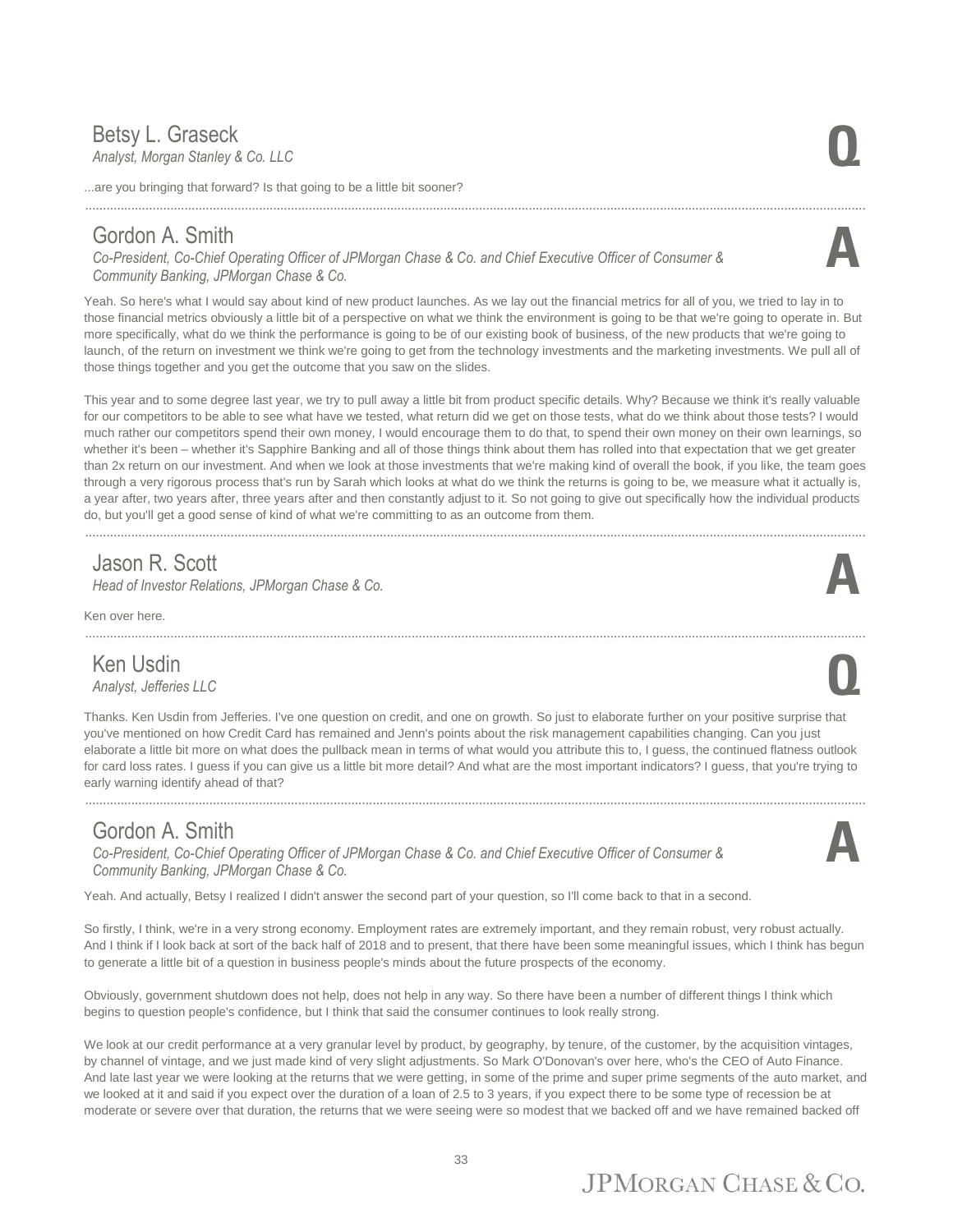at this point. And Mike reinforced the point we'll enter back in if we see those returns start to improve. But we don't set specific loan goal targets for the business and we'll pull back when we see either returns or credit issues that we don't like.

Betsy, in terms of the branch, I could have answered that question a little bit earlier, the second piece of your question, which is just to kind of constantly be refining the branch and I think T said in her answer that as we expand into the new geographies, we typically have a smaller footprint, this footprint typically has fewer people in it so the cost to run the branch is a lot lower and we have of course all the latest technology which helps to drive down those costs. So just constantly evolving the network over time and it's not something we look at and say two or three years from now, we'll have 300 or 500 fewer branches or 300 or 500 more.

In fact, one of the things we do in our business reviews is we ask all the regional heads, because I don't know, T doesn't know we sit here in New York, we don't know if there's a segment of a community that is not being well-served because it's just been – it's just grown through construction, but the local people do. And so they'll raise up, for instance, say, listen, we should do this or we should do that and we'll go try.

............................................................................................................................................................................................................................

............................................................................................................................................................................................................................

............................................................................................................................................................................................................................

**A**

**A**

#### Gordon A. Smith

*Co-President, Co-Chief Operating Officer of JPMorgan Chase & Co. and Chief Executive Officer of Consumer & Community Banking, JPMorgan Chase & Co.*

Okay. I think I'm out of time.

#### Jason R. Scott

*Head of Investor Relations, JPMorgan Chase & Co.* **A**

We're out of time.

#### Gordon A. Smith

*Co-President, Co-Chief Operating Officer of JPMorgan Chase & Co. and Chief Executive Officer of Consumer & Community Banking, JPMorgan Chase & Co.*

Thank you guys.

#### Jason R. Scott

*Head of Investor Relations, JPMorgan Chase & Co.* **A**

We're going to break now.

#### Jason R. Scott

*Head of Investor Relations, JPMorgan Chase & Co.*

Okay, can we start the next section here. Grab that coffee. Come on back in. I'll give everybody a second. Okay, before we start the next set of presentations, just a couple of things to note. First, hopefully, you saw a survey that we have on the table, please take time to fill it out today if you can or there'll be an online version as well that will be available tomorrow. We really appreciate the feedback. Anything you have for us, so you can take the time to fill that out either today or tomorrow or in subsequent days that would be terrific.

For those of you in the room, if you haven't already received an e-mail, you will receive an e-mail by the end of these sessions with your lunch table assignment for today. Lunch will take place on this floor here back, mostly around the back side of the conference center over that way. So please make sure to check your e-mail before we get to the end of this session, so you know where to go, which room to go to. And then once we finish, we will go straight to lunch, be sure to come back here, get your seats on time because we plan to start the last session with Jamie promptly at 1:30, I know we're running a few minutes late, we're not pushing that later, we're starting this thing at 1:30. So get back here because that session will get rolling.

So with that I will pass the mic to Mary Erdoes, CEO of Asset and Wealth Management.

............................................................................................................................................................................................................................

#### Mary Callahan Erdoes

*Chief Executive Officer-Asset & Wealth Management, JPMorgan Chase & Co.*

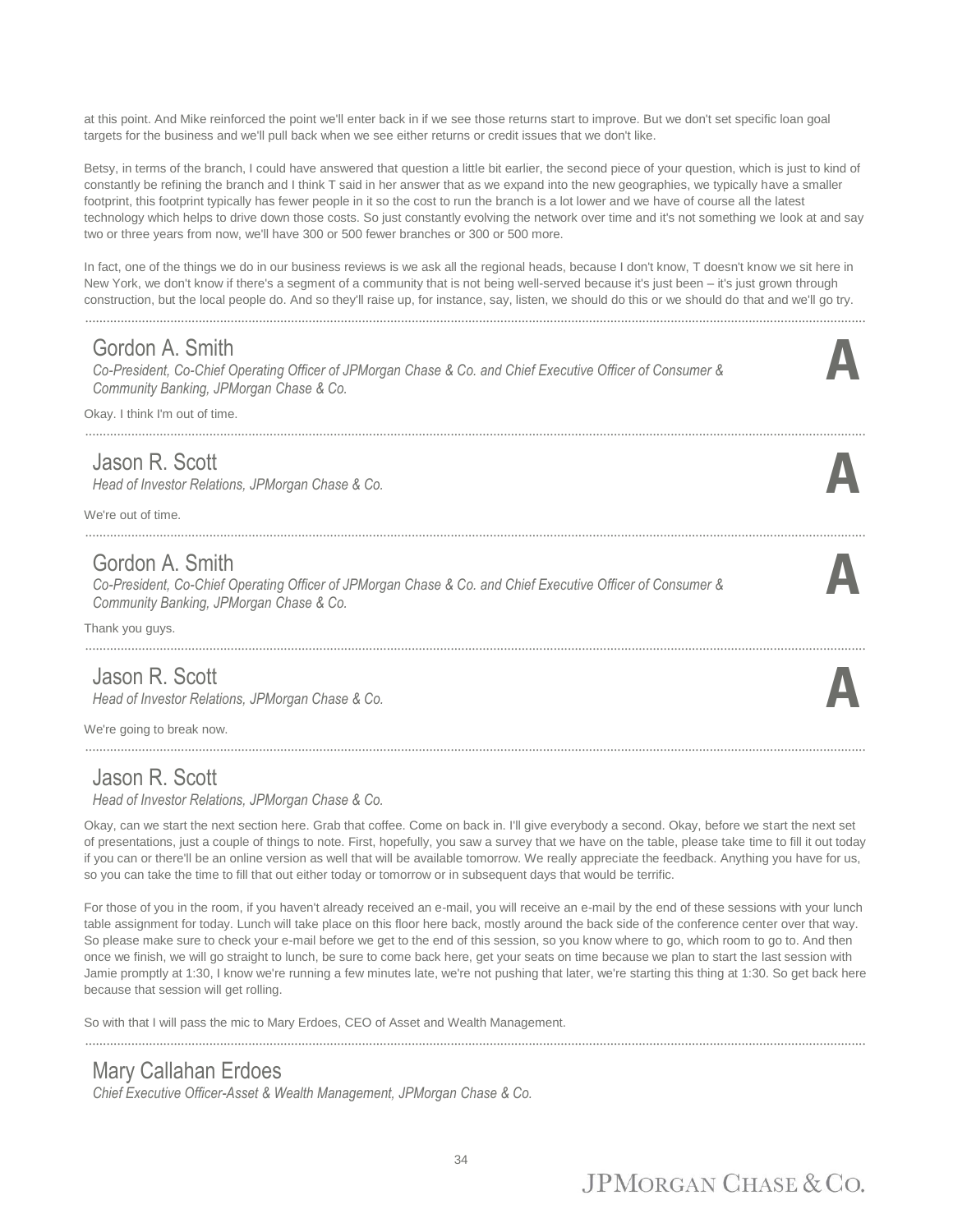All right, everybody. So this morning was really great, Marianne setting the stage with the numbers and Daniel and Gordon and their teams doing such a great job walking us through the two extra large businesses here in the bank.

The next session between now and lunch is going to be me and Doug Petno who are going to cover what I call the more specialty businesses in the firm and so we're looking forward to taking you through those.

As the headline says and I think this is really important, we believe the way that you run a successful Asset & Wealth Management business is first and foremost focusing on client outcomes and secondarily focusing on financial outcomes and as a fiduciary if you do those the other way around, you will likely erode the foundation that is necessary to run a long-term sustainably competitive investment management business and so what I'm going to take us through today are basically three themes about how the Asset & Wealth Management franchise is run.

First and foremost, it's a very consistent business. If you do, as I mentioned on top, a constant focus on investment performance first and foremost, your revenues and your pre-tax will just naturally follow and because we take investments in other people's money, we use very little capital from the firm and so what flows from that is a very high ROE for the firm.

But secondarily, you must always and you've heard it in everyone's presentation constantly obsess about the client, constantly make it client centric. Our very first mutual fund in this line of business started in 1881 and is still in existence today. It started when the English wanted to invest in the Emerging Markets country of America, buying railroads and cattle ranches. If you continue to innovate you can take your clients through a journey all the way through the centuries to now investing in things like ESG and other things that are very important. But you can only do that if you're investing in the deepest subject matter expertise that's going to be able to manage those portfolios through time. And you have to obsess about that client journey. We heard about everything from the account opening which in our line of business, in the worst of times, used to take weeks. We're now down to minutes and being able to manage those clients lifecycle all the way through to some of the most sophisticated stress testing that we do as they get to be complex portfolios.

And then, it's always keeping an eye on the future. So it's always having that look towards everything that we're going to do for them. We've talked about digital everything, machine learning, AI, big data; but we believe that is not sufficient. Digital everything for us is in conjunction with the human. It is the human and the computer that make for the winning formula and we will continue to take that winning formula, not just here in everything that you see, but around the world as our clients need our advice.

And so when you look at the bottom, you've always heard us say we will never stop investing in this business. But what's most important, the first set of metrics on the left, nothing else matters in this business unless we get the people right. The single most important metric that we look at each and every day is the retention of our top talent. If you get that right which still remains at 95% and above for the past several years, you will continue to have the second, which is you have trusted advisors that clients come to because they like and they trust them and in fact we've had positive flows every single year for the last decade. But we will never stop, both waste cutting and investing in the business to make sure that we know how to make it more efficient, more effective and not lose our edge.

So I talked about you always have to put investment performance first, financial performance second, this is a financial room, so we're going to do financial performance first and get that out of the way.

So how have we done over the last five years? Over the last five years, you've come to know this business as being one that's consistent, reliable growth engine and we've done that. How did we do in 2018? I would say, okay. Yes, we had record revenues; yes, we had record profits; yes, we had a record lending business but the fourth quarter was really tough, AUM and AUS dropped. And you can see by the combination of the 3% revenue growth and the 2% income CAGR that our concentrated effort in heavily investing in both people and technology with eyes wide open, we have to understand that the payback time is longer than this window of time.

So let's drill down on both the expenses and the revenue and we'll go through the next two pages on that. Let's look at the revenue walk, which on the left hand side over the last five years, we've grown revenues by \$3 billion and decreased them by another \$1 billion for a net up to \$2 billion. Looking at the left hand side, the growth in revenues has come first and foremost from the benefit of rates as well as the growth of our loan and mortgage business for the banking sector. The second, comes from the AUM that we have that benefits from markets increasing over that time, our composite of what we have invested in is up 3% on a CAGR. And then equally important, equal to the markets benefit, are the \$440 billion inflows that we've attracted over the last five years and the revenues that have been added because of that.

Purposely decreased revenues on the right, are first and foremost decreasing pricing proactively on behalf of our clients as well as business simplification. This has mostly been done in the asset management side. Chris Willcox, who's here, runs our Asset Management business and he has embarked on something called simplify to grow. Simplify for growth is something lots of our competitors in the asset management business talk about, it is really hard to do. All of you know this who run portfolios. It is really hard to shut a fund where a client doesn't want you to. There are clients that want you to run something for a long period of time even though you think you might not have the edge or it might not be the right long-term strategy.

And what's even harder is the portfolio manager, the portfolio manager who says just one more year. This is my year where I'm going to get that outperformance and I'm going to turn this around. And those are very hard to do. He and his team have done it quite successfully.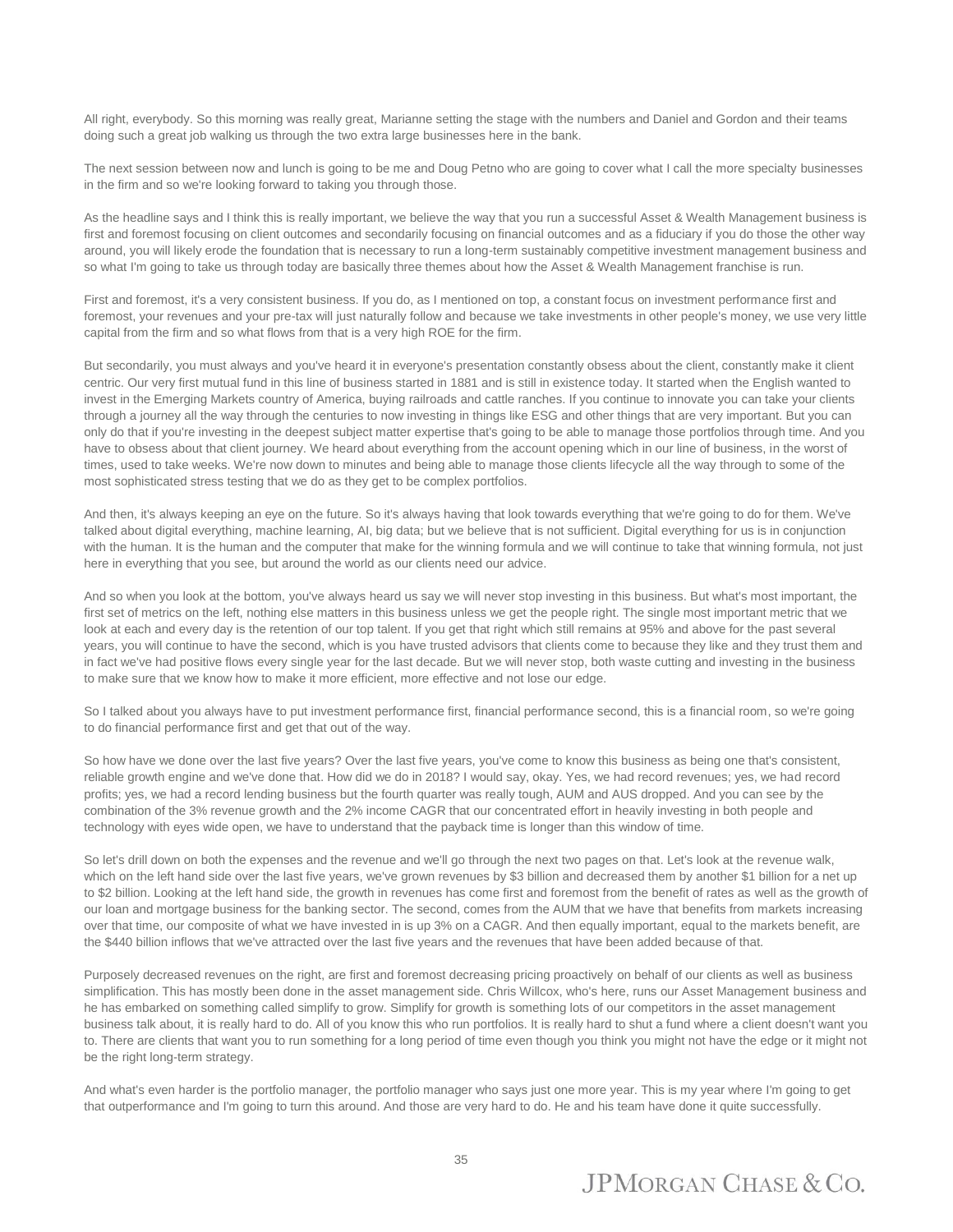So, let's look at the results on the expense side and the walk there. This simplify for growth, we have increased our expenses by \$2.5 billion on the left side and taken them down by \$800 million on the right side. Let's walk through that. The first red bar is the enterprise. Think of that as an increase in the support and protection of both our firm and our clients. The second is coated in an orange because I call that a good guy revenue (sic) [expense]. Those are revenues (sic) [expense] that increase when we have revenue share that we pay out to other Wealth Management firms who invest in our Mutual Funds, also the other third comes from strong investment performance related comp. And the second orange bar is another good guy that will show up in future growth as we invest in technology, advisors, new solutions and alternatives, beta and other places. You will see us continue to make these investments but you should not expect these expenses to grow materially from here.

The simply for growth has begun to show itself in the \$800 million dollars of decrease and I want to take you through some of those examples on the next page. Just in the last two years, what have we done? Well, we've launched lots of new things that our clients have asked for. We've launched a 125 new funds as we've seen opportunities in the marketplace and our clients have requested that. But at the same time, we've shut down 30% of our Mutual Fund spectrum, 229 funds have been shut or merged. Why? Because of just – what we just talked about. They were out of favor, they are underperforming and they're not coming back and that's the judgment of our investment committee or they've just lost their edge. Those are really hard things to do, they're really important for the long-term franchise.

When you do that, you have other consolidation, on the bottom of the next section is offices closed; 21 offices closed or consolidated, mostly on the Asset Management side because of that simplification, which allows us then to pull that other muscle on the top which is to continue to grow and increase where we are in other locations.

Just like we talked about on the retail side, as the footprint expands, we want to go as a whole firm and together we can make a much greater impact on those markets. Then if you look at the far right, that's really the technology transformation that Mike Urciuoli who runs technology for Asset & Wealth Management has helped us embark on. He's helped us to transform ourselves into a modern infrastructure. That modern infrastructure very importantly allows us to hire what I call modern talent, the best tech talent out there. They can work in an agile development environment, we can have a follow-the-sun workforce. Therefore, we can do weekend sprints to be able to solve for a problem or create an app, to be able to help either internal clients or external, versus the months long that it would take when you had to do it on the side and then get back in the queue to be able to release it in the enterprise system.

All of these things here, they're sort of nice to show at an Investor Day, they're really hard to do both of those muscles at the same time, and the team is doing a really good job at that. These are focused for our bottom line, for the bottom line of Asset & Wealth Management. But we spend just as much time and energy focusing on the bottom line of our clients and their net returns. And so I want to take you through the next page, which are things we're doing on behalf of the clients.

We talked already about the purposeful reduction in JPMorgan fees. We've reduced fees on our top 10 U.S. and international Mutual Funds by 20% over the last few years, saving our clients \$350 million a year. The second one is where we really used our size, our scale and those technology investments that I have referred to. Kristian West runs our equity investments platform. As an example, his equity trading, basis points for cost per trade is down almost 50%. The traders on his desk do twice the volume they did just four years ago. We have machine learning that helps us to execute the when, the where, the how across the 70 markets that we operate in around the world. It has drastically reduced our error rate on the trading desk and proudly for the third year in a row, we've been rated the best buy-side desk on the Street by Markets Media.

And then the last one is also important. Brian Carlin, who runs the investments platform for the Wealth Management side negotiates very hard with our size and scale for our external managers. On beta alone, it's 50% of what it used to cost just a few years ago. That is a straight increase to the bottom line of our clients and \$75 million a year in savings. These are the kind of things that the clients come to expect from JPMorgan. And so that's why they entrust us with their assets not just for quarters or years, but for generations. And we tell our clients the most important thing. The most important thing when you choose an asset manager is that you get strong net of fee performance. That's the bottom line.

And so the next page is really just that each and every day, these are on our screens not in these nice bar charts. They're fund by fund, PM by PM, region by region, location, client type, size and you have to keep a strong focus on this long-term AUM. These are mutual funds because they're publicly traded every day and you can see that the 5 year and the 10 year numbers are really quite strong. The one and the three year, they're coated yellow, still two-thirds to three quarters of them are outperforming their peers, but 25% to 35% of them are below their peers They're under intense scrutiny every day just as we talked about. And we have to figure out, did they lose their edge or are the markets just veering for a little bit here and we can hold for a little bit longer time.

But clients will vote with their feet, so all of that taken into consideration will either lead to positive flows or not. And that's really what I think is the Holy Grail here, this page. You all know the Holy Grail for asset allocation is finding uncorrelated sources of returns. For running an Asset & Wealth Management business the Holy Grail is finding uncorrelated sources of flows.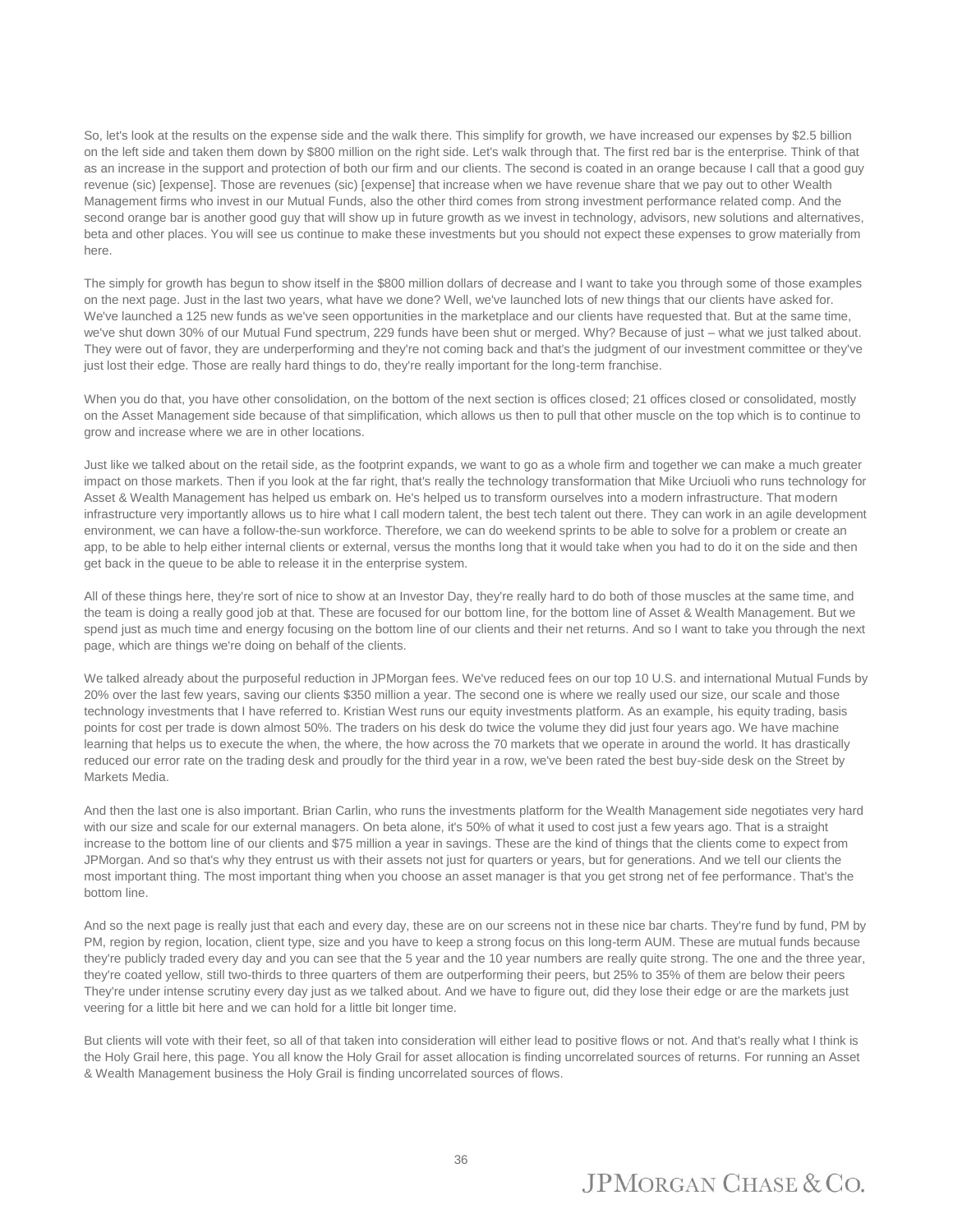When you do that it doesn't really matter what the numbers are. It's really a sea of green with interspersed red. There's not a consistency of red anywhere whether you look at it by asset class or whether you look at it on the channels or their regions. Look at the strength of wealth management in retail, green all the way across each and every year.

Look at the strength of the regions, U.S., LatAm, and Asia, green all the way across the years. That's let us as Marianne pointed out in the beginning of our presentation and with \$443 billion of flows to be number two that is importantly only against publically-traded peers that doesn't include Vanguard.

But just like I said that profits have to come secondarily to performance, the thing that you would hear if you were inside of this firm every morning in a morning meeting or in our business reviews is this business does not and cannot strive to be the biggest asset manager. It has to strive to be the best. If you do it that way you may end up very big, but if you reverse that order you have a less likelihood of ending up being the best. And so that's how we keep ourselves focused, and that's why the core components of what we do are worth diving into just a little bit here.

So when I just drill down a little bit on Equities and Fixed Income which are the core components of the Asset Management performance. Paul Quinsee, who runs our equities business and Bob Michele have continued to generate 85% over peers in the Equity side, 78% over peer average on the Fixed Income side. The growth of those also continues to be at industry average. If you stripped out the passive managers, we would be growing at about twice the rate of other active managers in the equity space and 50% faster in the Fixed Income space.

But if you look at things and you drill down, look at Emerging Markets, 81% outperforming peers, we've just celebrated, I think, this month our 50th year of being in the Emerging Markets sector with several top decile funds across China and Asia-Pacific region. If you look at the U.S. equity number, 96% is really firing on all cylinders here. Our Equity Income Fund has just come into the top 10 of all income funds in the United States. It was number one in flows for this past year. And also on January 31, that fund has now become the largest equity – U.S. equity fund in the world run by a woman. I'm quite proud of that. But those have changed. People come to us much less for a style box. I need a mid-cap value manager, and this is the search. They do that some, but much more often they are coming to us to solve a problem which is why the solutions business is growing so fast. If you have the core components and they are very strong underlying, you will grow that business quite quickly. We've doubled those assets across the core solutions, smart retirement and insurance.

If you look at things like smart retirement, that's where the power of the firm really comes to play. We run smart retirement trying to project what you need and what you're going to think about in 20, 30 or 40 years from now. But we have that data on the Chase side. We have the anonymized data from Chase that tells us a couple years before you retire and a couple of years after you retire, you actually spend a lot more money than you think. But something else also happens. No matter what your wealth level is, you never spend as much in later years as you did before even with healthcare costs. That data and understanding the granularity of how it plays out as you get to retirement, and then people pick their retirement date allows us to manage those target date portfolios in a much more sophisticated manner, and not be focused on the traditional 60-40 et cetera, and how we're going to land that plane.

On the insurance side, we also use that sophisticated technology we talked about to be able to apply our risk management tools and help them to do regulatory and ratings, capital stress testing, doing peer analysis. And you should expect to see that continue to grow, as 2019 we've already had a lot of awarded but unfunded wins there in that sector.

When you take each and every one of these and you think about also adding the niche products that we do, I'm just going to take you to the next page here to do a little bit of a deeper dive. Those are the core components. Where is the market moving? Well, in the state that we're in and the uncertainty in the Equity Markets, the hedged equity sector has become one of the most important and fastest growing.

This is our hedged equity – our hedged equity portfolio which is in the third percentile. Over the past five years we continue to generate very strong returns relative to our peers. We've had number one inflows in 2018. Our Sharpe ratio is at 0.85 versus our peers which is at 0.19, four times that of our peers.

Very importantly in the month of December, which was rough for everybody, we were down less than 2%. That's 500 basis points greater than our peers and only 20% of the S&P drawdown. So we continue to see incredibly strong flows into that fund. In the infrastructure space, infrastructure is a very important driver for a lot of clients' portfolios that's grown two-fold up to \$20 billion, Anton Pil and his team of people across the alternative space not only do the traditional operating companies leasing companies but is very heavily skewed now towards ESG, wind, solar, water companies and super exciting for lots of our clients.

Then if you look on the far right, this is another very good example of something where it's a very fast growing sector of the market. Why? Because of the structure of the Fixed Income Markets today. John Donohue runs this strategy. It's in the 6th percentile of performance. Last year, we had zero assets in it. It went from zero to over \$5 billion in one year. Why? Because we have superior risk management as you can see by the drawdown. The more important thing is all those little bars to the right are \$10 billion and \$20 billion funds. There's a huge amount of runway here for us to be able to continue to grow. And if you take what George Gatch does who runs our distribution across the global asset management business and you put him against strategies like this, he will continue to grow this business at the clip that you've seen. But all of them have the same theme that runs through them, which is we apply our subject matter expertise, but also our really strong risk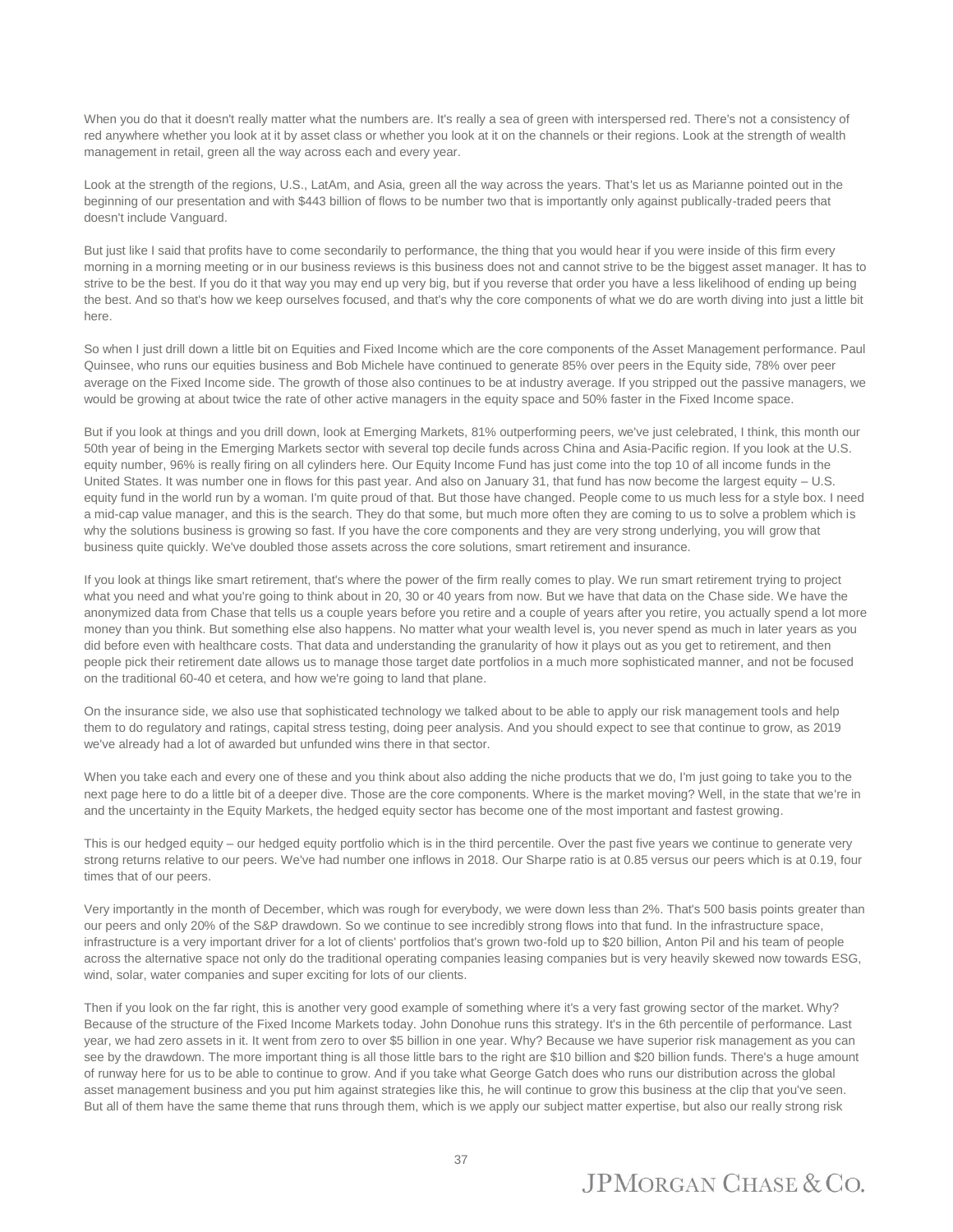management. And that's why you see the protection of capital on the downside, and that protection of capital also extends itself to how we manage clients' other side of balance sheet. So let's just look at the banking in a little bit more detail here.

Marianne went through deposit migration at the beginning. When you look at what we've done within the deposit side, \$50 billion of net new money has come in from new clients and \$20 billion we asked to exit. You will remember non-operating deposits, we exited the bank. So all of the rest of that money has stayed in-house. It stayed in-house because we have the great advantage of running everything from deposits to money market funds, to core fixed income, to a long-term balanced portfolio, to alternatives, to options you name it, we've got it; what we want to do, and Gordon pointed this out on the ability to attract assets, once we attract those assets, making you a client for life is our job. That's what we work on. It's not about cross-sell, it's about helping you through your journey and we work very hard on that. And you can see from those numbers that we're able to retain those assets. On the other side, the lending is a very strong growth rate, 9% versus our peers who are growing at about 5%. You look at that growth and you always wonder how is the – how are the – how is the credit book being managed, it's an intense, rigorous credit analysis and very, very deep due diligence with these clients and that's why our net charge-off rates are so low.

We often think about all that that we do on the risk management side, how do we think about turning that and facing it out towards our clients and this is where we get to the digital side and I want to take you through two examples. The first one is on the left. Okay. So as an asset management firm, our job is actually to help outside FAs, so think about the FAs at the great partnership firms like we have at Edward Jones, at Merrill, at Morgan Stanley. They come to us and we help them manage different components of their portfolio, but because of all the things that we do across solutions and risk management, they have also come to us over the past several years and said how can you help us to look at these portfolios just to stress test them and to tell us what else we might want to add or subtract from these portfolios.

And so just like everything else we used to do in life, they would fax us, they would email, we have to retype, send them to our systems and do that analyses and then we started ploughing money into investment tools that they could put on their own desktops. That is now a tool that is out to these FAs at these firms that we serve or just since we launched it this summer. We've done over 20,000 analyses. In December alone, one of the FAs ran 500 of them and he discovered that it was a great tool for prospecting because they take sample – they take the portfolios from some other firm and they bring them in, they download them and then they're able to show the client what it is that they should add or subtract, it is very important and of course it's also what they've come to expect from their relationship with JPMorgan.

And then on the far right is our You Invest platform. You know that we launched that this summer, it's very early days. The stats are not something as we talked about that we want to go through in a large audience. So, we're not going to go into that kind of detail. It is important to know however that 89% of the net new assets are first time investors with our firm and that is a very, very impressive lead as to what's going to come later this year, we'll be launching You Invest portfolio. And so that will be another part of the disruption that one of the things people worry about is do big banks have the ability or the DNA to disrupt and hopefully, you have seen from everything today. That this whole team of people and this leadership group that is sitting in this room with you has that DNA. It doesn't just exist in the FinTechs and it's very important that we know that we are doing it and we're doing it in our own way, very methodically, very thoughtfully.

But it's not just these technology tools. So, it is the combination and as we go through just these last two slides, it's the combination of the human and the computer. The far left is a picture of when we first began to offer investments into the branch. Think of the branch as really being as we talked about a transactional in nature place many years ago. Advice was a very small component in the back.

Today, the branch is becoming an advice center. It's becoming a place where you can talk about Home Lending, you can understand the debts on your credit card, can you turn that into a loan as you saw with the combination of the asset management investment expertise where the Chase Wealth Management investors are sitting in, I think it's about two-thirds of the branches that we have out there in the field. And you can think about how you take all of that data and help the client and make better decisions. I just want you to think about one thing, all of the outside FinTechs ask you very important questions so you can make smart investment decisions. The two main ones they ask you are, how much do you make and how much do you spend? There is almost nobody that answers that correctly. How much do you make is the gross number that's in your head pre-tax and how much do you spend is woefully underestimated.

When you do that, you can get very dangerous suggested outcomes. And so the ability for Chase to take all that data that we have from you and be able to use predictive analytics to help you to know when you can start saving, when you should spend, when you should pay down your credit card and being able to see your whole life and to screen scrape from others and put it all together to help you understand how to manage your financials better is the reason that we want to get down the spectrum to people who are earlier in their life cycle of how to save smartly. And that's our journey and we're really excited about what we're doing there. But it's not just the spectrum of people there.

When you think about the wealth management spectrum, at the very high end, we've already talked about it many, many years. We do a terrific job. We have a very strong market share. At the mass affluent end, we've talked about it from a Chase. In the high net worth, think about the young titans. We describe young titans as basically the people in this room, all of you. People who have a very strong career, income, but they still ask those same questions.

Number one, how much do I need to retire? Some of you ask that to yourself every day. And the second is will I outlive my income? And those are very important questions. And that's where that middle comes into play. That middle needs the combination of the advice and the technology and the tools. And that's what we do on the wealth management side, we will continue to grow that and to extend it both in the U.S.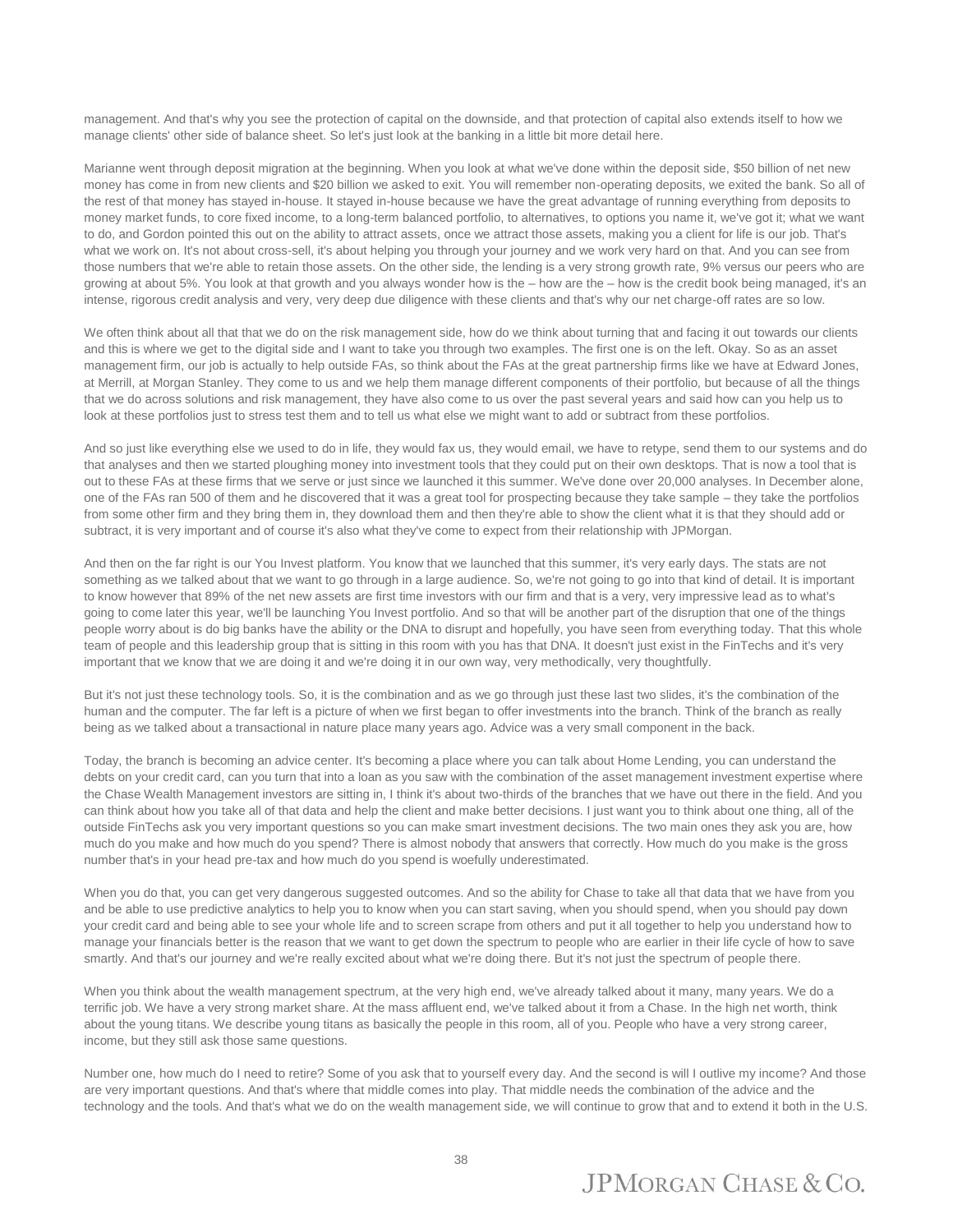where you can know that those numbers are continuing to grow but also overseas, where the number of millionaires in China and in India that will triple in just in the next 10 years and so that's where our opportunity is, you have seen us spending on those advisors and we will continue to do that. And that's where you're going to see the continued growth in this market.

So on this last page, how have we done? We have laid out over the long term, our medium term targets have been 4% in long term flows, 5% in growth for revenue, 10% in pre-tax income growth, 30% pre-tax margin and 25% ROE. How have we done? Well, over those three years, if you have a green circle, it means you hit it at least one of those three years.

If I were grading it, I would tell you we haven't met it on the pre-tax income growth and the pre-tax margin. We're not where we will be in the coming years, when all those investments that we've made in people and technology will come online and the results will be in line with the medium-term targets. We're not concerned about it in the short term, it's something that we work on each and every day, we have ROIs on each and every investment down to the person in the office in a seat. And we will continue to invest in this business which I happen to think is a gem of a business with one of the most special client franchises that we have here in this firm and with that I'll take a couple of questions.

............................................................................................................................................................................................................................

# **QUESTION AND ANSWER SECTION**

#### Jason R. Scott

*Head of Investor Relations, JPMorgan Chase & Co.* 

Gerard?

#### Gerard Cassidy

*Analyst, RBC Capital Markets LLC* **Q**

Thank you. Gerard Cassidy, RBC Capital Markets. Mary, on slide six, you've showed us the reduction in the fees for the large equity funds down 20%. Can you give us a little more color, is it evenly spread everything down 20% or some funds seen a greater reduction?

............................................................................................................................................................................................................................

............................................................................................................................................................................................................................

#### Mary Callahan Erdoes

*Chief Executive Officer-Asset & Wealth Management, JPMorgan Chase & Co.* **A**

No – Yeah, so it's a great question. It's across the board. I just took an example of the top 10 funds both in the U.S. and international to show you. The job of the investment committee of JPMorgan Asset Management is to ask itself the following question every single day. Do your alpha targets net of fees generate excess return enough to be able to sustain themselves over time? You have to ask yourself that on a forward-looking basis every day. And if that changes, you have a fiduciary obligation to change that, and that's how we hold the standard for ourselves and that's how we go through each and every fund and I just use those as two examples.

............................................................................................................................................................................................................................

#### Jason R. Scott

*Head of Investor Relations, JPMorgan Chase & Co.* 

............................................................................................................................................................................................................................

Right here at the front, Jimmy.

James H. Hanna *Portfolio Manager, North Reef Capital LLC* **Q**

Hey, Mary, it's Jimmy Hanna. Just a question on corporate solutions type business. So I haven't heard JPMorgan talk about this before but I'm curious if there's aspirations to be bigger in the business, where you are in the business, if it's something that's appealing because there have been some transactions recently targeting corporate solutions?

............................................................................................................................................................................................................................

#### Mary Callahan Erdoes

*Chief Executive Officer-Asset & Wealth Management, JPMorgan Chase & Co.* **A**











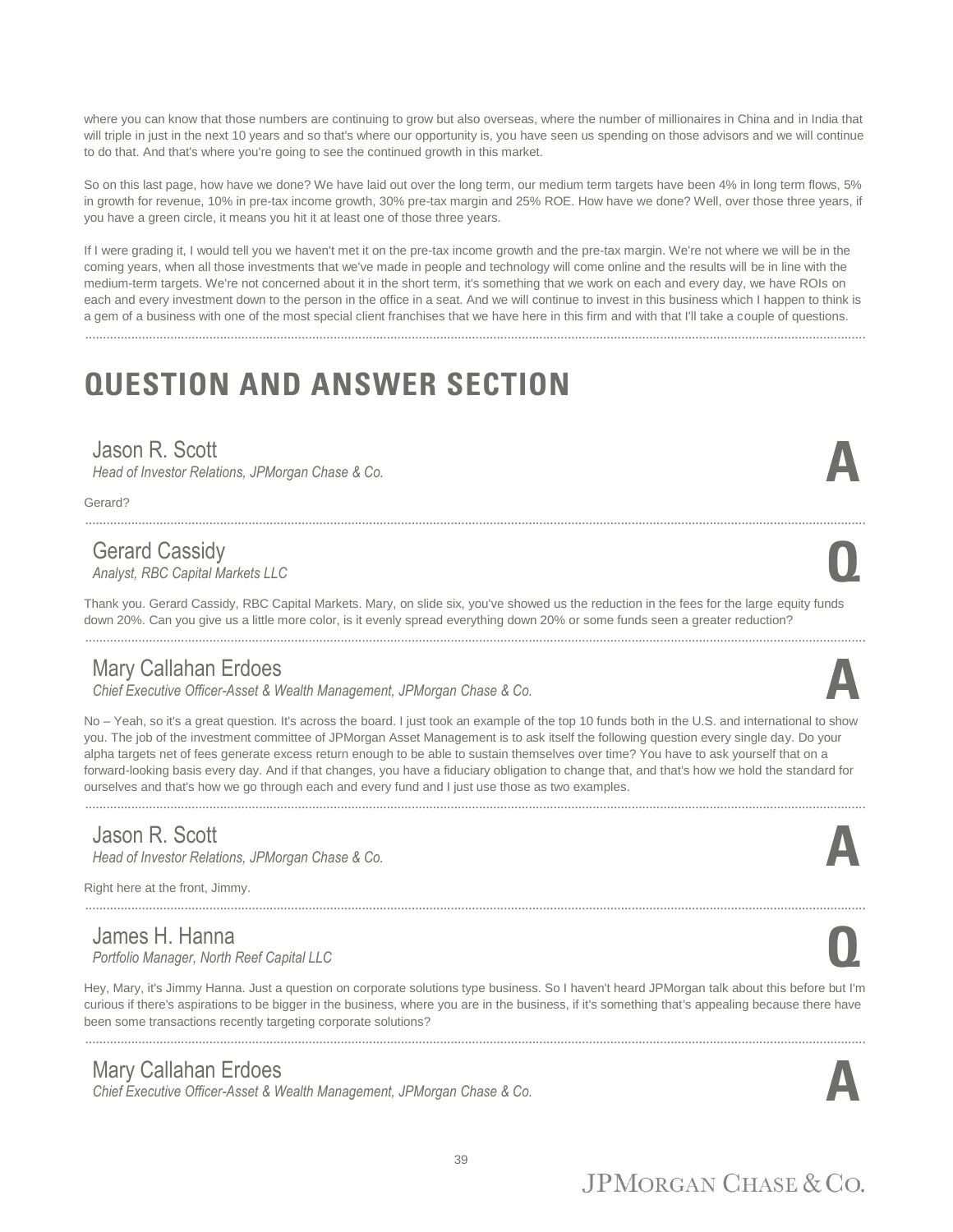What do you mean by corporate solutions?

#### James H. Hanna

*Portfolio Manager, North Reef Capital LLC* **Q**

So it would be a corporate client base and helping their employees with asset management type solutions, investment products maybe using You Invest?

............................................................................................................................................................................................................................

#### Mary Callahan Erdoes

*Chief Executive Officer-Asset & Wealth Management, JPMorgan Chase & Co.* **A**

Well. I think that's a lot of what we do in the 401(k) space, is that what you're referring to?

#### James H. Hanna

............................................................................................................................................................................................................................

*Portfolio Manager, North Reef Capital LLC* **Q**

Yeah, the 401(k) space is the one.

#### Mary Callahan Erdoes

*Chief Executive Officer-Asset & Wealth Management, JPMorgan Chase & Co.* **A**

Yeah, yeah. So it is - I don't drill down on those numbers, but when you look at the retail, remember all those green circles that go across the page, those are embedded in there and we have a whole team that goes after those small and medium-sized companies to be able to help them to think about that both for existing companies as well as when you're in a transition which is one of the most important times you can help them.

............................................................................................................................................................................................................................

#### Jason R. Scott

*Head of Investor Relations, JPMorgan Chase & Co.* 

Yeah. One more over here in the back. Brian?

#### Brian Kleinhanzl

*Analyst, Keefe, Bruyette & Woods, Inc.* **Q**

Yeah. Brian Kleinhanzl with KBW. A quick question on the increase in capital to the business, was that just a change in methodology for the increase in capital, or it was retroactive? And then two, when we look at the ROE target that went from 35% to 25% plus, but just that changing capital alone was only 500 basis points so you should have gone really just 35% to 30%. So, what's the extra 500 basis points are from?

............................................................................................................................................................................................................................

#### Mary Callahan Erdoes

*Chief Executive Officer-Asset & Wealth Management, JPMorgan Chase & Co.* **A**

Great question. So the answer to the first question is, the reflection of capital which again is both art and science, as Marianne walked us through, is the combination of the reflection of the standardized capital, as well as the growth in our lending and mortgage books. And that's a combination and that's the capital that we think is appropriate, not just for today, but for the near term. And then in terms of the targets, it was just more in line with what – I think it was the CCB that had 25% plus. So you should expect it to be higher than 25%.

#### Jason R. Scott

*Head of Investor Relations, JPMorgan Chase & Co.* 

Betsy?

............................................................................................................................................................................................................................











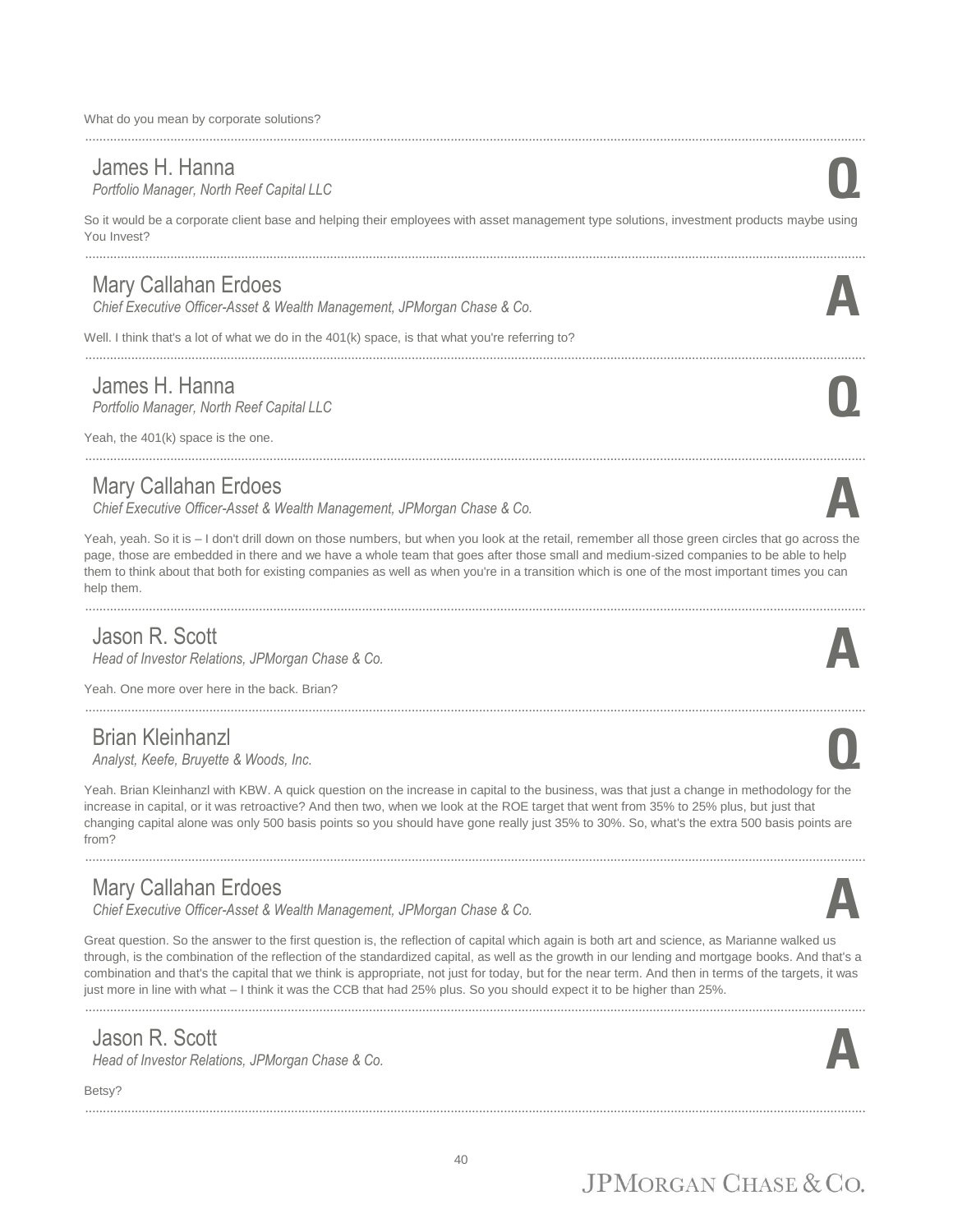#### Betsy L. Graseck *Analyst, Morgan Stanley & Co. LLC* **Q**

Okay. A couple of questions. One, there were some rumors that the firm was looking at some beta providers like WisdomTree, and just wanted to understand is that accurate or do you want to comment on that because I noticed that you had quite a few funds that you launched that are beta. So what's the logic or rationale around even thinking about something else since it seems like you really have in-house?

............................................................................................................................................................................................................................

#### Mary Callahan Erdoes

*Chief Executive Officer-Asset & Wealth Management, JPMorgan Chase & Co.* **A**

So, we're always looking for M&A activity, but that's because we want to keep ourselves in the market, all else equal, in an Asset Management business it is much better to organically grow. Hands down, very difficult to be able to do M&A on the asset management side but that doesn't stop us from looking and when something is attractive or appealing to us we will, and so that's what you'll see us in the marketplace doing. Otherwise our own growth profile is just fine and our plans are very strong.

#### Jason R. Scott

*Head of Investor Relations, JPMorgan Chase & Co.* 

All right. Great. Thank you.

#### Douglas B. Petno

*Chief Executive Officer-Commercial Banking, JPMorgan Chase & Co.*

So good morning everyone, I guess, almost good afternoon. I want to add my thanks to all of you for joining us today. We really appreciate having you here. You've been super generous with your time this morning, so hang on, I'll get you to lunch, and it's really great to see all of you here joining us today on this important session.

In Commercial Banking, you didn't hear it from me last year, but we've continued to execute our long-term strategy, and I'm pleased to be here this morning to tell you about how we've been relentlessly focusing on our clients, thoughtfully expanding our franchise and investing in our capabilities to deliver more value. With these investments, we're building upon our core strengths to further extend our competitive advantages and, as you would expect from us, we're maintaining our fortress principles and through-the-cycle discipline. All of this has led to continued strong financial performance, and while we're quite proud of these results, we're even more excited about what's ahead for Commercial Banking.

To get us started, I'm going to take you back 10 years and I'm going to do that for three reasons. The first is, in 2008, we integrated the Commercial Term Lending business from Washington Mutual. It's actually hard to believe it's been that long. The second reason is, during this timeframe, we commenced our Middle Market expansion efforts and I'm going to speak to that in much more detail in a moment. And finally, our strategy in Commercial Banking is to invest through the cycle, take a long-term view and a 10-year context provides the right perspective.

Over this period, we're proud of how our team has executed and the market leadership positions we've established. We've opened up 67 new locations across the United States and we've added 650 net new bankers, and you have seen the outcome in our numbers. We selectively have gained share across all of our businesses and this has added high-quality loan growth and high-quality deposit growth. Net-charge-offs have been less than 10 basis points for each of the last seven years, revenues have nearly doubled over this 10-year period, and our net income has tripled.

A key part of this success has been our targeted organic Middle Market expansion strategy. We have created a nice-sized bank from scratch, and we're now local and active in 39 new MSAs and through these efforts, we've added 2,800 new clients, built a \$15 billion loan portfolio and an \$11 billion deposit franchise. It's not lost on us that others are watching and attempting to replicate our strategy, but we believe we have a winning model and we believe success for us will continue in these new markets, given the quality of our team, given the quality of our brand in these communities, our comprehensive platform that's specifically designed to serve Middle Market clients and our unique ability to grow with all of our clients over time.

Now, as you can see, we're nearly two-thirds of the way towards our stated \$1 billion revenue target here and the overall potential that's remaining is tremendous. Note that we specifically did not set a timeframe to hit this target as we're going to continue to build and execute with patience and discipline. I want to point out that when we enter these new markets, we invest for the long-term, and over time, as we gain share, we achieve significant operating leverage. So, just in the last three years, we opened 22 new locations across the country, and while we do this, we connect all the dots and we deploy our proven formula.





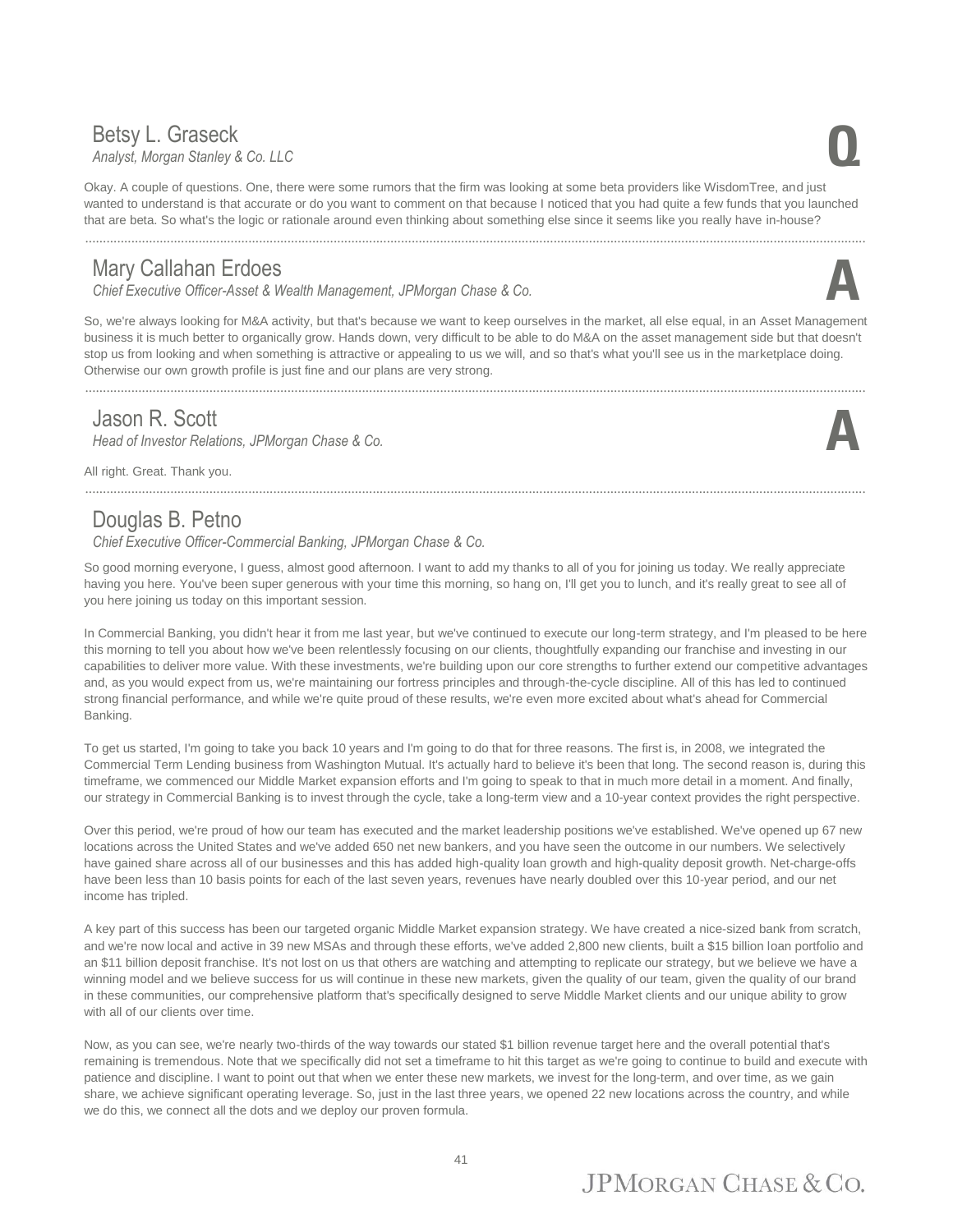We're truly active and engaged in our communities, we're delivering the full platform in power of JPMorgan Chase, and our goal is to build the best team and bank only the best clients. The foundational investments we make up front are meaningful and are now largely in place, our bankers, the support teams, the real estate, essentially our operating infrastructure. So, as our presence matures, these newer markets will drive revenue growth, margin growth and returns for many years to come. So, it's important to point out that while we're currently in each of the top 50 MSAs, in about half of them were new entrant.

The growth opportunity for our Middle Market business is not simply limited to this expansion strategy. As you can see from the map, the potential nationally is enormous. The orange represents 38,000 prospective clients identified, prioritized and cataloged based on data-driven analysis. Notably, some of the most exciting opportunities are in our legacy markets, like right here in the New York City area where we've been for many, many years and also are clearly a market leader, we've identified over 1,500 great potential clients. The same is true for many of our other heritage markets, notably Chicago, Dallas, Houston and others, markets where we've been for over a century.

We're also well-positioned in cities with high concentrations of specialized industries, so technology hubs like San Francisco, Seattle and Austin, and where life science cluster cities, like Boston, Philadelphia and Los Angeles. So, overall, we now have teams in our 116 locations and these markets account for about 70% of the U.S. GDP. So, we have boots on the ground on top of the U.S. economy. 75% of these markets are within our retail branch footprint and this helps us tremendously. Many of our clients actually use these branches. It underscores our presence and our commitment to these communities, and this benefit is only going to increase over time as Gordon and his team move into many more attractive markets.

We're equally excited about the opportunity to grow our Commercial Banking business internationally. So, right now, we serve U.S. clients overseas. This is a big competitive advantage for us. It's a big differentiator for us to go to follow our clients in the international markets. We also cover U.S. operations of foreign multinationals, but to date, we have not focused on the parent companies in country. So, to capture this opportunity, late-last year, we announced our plans to serve these non-U.S. headquartered companies in select geographies.

We believe now is a great time to do this. The banking landscape globally is highly fragmented. Many of our competitors in these countries are distracted at the moment and we believe there are a few that are capable of serving these clients the way we can. Moreover, the fundamentals are quite supportive as the market for international mid-sized corporates is expanding and foreign direct investment into the United States right now is \$4 trillion and increasing.

So, we recently established teams across six countries in Europe and we're targeting high-quality mid-corporate companies. Many of these names I'm sure you've heard of, many have been in business for hundreds of years, and just like in the U.S., we're looking to bank only the best clients. We're not going to limit this simply to Europe. The work is underway to do the same thing selectively across the Asia Pacific region. This is a natural extension of what we do today. It follows our successful U.S. model and it lets us build upon our existing in-country capabilities and leverage JPMorgan Chase's global platform. So, we're off to a great start. The reception in these markets has been quite positive and we're looking forward to banking this exciting and growing client segment.

So, as many of you know, over the past several years, we established 17 industry-specific coverage teams. These teams provide deep sector expertise and deliver specialized solutions. Importantly, this has also helped improve our ability to manage risk through dedicated industry underwriting channels. And this was certainly evident during the recent oil and gas downturn where our credit performance clearly benefited from the expertise of our seasoned energy-specific underwriting team. We're excited about the opportunities that we're seeing across all 17 of these industries, but I just want to highlight two in particular this morning, starting with our Government Banking segment.

So, in many regions around the country, we've been unable to serve state and local municipalities without a physical branch presence. So, now with CCB's branch expansion, we'll be able to support meaningfully more local government and higher education clients in these markets. And this will represent a significant expansion in the addressable market for our Government Banking team.

Second, we're investing in specialized bankers and solutions for the rapidly growing innovation economy, so think Life Sciences, Technology, disruptive consumer companies. The opportunity here is massive. As an indicator of that, last year, Venture Capital invested about \$100 billion just in the United States just in a single year. This is also a sector where the competition is much more concentrated. But we believe given the breadth and quality of our capabilities, that no one is better positioned to support these high growth companies.

One of our biggest competitive advantages, especially with these fast-growing clients, is our unmatched abilities to serve them throughout their lifecycle. We can support our clients' needs at every step along the way, from opening up their first operating accounts, to expanding overseas, to funding an important acquisition or to taking their business public. And because we can deliver the best investment bank, the leading private bank, comprehensive global payments and digital capabilities in an extensive branch network, it is truly impossible for our clients to outgrow us.

To further this advantage, we're investing across the treasury management continuum, and you heard from Takis this morning, we're making significant investments in our digital and payments capabilities, and this work is critical to our value proposition, it serves to greatly decommoditize our overall offering to our clients. But more importantly, as Takis said this morning, it allows our clients to accept any method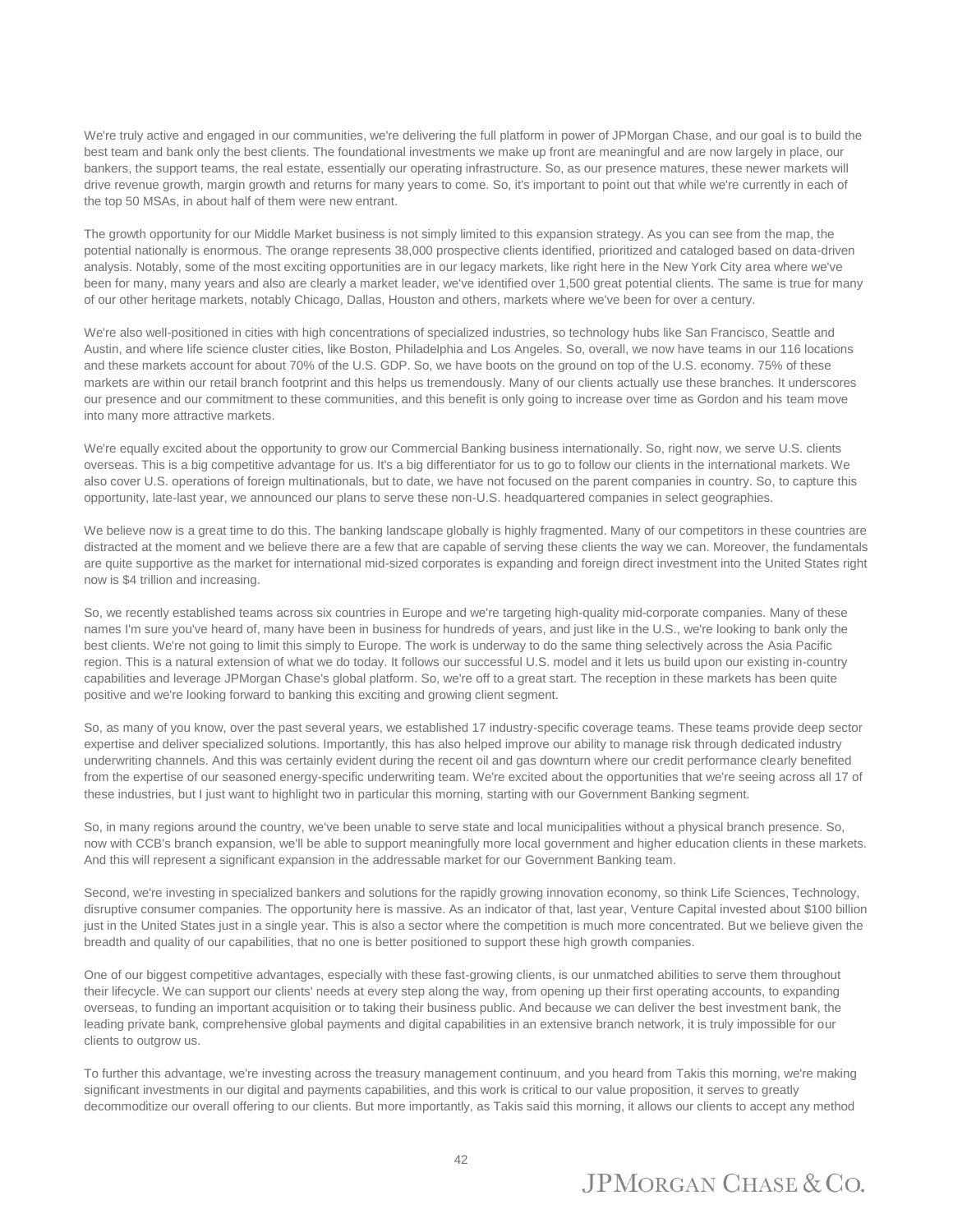of payment in any currency across the globe, allows them to connect with us in whatever way they want from a single global exchange to APIs, and it lets them use our data-driven insights to optimize their business.

Moreover, in Commercial Banking, we have dedicated specialists that are working directly with our clients providing focused consultative coverage and this is driving real value for our clients. It's enhancing their working capital, we're improving their cash management processes, we're lowering their treasury operating costs and we're protecting their businesses. These capabilities allow us to build extremely deep, extremely close relationships with our clients on a foundation for gathering and retaining long-term, core stable operating deposits.

So, Investment Banking, our partnership with Investment Bank continues to be highly successful. We've showed you this slide, versions of this slide over the past several years, we're quite proud of it. Our teams are very well connected and it's actually a – it's a key growth driver for both of our businesses. Last year, Commercial Banking contributed about 40% of CIB's North American Investment Banking fees. And for us, being able to deliver the number one Investment Bank locally deepens our strategic dialogue and it completely separates us from most of our competitors. And even while these are market-dependent revenues, and as Daniel described, the wallet has not been growing, in fact contracting in many years, we have grown Investment Banking every year since the JPMorgan/Bank One merger in 2004.

And 2018 was no exception, we generated a record \$2.5 billion, we completed 900 capital markets financings and we advised on 100 mergers and acquisitions. We're especially delighted with the progress we're making in small business in Middle Market. Our revenues here have grown 20% on a compounded annual growth rate over the last three years. So, even though, we're facing a shrinking wallet, we're looking forward to continue to grow and we expect to head – march towards our \$3 billion target and we're excited about the overall potential here. especially as we continue to add great clients, we also think the expansion of our business internationally is going to be a big contributor to our Investment Banking business.

So, let's change gears to Commercial Real Estate, as all of you know, growth for us here has been highly-selective deliberate and disciplined. We are the number one multifamily lender in the United States. We've relationships with top-tier developers and investors in very targeted markets and asset classes. And our Community Development Banking team has been quite active in helping transform properties in distressed neighborhoods around the country. Commercial Term Lending, we have a huge scale advantage and we're continuing to invest to deliver even more value. An excellent example of this is our proprietary loan origination system, CREOS.

We've talked about CREOS at prior Investor Days. Today, we're using it to process a 100% of our Commercial Term Lending volume, and loans that go through CREOS, 40% of them close in less than 30 days, which is dramatically faster than anywhere else in the industry. Speed and certainty of execution are critical to this client base, because it allows them to be nimble in pursuing opportunities. So, we give them a simple documentation, a straightforward process, and let them focus on running their business. And our strategy here has always been to deliver the superior execution and client experience rather than compete on pricing, terms and credit.

So, let's talk about Credit. In Commercial Banking, as it is across the company, Credit is a common language. Credit discipline is core to our culture. For us, loan growth is an outcome; it's not a strategy for the business. We take a through-the-cycle approach and it all begins with banking the right clients. And for us, this has led to continued strong credit performance with consistently winning to be one of the best in the industry. Since 2018, our average overall net-charge-off rate has been just 25 basis points. Our underwriting teams are highly experienced and embedded in the markets and the industries they support.

So, as we look forward, we're continuing to be highly selective, we're staying true to our underwriting discipline, we're monitoring new originations, maintaining our discipline, not competing on structure and leverage, and we're avoiding the riskier financings in the market. We do recognize that we're in the late stages of the economic cycle and market conditions, credit conditions aren't going to – they're not going to remain this benign forever. So, as such, like many of my partners, we've been taking steps to prepare for whatever might come.

We've developed detailed playbooks for a variety of downturned scenarios. Importantly, we've significantly reduced or eliminated those activities across Commercial Banking which contributed to about half of our net-charge-offs in 2009 and 2010. And as I mentioned earlier, we've also expanded our specialized industry underwriting channels. This is something we didn't have going into the financial crisis, so now 40% of our C&I loans are underwritten by an industry specialist. So, all this downturn conversation aside, we don't see any broad signs of stress right now and we would expect our 2019 credit performance, as Marianne alluded to, we would expect it to look very much in line with what we saw last year.

Let's talk about C&I. In C&I, our clients overall are in excellent shape, business sentiment is upbeat, clients are benefiting from tax reform, sustained low rates and stable economic fundamentals. As such, we feel very good about our portfolio, it is well diversified across both geography and industry, it's high quality and granular, and the financings are very well structured. Nevertheless, here we are consistently looking for possible signs of weakness or stress at every detailed granular level.

We're focusing specifically on sectors that are under change or are undergoing change or feeling pressure, industries like auto, retail and energy for example, and we're watching for clients that could possibly be impacted by ongoing geopolitical dynamics, a major change in tariffs globally or Brexit. But right now, we aren't seeing any major signs of stress. We have no signs of any concern in the portfolio. We remain very confident in our underwriting.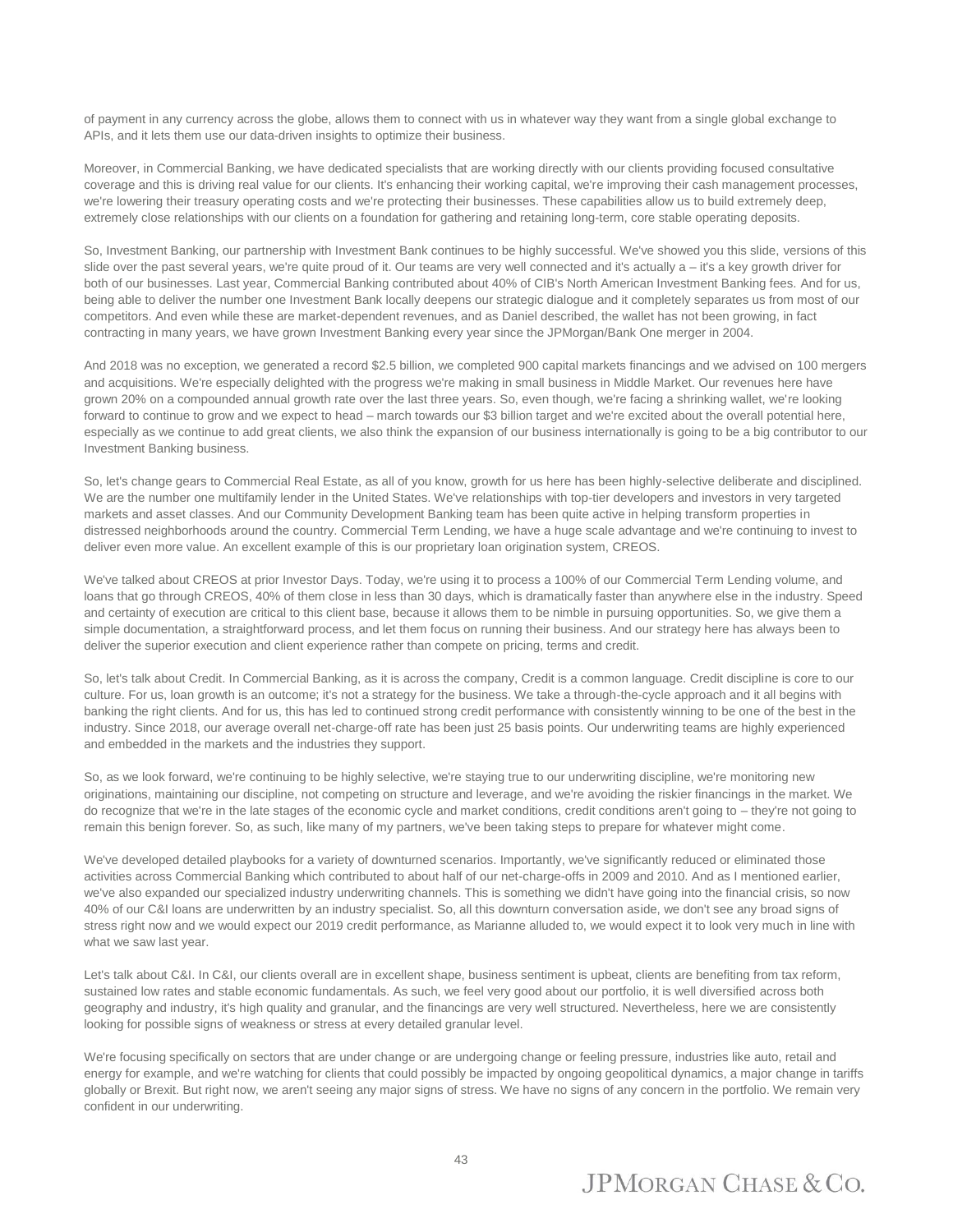If you look at 2018, our C&I loans grew 3%, and for us, this feels about right, especially given where we're in the economic cycle. We're especially pleased with the growth we're seeing in areas where we've chosen to invest, specifically our specialized industries and our new markets. And while competition for high quality assets remains quite strong, we are finding attractive opportunities to lend, and spreads in our markets have – since stabilized, we felt a lot of pressure earlier in the year.

More broadly, as we step away from our portfolio directly, more broadly, we continue to believe that the riskiest part of the C&I loan market relates to financing the buyouts of small private companies. And as we've stated in the past, this is intentionally not a market that we've prioritized, and I'll also say that nonbank lenders remain quite active, but also here they typically focus outside of our core risk appetite.

So, it's a similar story in our Commercial Real Estate business. We're maintaining our underwriting discipline, conservative approach. We're examining market fundamentals very closely and staying close to the loans and markets that we know best. Generally, we believe we're in an extended peak in Commercial Real Estate. This is being supported by strong employment and steady wage growth. However, we are seeing some signs of late-cycle characteristics, some nonstandard transactions are creeping back into the market. Competition has remained extremely elevated, especially from the GSEs and other nonbank lenders. And we're watching certain Commercial Real Estate sectors, specifically in some sectors and regions, notably retail or suburban office properties.

As with C&I though, we continue to feel very good about our portfolio. Our Commercial Real Estate business is designed to thrive through-thecycle. We're supporting high quality investors and developers. We've intentionally targeted cycle-resistant sectors and regions with limited exposure to some of the more volatile asset classes. And I should note that our construction portfolio, you should expect that to continue to contract as we maintain selectivity at this point in the cycle. When you think about Commercial Real Estate for us overall, remember that twothirds of our portfolio is related to Commercial Term Lending. These are funded term financings for stabilized apartment buildings with predictable cash flows and low leverage. They're typically B and C-type properties.

We're targeting large densely-populated markets. These markets are supply constrained markets like New York City and Los Angeles. They're rent by necessity, markets with high construction and land costs, the portfolio is highly diversified and granular, our average loan size is about \$2 million, and if you look at our originations in Commercial Term Lending last year, the average loan-to-value was less than 50% and the average debt service coverage was better than 1.5 times. And importantly, as you look at this underwriting, our underwriting does not assume rents are raising and also factors in a cushion for underwriting rates.

So, for Commercial Real Estate overall, we're very pleased with how the business performed in 2018. We had originations of \$24 billion, loan growth of 4%. We did – as I mentioned earlier, we did see some significant spread compression earlier in the year, I think in the wake of tax reform, but across Commercial Real Estate, those – we've since seen spread stabilized as 2018 progressed. And for the Commercial Bank overall, if you look at our credit portfolio and the fundamentals, we feel, as I said, very comfortable in our underwriting and quite confident in the overall portfolio.

So, let's talk about expenses for a moment. Being a part of JPMorgan Chase gives us a tremendous scale advantage and our relentless focus on expenses has led to our industry-leading cost structure. Nevertheless, we're working very hard to transform several critical processes, so onboarding, service and credit, and we think this will bring a significant incremental efficiency across our business. We are fortunate to have the capacity to make smart, long-term investments, regardless of the macro environment. And as you've heard from me this morning and as I've described, there are significant growth opportunities right in front of us. So, therefore, you should expect us to continue to make these strategic investments to grow and improve our franchise while maintaining an efficiency ratio target of 35%.

This sustained investment has been a key driver of our strong performance and it reinforces our strategy. We are spending more and more time with our clients and our prospects. In 2018, we hired 150 new bankers, we made 30,000 more client calls, and to no surprise, we added over 1,200 new relationships. This client focus helped us deliver terrific financial results last year, record revenue of \$9.1 billion, up 5% yearover-year, net income grew 20% to a record \$4.2 billion, and our credit performance remained excellent with net charge-offs of just 3 basis points. Overall, the growth in the business and our credit expense and capital discipline led to a 20% return on equity.

So, if you look forward for Commercial Banking, we're making steady progress against all of our financial targets. We're maintaining our \$1 billion target for our Middle Market expansion effort and our \$3 billion target for Investment Banking revenues. For international, given our new broader global coverage efforts, we're increasing our target from \$500 million to \$1 billion to include all of our international activities. And as I just mentioned, we continue to target a 35% efficiency ratio, we believe, this is the right cost structure for the business. And finally, we believe we can maintain very strong returns even with higher capital and have kept our 18% medium-term return on equity target.

So, to wrap up, I hope you can see why we're both incredibly proud of the business, of the franchise and excited about the opportunities ahead for us. Our clients are choosing us because we have an exceptional team [of bankers], we're local (sic) [they're local], they're specialized, they're engaged in their communities. We're supporting them with comprehensive solutions and we have the ability to grow with our clients as they grow. We're not standing still. We're making strategic investments across our business to deliver them even more value, and we're doing all of that while providing the safety and security that they expect from JPMorgan Chase. All of this ultimately comes down to us helping our clients succeed and we never lose sight of that.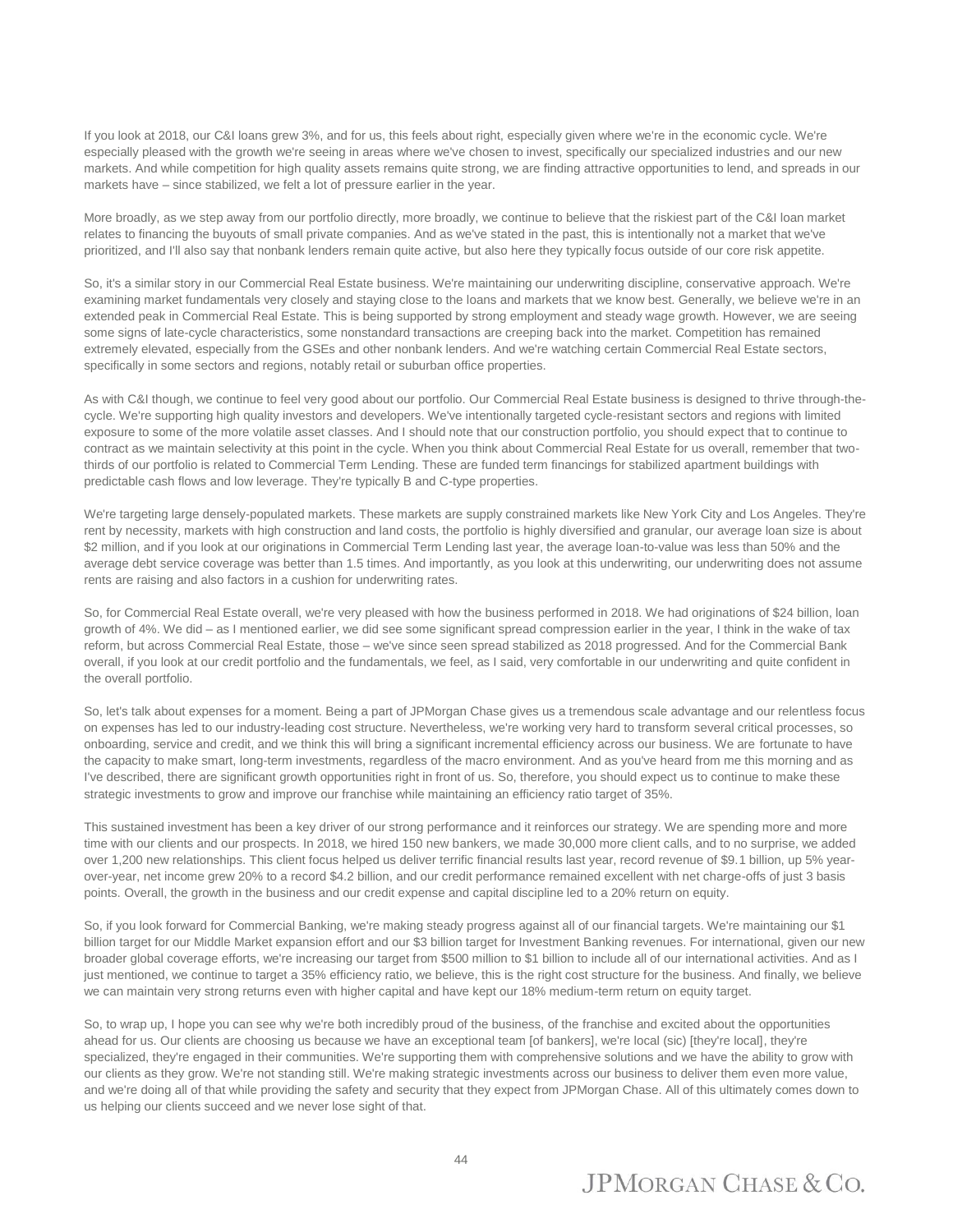So, thank you all again for being here today. I'd be delighted to take any questions. Mike?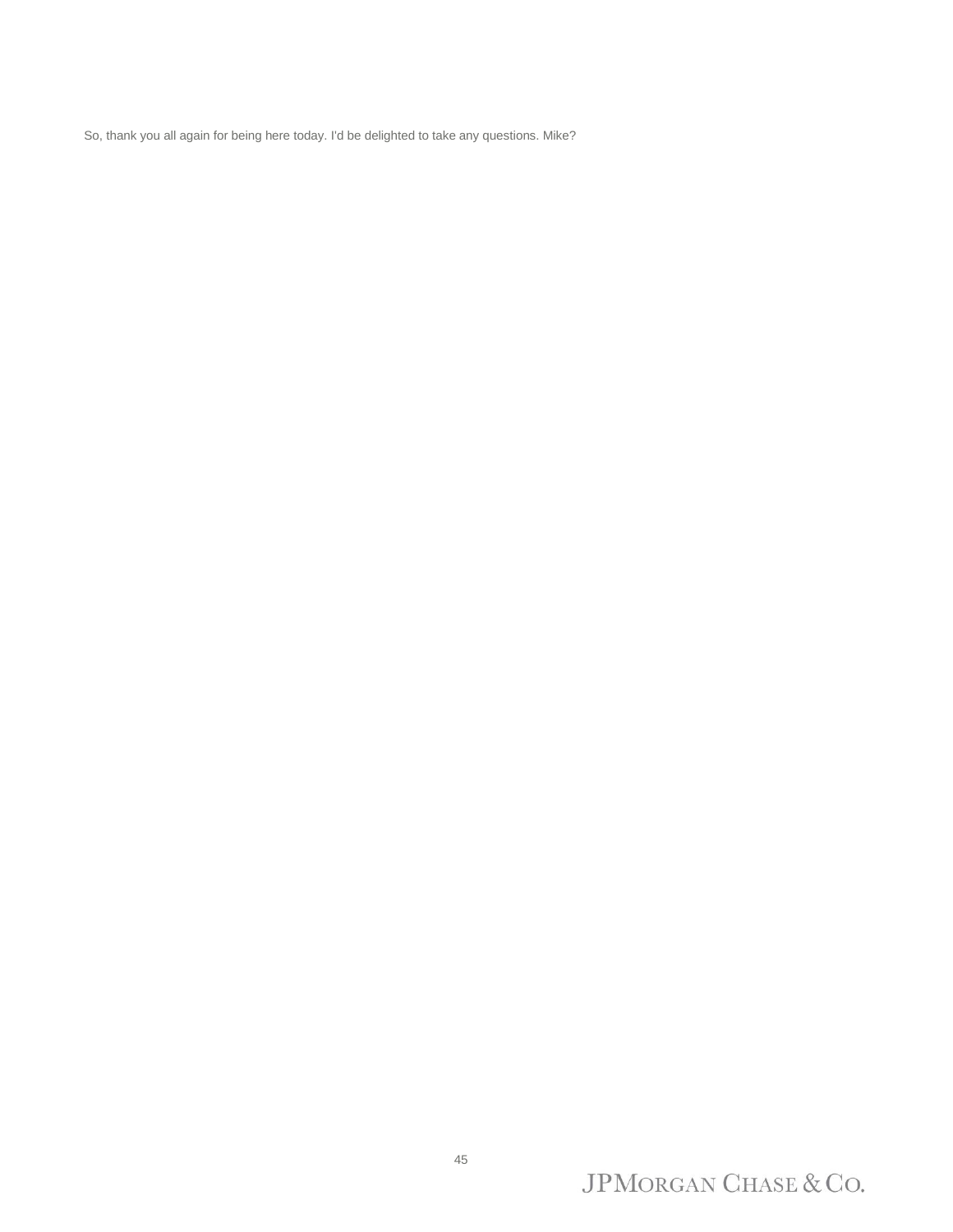# **QUESTION AND ANSWER SECTION**

Mike Mayo<br>Analyst, Wells Fargo Securities LLC *Analyst, Wells Fargo Securities LLC* **Q**

Well, I'm excited and nervous about your expansion, so excited to the extent that maybe you can help out Gordon Smith's area. You're already in Boston and Philly and Washington, D.C. So, to what degree can you help with the new market retail expansion, and the nervous side is the expansion into what Italy, UK, Spain, Germany with Commercial Banking, so that's a newer area with new risk.

............................................................................................................................................................................................................................

#### Douglas B. Petno

*Chief Executive Officer-Commercial Banking, JPMorgan Chase & Co.* **A**

Yeah. Are there couple of questions in there or you just [indiscernible] (03:53:20). So, we – having Gordon's expansion is fantastic for us, and Jamie said it many times, you would not have a Middle Market business without branches, 18 (sic) [13] million branch transactions a quarter (sic) [year]. The other thing, we're in Boston, but we don't have a Business Banking small business franchise there, it's a huge pipeline for us as companies grow out of Business Banking and coming to Middle Market. And when we all lock arms together and all four lines of business are in the same city, it's pretty hard to beat us. We have philanthropy, we have local engagement, we're touching the whole value chain across consumer and wholesale is a pretty powerful thing. So, I don't know, I'm actually benefiting more from Gordon than I'm helping him I think in this case. But I think when you put the four pieces together in any one of these new markets it's going to be hard to stop us.

On international, look, nobody is more cautious and concerned about that than I'm going to be. I intentionally try to point out these are household names. And we've covered – Daniel covers large corporates in these markets and he has for decades. So, just think one notch pull up, there's a full set of clients that our Global Corporate Bank has not covered and we're – they're active in we're going to serve them the way we're serving the large corporates that Daniel is covering already. We're going to rely heavily on the compliance, risk and control architecture and infrastructure in those countries and we're going to be very careful.

It's not a loan – we don't think it's going to be a loan growth-driven business. We think our competitive advantage is they're (sic) [we're] inbound U.S. Treasury, Investment Banking and risk management so foreign exchange and commodities and currencies, and we'll keep you posted. But we share the same concern, it's a step out for us, but I have a passport. We've been to these countries and JPMorgan Chase has been in every one of those countries for a long, long time. And we're working hand in glove with Daniel's team and we have the right risk people wrapped around it. Any other questions?

#### Jason R. Scott

*Head of Investor Relations, JPMorgan Chase & Co.* **A**

Yeah, back here.

#### Steven Chubak *Analyst, Wolfe Research LLC* **Q**

Hi. Steve Chubak, Wolfe Research. So, Doug, first question I had is about the credit outlook. Charge-offs continued to be quite low. Last year, you guided to about 10 basis points in terms of medium-term charge-off guidance. I'm just wondering as we get deeper into the cycle, how you're thinking about through-the-cycle loss expectation for both the CRE and the C&I channels?

............................................................................................................................................................................................................................

#### Douglas B. Petno

*Chief Executive Officer-Commercial Banking, JPMorgan Chase & Co.* **A**

Well, I mean, I think it's just going to depend on the when a downturn happens, if it happens, how severe it is. I think we all reflect on the global financial crisis has been sort of a proxy for what the next recession might be. If you look, our peak charge-offs in the crisis, it was 1% in 2009. Our average, as I said, since 2008 is 25 basis points. So, without knowing the duration or the severity of the downturn, it's really hard to have perfect predictive capability of what our losses might be. But what I would say is, I'd reiterate the points I made earlier, we've taken significant steps in my view to make the portfolio even stronger, better industry underwriting, we eliminated activities that caused us issues in the past.

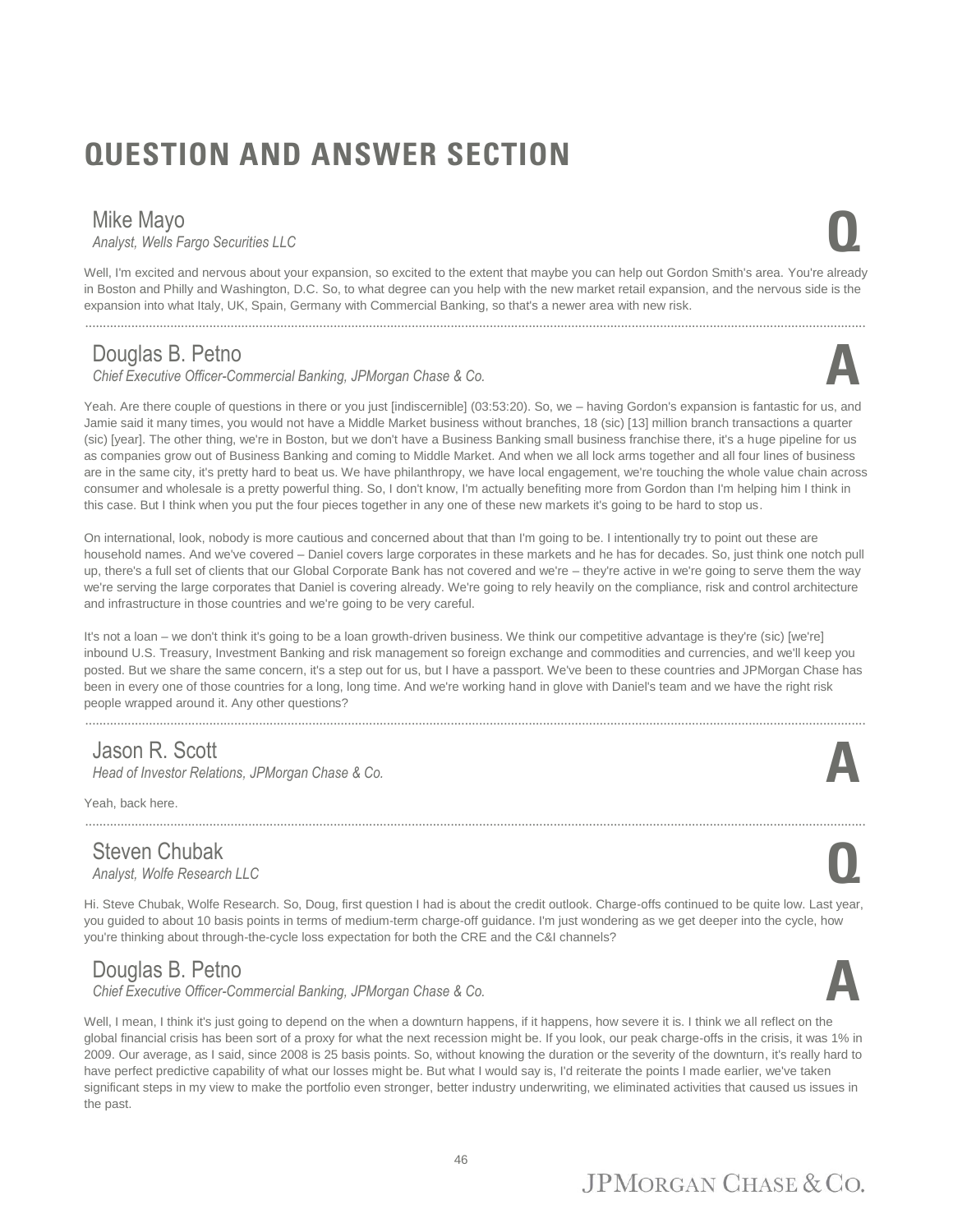While we have more loans, I think we have a higher quality portfolio, and many of my partners presented, we're not waiting around for it to happen. We're getting ready, we're understanding where risks might rise, we're looking for weakness in our portfolios, we're working very closely with clients to make sure they have capital structure and financings that can get them through whatever kind of economy comes down the road. So, I would point you to our historical performance as the best proxy for what you might expect going forward, but much depends on what we see in terms of the downturn.

#### Jason R. Scott

*Head of Investor Relations, JPMorgan Chase & Co.* **A**

............................................................................................................................................................................................................................



All right. Time for one more if there is one. Okay. Then let's break for lunch. See you at 01:30 sharp.

#### Jason R. Scott

*Head of Investor Relations, JPMorgan Chase & Co.*

Okay. Come on in. We are less than a minute away from 01.30. So it is about time we go and get in. It's starting at 01.30, if not sooner. We've got Jamie Dimon coming up. He's going to speak for a few minutes, and then I would assume you're going to take a bunch of questions.

............................................................................................................................................................................................................................

............................................................................................................................................................................................................................

#### Jamie Dimon

*Chairman & Chief Executive Officer, JPMorgan Chase & Co.*

Jason, thank you very much. Welcome everybody. Thank you for coming today. I think we have plenty of time for questions. I only have a few comments that I want to make and kind of reiterate some of the themes you heard today. Theme number one, we run the company to serve customers, a lot of the things that end up are outputs, some of the loans, some of the products, some of the services, some of the results, we are adults about the outcomes. Obviously a lot of things you can do that can manage risk, prepare for things like Brexit or trade wars, et cetera, but at the end of the day our job is to service clients extensively through a series of time with people, technology, branches, and we're always going to be relentless on that.

There are things I'm not particularly worried about, but there are risks. You always get asked what are you worried about? There is a growing list of things that you would put on the list, and Ashley worries about it all the time, and it's Brexit, trade, China, Italy, Saudi Arabia, eurosclerosis, it's fintech, competitors, they're all there, they're all things that the company has got to worry about all the time. We do, but it's not the thing we worry about the most. The thing we worry about the most and if you're on the management team, you've heard me talk about this before is complacency, arrogance, bureaucracy that stop us from facing these other issues. We're prepared to face them and we know them.

We are prepared for a recession. I saw one of the things that came across the tape saying that J.P. Morgan is preparing for a recession. We're not predicting a recession, we're simply – we're pointing out that we are very conscious about the risk we bear as a company when it comes around, particularly credit, markets, et cetera and manage the risk exposure. You should know that in a recession, okay, we're adults, we're going to continue to service our clients, we're going to manage the risks, obviously financial results will get a little worse but it's also an opportunity to shine for your clients and your communities.

And one of you also mentioned about this competition because it's very important that boy, we got, there's going to be competition from the Chinese, the big Chinese banks, Tencent, Alipay, you saw a whole bunch of people announcing fintech companies and there's going to be fee compression in every business we're in for the rest of our lives. So I'd look at that as yes, there'll be fee compression in every business we're in for the rest of our lives, it's called capitalism. That is what happens. You have to give your customer more, better, faster and quicker in one way or another to do a better job.

I do want to mention we don't run the company for accounting profits. Okay, we're fanatics about accounting. So Nicole Giles is here and Kathryn Kaminsky is here, our fabulous Chief Auditor from Pricewaterhouse and our Controller. We are fanatic – we want to book every asset properly, every liability properly, we want to recognize things, I'd prefer to defer profits than to book profits up front. I think you've seen a lot of companies do some really stupid things to get results. I do want to point out that accounting profits, okay, can sometimes be a fiction. I'm going to point out a few little things, okay.

In the Credit Card business, you heard Marianne talk about CECL. We have to put up reserves for the lifetime of credit cards, okay. But you don't present value the revenues, you present value the losses. Worse than that, when you've built the Sapphire card and it cost \$400 or whatever it cost to market a Sapphire card, someone came up with the idea that marketing for credit cards, you expense over 12 months as a contra to revenues. I personally don't understand it, but you think we care about the \$400 marketing expense as opposed to the NPV of the card. So we're going to run the company for actual things.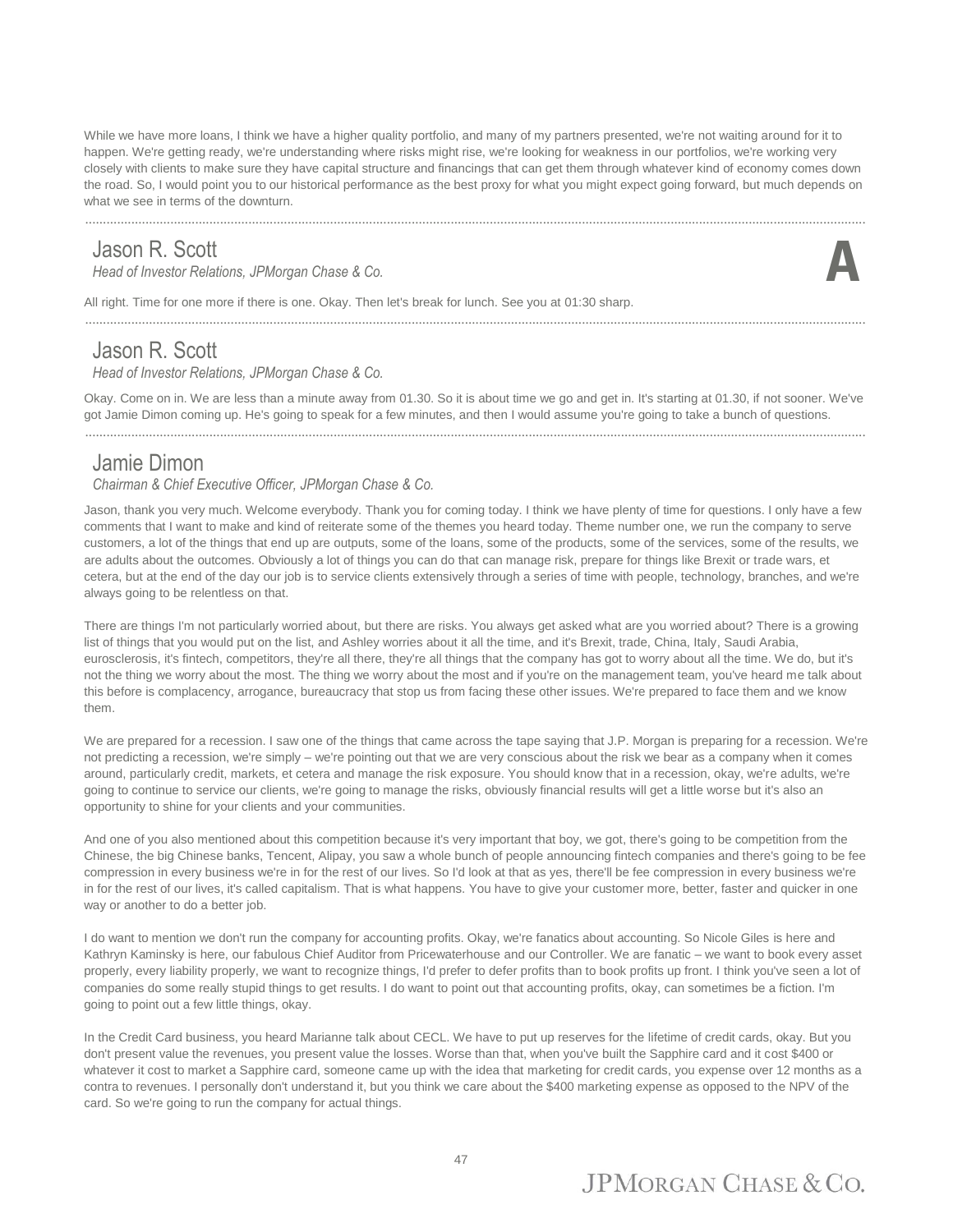One other negative about these accounting things is accounting is also go into models, they go into G-SIFI, they go into the CCAR and they're inaccurate. You saw a bunch of people talk about TS today, they're \$11 billion of revenues. TS, custody, asset management, they are like annuity streams. They provide a huge base of earnings for this company that we can grow. We don't present value the revenues and present value of the expenses and put it on as a revenue or something like that. Of course not, we do an MSR. I know why that happened years ago. But, so again, I might point out, we will look at what's the real risk? What are we doing? How are we serving the clients and recession planning does not mean, okay, that we're going to stop building our branches, stop spending on marketing, stop growing our bankers. It does not mean that, it's the opposite, okay. We will take advantage of a recession to hire better bankers, to have more effective marketing, hopefully to do things and hire people we maybe couldn't do before, okay. And so, we kind of look at it a little bit different ways sometimes.

And Corporate Social Responsibility, Peter Scher is here who runs that. I think it's become an integral part of our company. We have never been confused between having to do a good job for a shareholder, a good job for a customer, a good job for our employee and a good job for our community. They're all the same to us. They're part of the fabric that makes J.P. Morgan a trusted and respected company.

The biggest difference today in CSR is everyone in J.P. Morgan as a group is involved in it and is far more focused. So as opposed to just charitable giving for certain things it's around things that JPMorgan can uniquely provide capital to – special capital for affordable housing, for work skills, for jobs, you can do it around the world and it works in conjunction. So we have things like the – you've heard about the amount of women who work here. We have the Women on the Move, we have the Advancing Black Leaders and the Advancing Black Pathways that we are particularly proud of. But those things are extensive, multi-year sustained efforts to do a better job for parts of the community who need a little bit of our help.

So one really creative thing we've done is the Entrepreneur of Color Fund, okay. Mayor Duggan came up with the idea, it wasn't a JPMorgan person, that Entrepreneurs of Color have a harder time getting capital to grow their small business because they don't necessarily have the family to fall back on or their house or network to fall back on. So we're starting to do something that I'd call non-standard financing which makes it far more sustainable for Entrepreneurs of Color, women, women's small businesses and possibly even affordable housing and possibly some infrastructure et cetera, that's become a critical part and lifts up our company and lifts up our communities.

We are cloud, Lori is here too. We didn't have a tech session here. But I think you should look at it as we are devoted to investing in tech relentlessly over time, okay. We probably are a little bit slower – not slower than everybody else, slower in cloud and I'm the guy to blame. I couldn't stop looking at it as outsourcing by another name. But the fact is we're doing it as rapidly as we can both internal cloud, external cloud done the right way. There is no reason to hesitate on cloud, agile and AI itself you call AI/Machine Learning, big data is real. It's used extensively for phish, fraud, underwriting, prospecting. But really it's the tip of the iceberg and what those things can do. And then HR, there is nothing more important than our people. We're going to be prepared, it's going to take away jobs which very well may, where robots and AI can handle call center jobs, to retrain our people, use attrition as our friend and train the people there for both jobs inside J.P. Morgan and possibly outside of J.P. Morgan.

But I think the most important thing that I hope you saw today is the management team which it's hard to see it all the time but it's open, it's usually the good, the bad, and the ugly, they all work well together. They all help each other. These businesses, when we go into a town, think of these, you heard about the D.C. branches now Boston, Philadelphia, all over, but we're all going to town. Basically everyone goes in and we kind of go in with philanthropy, we go in with small business, LMI lending, we go in with our Commercial Banking, Private Banking, high net worth banking, it does work and the town is better off. And so it's early stages in some of those expansions, but I think they can pay off enormously over time.

So I'm going to stop there and open the floor to questions or comments whatever is on your mind that you want to expound upon.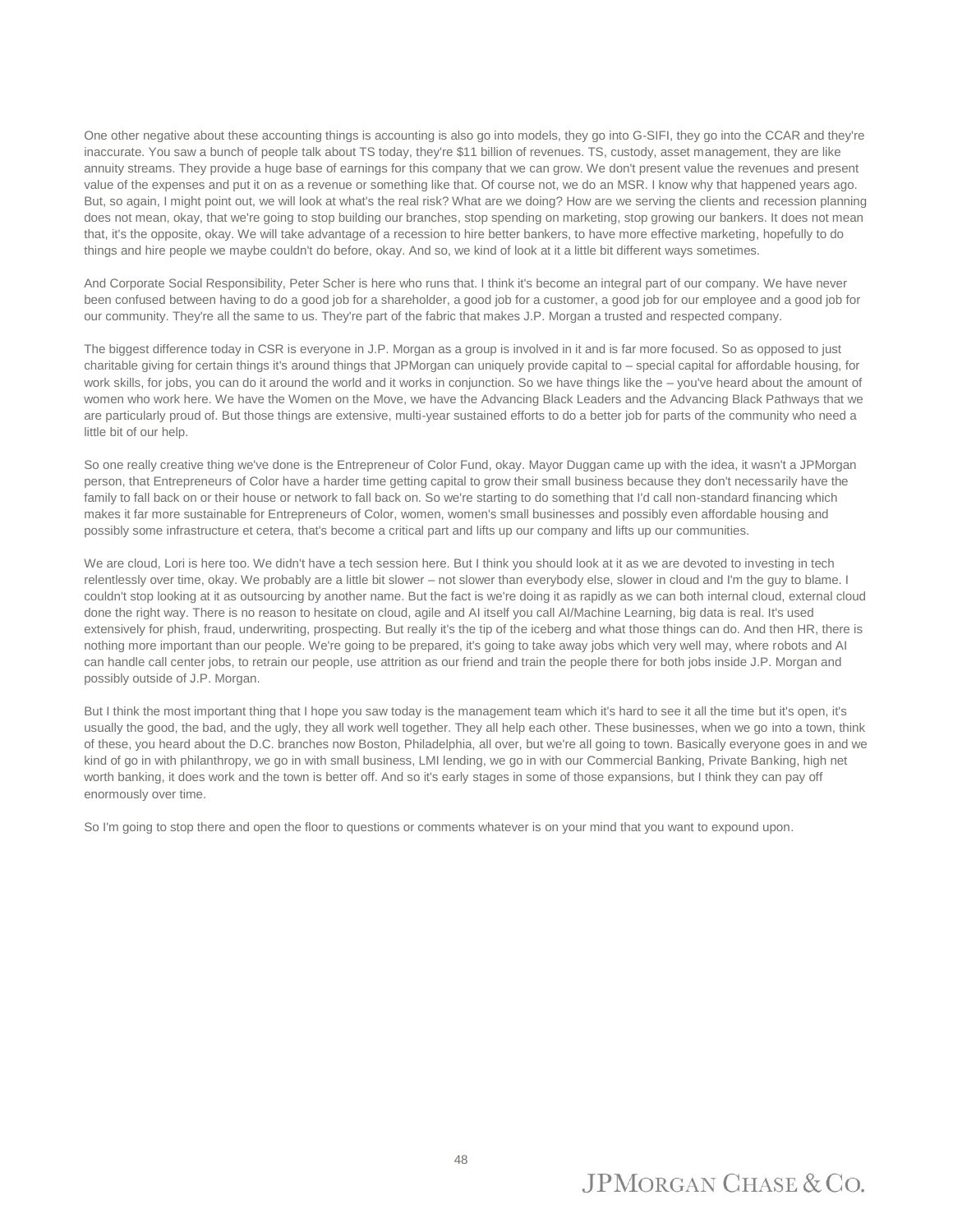# **QUESTION AND ANSWER SECTION**

............................................................................................................................................................................................................................

#### Jamie Dimon

*Chairman & Chief Executive Officer, JPMorgan Chase & Co.* **A**

Mike? Yeah.

#### Mike Mayo

*Analyst, Wells Fargo Securities LLC* **Q**

Mike Mayo, Wells Fargo Securities. You spent \$11 billion a year on technology. How do you know if it's effective spending. And also why not expand the mobile digital banking outside the United States?

#### Jamie Dimon

*Chairman & Chief Executive Officer, JPMorgan Chase & Co.* **A**

Yeah. So, in the first one, I mean the biggest question is – it's not just technology, are you getting what you need. So my view is we are going to build what we need to build to be the winner sine qua non. No one in the management team is allowed to come in and say, well we couldn't afford it. It's not on the list. I can't get around to it. We may not get around to it because we can't sequence it properly. But so the biggest part, I think you heard Daniel mention, Gordon mention is, we review very rigorously everything we do, what we're getting, how we're getting it, can we do it faster, we can make it more productive. You'll never be perfect. You mentioned in your report, which I thought was quite good by the way, that 20% or something of that tech spend is often thrown away. I think you're absolutely right. I think it takes a diligent management with the right people in the room over and over, acknowledge your mistakes quickly and every now and then we screw up a technology build. You've been building for two years but if you acknowledge it you probably knew a year earlier and you could have made a different decision. So it's just trying to get discipline around doing it. I think we're quite good at it by the way, but you can always get better. I think some of these new tools do make it far more efficient than in the past. Getting people in one set of platforms, tools, et cetera can be critical too.

Now the second question was...

#### Mike Mayo *Analyst, Wells Fargo Securities LLC* **Q**

Retail Banking outside the U.S.

#### Jamie Dimon

*Chairman & Chief Executive Officer, JPMorgan Chase & Co.* **A**

............................................................................................................................................................................................................................

Yeah. So retail – yeah, retail, we've always said we're not going to do retail banking outside of the U.S. because we didn't have a reason to win. We're opening these 400 branches. On average we call the four walls inside and close to a million and a half or whatever the structure is something like that. Everything else we do, think of statements, risk, fraud, audit compliance, AML, et cetera isn't necessarily incremental cost, huge economies of scale. And we have brand recognition et cetera. If we went to a foreign country, remember you have different languages, different statements, different systems, different laws, different compliance. We get to build the four-wall cost and everything else and we'll be losing money for the rest of our lives that's why we don't do it. And you've seen people try that. And by the way, there is no reason if you go to India, and ICICI or China Merchants Bank or ICBC, et cetera that you'd move to Chase. There is no reason to do it, so it isn't like you have a real competitive advantage as opposed to Washington DC. It is possible digital changes that. It is possible in the new world though you have a lot of digital competitors out there and I've yet to see kind of like block chain, it's a lot of talk but not a lot of action.

............................................................................................................................................................................................................................

Betsy?



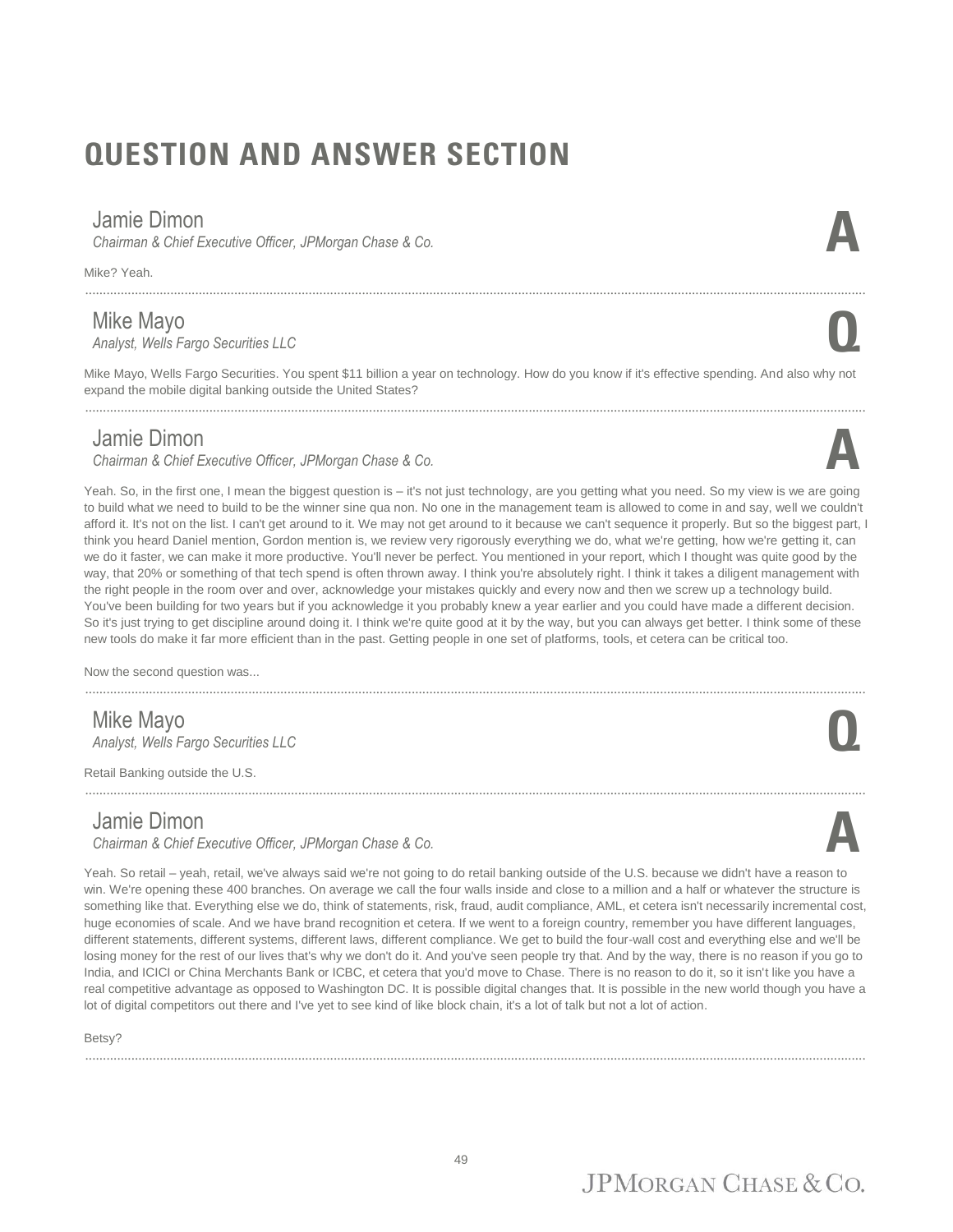## Betsy L. Graseck *Analyst, Morgan Stanley & Co. LLC* **Q**

Yeah. Jamie, I just wanted to drill down a little bit on payments and you obviously have taken a piece of this tech budget to build out a terrific payments network both on the wholesale and the consumer side. Do you have a significant amount of room to leverage that internally? Do you feel that it's something that you could white label to others? Do you expect over time to have that be the primary tool for your clients to deliver international payments to their suppliers and distributors?

#### Jamie Dimon

*Chairman & Chief Executive Officer, JPMorgan Chase & Co.* **A**

............................................................................................................................................................................................................................

It's kind of yes, yes and yes. So we have on digital payments – look at the industry, okay. We made a mistake not to do Zelle two years earlier or three years earlier and we almost had the existing things you needed to do P2P and we do it for free but it is an important thing that customers want to be able to send money to friends, each other and eventually C2B et cetera. So, absolutely real time payments were up and running. That was done by the TCH, though J.P. Morgan is the first to go. J.P Morgan Coin could be internal, could be commercial, could one day be consumer et cetera. But we think that payments for both consumer and wholesale is kind of one of the most important things we do is moving people's money in a sound, secure, safe way which we already do. Some of these things will just reduce the cost to make it easier. So we just consider it critical and most of the people in the management team that were up here and most of the other people in the room serve on some form on payments committees – strategic payments committees.

............................................................................................................................................................................................................................

#### Betsy L. Graseck *Analyst, Morgan Stanley & Co. LLC* **Q**

Do you think that you can max out in the current structure or is there the potential to maybe spin that out to enable an even bigger network to leverage off of the system that you've created?

#### Jamie Dimon

*Chairman & Chief Executive Officer, JPMorgan Chase & Co.* **A**

Well, we have the biggest network in the world already. That's a good question. I don't have an answer to that. So if you raise that question here, you know what I'd say to you, answer the question. So, Takis can go answer that question now. Go figure out if we could find a way to do something for JPMorgan Chase by white labeling something, we'd consider doing it. The biggest issue I've always had with something like that is it distracts your own company from your own purpose as you're building out something for a third party who is usually very demanding if it's in the wholesale business. I'm always going to question that, but I'd be open-minded.

Guy, over here.

I should mention by the way something that you talked about. So, I mean, you went pretty quickly through You Invest. I look at what this company that can offer contactless cards, You Invest, payment systems, answering questions on the phone, linking into your small business, bill pay. And we have these other things we're working on to make bill pay easier for C2C, I mean B2B is tough, so I think those things are all critical to building a better company. How you design those products in the continuum – that may change over time, but we kind of have everything. And on the investment side, total deposits in the United States are \$10 trillion or \$11 trillion of which \$8 trillion or something is retail or \$9 trillion. Total assets under management of customers is \$40 trillion. I mean it's a pretty big market which we have a very small share of.

............................................................................................................................................................................................................................

Yeah, Guy.

#### Guy Moszkowski *Analyst, Autonomous Research US LP* **Q**

Yes. So it feels like we always have to ask regulatory and capital questions. I picked up on something that I think Marianne talked about earlier which is that the Fed, the regulators apparently seem reasonably receptive to the commentary on the volatility of the stress capital buffer as laid out, and I was just wondering if we could get a little bit more of a sense of where you think that might go? And then a follow-up there is, we talked earlier about CECL and the impact on availability and pricing of lending during a downturn under that regime. And what kind of reception are you getting from regulators when you talk to them?









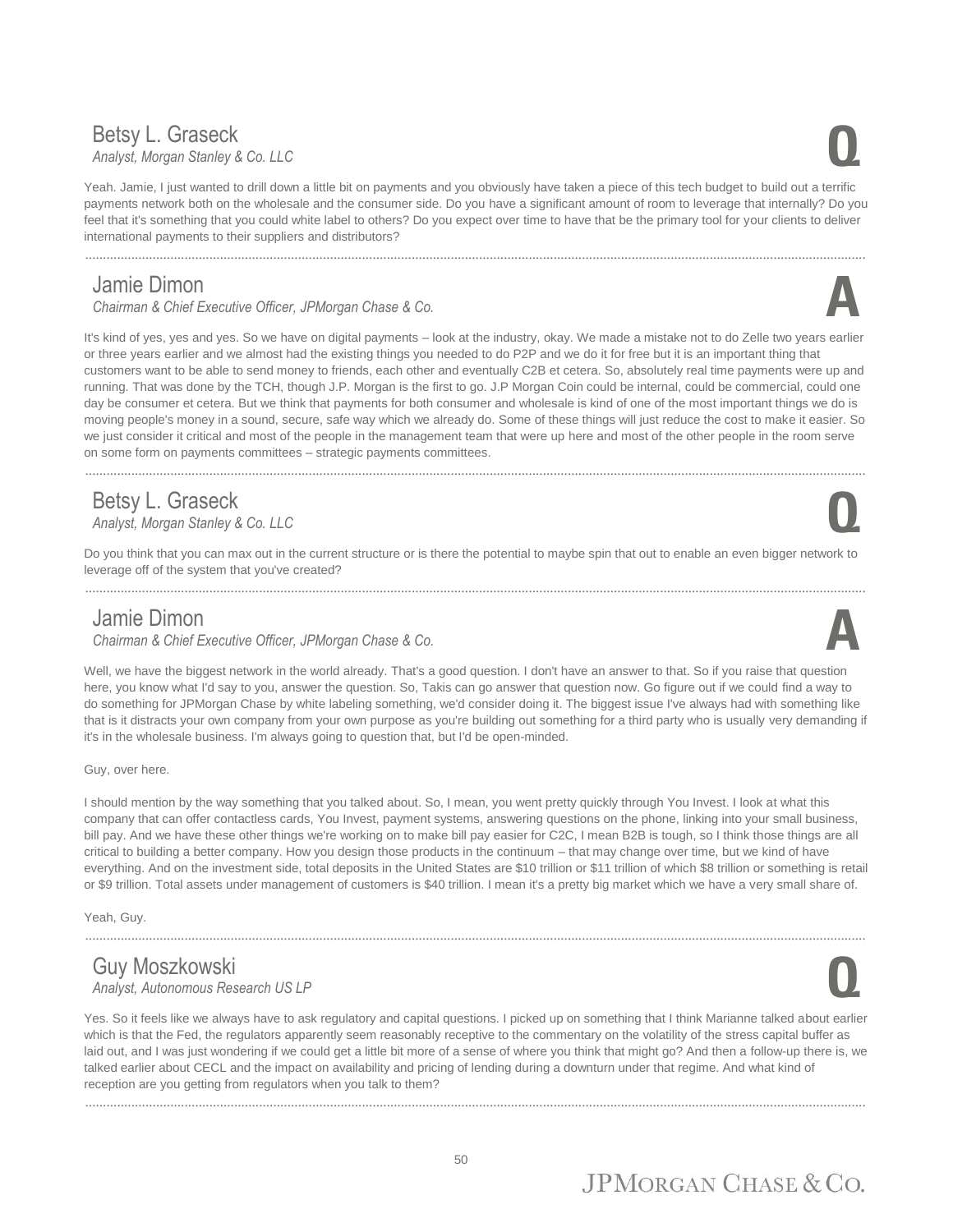#### Jamie Dimon



So again, I want to just – we don't run the company for regulatory stuff, but we satisfy regulators. We're going to build clients and as you saw – tons of organic possibility, that's what we do and all that other stuff we kind of try to navigate around. So I think look, if you look at the regulators, I don't think a lot has changed in the last nine months. I think that the Fed has pointed out a lot of issues that they understand around G-SIFI, CCAR, FRB, LCR, what's counter-cyclical, what's pro-cyclical, the systems we built are hugely pro-cyclical now. They were pro-cyclical in 2008, they're even worse today.

And CCAR, and they are inconsistent. CCAR has a counter-cyclical buffer in it, right, because it's guessing what you're going to do. But I always say what are you going to do with CCAR when there is a recession. Are you going to double-down, are you going to go from 9% employment to 16% and if we do that every base will pull back going into recession because they can't handle the next CCAR. CECL makes that worse. They actually build it in. So think of JPMorgan – it's unlikely that we won't make the economic right decision for a client in regards to the accounting.

But I would tell you if you're a mid-sized bank, where you have 100% loans to deposits and you're going into this and a lot of their loans will have higher loss rates. So their loan loss reserves will have to go from 2% to 4% to 6%. They may have to pull back dramatically to free up capital. And so I don't know what the regulator is going to do. I think the folks at the Fed are very smart. They're going to think it through. I don't think these things have been calibrated or thought through. So CCAR has a counter-cyclical buffer in it, G-SIFI has none. G-SIFI isn't risk weighted at all. The U.S. regulators gold plated G-SIFI. Randy Quarles who now runs the U.S. regulatory supervisory regime is running FRB. And I think it will be pretty obvious to him that a lot of G-SIFI was set up as a way to hurt American banks. That's why it was put in place, in the first place and I could do all my due diligence the emails, I can probably prove that to you.

#### Jason R. Scott

*Head of Investor Relations, JPMorgan Chase & Co.* 

Okay. Gerard?

#### Gerard Cassidy *Analyst, RBC Capital Markets LLC* **Q**

Thank you. Gerard Cassidy, RBC Capital Markets. Jamie, I know you're not predicting a recession, you're preparing for one. Can you compare this time period to prior cycles. Does this feel more like 2004 to you maybe or 1996 when the Fed obviously in those time periods ended they're tightening cycles?

............................................................................................................................................................................................................................

............................................................................................................................................................................................................................

#### Jamie Dimon

*Chairman & Chief Executive Officer, JPMorgan Chase & Co.* **A**

Yeah. So, if I make a list of risks, Michael Cembalest, I don't think he is here, made a list of all the geopolitical crises since World War II. There are almost like 50, and you have multiple wars, you have our Vietnam War, China-Vietnam War, India and Pakistan both nuclear powers had battle skirmishes. China had battle skirmishes, Russia, there have been seven or eight Middle East crises, multiple in Afghanistan, multiple in Iraq, you can go around the world and only affected the global economy. So I'm telling you that geopolitics is the risk. But you have to look at that relative to the context et cetera.

Now you have a whole bunch of other ones in my opinion. I put Brexit in that category, we don't expect a hard Brexit, but that would be really difficult for Britain and Europe if that happened. Italy where their banking system is under stress. You have QT, I look at that little bit as we don't know exactly what QE did, so we don't know exactly what QT is going to do. It's a legitimate thing for people to worry about. I think that would be very responsive and thoughtful, so I'm not worried about it, but it may have consequence in liquidity et cetera. You do have consequences of liquidity of all these regulatory systems and rules et cetera. So those are – and some of those – a lot of them are manmade, okay. You have less American leadership in the world today. How would you factor that into risk? That to me maybe the biggest risk out there, okay, that both the UK and the United States used to be kind of the world's stable leaders are no longer. I think the UK was very important to how the EU is structured. So I do think there is mounting series of risk and the next recession may be caused by some cumulative bunch of things that we just don't understand today. Think of straws on the camel's back. It may not be one thing.

If you look at prior recessions, there were like four or five ultimate causes. One was geopolitical, which is the 1973 Middle East crisis, one or two are traditional, which is that industry was expanding and it is spending money, but inventory had started to go up, they had to pullback,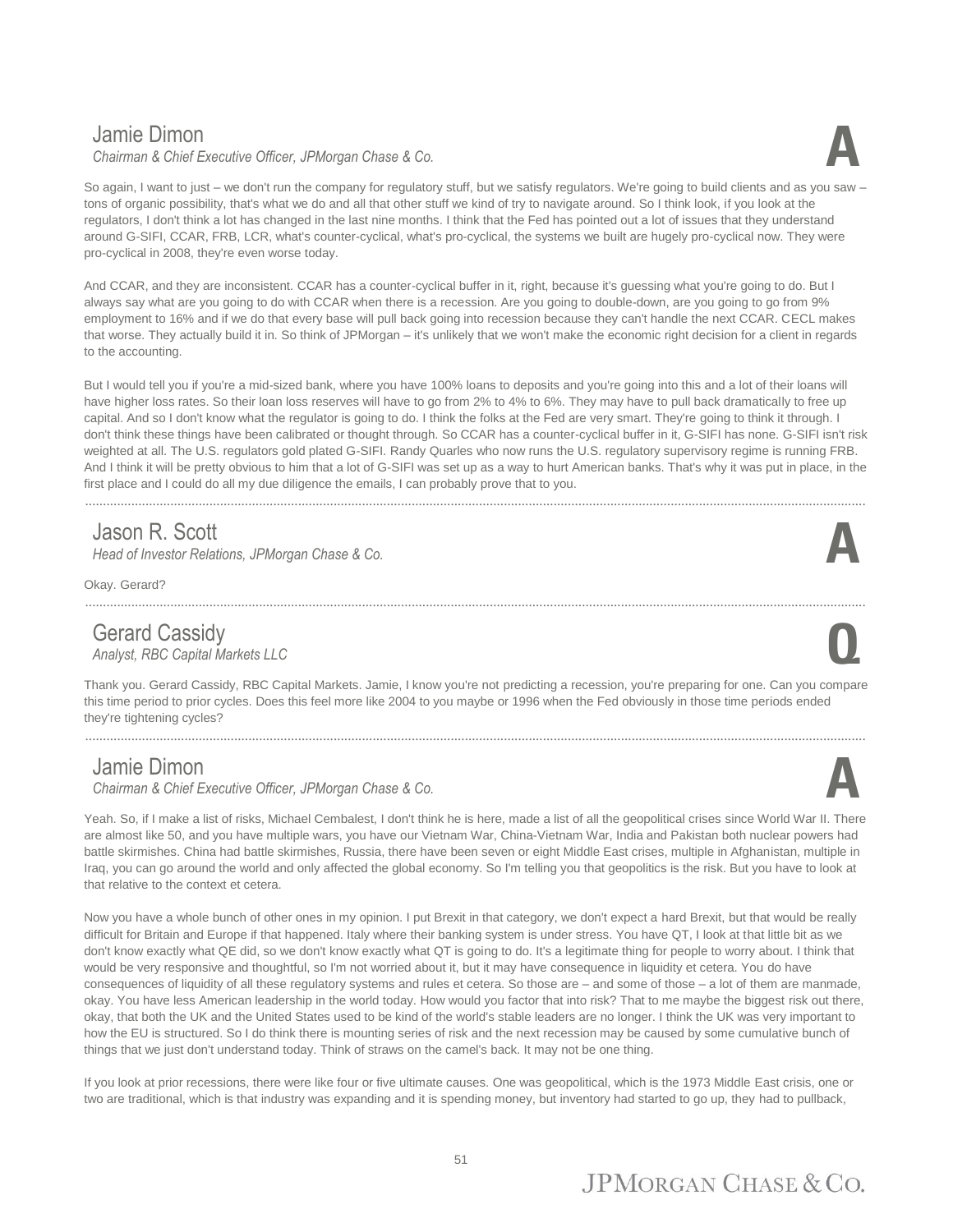confidence went down, industries pulled back, wages went down I'm going to call it a typical one, once or twice it's because of fiscal tightening, is that possible? Today it's possible and a couple are because of traditional Fed tightening. The Fed wants to slowdown growth because inflation is picking up and they want to slow it down.

Take that whole bunch, fiscal, Fed, industrial, I don't know. I think this one will probably be different than almost any of those and it may just be the cumulative effect of policies around the world and their effect on confidence. And remember confidence, consumer confidence was at an all-time high, consumer and business, and now it's off 20%, it's still in the upper quartile. But confidence is one of those things if it goes down quickly, people do pull back, stop spending, stop doing things, companies get nervous, stop hiring and it's self-fulfilling.

............................................................................................................................................................................................................................

#### Jason R. Scott

*Head of Investor Relations, JPMorgan Chase & Co.* 

John?

#### John Eamon McDonald<br>Analyst, Sanford C. Bernstein & Co. LLC *Analyst, Sanford C. Bernstein & Co. LLC* **Q**

............................................................................................................................................................................................................................

Jamie, you've got a great management team, it's really helpful for us to see him each year here. Can you remind us how you and the Board think about succession planning, making sure the team gets exposure to all the different businesses and how you feel about enjoying your job and not going the George McGovern route that you've talked about and what you'd like to do?

............................................................................................................................................................................................................................

#### Jamie Dimon

*Chairman & Chief Executive Officer, JPMorgan Chase & Co.* **A**

............................................................................................................................................................................................................................

George McGovern route? He lost.

#### John Eamon McDonald<br>Analyst, Sanford C. Bernstein & Co. LLC *Analyst, Sanford C. Bernstein & Co. LLC* **Q**

Not starting a restaurant.

#### Jamie Dimon

*Chairman & Chief Executive Officer, JPMorgan Chase & Co.* **A**

I'm not going to start a restaurant. I made a joke once that I'd like Cheers – you know the show Cheers – that I'd like to be able to walk into a restaurant and everyone actually knows who you are. And I'd say the best way to do that is to own one. So, but I love my job, that's not the issue. The Board succession is a Board level issue, okay. Succession is not up to me. The Board meets every single time without me and every single time they meet, I'm told, they talk about succession. The best way they should do succession – and I think we have – you've seen tons of people – I think we have lots of people, direct reports who can succeed me and non-direct reports. The Board knows them all. All these people presented the Board many times, they've been at dinners, they can see them, they are free, it's completely open, they get to present, they get to ask me, would you mind bringing so-and-so back? So they have a hit by the truck plan, they have a plan that they look at more three to five years out which might be slightly different. And it's kind of an ongoing process. It's a living and breathing type thing.

The biggest fear, if you were at the Board, you're also going to worry that we lose our good people. So the other way around too. So...

#### Mike Mayo *Analyst, Wells Fargo Securities LLC* **Q**

If I can just follow-up on that on John's question, so if the Board wants you to stay and if the company is performing well, how much longer do you think you'll be CEO? ............................................................................................................................................................................................................................





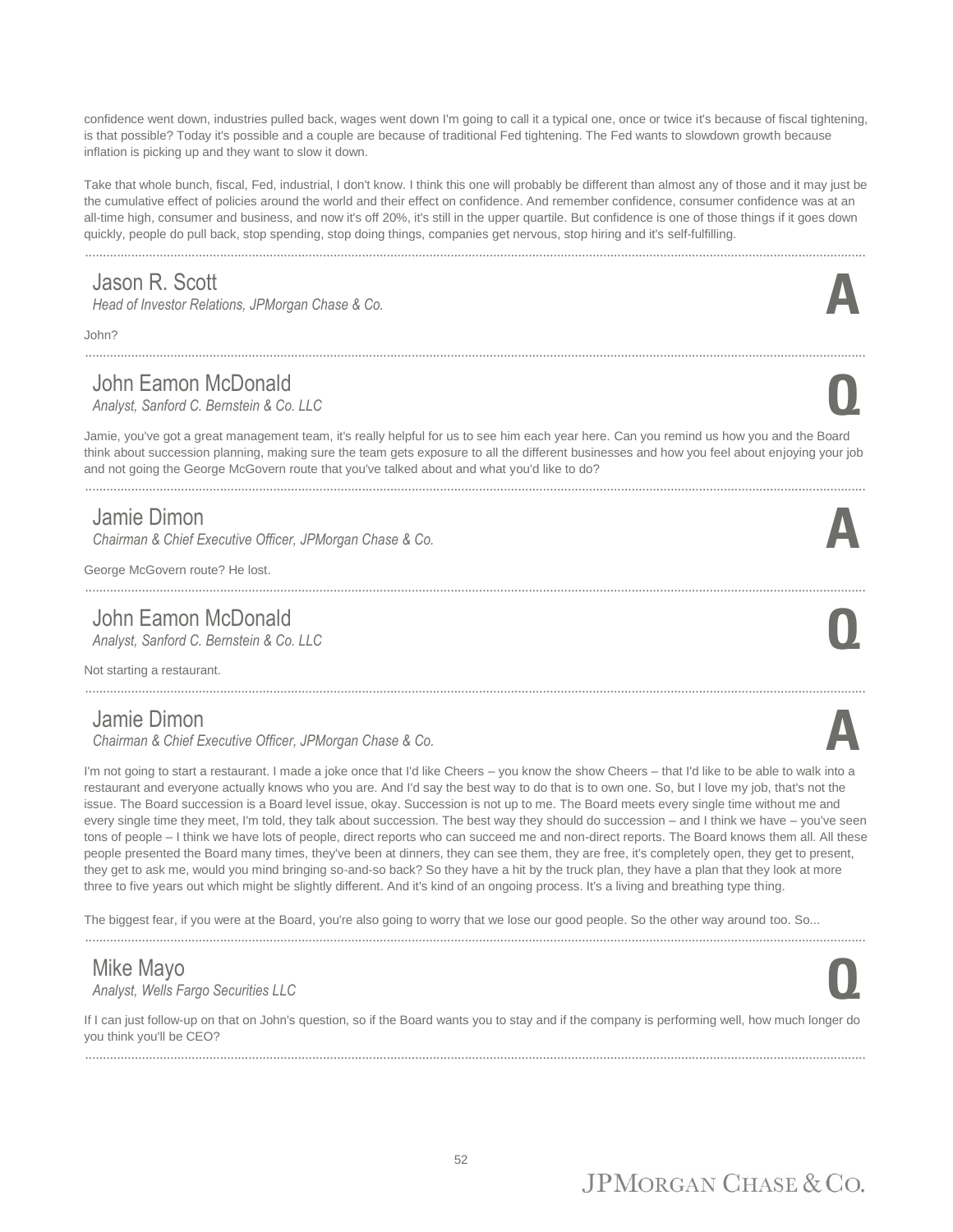#### Jamie Dimon

*Chairman & Chief Executive Officer, JPMorgan Chase & Co.* **A**

Five years. Maybe four now.

Aren't we down to four.

#### Jamie Dimon

*Chairman & Chief Executive Officer, JPMorgan Chase & Co.* **A**

Look, to me that's not the important thing. The really important thing is that the company, the next person to be the right person. And that I would not lose the right person, so I can stay an extra year or two. I think that is a mistake. And I think we have some great people and also to me it's the culture of a company that the people are smart, they talk to each other, they're honest. You don't have a lot of special deals. They don't worry. They understand what you've heard over and over – fortress balance sheet, proper accounting, serve the client, don't overreact. The reason against forecasting earnings is how many people have, because they're going into a recession, they've got to maintain, got to hit their numbers, have pushed stuff in the retail channel, got more aggressive in accounting, not hired the people, slow down the branches, cut back the sales meetings. It's all wrong. It's just a terrible way to run a company. So to me that causes, those are the most important things to sustain. The company itself is in great shape. The company, we're going to win or lose some of these battles against fintech and competitors, but not all of them. And we're going to be fine. So, it's really the quality of the people over time, but I guarantee you there's going to be a CEO standing up one day and they're going to be worried about what next quarter looks like and they'll be making a mistake. But they should tell you all is, I don't care. I don't. I never have.

............................................................................................................................................................................................................................

#### Jason R. Scott

*Head of Investor Relations, JPMorgan Chase & Co.* **A**

Matt O'Connor back over there.

#### Jamie Dimon

*Chairman & Chief Executive Officer, JPMorgan Chase & Co.* **A**

Like, you guys focus on FICC. We have one of the best fixed income business in the world. We went through a lot of change. It's still one of the best. We gain shares. It's very consistent, okay. We do a great job serving customers with execution, research, technology, bankers, traders, corporations. We've got unbelievably smart people running the area. I don't know that Jason Sippel is still here, who did a great job building up his Equity business, building all the things to serve our clients really well. We don't know exactly what's going on to happen to fee compression, volumes, the wallet size. But I do know that one thing is for sure, the fixed income markets and FX markets and swap markets and all those things will be double the size in 15 years to 20 years. Companies will still need to hedge, swap, buy, sell, as well institutions and J.P. Morgan will be right there doing it for them. And some of these things that we do like electronification, the revenues drop but so does capital, the returns to the company could be better, depending on how it all turns out.

............................................................................................................................................................................................................................

#### Matthew Derek O'Connor *Analyst, Deutsche Bank Securities, Inc.* **Q**

Matt O'Connor, Deutsche Bank. I want to follow-up on a comment from Marianne. She talked about the cost curve flattening out after this year.

............................................................................................................................................................................................................................

............................................................................................................................................................................................................................

#### Jamie Dimon

*Chairman & Chief Executive Officer, JPMorgan Chase & Co.* **A**

#### Yeah.



**A**









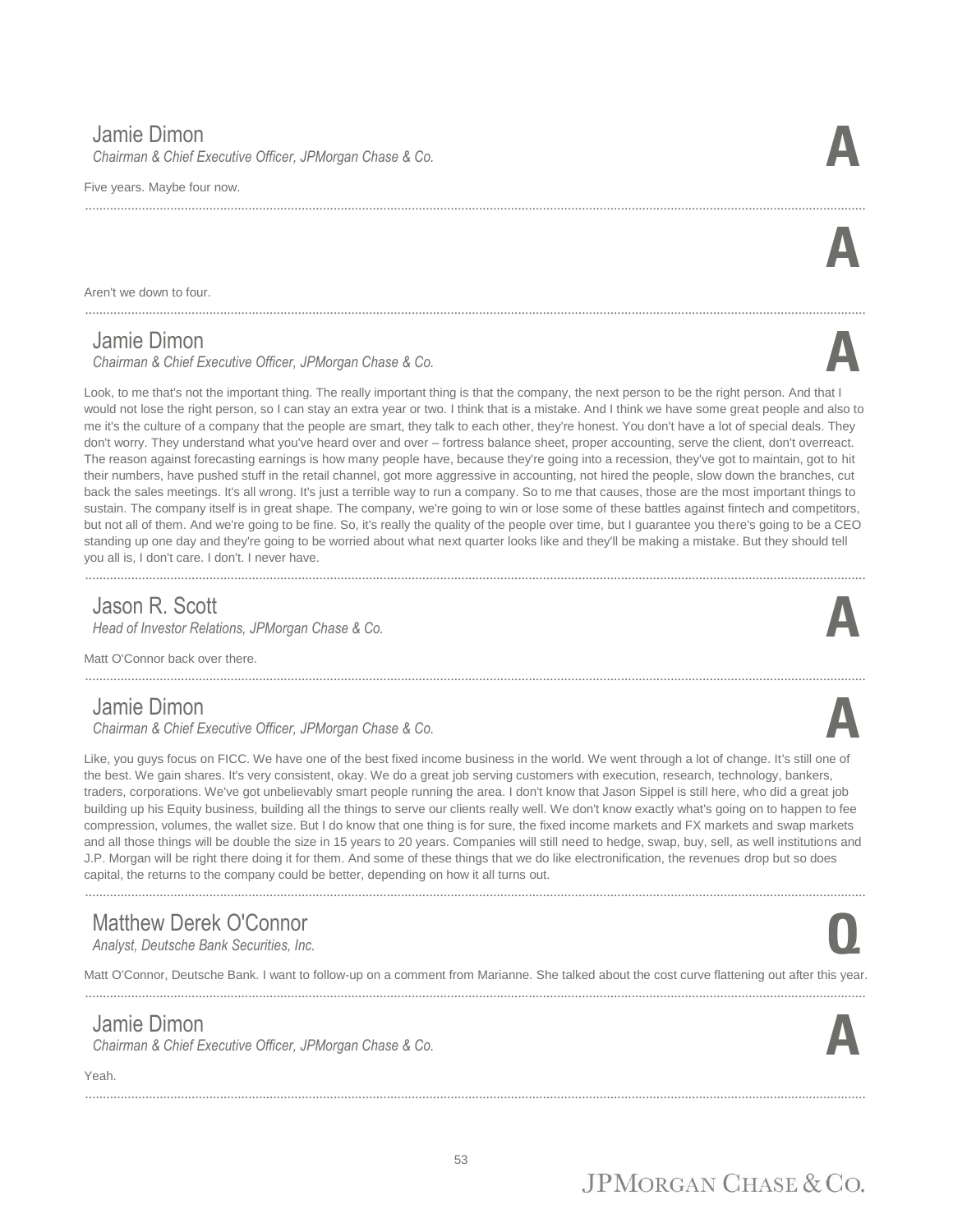#### Matthew Derek O'Connor *Analyst, Deutsche Bank Securities, Inc.* **Q**

And then essentially technology and other investments would self-fund and it wouldn't increase. So I want to clarify does that imply flattish costs as we think 2020 and beyond besides to support revenue growth? That's my first question.

............................................................................................................................................................................................................................

#### Jamie Dimon

*Chairman & Chief Executive Officer, JPMorgan Chase & Co.* **A**

I think she showed you \$63 something to \$66 in 2019 and that some of the trends should flatten out from there. I don't think it is necessarily all flattish costs. Plus, again, listen very closely what I'm about to say, I don't want to tell you they will be flat even if we thought so in 2020 to 2021. Because our opportunities may be very much bigger than you think. If we need to spend \$1 billion to build technology, to do a better job for clients around the world, we are going to spend it. If we see an opportunity to open another thousand branches somewhere, we are going to build them and we're not going to be constrained by things which are bad for the long-term health of the company. So it can be a short-term expense target, which includes 2020 by the way. So we don't really know, but we want to be really diligent in how we spend our money. ............................................................................................................................................................................................................................

#### Matthew Derek O'Connor *Analyst, Deutsche Bank Securities, Inc.* **Q**

And then just a follow-up. I understand you don't want to sacrifice long-term investments for short-term margins.

#### Jamie Dimon

*Chairman & Chief Executive Officer, JPMorgan Chase & Co.* **A**

We will not sacrifice long-term investments for short-term earnings.

#### Matthew Derek O'Connor *Analyst, Deutsche Bank Securities, Inc.* **Q**

Or even medium term looking out one or two years. But as you look out at the revenue environment, it seems like the outlook is for a slower revenue growth most likely and does that come into play as you think about the medium term outlook for expenses?

............................................................................................................................................................................................................................

............................................................................................................................................................................................................................

#### Jamie Dimon

*Chairman & Chief Executive Officer, JPMorgan Chase & Co.* **A**

No. I don't care, okay. Doug Petno is going to cover more clients next year. He's going to do loans intelligently. He's going to do TSS, he's going to try do some of the Investment Banking business. We know it's the right thing to do and yes the rates may be higher or lower than we thought. He can't determine exactly how much they may borrow. He can determine how many bankers you have in how many cities, how many clients he wants to bank them. So I think the tail is not going to wag the dog here.

............................................................................................................................................................................................................................

#### Jason R. Scott

*Head of Investor Relations, JPMorgan Chase & Co.* 

Got Saul over there.

#### Jamie Dimon

*Chairman & Chief Executive Officer, JPMorgan Chase & Co.* **A**

Yeah, go ahead.

............................................................................................................................................................................................................................



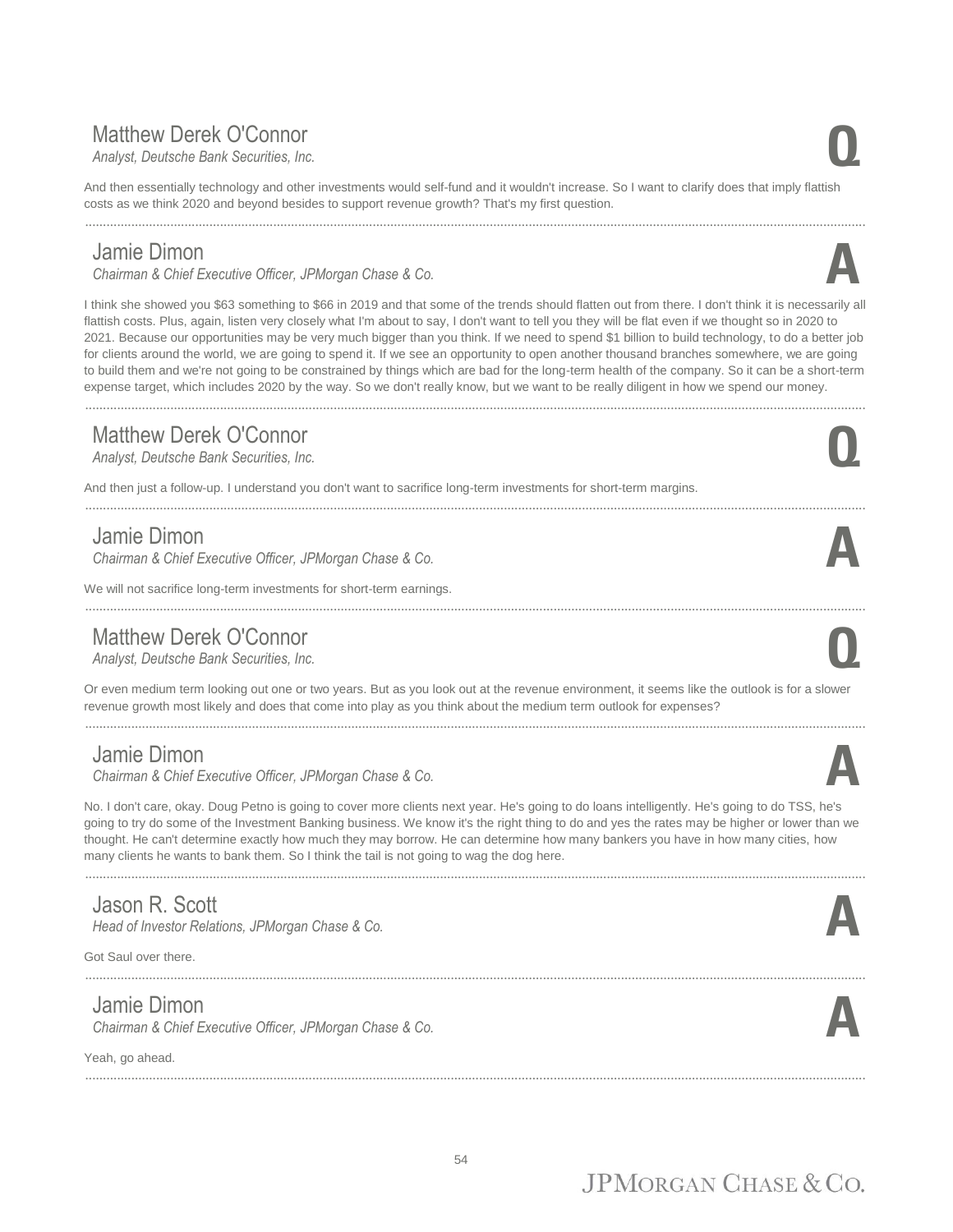#### **Saul Martinez**<br>Analyst, UBS Securities LLC *Analyst, UBS Securities LLC* **Q**

Jamie, you mentioned complacency and arrogance being the biggest risk factors for the organization. But it does...

............................................................................................................................................................................................................................

#### Jamie Dimon

*Chairman & Chief Executive Officer, JPMorgan Chase & Co.* **A**

Any organization by the way. Well, go ahead. ............................................................................................................................................................................................................................

#### Saul Martinez

*Analyst, UBS Securities LLC* **Q**

Fair enough.

#### Jamie Dimon

*Chairman & Chief Executive Officer, JPMorgan Chase & Co.* **A**

............................................................................................................................................................................................................................

Where do you work? ............................................................................................................................................................................................................................

## Saul Martinez *Analyst, UBS Securities LLC* **Q**

I'll continue with my question.

#### Jamie Dimon

*Chairman & Chief Executive Officer, JPMorgan Chase & Co.* **A**

............................................................................................................................................................................................................................

............................................................................................................................................................................................................................

Embarrassed?

#### Saul Martinez *Analyst, UBS Securities LLC* **Q**

I forgot what I was going to ask. But you're hitting on all cylinders. It feels like you're hitting on all cylinders across the organization. But what if anything do you feel like J.P. Morgan doesn't do well? ............................................................................................................................................................................................................................

#### Jamie Dimon

*Chairman & Chief Executive Officer, JPMorgan Chase & Co.* **A**

Yeah.

#### Saul Martinez

*Analyst, UBS Securities LLC* **Q**

Where do you think maybe and I ask that in the broadest sense possible whether it's – it could be from a product standpoint, from a cultural standpoint, what do you think you can do better? ............................................................................................................................................................................................................................

............................................................................................................................................................................................................................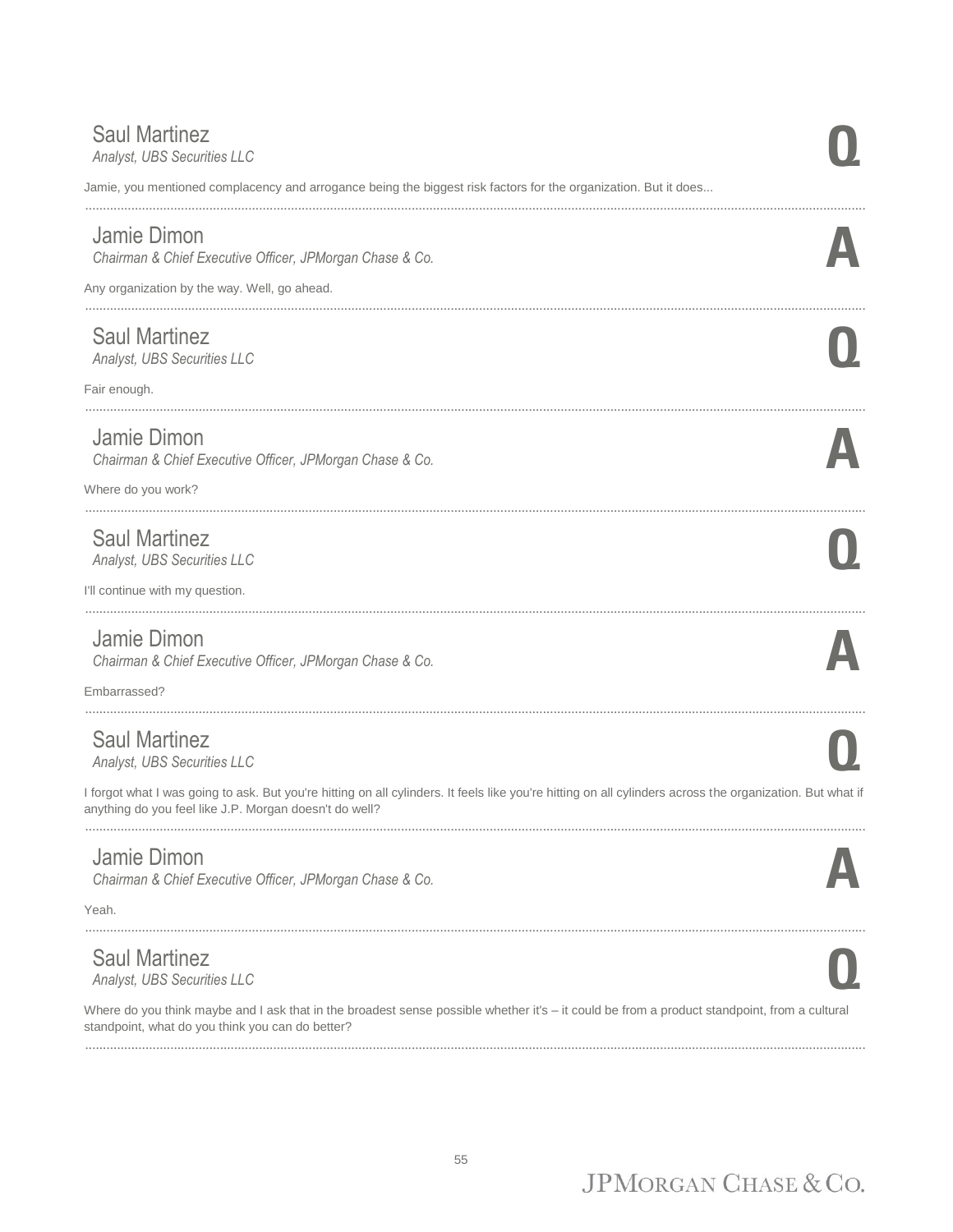#### Jamie Dimon

*Chairman & Chief Executive Officer, JPMorgan Chase & Co.* **A**



So – but I think this thing about speed, complacency, I think it's true for all institutions. And my observation has been that most companies are slowing down all the time and they're getting more bureaucratic, but a lot of people in companies are bureaucratic, they're not bad people. And the meetings take too long, if meetings don't get done, there are no follow ups, it's easy. Then you come into a J.P. Morgan wherever you are and you inherited one of the best companies in the world to think that you actually did all of that, you didn't. And I harken back, I mean a lot of people have gone to work for the place where you had your business card and it wasn't like a J.P. Morgan or a Goldman Sachs, or a Morgan Stanley or Bank of America or something like that, it was a lot harder to get business and you got to learn how to hustle and stuff like that. So I just think those things matter. I just don't know how you measure them really well.

#### Jason R. Scott

*Head of Investor Relations, JPMorgan Chase & Co.* **A**

Marty?

#### Marty Mosby<br>Analyst, Vining Sparks IBG LP *Analyst, Vining Sparks IBG LP* **Q**



Marty Mosby with Vining Sparks. Jamie I got two questions, one is a big strategic question. So as JPMorgan has turned into a market disruptor in the financial services industry, who are you disrupting and what type of company would be in pass way or in harm's way as you're all rolling forward with this momentum you got right now?

#### Jamie Dimon

*Chairman & Chief Executive Officer, JPMorgan Chase & Co.* **A**

Yeah, I'm not going to mention companies, but I'm going to just mention, we've looked at certain companies out there that this stuff that we should have done, okay. I'll give an example, Square. So here we're a great merchant processing, best in the world e-commerce. They come out with this whole dongle to process stuff and it was a great idea. But that isn't how they won. They morphed into something different which was, I'm going to call it the adjacencies, okay.

So, what does the small business want? They wanted to process cash and check in debit on the same machine. We didn't give them that opportunity, Square did. And Square said, they also want data. What time did I sell my tacos, what's my inventory? So they gave an iPad with kind of a software that gives them the data. Then they also said, you know what, since we know that company and they need – at this time of the year they might need an advancement \$100,000. So they did all stuff we could have done that we didn't do. I just call it's all adjacencies or something like that.

But the biggest opportunity for us is the \$40 trillion investments. So, you've already heard, we went from one private client branch, it was an experiment and a test, I forgot the year, probably 2008 or 2009, it's something like that. And in fact it didn't work at first and a bunch of people wanted to close it down. I was like we're not closing it down. We put it in White Plains which is probably one of the wealthiest districts in the world and we kept on modifying it and eventually it started to work, okay. And then we have something like 3,000 and we've only got 1% market share of what you would call that segment, okay, 1%. And of course, it's not the hard to say why not 10%? I don't think we'll accomplish 10% in two years, but you know the folks here, why not 10? And branches, why not 8,000? They may be different, they may be small, they may be in buses for all I know, but the fact is there's a lot more to go and people need help, they need advice, they need – so we rolled out, we haven't priced our robo-investing yet, but people need to learn how to invest money.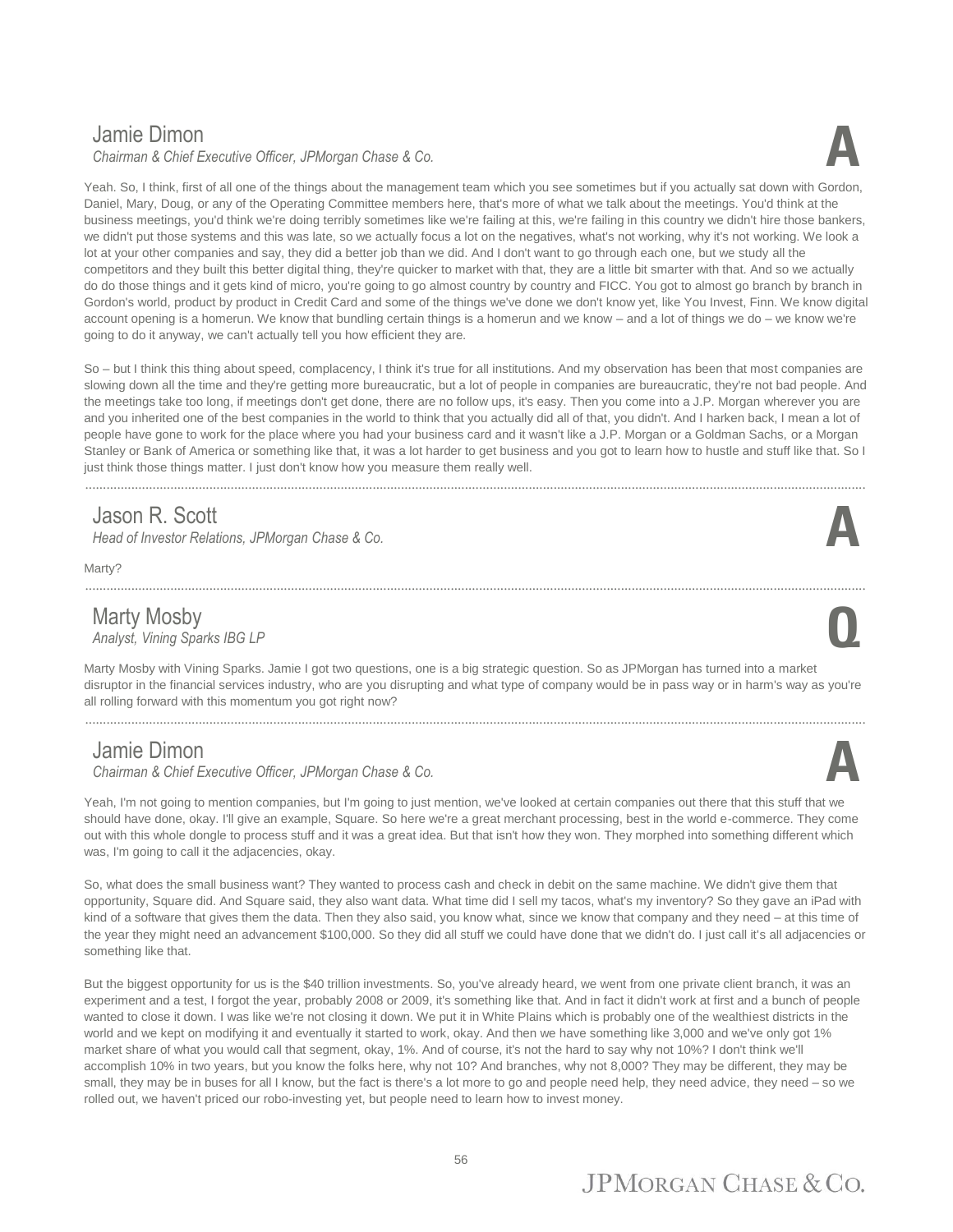Financial education, I mean, in America, we do a terrible job. I think it actually has got to start in high schools, but we do a terrible job, particularly for lower income folks. We have new products coming for that. So, I think they're all opportunities. I don't think – he can grow twice as fast as the economy. This is Doug and the Commercial Bank. I think this would be tougher for Daniel, but he's got countries with shares that are 2% that could be 8%. It might be in FX; it might be in swaps or might be in credit.

Gordon is already opening into 12 new markets, whatever, and a whole new product set. So, there are all these opportunities around the world. Moving money I'd put down as one; improving bill pay is one. J.P. Morgan already gives you a tremendous amount of cyber and privacy, but I look at that a little bit as why not more?

So a lot of clients – Doug talked about, we go to lot of clients we educate them in cyber. Now, we don't charge them for that. It's not something we do, but there are people who say you want to leave your money at J.P. Morgan, they've got protections like you wouldn't believe in cyber, and we call them and tell them we see problems in your computers for how you move your money and take privacy. I look at that a little bit as that's a real opportunity.

People actually trust banks and they need more privacy. If you look at how a lot of these things are designed around the world, they enter the world sometimes through a bank where they're in a private system and it's already been – they already know who the person is, you've already been authenticated, and then you could travel around the internet. So there are tons of things that we think openly, we might create new products and services that you haven't even dreamed of today.

............................................................................................................................................................................................................................

#### Marty Mosby *Analyst, Vining Sparks IBG LP* **Q**

The second question was when we first went through the rising interest rates on the short-end, deposit betas performed a lot better and that was an unknown and it became better and so we got NII growth that wasn't expected. Right now with the pause, the longer term interest rates with our loans and our securities still can re-price because we've never been in an environment where rates were this low for that long until they started going up. So there's still a lot of innate re-pricing with funding that just doesn't re-price: DDAs, equity, now accounts, things around the balance sheet with those longer term. So, given that momentum in there, a little bit more balance sheet or NII momentum, those kind of just embedded if everything kind of just stays where it is right now.

............................................................................................................................................................................................................................

#### Jamie Dimon

*Chairman & Chief Executive Officer, JPMorgan Chase & Co.* **A**

Yeah. So, I would've told you – I told Marianne we were a little more on the conservative side, but our folks very correctly have also pointed out with online banking, easy to move your money to funds with money funds yielding 1.5% to 2%, and so the goal for us isn't just the deposits, it's keeping the account, keeping the money, as Mary said, et cetera. So, we don't exactly know and I think we still may be a little conservative there. So, we are still building in that even if rates don't change, some of the deposit pricing benefit will disappear as people compete more for deposits and we do see that.

So, if you actually sat down with Gordon, went through the pricing of CDs and whatnot, there are some people doing it. The online banks are doing it, the whole bunch of online banks are doing it, and so they – this happened every time I've been around it that banks do it. And remember, the last thing is, we can change some of this overnight.

Mary has given you a viewpoint of where it is today and how we're running the company, but we can change how we can run the company. And so we can move those numbers around a little bit. And at the end of day we run the company to serve our clients. And this is kind of more of an outcome to manage the risk than it is trying to guess about interest rates.

............................................................................................................................................................................................................................

............................................................................................................................................................................................................................

#### Jason R. Scott

*Head of Investor Relations, JPMorgan Chase & Co.* **A**

Got Betsy here and then Ken.

Betsy L. Graseck *Analyst, Morgan Stanley & Co. LLC* **Q**





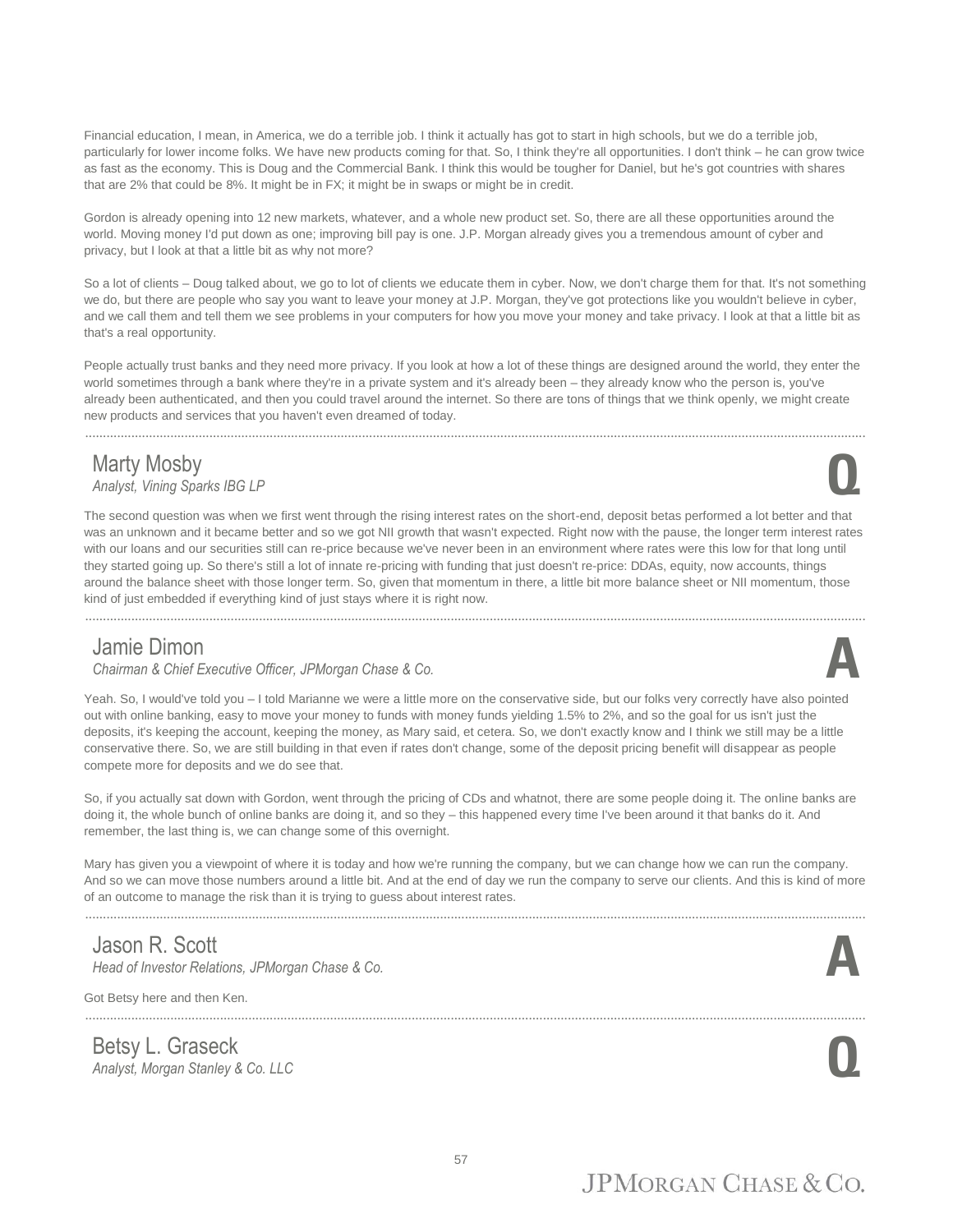Thanks, Jamie. Question on China. You've talked in the past about the opportunity that China presents to you and may just recently – how do we conform talking about new deregulation on the financial services side in addition to other things. Could you just give us your kind of midterm and long-term sense on what parts of JPMorgan Chase do you expect are going to be able to leverage opportunities in China? And maybe if you can give us some color as to whether or not it's likely to be material or just a nice to have?

#### Jamie Dimon

*Chairman & Chief Executive Officer, JPMorgan Chase & Co.* **A**



Yeah. So, China, the biggest issue in China right now is trade. I'm going to talk about two things: trade and then China itself. So, trade, the president, the administration has correctly pointed out all these issues around trade, IP, non-tariff barriers, state-owned enterprises, subsidies, a lack of reciprocal investment rights, they have 100 industries which are protected. You cannot buy control of industries and a lot of the complaint about IP forced transfer is that.

You have a 49% owned division and you've got to put your IP in and of course that is used by people. You're giving away for free effectively. And those are serious issues. And I think we've kind of expected the outcome now, which is they're making progress, they can delay this tariff, I think it's very important. I think if they put that tariff in place it would be a real problem, okay? And then, hopefully, get to a real agreement, I don't know if it can takes 60 days, 90 days, et cetera, and resolve the current trade issue.

I think the trade issue – by the way, the United States is supported by Japan and Europe. I think the Chinese know it's very serious. I think they're very smart. I think they understand it. I think they want – I think both parties want to overcome it and move on. China has other issues which are quite serious, okay? And so, you shouldn't overlook them. They have 400 million, 500 million people living in poverty. They've got huge corruption. Their state-owned enterprises are hugely inefficient. A lot of American companies complain about state-owned enterprise, always a minefield. Very few state-owned enterprises are successful, but there have been subsidies. So we're having subsidies and dumping and IP transfer, you can imagine it being quite upsetting for people.

And the Chinese know all this. They know that they need reform. They talk about it all the time. Reform is pretty basic. If you look at the United States of America, we have the widest, deepest, most transparent financial market the world's ever seen. Banks, non-banks, shadow banks, direct lenders, venture capital, private equity, et cetera, they would give an arm and a leg – and transparency, rule of law, collateral, certain right – they'd give an arm and leg for that, because that plus state-owned enterprises and corruption all relate. They're all related.

When you tariff that, if you go back to United States many years ago, we had multiple of those problems two at the same time. And they have a Communist Party which has 100 million people in it. So, my own view is that they will become a fully developed nation in 15 to 20 years; their GDP will be bigger than ours in 15 years or some number like that. Our stock markets were \$25 trillion and our bond market, I forget, is \$100 trillion. Their stock market's worth \$4 trillion or \$5 trillion and will probably be \$20 trillion – would be the same size as ours and their bond market probably be the same size as ours, including their corporate bond market is like a third or fourth of ours today.

And then they will house 40% of the Fortune 3000. They will create – I forgot how many billionaires. We have list of that too. So it's a huge market and a huge opportunity. I think the biggest difference is – there's no way that – that's going to be a straight line. So, if you are making big long-term investments in China, you have to be prepared for not being in a straight line. The most prosperous economy the world's ever seen is United States of America and by no means was that a straight line. And so, you have put that in perspective.

So if you had a dream and I think we'll eventually get the right to own 100% of a company. Right now, we can own 49% of a company with very limited rights. A 100% would be a company in Shanghai that we have 100% that we can buy and sell stocks and bonds. We can do research, we can do M&A, we can do capital advisory, it's all technology. We can do TS, loans, it's all hooked to our systems around the world. In 20 years, it would be as big as we have here. The nation will be as big as we here.

So, today, we cover 120 or companies, something in China. I forgot the number. We probably cover 3,000 companies here who do investment banking type stuff. It might be 3,000. This would be competitive. The Chinese banks are bigger than we are, and if you're going to build something like that, you better be prepared for those ups and downs.

I don't expect the ups and downs in the next couple of years because they have the wherewithal to force growth. They can macro manage growth, okay? But, at one point, they won't be able to do that. They won't be able to control markets. They might have a democratic uprise. I'm not talking about a revolution, but a democratic uprising where people demand more vote.

However, if they do that, it won't be the American way, it would be the Chinese way, so my view is build for the long run and be very careful to manage those risks as you go through them. Be prepared for them; so go in with the eyes open. We do extensive amount of China testing, multiple tests to make sure that whatever – think of whatever the worst outcome is J.P. Morgan can handle that. Not you predict a bad outcome, not severely – not adverse or severely adverse, the worst, and we can handle that.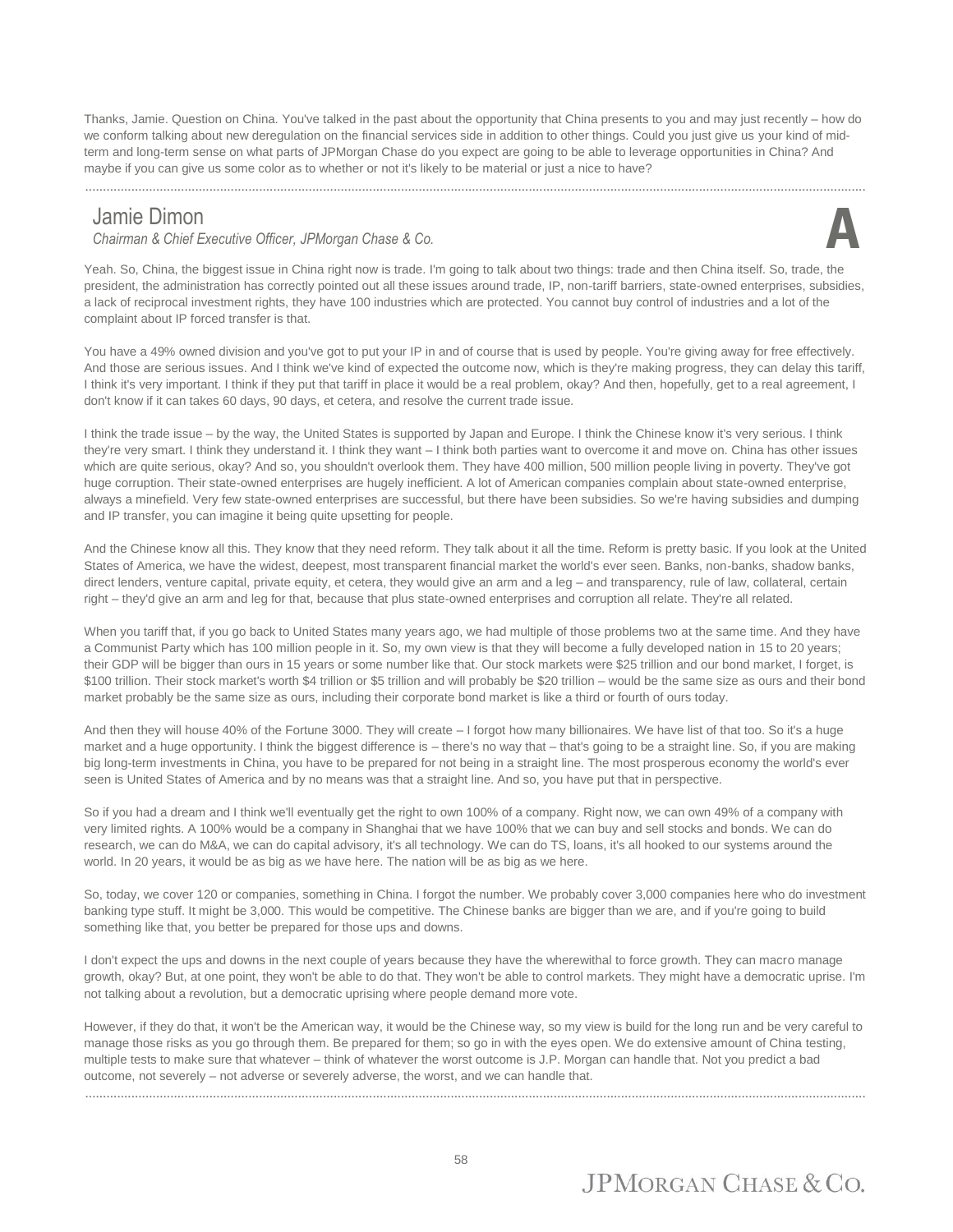#### Betsy L. Graseck<br>Analyst, Morgan Stanley & Co. LLC *Analyst, Morgan Stanley & Co. LLC* **Q**

[indiscernible] (4:39:18).

#### Jamie Dimon

*Chairman & Chief Executive Officer, JPMorgan Chase & Co.* **A**

Well, yeah. Right now, they – the convertible currency is when you can buy it, you get the currency, you can do what you want with it like buy and sell stuff, securities and moving it in and out of the country, you can't do that. So, they've kind of gone from here to here. And they have a long way to go to be convertible, including not only the right to do that, but to own your collateral, rule of law, governments can't just go take your money, et cetera, and I think they want to. I think they just have – it's a long step to be fully convertible.

............................................................................................................................................................................................................................

Before you have what I talked about that, kind of economy, where you – right now, you have a U.S. dollar, you can buy and sell whatever you want in this country for the most part. And convert it out for the most part. If you have an RMB, you fundamentally have to ask their permission to do something and that's a whole different thing. So, yeah, I think in 30 years. Remember, for a country like that to give up control to markets, which is what it's doing, is going to be hard to do. That's why I'm saying it's going to have some bumps in the road, but that's not in three years.

............................................................................................................................................................................................................................

............................................................................................................................................................................................................................

#### Jason R. Scott

*Head of Investor Relations, JPMorgan Chase & Co.* 

Ken?

### **Ken Usdin**<br>Analyst, Jefferies LLC *Analyst, Jefferies LLC* **Q**

Thanks. Ken Usdin from Jefferies. Hey, Jamie, now that we've gone a little bit further away from that fourth quarter disruption in the markets, can you give us a little more thoughts on just how the markets have just opened back up? Especially, you talked earlier about how people trust banks and we saw a little bit of the back to banks, you can help clients one way or the other whether it's banking, lending or capital markets. But just the non-bank competitive set versus the bank landscape and where you guys sit, just how does the market feel and, again, how intense do you think that non-bank lending pressure will continue to be just as you look longer-term?

#### Jamie Dimon

*Chairman & Chief Executive Officer, JPMorgan Chase & Co.* **A**

............................................................................................................................................................................................................................

Yeah. So, the fourth quarter was interesting because a part was completely rational. That basically we had Japan slowdown, Germany slowdown, the United States slowdown. Some people thought we were on the way to recession, we didn't, but you had the shutdown, you had a lot of anxiety over the trade talks, then you had the talk about QT and the balance sheet scared people, markets closed.

I've seen that happen many times, clearly, IPO markets and high yield markets, I always call that the tip of the spear. And people panicked. And of course, in December, my guess is half the traders weren't even there. All those automatic machines were turned off and so it was kind of easier to have some of that inflection of that issue.

The other half was just hysteria. Literally, it just shows the amount of sentiment that goes into pricing of securities of just about anything, by the way. And so once January happened, the first week or something like that, I think it was Bank of America did one little bond deal, high yield. That was it. Things opened up. IPOs well, it took a while because the SEC was out of work. So I think it just show you the overreaction of market sometimes, which basically is an opportunity for those who can keep their heads. But the question is about competition with lenders?

............................................................................................................................................................................................................................

Ken Usdin *Analyst, Jefferies LLC* **Q**

[indiscernible] (4:42:11-4:42:18).



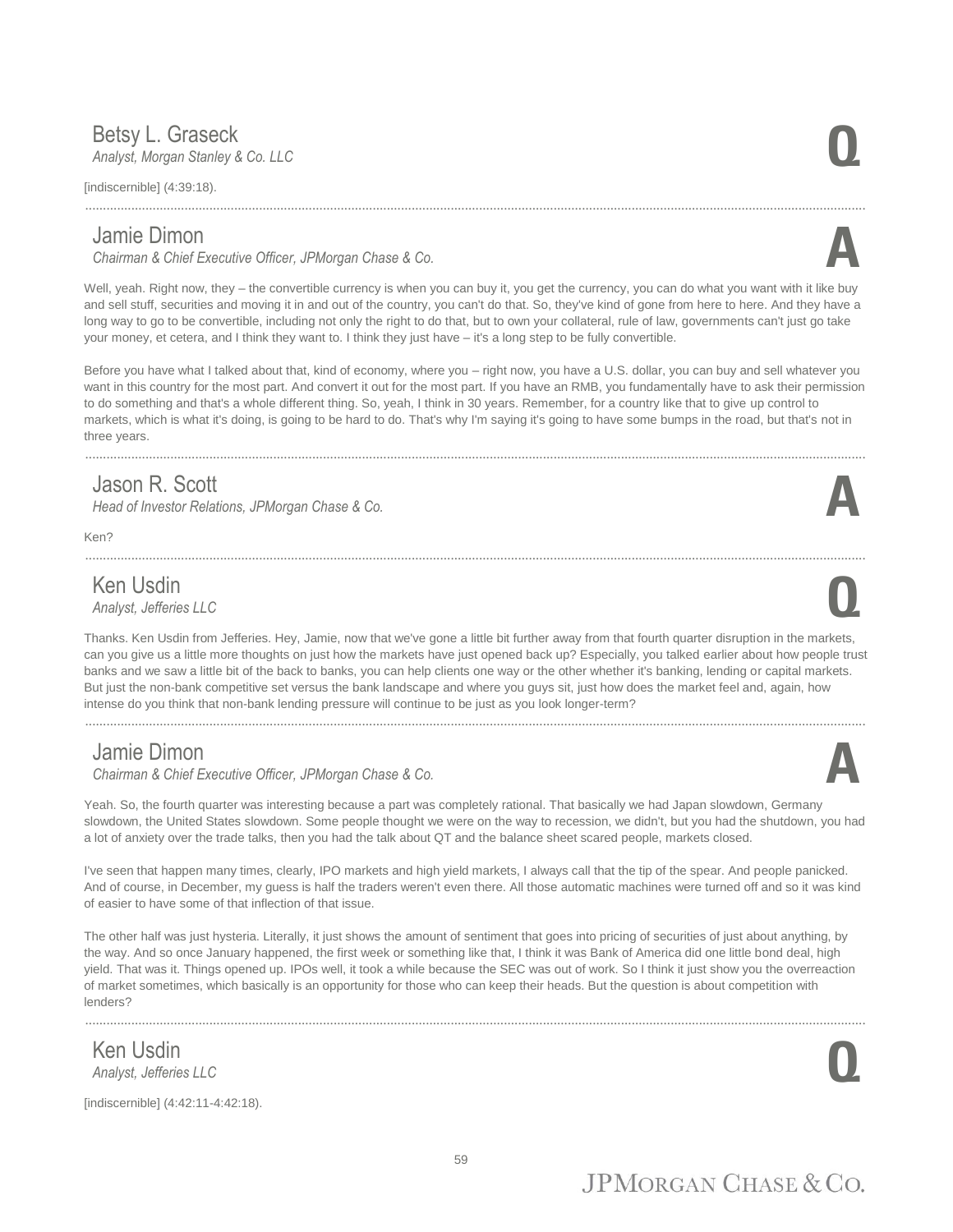#### Jamie Dimon

*Chairman & Chief Executive Officer, JPMorgan Chase & Co.* **A**

I don't think you got back to base from that disruption. I think part of – let me just give you some numbers about leverage lending and stuff like that, because now there's this recent hysteria about leverage lending. So, remember, the markets – the mortgage markets in 2008 were like \$11 trillion and something like \$1 trillion went bad. A lot of that \$1 trillion was levered. It was in things where people had to sell. And so with that deleveraging process, it usually causes a real panic in markets just like – because when you have the market crash in 1987 and the internet bubble bursting in 2000, people lost \$1 trillion when that internet bubble went down. You know what I said? They didn't lose \$1 trillion, they never had it. They went from here to here to here. You got to be quick to have seen it and it wasn't leveraged.

............................................................................................................................................................................................................................

If people borrowed money to buy those stocks you would have had the same crisis in 2000 that you had in 2007 or 2009. And now the next one is leveraged lending. Total leveraged lending, I think these numbers are accurate, is not quite \$2 trillion, okay? The book that's in the banks is generally the A pieces, the healthier pieces, the senior pieces, which are about \$800 billion or \$900 billion, and that's 80% banks.

Then move over to the other side, the 80% or \$800 billion or \$900 billion which is more the BBB, the sub pieces, the senior pieces, CLOs and stuff like that, and that's like \$800 billion or \$900 billion. \$500 billion is direct lenders of names you know, okay? They're smart people, they're more long-term capital. They do it slightly differently, their average loans are \$10 million to \$50 million or \$100 million. In some ways, sometimes they compete with us, and sometimes we don't want that. And I think the CLOs are \$400 billion, \$500 billion, something like that.

#### Daniel E. Pinto

*Co-President, Co-Chief Operating Officer of JPMorgan Chase & Co. and Chief Executive Officer of Corporate & Investment Bank, JPMorgan Chase & Co.*

............................................................................................................................................................................................................................

\$600 billion.

#### Jamie Dimon

*Chairman & Chief Executive Officer, JPMorgan Chase & Co.* **A**

\$600 billion. But they're actually far better structured than in the past. They also have permanent capital, they have more equity, they have more sub debt, et cetera. I do think there's an issue, which – if I was the regulators, I would think about, I don't think it's systemic, that when things get scary will the people lending to the riskier part be there for them. And my experience is not really.

Now, I don't think they're going to panic, they have permanent capital, they don't have to sell, and the CLO manager is generally locked up for five or six or seven years, but that doesn't mean they're going to lend, they may pull back and wait to see how things sort out and very often their investors tell them to do that, not the CLOs, but the hedge funds, et cetera. And so, I think that might be an opportunity when the time comes.

I think banks, one of the things we do and I really do mean this the – you want JPMorgan, Bank of America, Wells Fargo, Citi, Goldman, everyone, you want us lending when things get bad. That's what you want. You don't want every capital buyer to pull out the second they think something is wrong because that's when you're in a crisis. And when you're the Fed, the only people lending in 2009 where some of the strong banks, J.P. Morgan and some others and the Fed. And if the banks aren't there, it will be the Fed. They will be the only one who can do it.

And I think some of these rules have created this circumstance which will be hard to lend both the equity rules when things get bad, then there could be CECL or it could be a whole bunch of other things. And then, for us, I would talk to Doug, I'd say, Doug, go get back the clients you want, and they'll realize having us through thick or thin may be more important than getting a slightly better deal or slightly less of a covenant.

#### Jason R. Scott

*Head of Investor Relations, JPMorgan Chase & Co.* **A**

Jeff Harte back over this way.

Jeffery J. Harte *Analyst, Sandler O'Neill & Partners LP* **Q**

............................................................................................................................................................................................................................









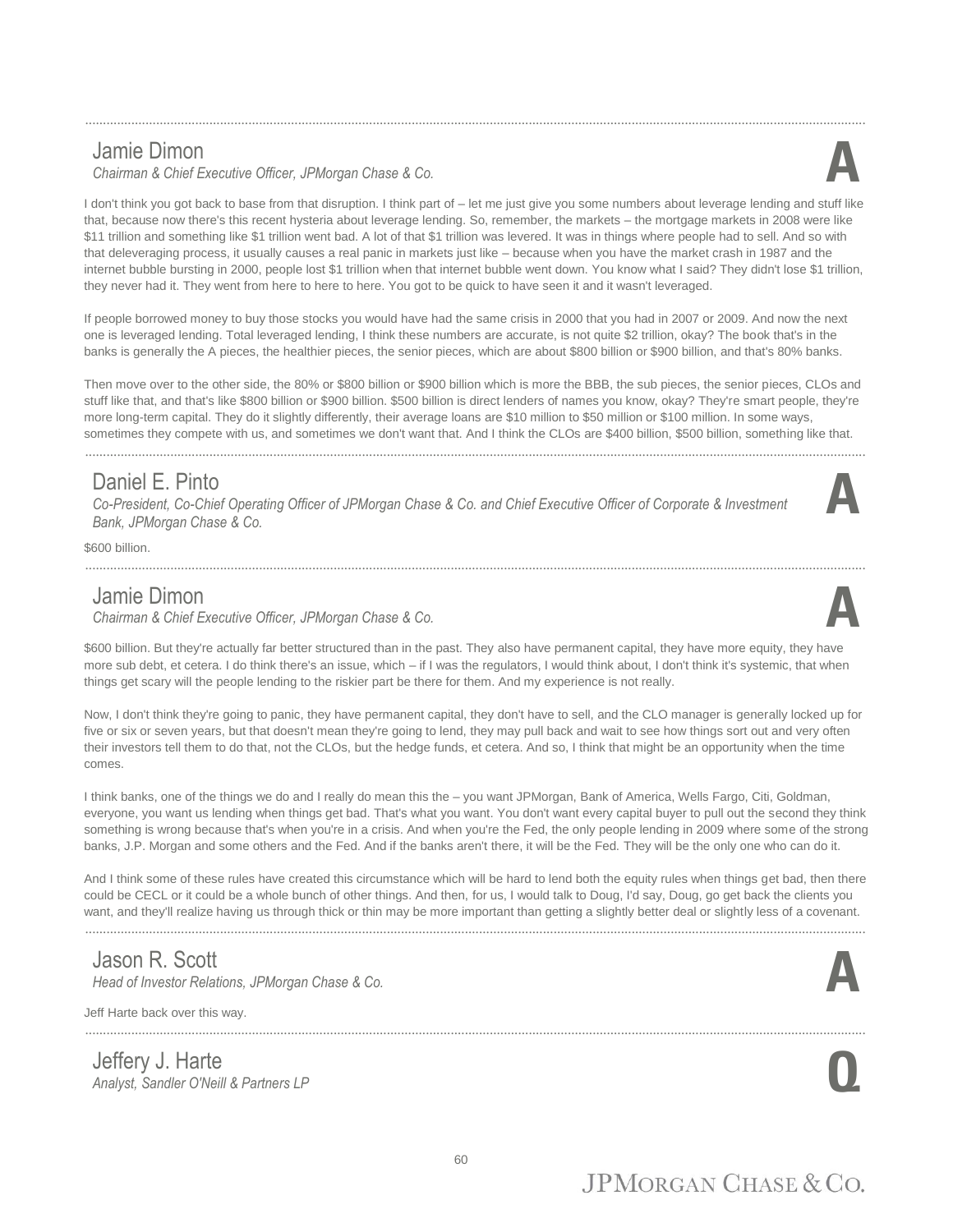Hi. Jeff Harte with Sandler O'Neill. So, deepening client relationships has been kind of a recurring theme. And I guess I'm thinking more on the consumer side of the business, but I've always thought kind of in consumer banking the Holy Grail was to get clients to want to consolidate their relationships with you as opposed to the bank pushing it through cross-selling.

Can you talk a little bit about the trends you've seen over time as far as how effective deepening efforts have been in consumer? And then, secondly, has that changed much recently? I guess I'm ultimately trying to ask there, has technology and digital actually brought us closer to that Holy Grail where clients are going to be demanding it?

............................................................................................................................................................................................................................

#### Jamie Dimon

*Chairman & Chief Executive Officer, JPMorgan Chase & Co.* **A**



Yeah. So if you look it, it's just two business; wholesale. In the wholesale business, for the most part, you price stuff by the drink. You pay for this and you pay for this and you pay for a trade, you pay for this, you pay for – even in TS, you price almost every little part of it and it's very competitive, so they've got – in the consumer businesses, it's basically – it's kind of in bundled pricing before in consumer banking.

So, in consumer banking, when I started as a kid, you got a checkbook, you didn't even have a debit card. And then we came with debit card and then we came with online bill payment, then they had more branch, then they had ATMs and then they had all these things, so more and more services for that same thing all linked in together. And I think this digital is just making an extension. Jenn didn't show you, but the credit card – I find this unbelievable, you guys did a Credit Journey and basically go on and get your credit score. Is it 10 million people? 15 million people are – and we don't really market – we don't really market this thing. And have you all checked your credit scores recently? Well, if you are a Sapphire account, it's for free, and we even tell you how to improve it.

It really says you actually pay this bill or don't do this, you don't file for another credit card, something like that, you can actually improve it. And then Gordon's always right about this, I love the fact you can do new invest, buy and sell stocks, have your credit card linked in, do all these various things, track your kids, automatically fund their accounts, watch where they're spending on their debit card. I think it is great.

Now, our problem is keep it simple while you build these connections. Keep it simple. And you saw these auto pre-fills of accounts and how to improve. Also, I do think digital makes it easier to do a better job for the customer in the way they want to be served and in the way they're maybe not used to. So like take You Invest, it's – we're not really out there marketing You Invest in a big way. But we do have quite a few accounts and we're looking at how people use it. But, at one point, it might be it's just so good and the price is right that you want to add it to what you're doing for the bank. So, I do think digital is going to make that work better: digital account opening, digital authentication, knowing that you're safe.

............................................................................................................................................................................................................................

............................................................................................................................................................................................................................

#### Jason R. Scott

*Head of Investor Relations, JPMorgan Chase & Co.* 

Steve?

#### Steven Chubak *Analyst, Wolfe Research LLC* **Q**

So, Jamie, along those same lines of questioning, I'm just wondering how you think the competitive landscape is going to evolve and, in particular, how are the small regional banks going to compete given limited capacity to support that same level of digital investment that seems to be required?

............................................................................................................................................................................................................................

#### Jamie Dimon

*Chairman & Chief Executive Officer, JPMorgan Chase & Co.* **A**

We're the biggest bank in community banks and we supported the reform for them because I do think some of the regulations, compliance costs have made it excessively burdensome. Remember, they have benefits too. So they have people outside, think of fintech, Fiserv, people who build things for them that get the economies of scale because they sell it to 50 banks, whereas we tend not to do that. And so I think they will find ways to compete and they're on the ground, they're smart; they have different cost structures sometimes different products and services. Sometimes they won't do real estate the way we do it. So they'll find a way to compete. But I do think competition is tough.

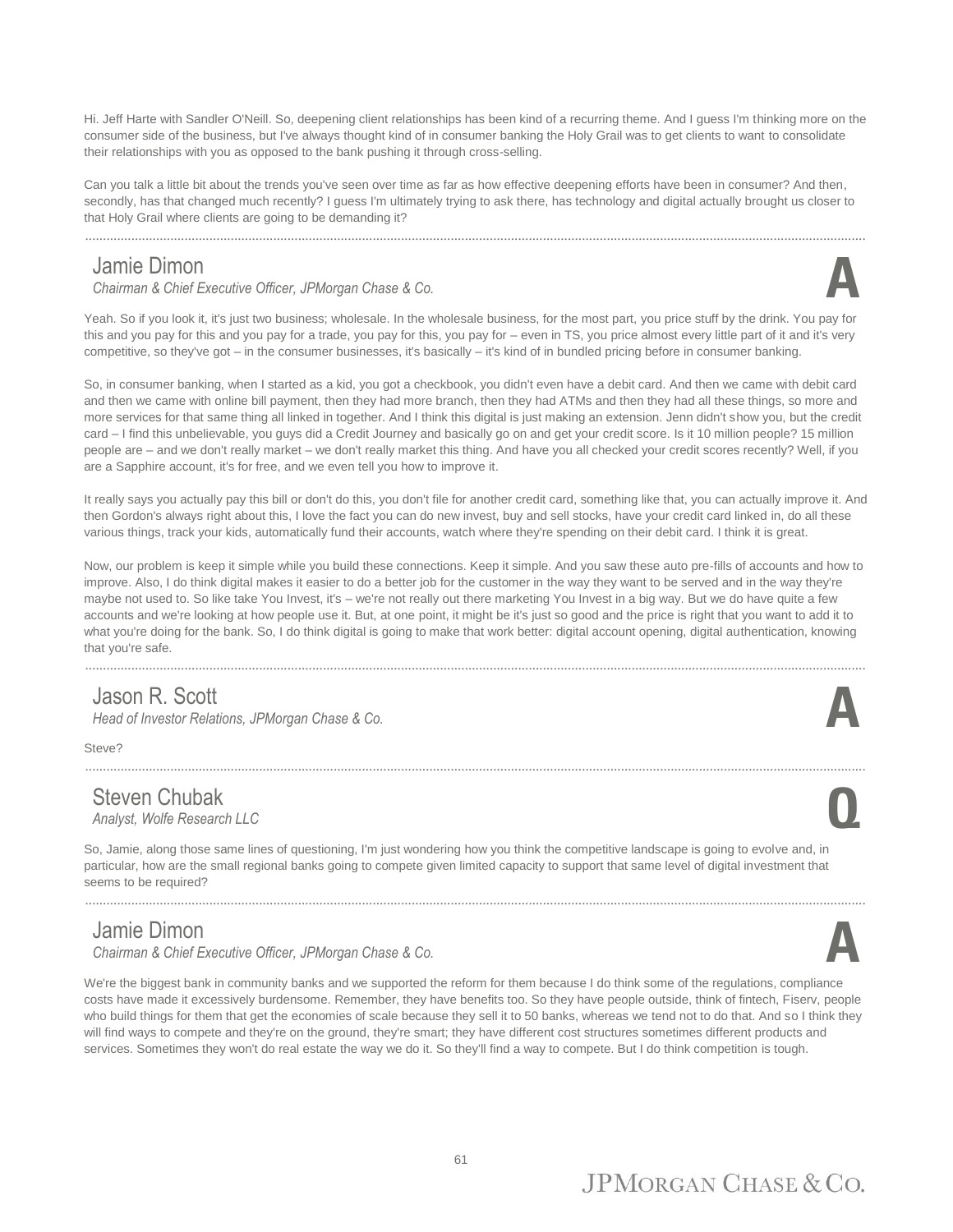I expect this to be a battlefield from which we emerge victorious. But it is going to be tough. We have 5,000 banks in America. It's the least consolidated banking system in the world for developed nations other than Germany. And so, in America, they talk about the consolidation of the banks, the big banks here, but less market share.

And if you go around Canada, Japan, Australia, France, UK, Spain, Hong Kong, they're much more consolidated because they realize the economies of scale in banking is pretty large. And that's why my guess is you all know the business as well as I do that you'll see more of these bank mergers. Bank mergers are hard mostly for social reasons. But they are – if you can execute them properly, they do deliver shareholder value and customer value over time.

Remember, like I said, our competition is also you say a FAANG, my view is they're all coming in one way or another, and we should be prepared for that. So, in some ways, we have to do some of the stuff to protect ourselves.

............................................................................................................................................................................................................................

| [indiscernible] (4:50:38: 4:50:43).                                                                                    |  |
|------------------------------------------------------------------------------------------------------------------------|--|
| Jamie Dimon<br>Chairman & Chief Executive Officer, JPMorgan Chase & Co.<br>You saw Apple announced something recently. |  |
| [indiscernible] $(4:50:45)$ .                                                                                          |  |
| Jamie Dimon                                                                                                            |  |

*Chairman & Chief Executive Officer, JPMorgan Chase & Co.* **A**

Yeah. So, these folks, they all want to have embedded payments. They don't have to do the payments, but they want to have embedded payments. They want the knowledge of payments, which I think it will be hard to do. Some of them are asking for, you can embed your payments, but we want to know everything that person's ever done with you, which of course I think borders on unethical. So you can embed payments.

Everyone's going to want that when you go into any ecosystem, whether it's a store or Facebook and I see what Daniel bought, I can click and it gets shipped to me and pay for them. One – just push the button. You don't have to actually do anything because you've already been authenticated and then people will white label. There are a couple of people who started to – they white label, which means they got someone else. The bank is kind of on the back, which is not necessarily legal, but the bank will white label it and basically do it like a private label card where you're just processing the business for the credit card, debit cards, credit and you may use different vendors there. I think it's hard to do because it's hard to link up. And then people try other things, just fully digital banks, fully online banks, if you travel around the world, people have done very different schemes to try to build businesses in banking/payments/investments. Again, we have huge strengths, but we have to make sure we stay on our toes.

............................................................................................................................................................................................................................

# **Q**

Hi, Jamie. Long-time investor and I've got to say that, whenever I hear you speak, I get really excited to have you as the CEO of this company. But, also as an American, I can't help but get excited about thinking about what it can mean to have a leader like you in the White House. I've been taught...

............................................................................................................................................................................................................................